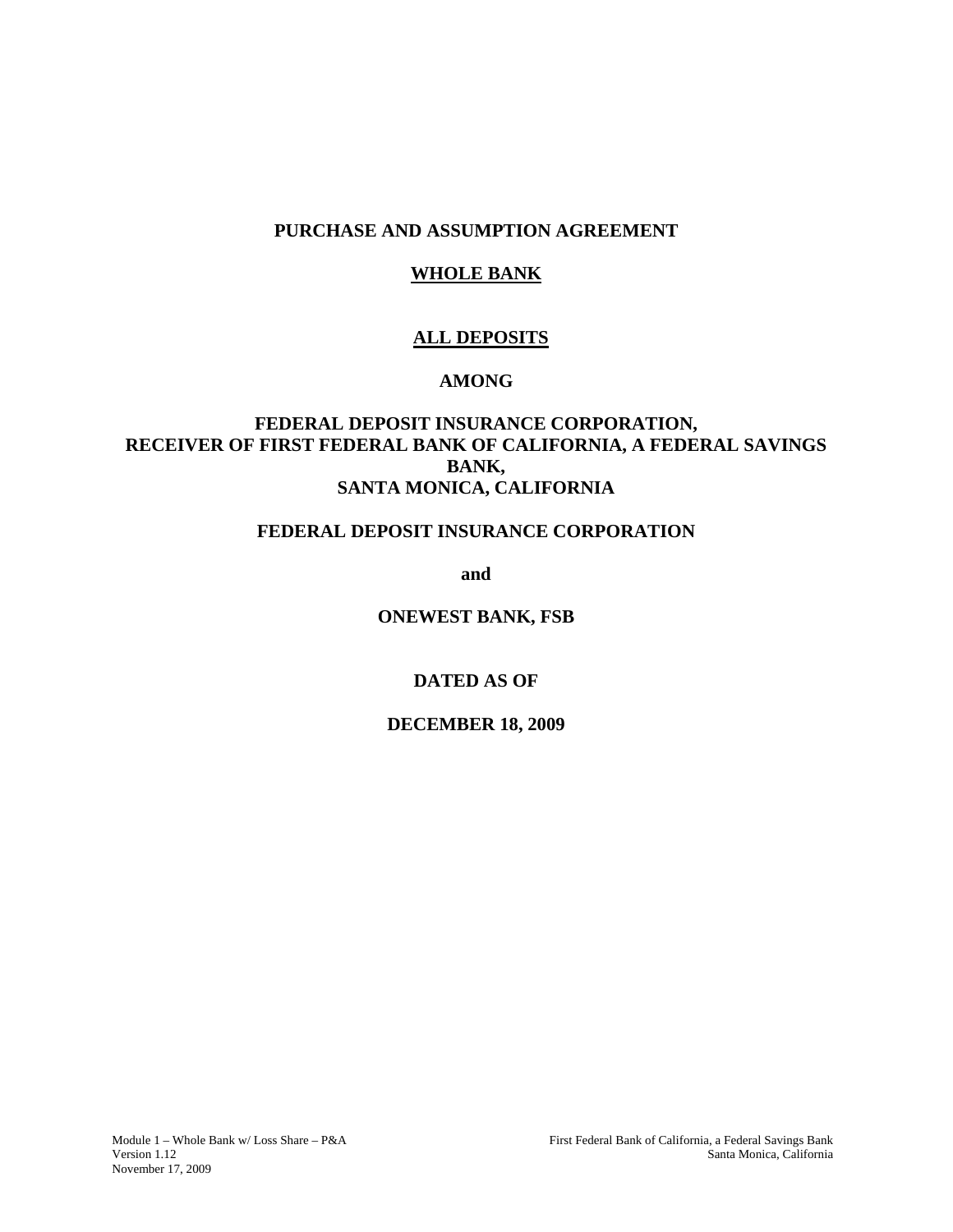## **TABLE OF CONTENTS**

| <b>ARTICLE I</b>   |                                                      |
|--------------------|------------------------------------------------------|
| <b>ARTICLE II</b>  |                                                      |
| 2.1                |                                                      |
| 2.2                |                                                      |
| 2.3                |                                                      |
| 2.4                |                                                      |
| <b>ARTICLE III</b> |                                                      |
| 3.1                |                                                      |
| 3.2                |                                                      |
| 3.3                | Manner of Conveyance; Limited Warranty;              |
|                    |                                                      |
| 3.4                |                                                      |
| 3.5                |                                                      |
| 3.6                |                                                      |
| <b>ARTICLE IV</b>  | <b>ASSUMPTION OF CERTAIN DUTIES AND OBLIGATIONS3</b> |
| 4.1                |                                                      |
| 4.2                |                                                      |
| 4.3                |                                                      |
| 4.4                |                                                      |
| 4.5                |                                                      |
| 4.6                |                                                      |
| 4.7                | Agreement with Respect to Leased Data                |
|                    |                                                      |
| 4.8                | Agreement with Respect to Certain                    |
|                    |                                                      |
| 4.9                |                                                      |
| 4.10               |                                                      |
| 4.11               |                                                      |
| 4.12               | Agreement with Respect to Continuation of Group      |
|                    |                                                      |
| 4.13               |                                                      |
| 4.14               |                                                      |
| 4.15               |                                                      |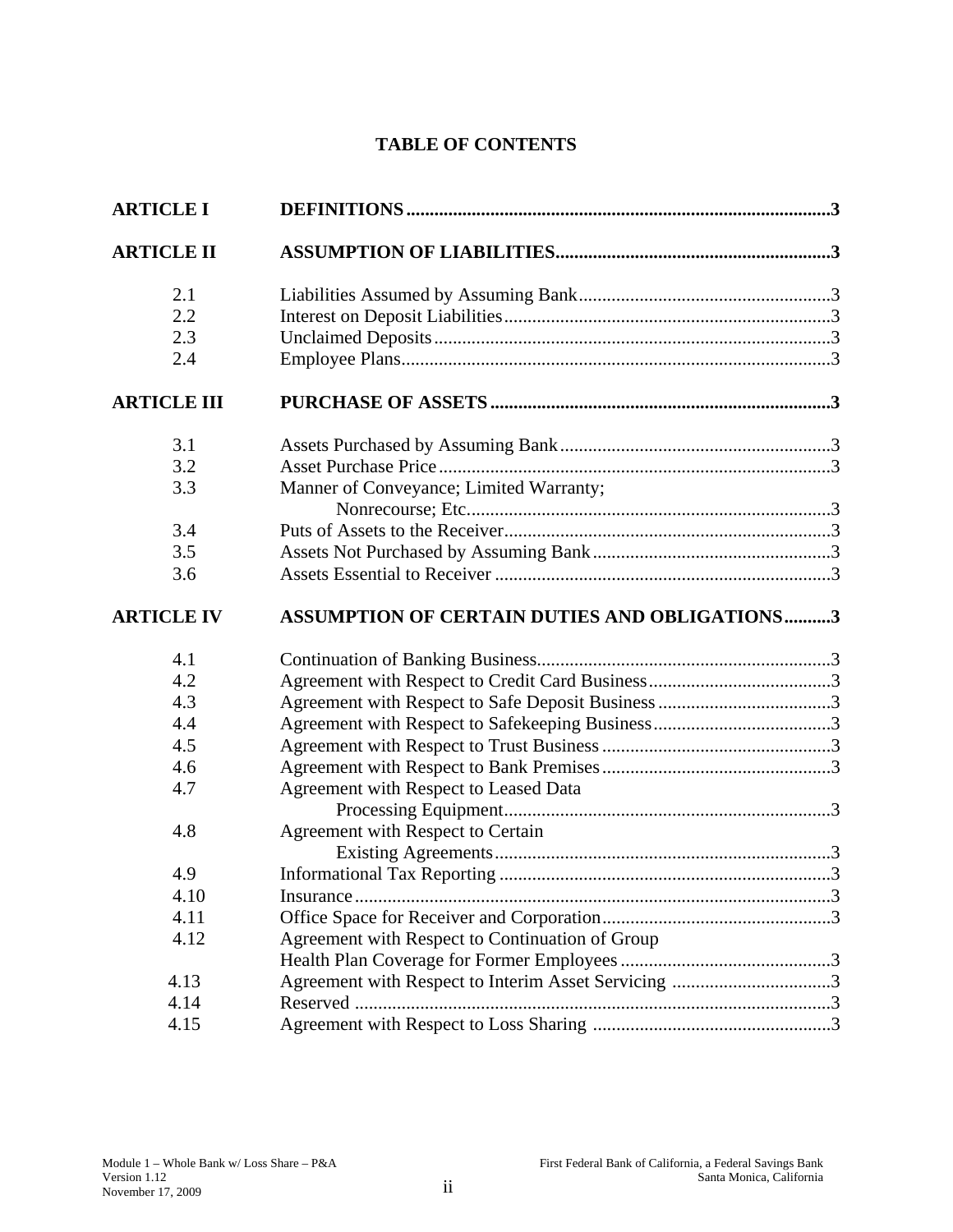| <b>ARTICLE V</b>    | DUTIES WITH RESPECT TO DEPOSITORS                     |  |
|---------------------|-------------------------------------------------------|--|
|                     |                                                       |  |
| 5.1                 |                                                       |  |
| 5.2                 |                                                       |  |
| 5.3                 |                                                       |  |
| <b>ARTICLE VI</b>   |                                                       |  |
| 6.1                 |                                                       |  |
| 6.2                 |                                                       |  |
| 6.3                 |                                                       |  |
| 6.4                 |                                                       |  |
| <b>ARTICLE VII</b>  |                                                       |  |
| <b>ARTICLE VIII</b> |                                                       |  |
| 8.1                 |                                                       |  |
| 8.2                 | Correction of Errors and Omissions; Other Liabilities |  |
| 8.3                 |                                                       |  |
| 8.4                 |                                                       |  |
| 8.5                 |                                                       |  |
| <b>ARTICLE IX</b>   |                                                       |  |
| 9.1                 |                                                       |  |
| 9.2                 |                                                       |  |
| 9.3                 |                                                       |  |
| 9.4                 |                                                       |  |
| 9.5                 |                                                       |  |
| 9.6                 | Proceedings with Respect to Certain Assets            |  |
|                     |                                                       |  |
| 9.7                 |                                                       |  |
| <b>ARTICLE X</b>    |                                                       |  |
| <b>ARTICLE XI</b>   | <b>REPRESENTATIONS AND WARRANTIES OF THE</b>          |  |
| <b>ARTICLE XII</b>  |                                                       |  |
| 12.1                |                                                       |  |
| 12.2                |                                                       |  |
| 12.3                |                                                       |  |
| 12.4                |                                                       |  |
| 12.5                |                                                       |  |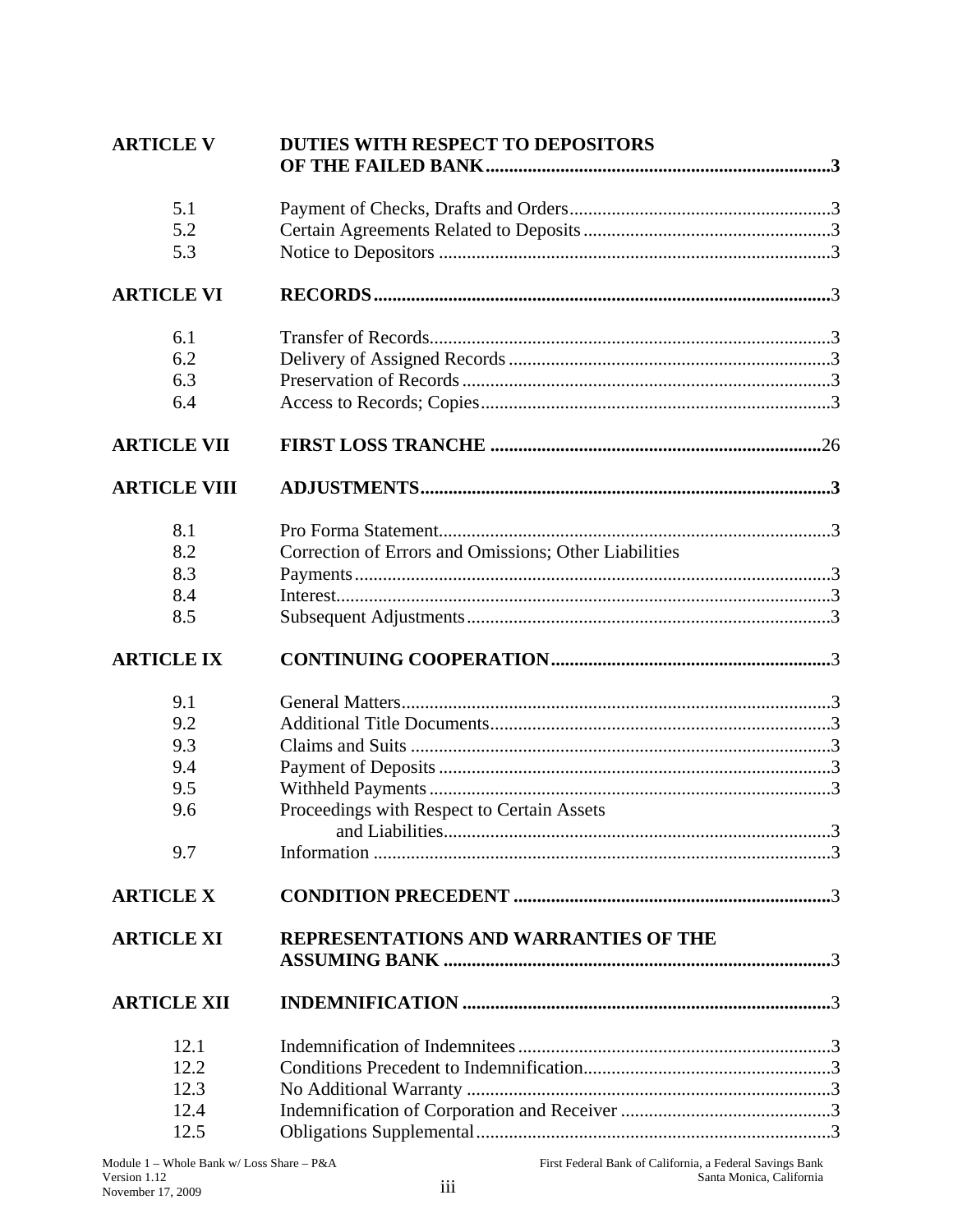| 12.6<br>12.7<br>12.8 |  |
|----------------------|--|
| <b>ARTICLE XIII</b>  |  |
| 13.1                 |  |
| 13.2                 |  |
| 13.3                 |  |
| 13.4                 |  |
| 13.5                 |  |
| 13.6                 |  |
| 13.7                 |  |
| 13.8                 |  |
| 13.9                 |  |
| 13.10                |  |
| 13.11                |  |
| 13.12                |  |
| 13.13                |  |

## **SCHEDULES**

| 2.1    |  |
|--------|--|
| 2.1(a) |  |
| 3.1    |  |
| 3.2    |  |
| 3.5(l) |  |
| 4.15A  |  |
| 4.15B  |  |
| 7      |  |

# **EXHIBITS**

| 2.3A  |  |
|-------|--|
| 2.3B  |  |
| 4.13  |  |
| 4.15A |  |
| 4.15B |  |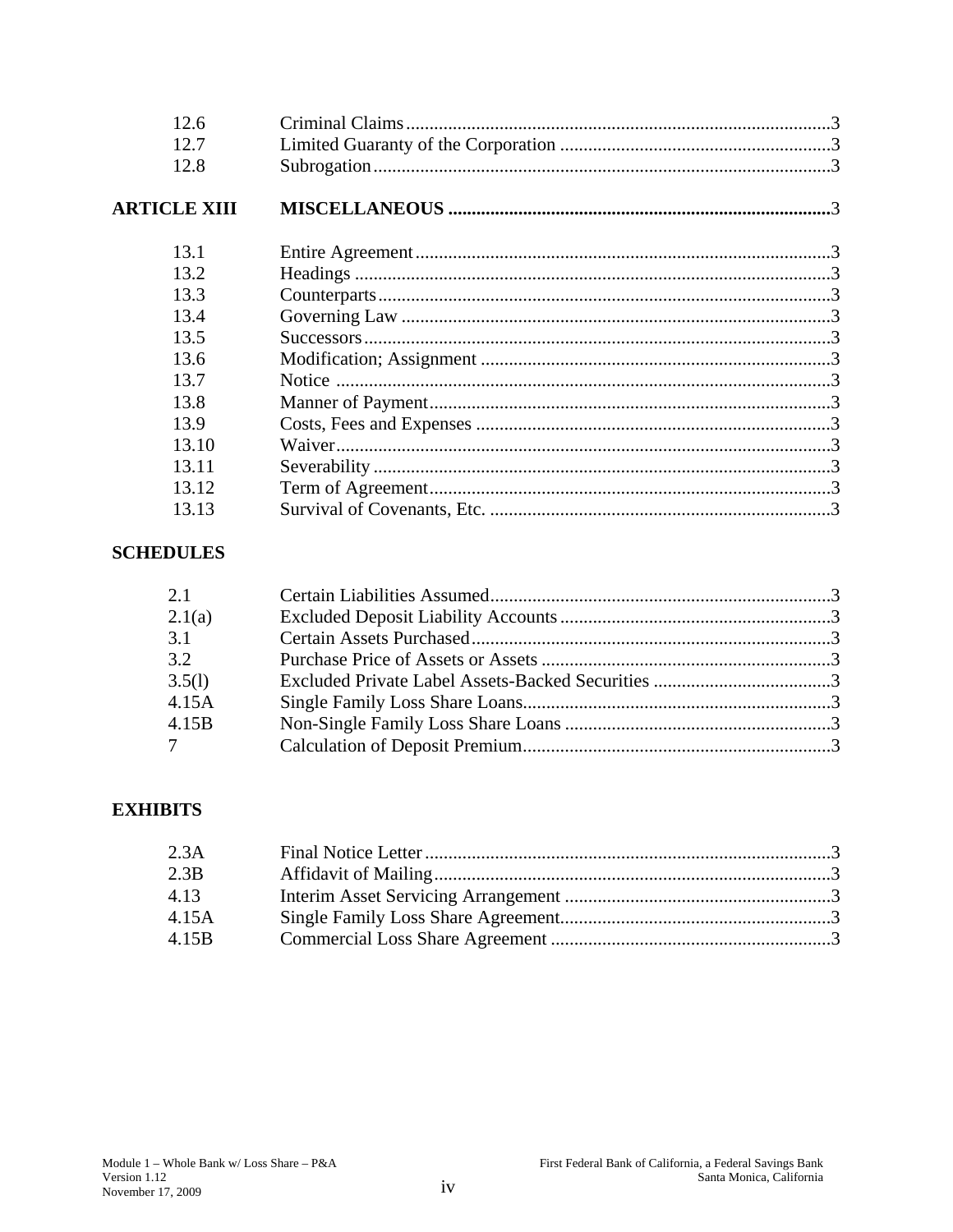### **PURCHASE AND ASSUMPTION AGREEMENT**

## **WHOLE BANK**

## **ALL DEPOSITS**

 **THIS AGREEMENT**, made and entered into as of the 18th day of December, 2009, by and among the **FEDERAL DEPOSIT INSURANCE CORPORATION, RECEIVER of FIRST FEDERAL BANK OF CALIFORNIA, A FEDERAL SAVINGS BANK, SANTA MONICA, CALIFORNIA** (the "Receiver"), **ONEWEST BANK, FSB**, organized under the laws of the United States of America, and having its principal place of business in **PASADENA, CALIFORNIA** (the "Assuming Bank"), and the **FEDERAL DEPOSIT INSURANCE CORPORATION**, organized under the laws of the United States of America and having its principal office in Washington, D.C., acting in its corporate capacity (the "Corporation").

### **WITNESSETH**:

**WHEREAS**, on Bank Closing, the Chartering Authority closed **FIRST FEDERAL BANK OF CALIFORNIA, A FEDERAL SAVINGS BANK** (the "Failed Bank") pursuant to applicable law and the Corporation was appointed Receiver thereof; and

 **WHEREAS**, the Assuming Bank desires to purchase certain assets and assume certain deposit and other liabilities of the Failed Bank on the terms and conditions set forth in this Agreement; and

**WHEREAS**, pursuant to 12 U.S.C. Section 1823(c)(2)(A), the Corporation may provide assistance to the Assuming Bank to facilitate the transactions contemplated by this Agreement, which assistance may include indemnification pursuant to Article XII; and

**WHEREAS**, the Board of Directors of the Corporation (the "Board") has determined to provide assistance to the Assuming Bank on the terms and subject to the conditions set forth in this Agreement; and

**WHEREAS**, the Board has determined pursuant to 12 U.S.C. Section 1823(c)(4)(A) that such assistance is necessary to meet the obligation of the Corporation to provide insurance coverage for the insured deposits in the Failed Bank.

 **NOW THEREFORE**, in consideration of the mutual promises herein set forth and other valuable consideration, the parties hereto agree as follows: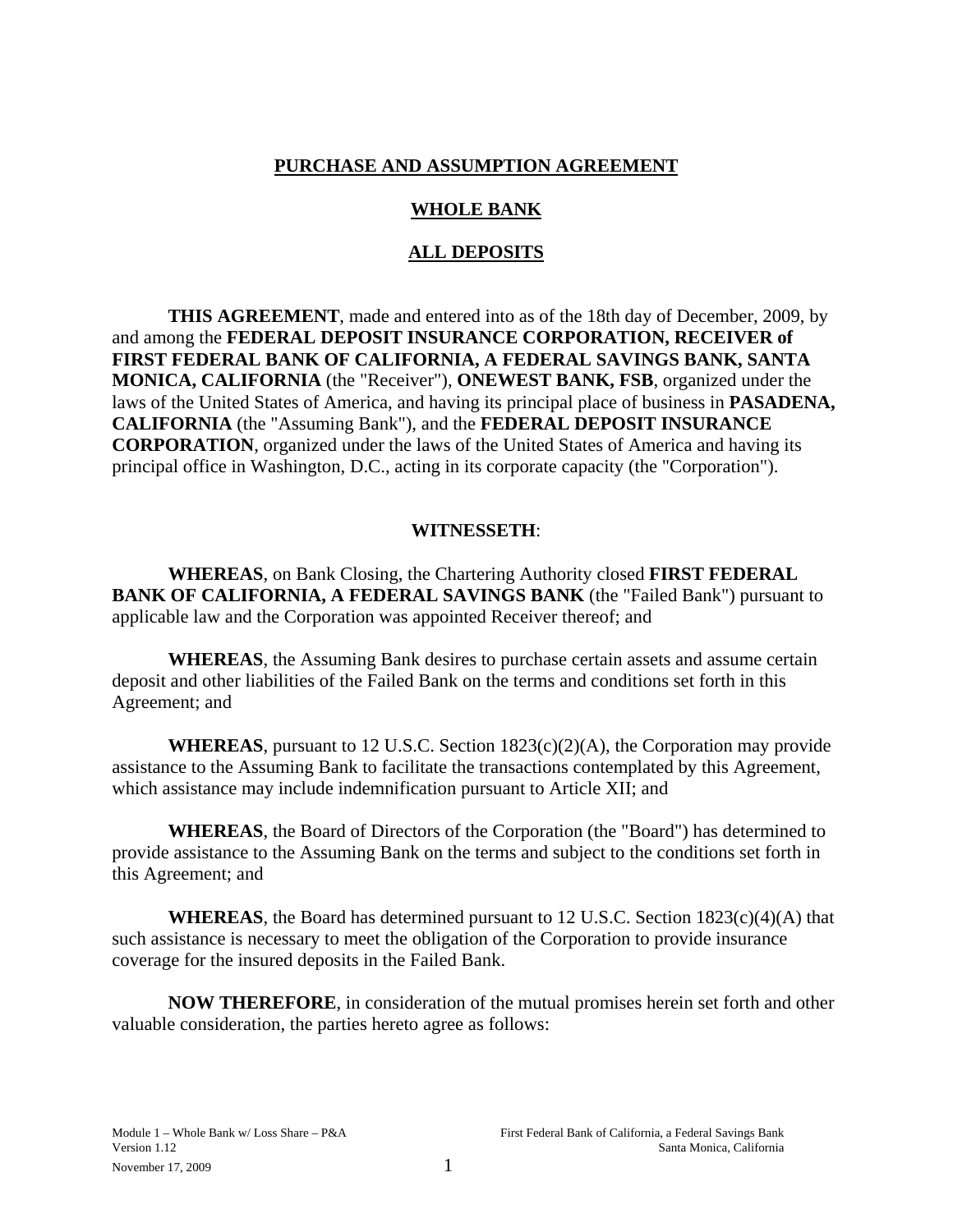## **ARTICLE I DEFINITIONS**

<span id="page-5-0"></span>Capitalized terms used in this Agreement shall have the meanings set forth in this Article I, or elsewhere in this Agreement. As used herein, words imparting the singular include the plural and vice versa.

**"Accounting Records"** means the general ledger and subsidiary ledgers and supporting schedules which support the general ledger balances.

**"Acquired Subsidiaries"** means Subsidiaries of the Failed Bank acquired pursuant to Section 3.1.

**"Affiliate"** of any Person means any director, officer, or employee of that Person and any other Person (i) who is directly or indirectly controlling, or controlled by, or under direct or indirect common control with, such Person, or (ii) who is an affiliate of such Person as the term "affiliate" is defined in Section 2 of the Bank Holding Company Act of 1956, as amended, 12 U.S.C. Section 1841.

**"Agreement"** means this Purchase and Assumption Agreement by and among the Assuming Bank, the Corporation and the Receiver, as amended or otherwise modified from time to time.

**"Assets"** means all assets of the Failed Bank purchased pursuant to Section 3.1. Assets owned by Subsidiaries of the Failed Bank are not "Assets" within the meaning of this definition.

**"Assumed Deposits"** means Deposits.

**"Bank Closing"** means the close of business of the Failed Bank on the date on which the Chartering Authority closed such institution.

**"Bank Premises"** means the banking houses, drive-in banking facilities, and teller facilities (staffed or automated) together with adjacent parking, storage and service facilities and structures connecting remote facilities to banking houses, and land on which the foregoing are located, and unimproved land that are owned or leased by the Failed Bank and that have formerly been utilized, are currently utilized, or are intended to be utilized in the future by the Failed Bank as shown on the Accounting Records of the Failed Bank as of Bank Closing.

**"Bid Valuation Date"** means September 25, 2009.

**"Book Value"** means, with respect to any Asset and any Liability Assumed, the dollar amount thereof stated on the Accounting Records of the Failed Bank. The Book Value of any item shall be determined as of Bank Closing after adjustments made by the Receiver for differences in accounts, suspense items, unposted debits and credits, and other similar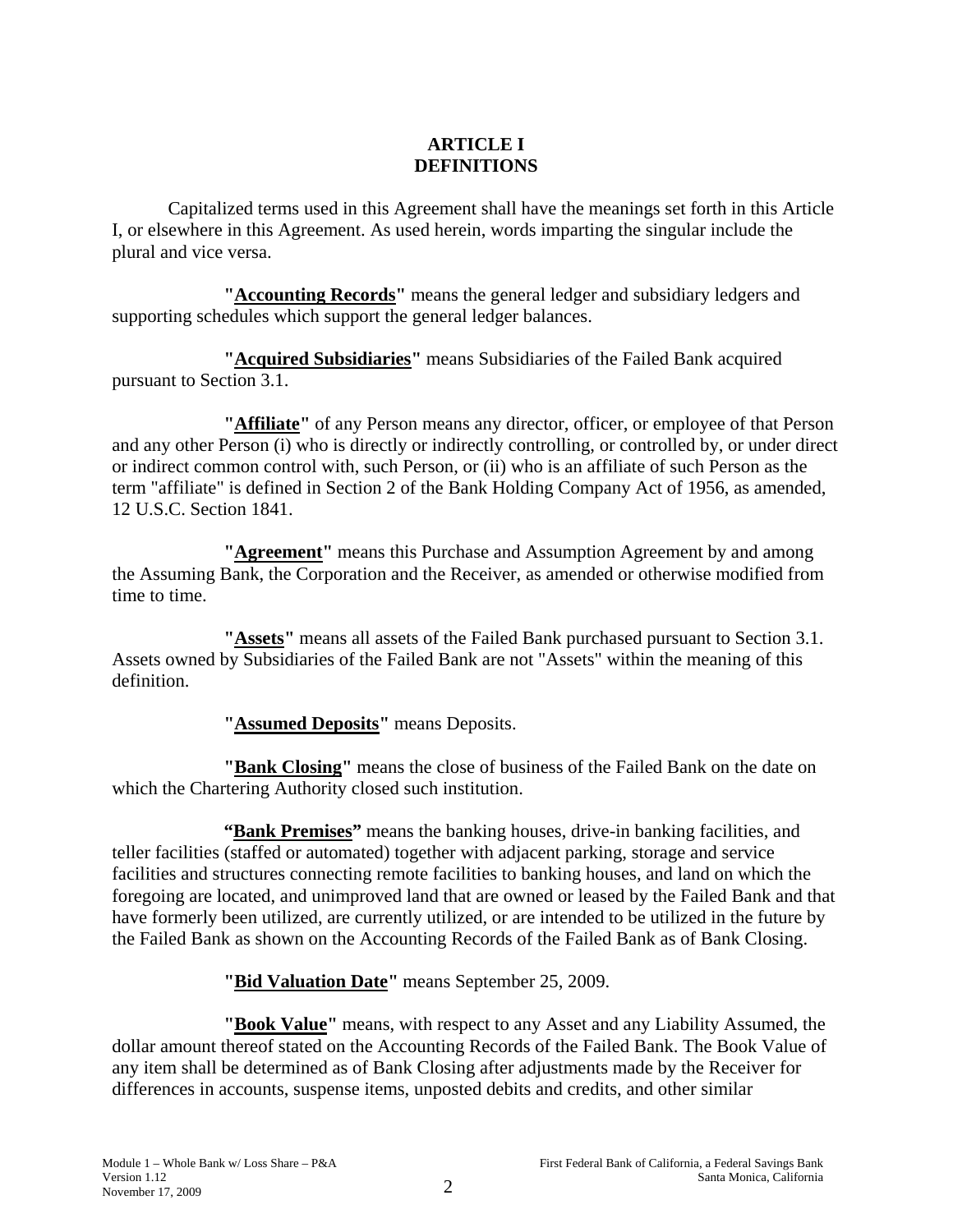<span id="page-6-0"></span>adjustments or corrections and for setoffs, whether voluntary or involuntary. The Book Value of a Subsidiary of the Failed Bank acquired by the Assuming Bank shall be determined from the investment in subsidiary and related accounts on the "bank only" (unconsolidated) balance sheet of the Failed Bank based on the equity method of accounting. Without limiting the generality of the foregoing, (i) the Book Value of a Liability Assumed shall include all accrued and unpaid interest thereon as of Bank Closing, and (ii) the Book Value of a Loan shall reflect adjustments for earned interest, or unearned interest (as it relates to the "rule of 78s" or add-on-interest loans, as applicable), if any, as of Bank Closing, adjustments for the portion of earned or unearned loan-related credit life and/or disability insurance premiums, if any, attributable to the Failed Bank as of Bank Closing, and adjustments for Failed Bank Advances, if any, in each case as determined for financial reporting purposes. The Book Value of an Asset shall not include any adjustment for loan premiums, discounts or any related deferred income, fees or expenses, or general or specific reserves on the Accounting Records of the Failed Bank.

**"Business Day"** means a day other than a Saturday, Sunday, Federal legal holiday or legal holiday under the laws of the State where the Failed Bank is located, or a day on which the principal office of the Corporation is closed.

**"Chartering Authority"** means (i) with respect to a national bank, the Office of the Comptroller of the Currency, (ii) with respect to a Federal savings association or savings bank, the Office of Thrift Supervision, (iii) with respect to a bank or savings institution chartered by a State, the agency of such State charged with primary responsibility for regulating and/or closing banks or savings institutions, as the case may be, (iv) the Corporation in accordance with 12 U.S.C. Section 1821(c), with regard to self appointment, or (v) the appropriate Federal banking agency in accordance with 12 U.S.C. 1821(c)(9).

**"Commitment"** means the unfunded portion of a line of credit or other commitment reflected on the books and records of the Failed Bank to make an extension of credit (or additional advances with respect to a Loan) that was legally binding on the Failed Bank as of Bank Closing, other than extensions of credit pursuant to the credit card business and overdraft protection plans of the Failed Bank, if any.

**"Credit Documents"** mean the agreements, instruments, certificates or other documents at any time evidencing or otherwise relating to, governing or executed in connection with or as security for, a Loan, including without limitation notes, bonds, loan agreements, letter of credit applications, lease financing contracts, banker's acceptances, drafts, interest protection agreements, currency exchange agreements, repurchase agreements, reverse repurchase agreements, guarantees, deeds of trust, mortgages, assignments, security agreements, pledges, subordination or priority agreements, lien priority agreements, undertakings, security instruments, certificates, documents, legal opinions, participation agreements and intercreditor agreements, and all amendments, modifications, renewals, extensions, rearrangements, and substitutions with respect to any of the foregoing.

**"Credit File"** means all Credit Documents and all other credit, collateral, or insurance documents in the possession or custody of the Assuming Bank, or any of its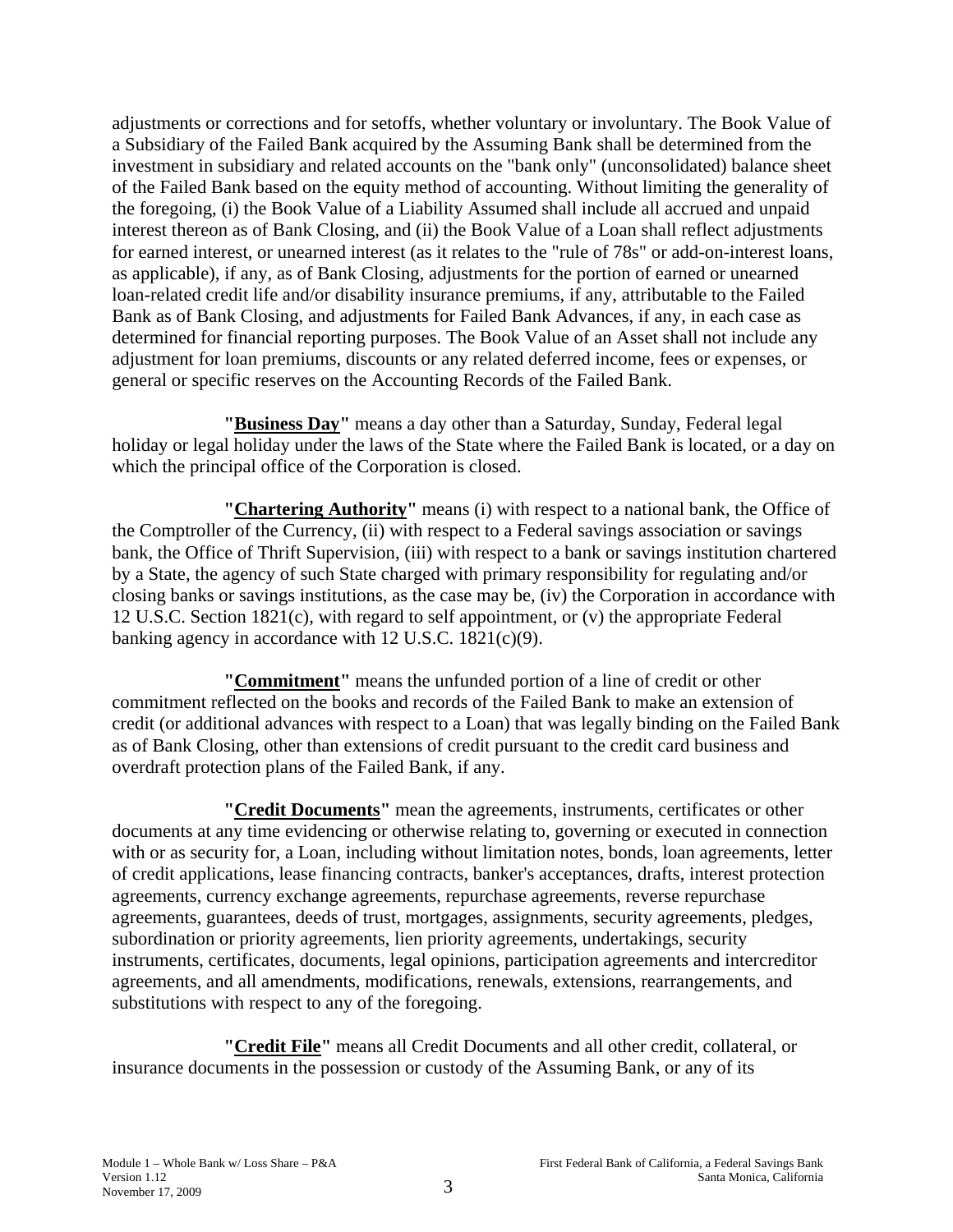<span id="page-7-0"></span>Subsidiaries or Affiliates, relating to an Asset or a Loan included in a Put Notice, or copies of any thereof.

**"Data Processing Lease"** means any lease or licensing agreement, binding on the Failed Bank as of Bank Closing, the subject of which is data processing equipment or computer hardware or software used in connection with data processing activities. A lease or licensing agreement for computer software used in connection with data processing activities shall constitute a Data Processing Lease regardless of whether such lease or licensing agreement also covers data processing equipment.

**"Deposit"** means a deposit as defined in 12 U.S.C. Section 1813(l), including without limitation, outstanding cashier's checks and other official checks and all uncollected items included in the depositors' balances and credited on the books and records of the Failed Bank; provided, that the term "Deposit" shall not include all or any portion of those deposit balances which, in the discretion of the Receiver or the Corporation, (i) may be required to satisfy it for any liquidated or contingent liability of any depositor arising from an unauthorized or unlawful transaction, or (ii) may be needed to provide payment of any liability of any depositor to the Failed Bank or the Receiver, including the liability of any depositor as a director or officer of the Failed Bank, whether or not the amount of the liability is or can be determined as of Bank Closing.

**"Deposit Secured Loan"** means a loan in which the only collateral securing the loan is Assumed Deposits or deposits at other insured depository institutions

**"Equity Adjustment"** means the dollar amount resulting by subtracting the Book Value, as of Bank Closing, of all Liabilities Assumed under this Agreement by the Assuming Bank from the purchase price, as determined in accordance with this Agreement, as of Bank Closing, of all Assets acquired under this Agreement by the Assuming Bank, which may be a positive or a negative number.

**"Failed Bank Advances"** means the total sums paid by the Failed Bank to (i) protect its lien position, (ii) pay ad valorem taxes and hazard insurance, and (iii) pay credit life insurance, accident and health insurance, and vendor's single interest insurance.

**"Fair Market Value"** means (i)(a) "Market Value" as defined in the regulation prescribing the standards for real estate appraisals used in federally related transactions, 12 C.F.R. § 323.2(g), and accordingly shall mean the most probable price which a property should bring in a competitive and open market under all conditions requisite to a fair sale, the buyer and seller each acting prudently and knowledgeably, and assuming the price is not affected by undue stimulus. Implicit in this definition is the consummation of a sale as of a specified date and the passing of title from seller to buyer under conditions whereby:

(1) Buyer and seller are typically motivated;

(2) Both parties are well informed or well advised, and acting in what they consider their own best interests;

(3) A reasonable time is allowed for exposure in the open market;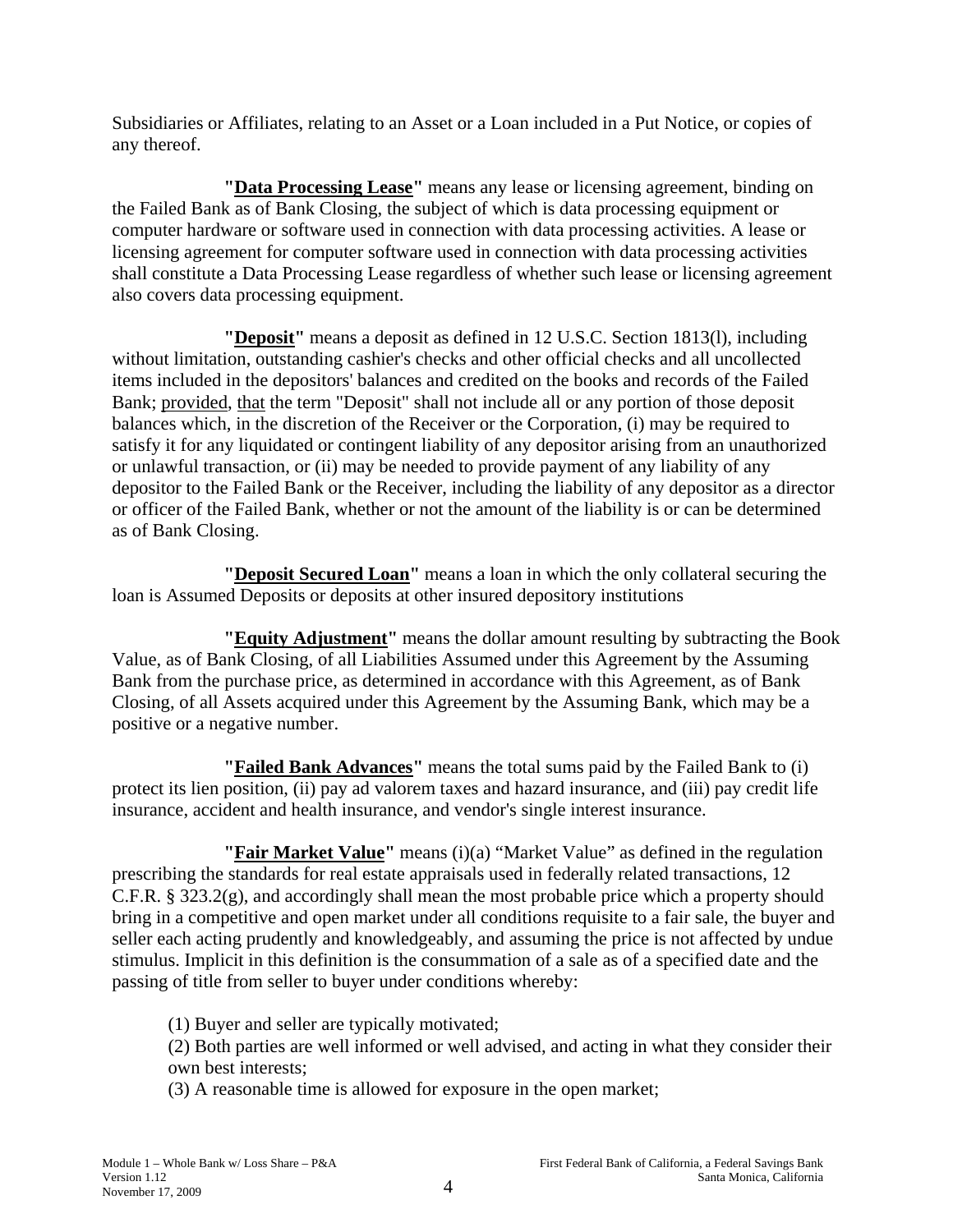(4) Payment is made in terms of cash in U.S. dollars or in terms of financial arrangements comparable thereto; and

(5) The price represents the normal consideration for the property sold unaffected by special or creative financing or sales concessions granted by anyone associated with the sale;

as determined as of Bank Closing by an appraiser chosen by the Assuming Bank from a list of acceptable appraisers provided by the Receiver; any costs and fees associated with such determination shall be shared equally by the Receiver and the Assuming Bank, and (b) which, with respect to Bank Premises (to the extent, if any, that Bank Premises are purchased utilizing this valuation method), shall be determined not later than sixty (60) days after Bank Closing by an appraiser selected by the Receiver and the Assuming Bank within seven (7) days after Bank Closing; or (ii) with respect to property other than Bank Premises purchased utilizing this valuation method, the price therefore as established by the Receiver and agreed to by the Assuming Bank, or in the absence of such agreement, as determined in accordance with clause  $(i)(a)$  above.

"**First Loss Tranche**" means the dollar amount of liability that the Assuming Bank will incur prior to the commencement of loss sharing, which is the sum of (i) the Assuming Bank's asset premium (discount) bid, as reflected on the Assuming Bank's bid form, plus (ii) the Assuming Bank's Deposit premium bid, as reflected on the Assuming Bank's bid form, plus (iii) the Equity Adjustment. The First Loss Tranche may be a positive or negative number.

"**Fixtures**" means those leasehold improvements, additions, alterations and installations constituting all or a part of Bank Premises and which were acquired, added, built, installed or purchased at the expense of the Failed Bank, regardless of the holder of legal title thereto as of Bank Closing.

**"Furniture and Equipment"** means the furniture and equipment, other than motor vehicles, leased or owned by the Failed Bank and reflected on the books of the Failed Bank as of Bank Closing and located on or at Bank Premises, including without limitation automated teller machines, carpeting, furniture, office machinery (including personal computers), shelving, office supplies, telephone, surveillance, security systems and artwork. Motor vehicles shall be considered other assets and pass at Book Value. Furniture and equipment located at a storage facility not adjacent to a Bank Premises are excluded from this definition.

**"Indemnitees"** means, except as provided in paragraph (11) of Section 12.1(b), (i) the Assuming Bank, (ii) the Subsidiaries and Affiliates of the Assuming Bank other than any Subsidiaries or Affiliates of the Failed Bank that are or become Subsidiaries or Affiliates of the Assuming Bank, and (iii) the directors, officers, employees and agents of the Assuming Bank and its Subsidiaries and Affiliates who are not also present or former directors, officers, employees or agents of the Failed Bank or of any Subsidiary or Affiliate of the Failed Bank.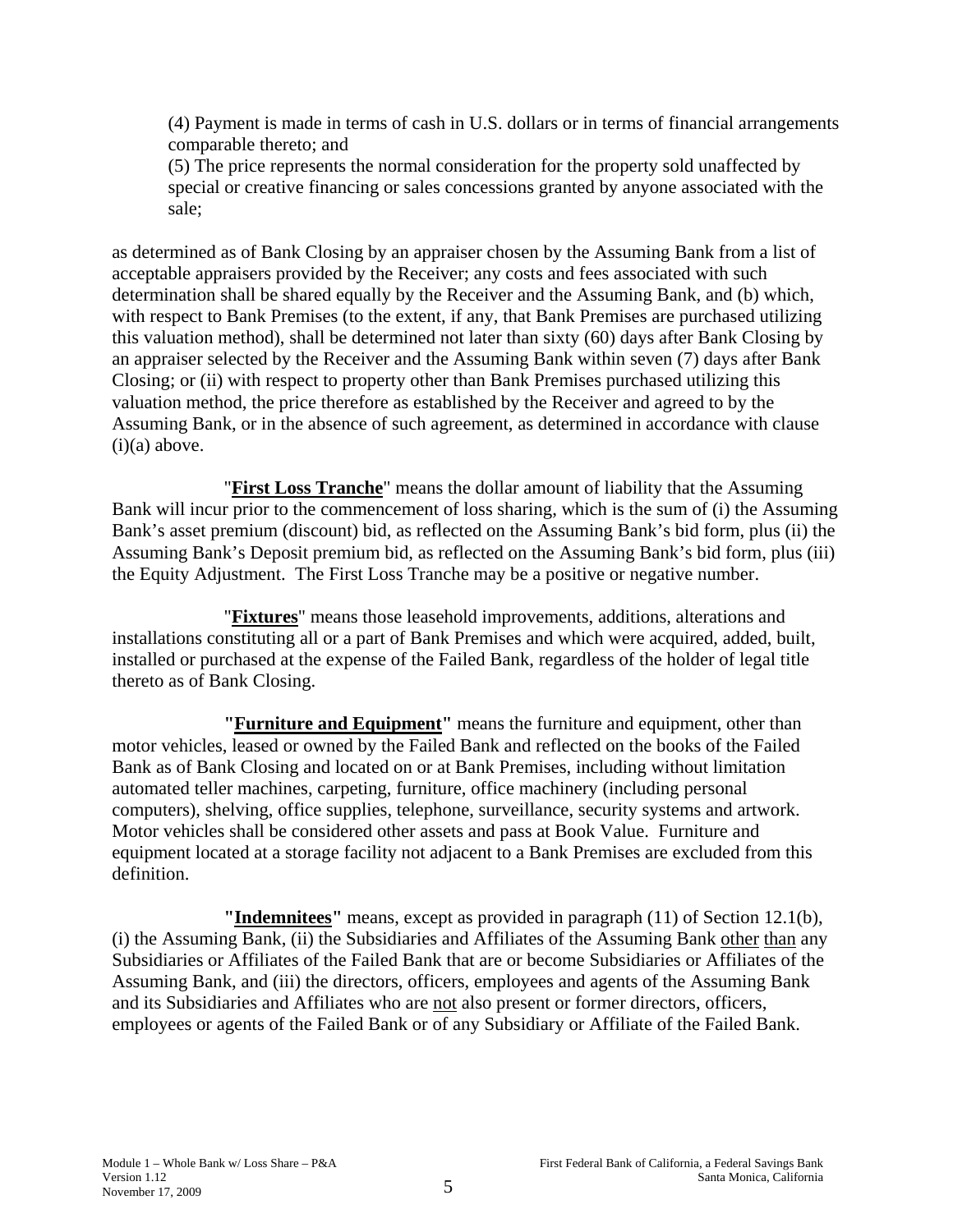**"Legal Balance"** means the amount of indebtedness legally owed by an Obligor with respect to a Loan, including principal and accrued and unpaid interest, late fees, attorneys' fees and expenses, taxes, insurance premiums, and similar charges, if any.

**"Liabilities Assumed"** has the meaning provided in Section 2.1.

**"Lien"** means any mortgage, lien, pledge, charge, assignment for security purposes, security interest, or encumbrance of any kind with respect to an Asset, including any conditional sale agreement or capital lease or other title retention agreement relating to such Asset.

**"Loans"** means all of the following owed to or held by the Failed Bank as of Bank Closing:

(i) loans (including loans which have been charged off the Accounting Records of the Failed Bank in whole or in part prior to and including the Bid Valuation Date), participation agreements, interests in participations, overdrafts of customers (including but not limited to overdrafts made pursuant to an overdraft protection plan or similar extensions of credit in connection with a deposit account), revolving commercial lines of credit, home equity lines of credit, Commitments, United States and/or State-guaranteed student loans, and lease financing contracts;

(ii) all Liens, rights (including rights of set-off), remedies, powers, privileges, demands, claims, priorities, equities and benefits owned or held by, or accruing or to accrue to or for the benefit of, the holder of the obligations or instruments referred to in clause (i) above, including but not limited to those arising under or based upon Credit Documents, casualty insurance policies and binders, standby letters of credit, mortgagee title insurance policies and binders, payment bonds and performance bonds at any time and from time to time existing with respect to any of the obligations or instruments referred to in clause (i) above; and

(iii) all amendments, modifications, renewals, extensions, refinancings, and refundings of or for any of the foregoing.

**"Obligor"** means each Person liable for the full or partial payment or performance of any Loan, whether such Person is obligated directly, indirectly, primarily, secondarily, jointly, or severally.

**"Other Real Estate"** means all interests in real estate (other than Bank Premises and Fixtures), including but not limited to mineral rights, leasehold rights, condominium and cooperative interests, air rights and development rights that are owned by the Failed Bank.

**"Person"** means any individual, corporation, partnership, joint venture, association, joint-stock company, trust, unincorporated organization, or government or any agency or political subdivision thereof, excluding the Corporation.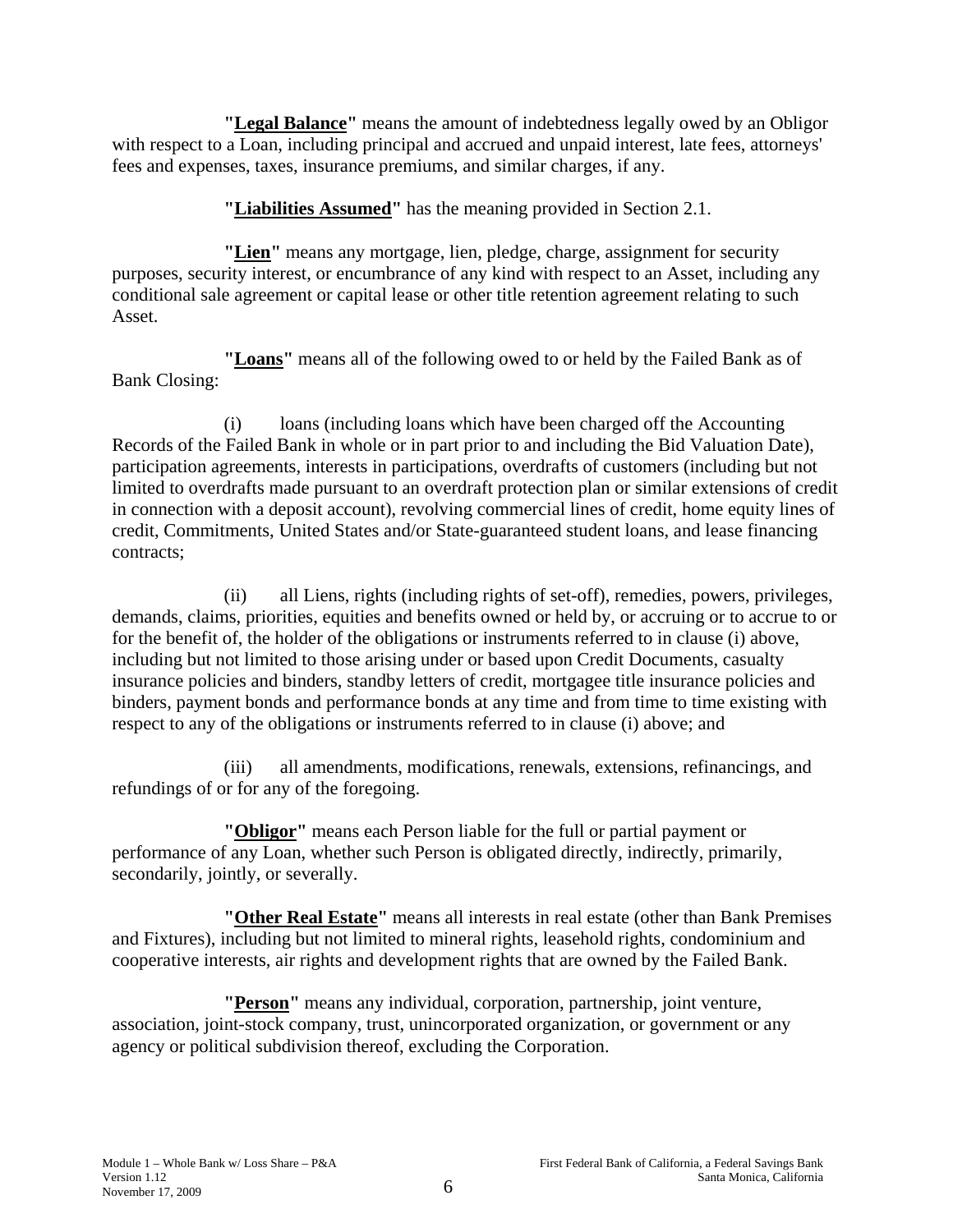**"Primary Indemnitor"** means any Person (other than the Assuming Bank or any of its Affiliates) who is obligated to indemnify or insure, or otherwise make payments (including payments on account of claims made against) to or on behalf of any Person in connection with the claims covered under Article XII, including without limitation any insurer issuing any directors and officers liability policy or any Person issuing a financial institution bond or banker's blanket bond.

"**Proforma**" means producing a balance sheet that reflects a reasonably accurate financial statement of the Failed bank through the date of closing. The Proforma financial statements serve as a basis for the opening entries of both the Assuming Bank and the Receiver.

**"Put Date"** has the meaning provided in Section 3.4.

**"Put Notice"** has the meaning provided in Section 3.4.

**"Qualified Financial Contract"** means a qualified financial contract as defined in 12 U.S.C. Section 1821(e)(8)(D).

**"Record"** means any document, microfiche, microfilm and computer records (including but not limited to magnetic tape, disc storage, card forms and printed copy) of the Failed Bank generated or maintained by the Failed Bank that is owned by or in the possession of the Receiver at Bank Closing.

**"Related Liability"** with respect to any Asset means any liability existing and reflected on the Accounting Records of the Failed Bank as of Bank Closing for (i) indebtedness secured by mortgages, deeds of trust, chattel mortgages, security interests or other liens on or affecting such Asset, (ii) ad valorem taxes applicable to such Asset, and (iii) any other obligation determined by the Receiver to be directly related to such Asset.

**"Related Liability Amount"** with respect to any Related Liability on the books of the Assuming Bank, means the amount of such Related Liability as stated on the Accounting Records of the Assuming Bank (as maintained in accordance with generally accepted accounting principles) as of the date as of which the Related Liability Amount is being determined. With respect to a liability that relates to more than one asset, the amount of such Related Liability shall be allocated among such assets for the purpose of determining the Related Liability Amount with respect to any one of such assets. Such allocation shall be made by specific allocation, where determinable, and otherwise shall be pro rata based upon the dollar amount of such assets stated on the Accounting Records of the entity that owns such asset.

 **"Repurchase Price"** means, with respect to any Loan the Book Value, adjusted to reflect changes to Book Value after Bank Closing, plus (i) any advances and interest on such Loan after Bank Closing, minus (ii) the total of amounts received by the Assuming Bank for such Loan, regardless of how applied, after Bank Closing, plus (iii) advances made by Assuming Bank, plus (iv) total disbursements of principal made by Receiver that are not included in the Book Value.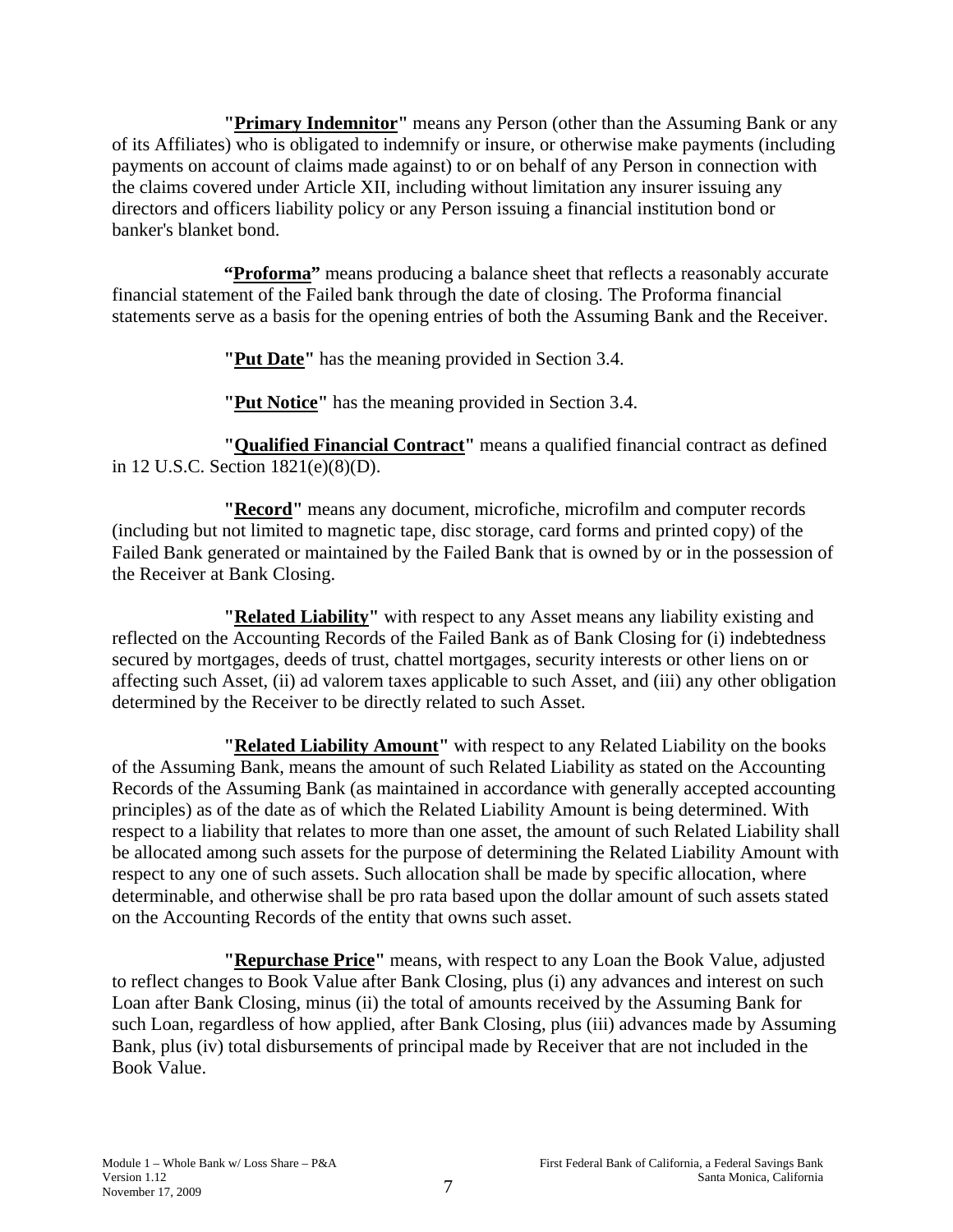**"Safe Deposit Boxes"** means the safe deposit boxes of the Failed Bank, if any, including the removable safe deposit boxes and safe deposit stacks in the Failed Bank's vault(s), all rights and benefits under rental agreements with respect to such safe deposit boxes, and all keys and combinations thereto.

**"Settlement Date"** means the first Business Day immediately prior to the day which is three hundred sixty five (365) days after Bank Closing, or such other date prior thereto as may be agreed upon by the Receiver and the Assuming Bank. The Receiver, in its discretion, may extend the Settlement Date.

**"Settlement Interest Rate"** means, for the first calendar quarter or portion thereof during which interest accrues, the rate determined by the Receiver to be equal to the equivalent coupon issue yield on twenty-six (26)-week United States Treasury Bills in effect as of Bank Closing as published in The Wall Street Journal; provided, that if no such equivalent coupon issue yield is available as of Bank Closing, the equivalent coupon issue yield for such Treasury Bills most recently published in The Wall Street Journal prior to Bank Closing shall be used. Thereafter, the rate shall be adjusted to the rate determined by the Receiver to be equal to the equivalent coupon issue yield on such Treasury Bills in effect as of the first day of each succeeding calendar quarter during which interest accrues as published in The Wall Street Journal.

**"Subsidiary"** has the meaning set forth in Section 3(w)(4) of the Federal Deposit Insurance Act, 12 U.S.C. Section 1813(w)(4), as amended.

### **ARTICLE II ASSUMPTION OF LIABILITIES**

 **2.1 Liabilities Assumed by Assuming Bank.** The Assuming Bank expressly assumes at Book Value (subject to adjustment pursuant to Article VIII) and agrees to pay, perform, and discharge all of the following liabilities of the Failed Bank as of Bank Closing, except as otherwise provided in this Agreement (such liabilities referred to as "Liabilities Assumed"):

> (a) Assumed Deposits, except those Deposits specifically listed on Schedule 2.1(a); provided, that as to any Deposits of public money which are Assumed Deposits, the Assuming Bank agrees to properly secure such Deposits with such Assets as appropriate which, prior to Bank Closing, were pledged as security by the Failed Bank, or with assets of the Assuming Bank, if such securing Assets, if any, are insufficient to properly secure such Deposits;

> (b) liabilities for indebtedness secured by mortgages, deeds of trust, chattel mortgages, security interests or other liens on or affecting any Assets, if any; provided, that the assumption of any liability pursuant to this paragraph shall be limited to the market value of the Assets securing such liability as determined by the Receiver;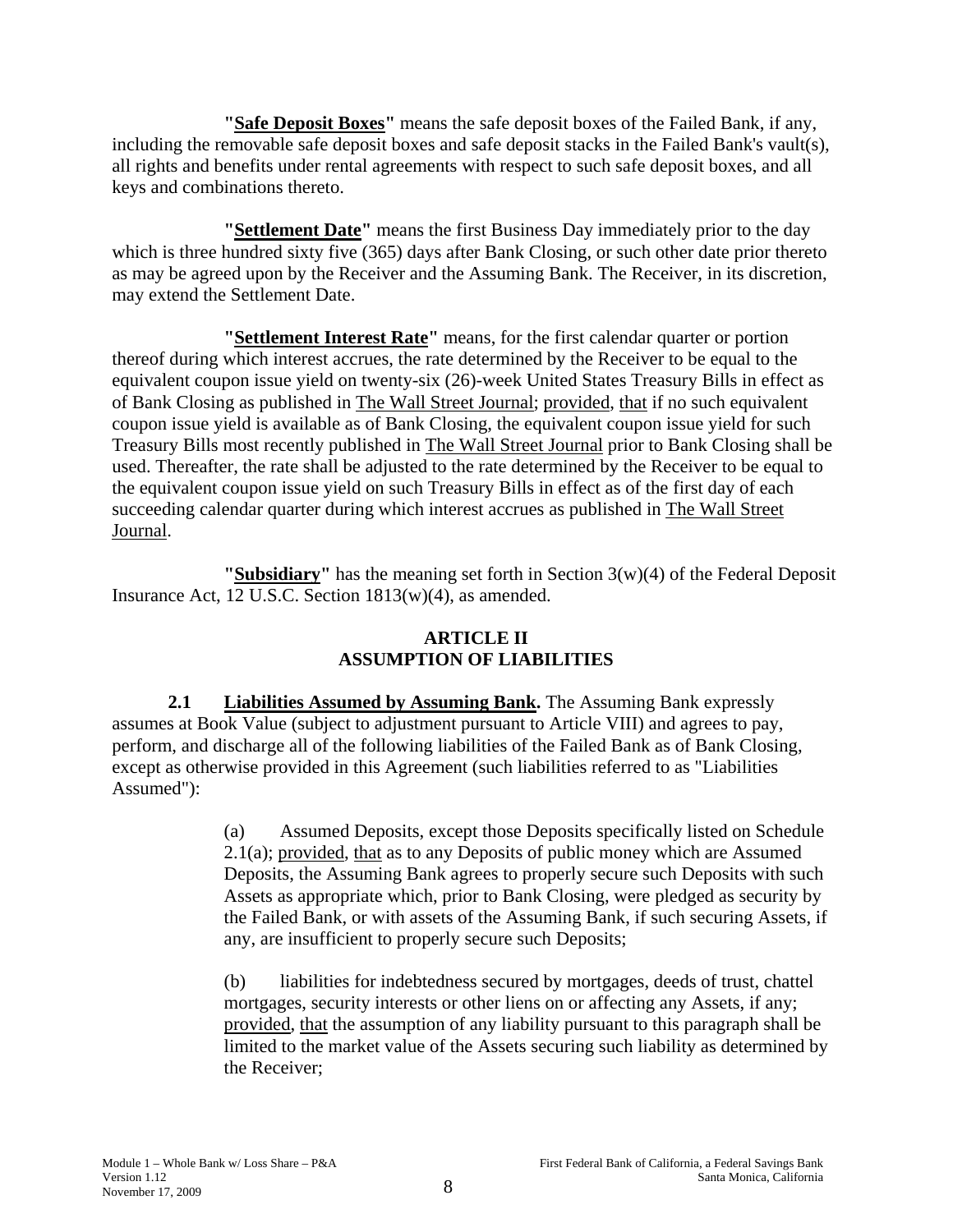(c) borrowings from Federal Reserve Banks and Federal Home Loan Banks, if any, provided, that the assumption of any liability pursuant to this paragraph shall be limited to the market value of the assets securing such liability as determined by the Receiver; and overdrafts, debit balances, service charges, reclamations, and adjustments to accounts with the Federal Reserve Banks as reflected on the books and records of any such Federal Reserve Bank within ninety (90) days after Bank Closing, if any;

(d) ad valorem taxes applicable to any Asset, if any; provided, that the assumption of any ad valorem taxes pursuant to this paragraph shall be limited to an amount equal to the market value of the Asset to which such taxes apply as determined by the Receiver;

(e) liabilities, if any, for federal funds purchased, repurchase agreements and overdrafts in accounts maintained with other depository institutions (including any accrued and unpaid interest thereon computed to and including Bank Closing); provided, that the assumption of any liability pursuant to this paragraph shall be limited to the market value of the Assets securing such liability as determined by the Receiver;

(f) United States Treasury tax and loan note option accounts, if any;

(g) liabilities for any acceptance or commercial letter of credit (other than "standby letters of credit" as defined in 12 C.F.R. Section 337.2(a)); provided, that the assumption of any liability pursuant to this paragraph shall be limited to the market value of the Assets securing such liability as determined by the Receiver;

(h) duties and obligations assumed pursuant to this Agreement including without limitation those relating to the Failed Bank's Records, credit card business, overdraft protection plans, safe deposit business, safekeeping business or trust business, if any;

(i) liabilities, if any, for Commitments;

(j) liabilities, if any, for amounts owed to any Subsidiary of the Failed Bank acquired under Section 3.1;

(k) liabilities, if any, with respect to Qualified Financial Contracts;

(l) duties and obligations under any contract pursuant to which the Failed Bank provides mortgage servicing for others, or mortgage servicing is provided to the Failed Bank by others; and

(m) all asset-related offensive litigation liabilities and all asset-related defensive litigation liabilities, but only to the extent such liabilities relate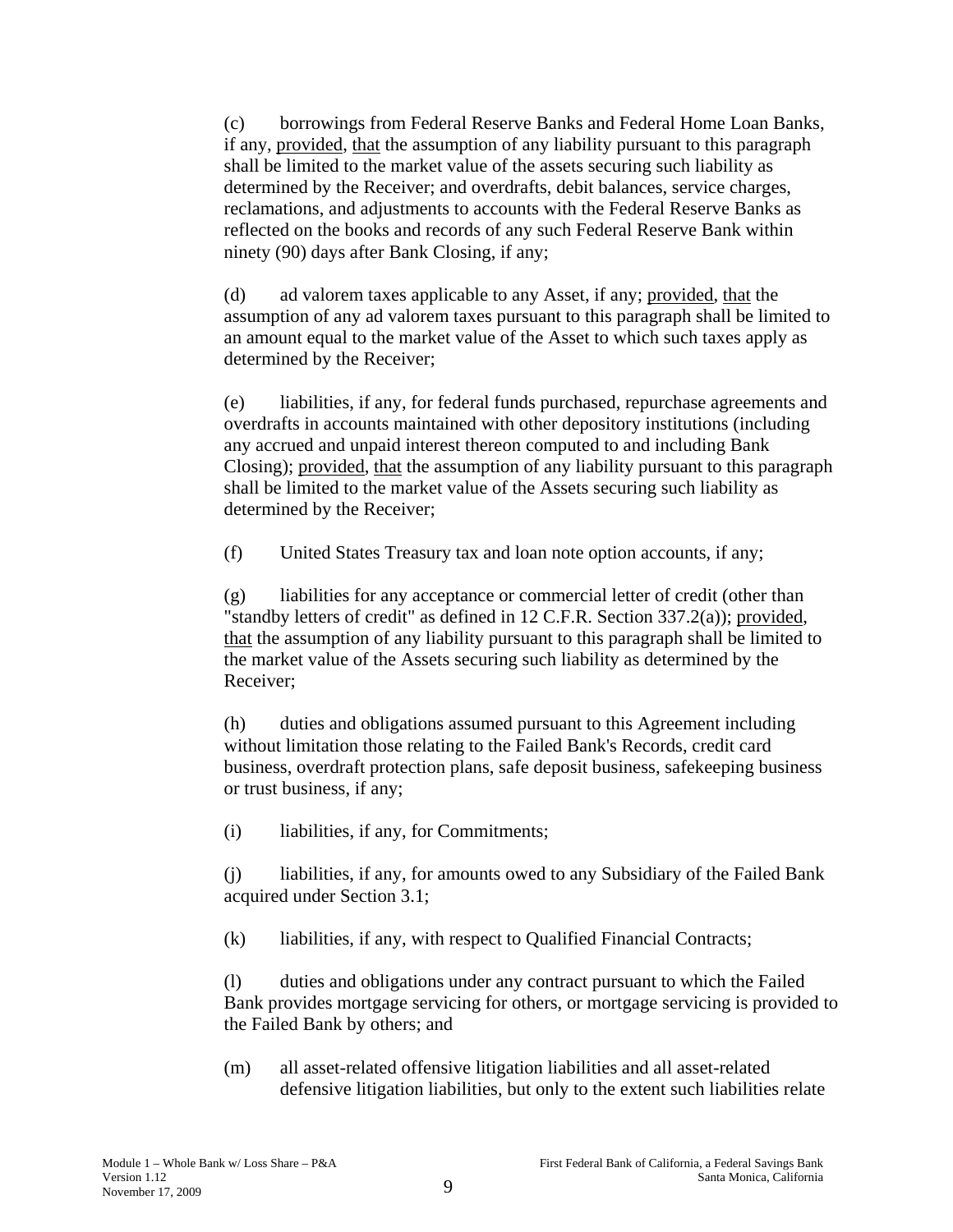to assets subject to a loss share agreement, and provided that all other defensive litigation and any class actions with respect to credit card business are retained by the Receiver.

Schedule 2.1 attached hereto and incorporated herein sets forth certain categories of Liabilities Assumed and the aggregate Book Value of the Liabilities Assumed in such categories. Such schedule is based upon the best information available to the Receiver and may be adjusted as provided in Article VIII.

**2.2 Interest on Deposit Liabilities.** The Assuming Bank agrees that, from and after Bank Closing, it will accrue and pay interest on Deposit liabilities assumed pursuant to Section 2.1 at a rate(s) it shall determine; provided, that for non-transaction Deposit liabilities such rate(s) shall not be less than the lowest rate offered by the Assuming Bank to its depositors for non-transaction deposit accounts. The Assuming Bank shall permit each depositor to withdraw, without penalty for early withdrawal, all or any portion of such depositor's Deposit, whether or not the Assuming Bank elects to pay interest in accordance with any deposit agreement formerly existing between the Failed Bank and such depositor; and further provided, that if such Deposit has been pledged to secure an obligation of the depositor or other party, any withdrawal thereof shall be subject to the terms of the agreement governing such pledge. The Assuming Bank shall give notice to such depositors as provided in Section 5.3 of the rate(s) of interest which it has determined to pay and of such withdrawal rights.

**2.3 Unclaimed Deposits.** Fifteen (15) months following the Bank Closing Date, the Assuming Bank will provide the Receiver a listing of all deposit accounts, including the type of account, not claimed by the depositor. The Receiver will review the list and authorize the Assuming Bank to act on behalf of the Receiver to send a "Final Legal Notice" in a form substantially similar to Exhibit 2.3A to the owner(s) of the unclaimed deposits reminding them of the need to claim or arrange to continue their account(s) with the Assuming Bank. The Assuming Bank will send the "Final Legal Notice" to the depositors within thirty (30) days following notification of the Receiver's authorization. The Assuming Bank will prepare an Affidavit of Mailing and will forward the Affidavit of Mailing to the Receiver after mailing out the "Final Legal Notice" in a form substantially similar to Exhibit 2.3B to the owner(s) of unclaimed deposit accounts.

If, within eighteen (18) months after Bank Closing, any depositor of the Failed Bank does not claim or arrange to continue such depositor's Deposit assumed pursuant to Section 2.1 at the Assuming Bank, the Assuming Bank shall, within fifteen (15) Business Days after the end of such eighteen (18) month period, (i) refund to the Receiver the full amount of each such deposit (without reduction for service charges), (ii) provide to the Receiver a schedule of all such refunded Deposits in such form as may be prescribed by the Receiver, and (iii) assign, transfer, convey, and deliver to the Receiver, all right, title, and interest of the Assuming Bank in and to the Records previously transferred to the Assuming Bank and other records generated or maintained by the Assuming Bank pertaining to such Deposits. During such eighteen (18) month period, at the request of the Receiver, the Assuming Bank promptly shall provide to the Receiver schedules of unclaimed deposits in such form as may be prescribed by the Receiver.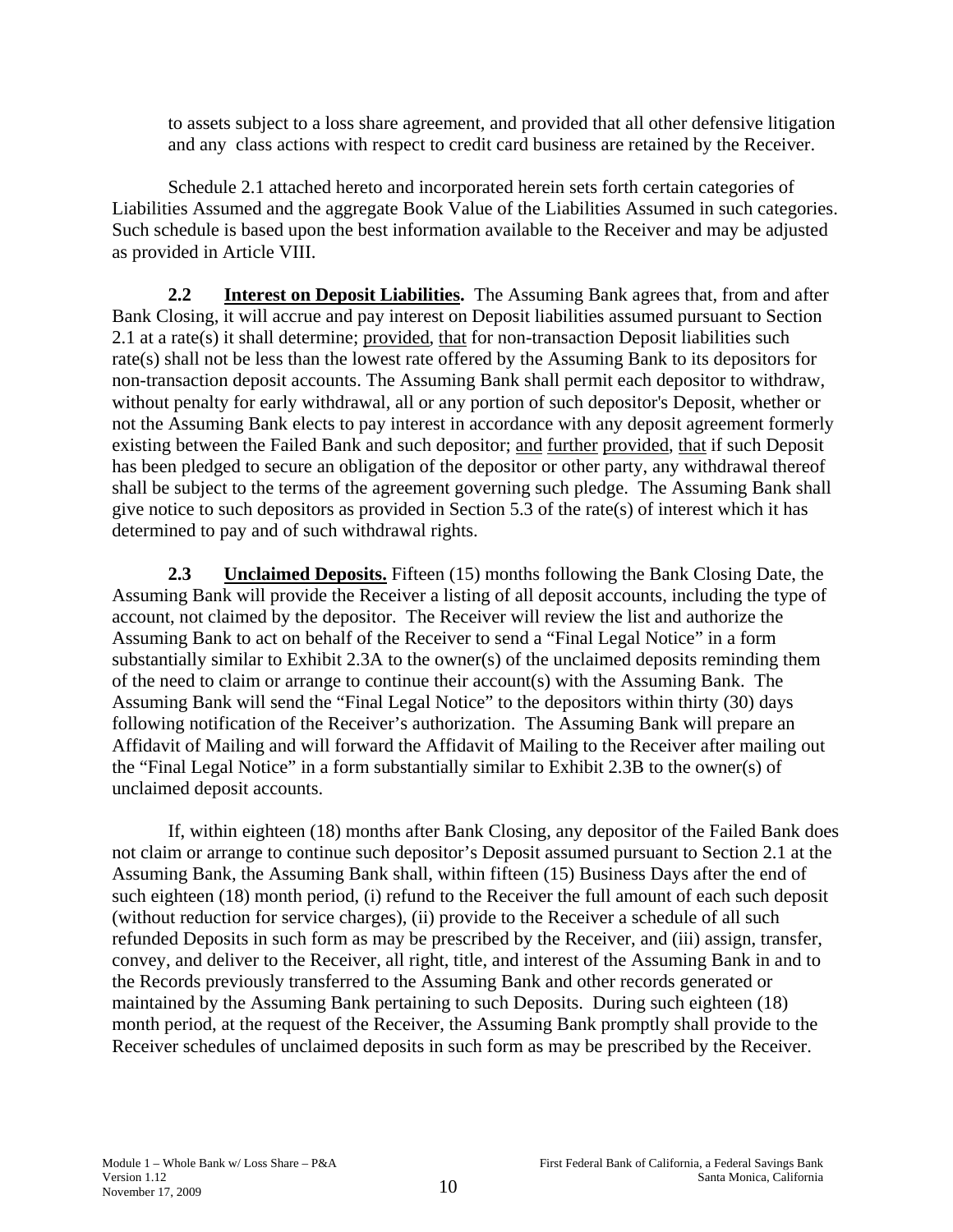**2.4** Employee Plans. Except as provided in Section 4.12, the Assuming Bank shall have no liabilities, obligations or responsibilities under the Failed Bank's health care, bonus, vacation, pension, profit sharing, deferred compensation, 401K or stock purchase plans or similar plans, if any, unless the Receiver and the Assuming Bank agree otherwise subsequent to the date of this Agreement.

### **ARTICLE III PURCHASE OF ASSETS**

**3.1** Assets Purchased by Assuming Bank. With the exception of certain assets expressly excluded in Sections 3.5 and 3.6, the Assuming Bank hereby purchases from the Receiver, and the Receiver hereby sells, assigns, transfers, conveys, and delivers to the Assuming Bank, all right, title, and interest of the Receiver in and to all of the assets (real, personal and mixed, wherever located and however acquired) including all subsidiaries, joint ventures, partnerships, and any and all other business combinations or arrangements, whether active, inactive, dissolved or terminated, of the Failed Bank whether or not reflected on the books of the Failed Bank as of Bank Closing. Schedule 3.1 attached hereto and incorporated herein sets forth certain categories of Assets purchased hereunder. Such schedule is based upon the best information available to the Receiver and may be adjusted as provided in Article VIII. Assets are purchased hereunder by the Assuming Bank subject to all liabilities for indebtedness collateralized by Liens affecting such Assets to the extent provided in Section 2.1. Notwithstanding Section 4.8, the Assuming Bank specifically purchases all mortgage servicing rights and obligations of the Failed Bank.

## **3.2 Asset Purchase Price**.

(a) All Assets and assets of the Failed Bank subject to an option to purchase by the Assuming Bank shall be purchased for the amount, or the amount resulting from the method specified for determining the amount, as specified on Schedule 3.2, except as otherwise may be provided herein. Any Asset, asset of the Failed Bank subject to an option to purchase or other asset purchased for which no purchase price is specified on Schedule 3.2 or otherwise herein shall be purchased at its Book Value. Loans or other assets charged off the Accounting Records of the Failed Bank before the Bid Valuation Date shall be purchased at a price of zero.

(b) The purchase price for securities (other than the capital stock of any Acquired Subsidiary and FRB and FHLB stock) purchased under Section 3.1 by the Assuming Bank shall be the market value thereof as of Bank Closing, which market value shall be (i) the market price for each such security quoted at the close of the trading day effective on Bank Closing as published electronically by Bloomberg, L.P., or alternatively, at the discretion of the Receiver, IDC/Financial Times (FT) Interactive Data; (ii) provided, that if such market price is not available for any such security, the Assuming Bank will submit a bid for each such security within three days of notification/bid request by the Receiver (unless a different time period is agreed to by the Assuming Bank and the Receiver) and the Receiver, in its sole discretion will accept or reject each such bid; and (iii) further provided in the absence of an acceptable bid from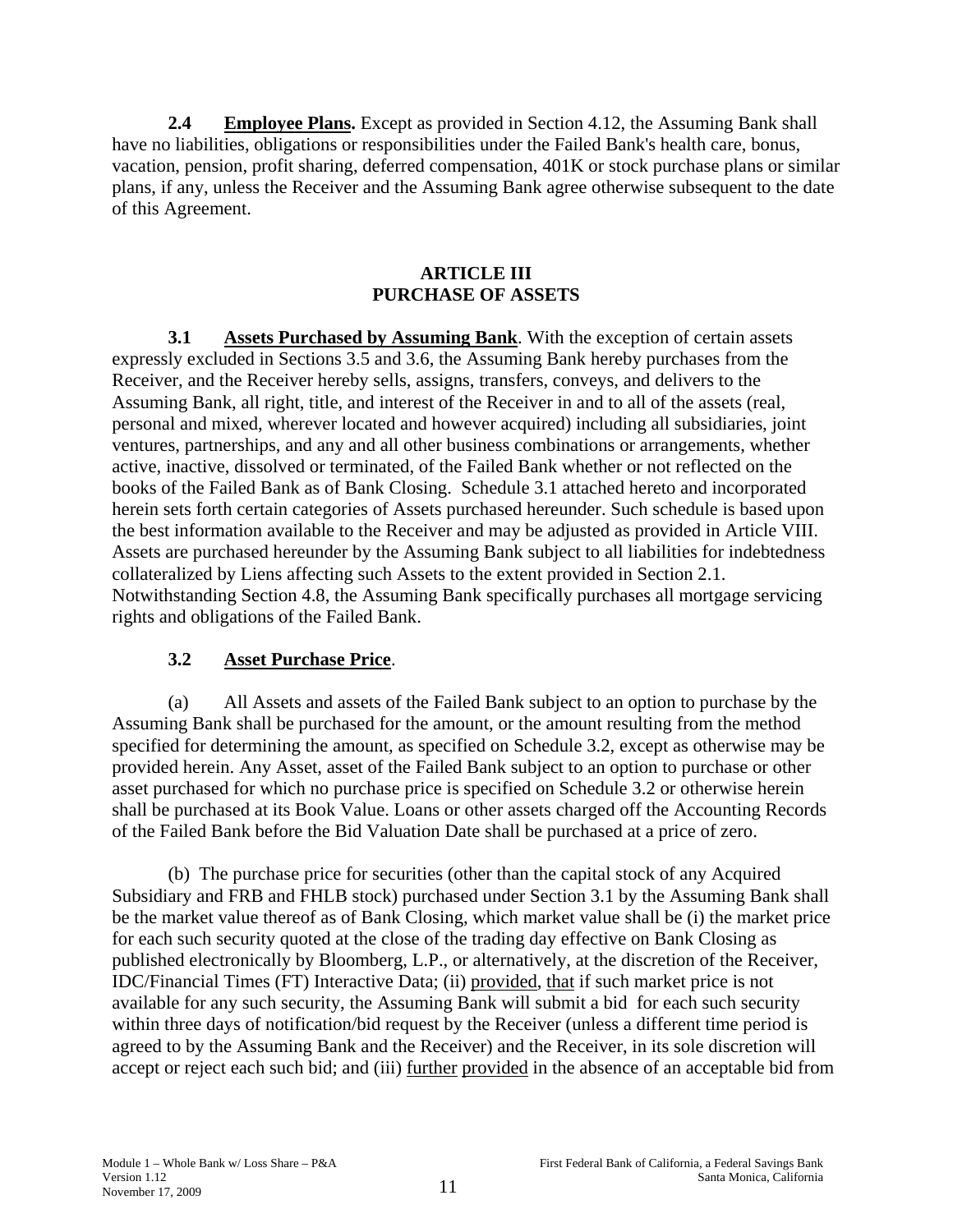the Assuming Bank, each such security shall not pass to the Assuming Bank and shall be deemed to be an excluded asset hereunder.

**(c)** Qualified Financial Contracts shall be purchased at market value determined in accordance with the terms of Exhibit 3.2(c). Any costs associated with such valuation shall be shared equally by the Receiver and the Assuming Bank.

**3.3 Manner of Conveyance; Limited Warranty; Nonrecourse; Etc. THE CONVEYANCE OF ALL ASSETS, INCLUDING REAL AND PERSONAL PROPERTY INTERESTS, PURCHASED BY THE ASSUMING BANK UNDER THIS AGREEMENT SHALL BE MADE, AS NECESSARY, BY RECEIVER'S DEED OR RECEIVER'S BILL OF SALE, "AS IS", "WHERE IS", WITHOUT RECOURSE AND, EXCEPT AS OTHERWISE SPECIFICALLY PROVIDED IN THIS AGREEMENT, WITHOUT ANY WARRANTIES WHATSOEVER WITH RESPECT TO SUCH ASSETS, EXPRESS OR IMPLIED, WITH RESPECT TO TITLE, ENFORCEABILITY, COLLECTIBILITY, DOCUMENTATION OR FREEDOM FROM LIENS OR ENCUMBRANCES (IN WHOLE OR IN PART), OR ANY OTHER MATTERS.** 

### **3.4 Puts of Assets to the Receiver**.

(a) **Puts Within 30 Days After Bank Closing**. During the thirty (30)-day period following Bank Closing and only during such period (which thirty (30)-day period may be extended in writing in the sole absolute discretion of the Receiver for any Loan), in accordance with this Section 3.4, the Assuming Bank shall be entitled to require the Receiver to purchase any Deposit Secured Loan transferred to the Assuming Bank pursuant to Section 3.1 which is not fully secured by Assumed Deposits or deposits at other insured depository institutions due to either insufficient Assumed Deposit or deposit collateral or deficient documentation regarding such collateral; provided with regard to any Deposit Secured Loan secured by an Assumed Deposit, no such purchase may be required until any Deposit setoff determination, whether voluntary or involuntary, has been made; and,

at the end of the thirty (30)-day period following Bank Closing and at that time only, in accordance with this Section 3.4, the Assuming Bank shall be entitled to require the Receiver to purchase any remaining overdraft transferred to the Assuming Bank pursuant to 3.1 which both was made after the Bid Valuation Date and was not made pursuant to an overdraft protection plan or similar extension of credit.

Notwithstanding the foregoing, the Assuming Bank shall not have the right to require the Receiver to purchase any Loan if (i) the Obligor with respect to such Loan is an Acquired Subsidiary, or (ii) the Assuming Bank has:

> (A) made any advance in accordance with the terms of a Commitment or otherwise with respect to such Loan;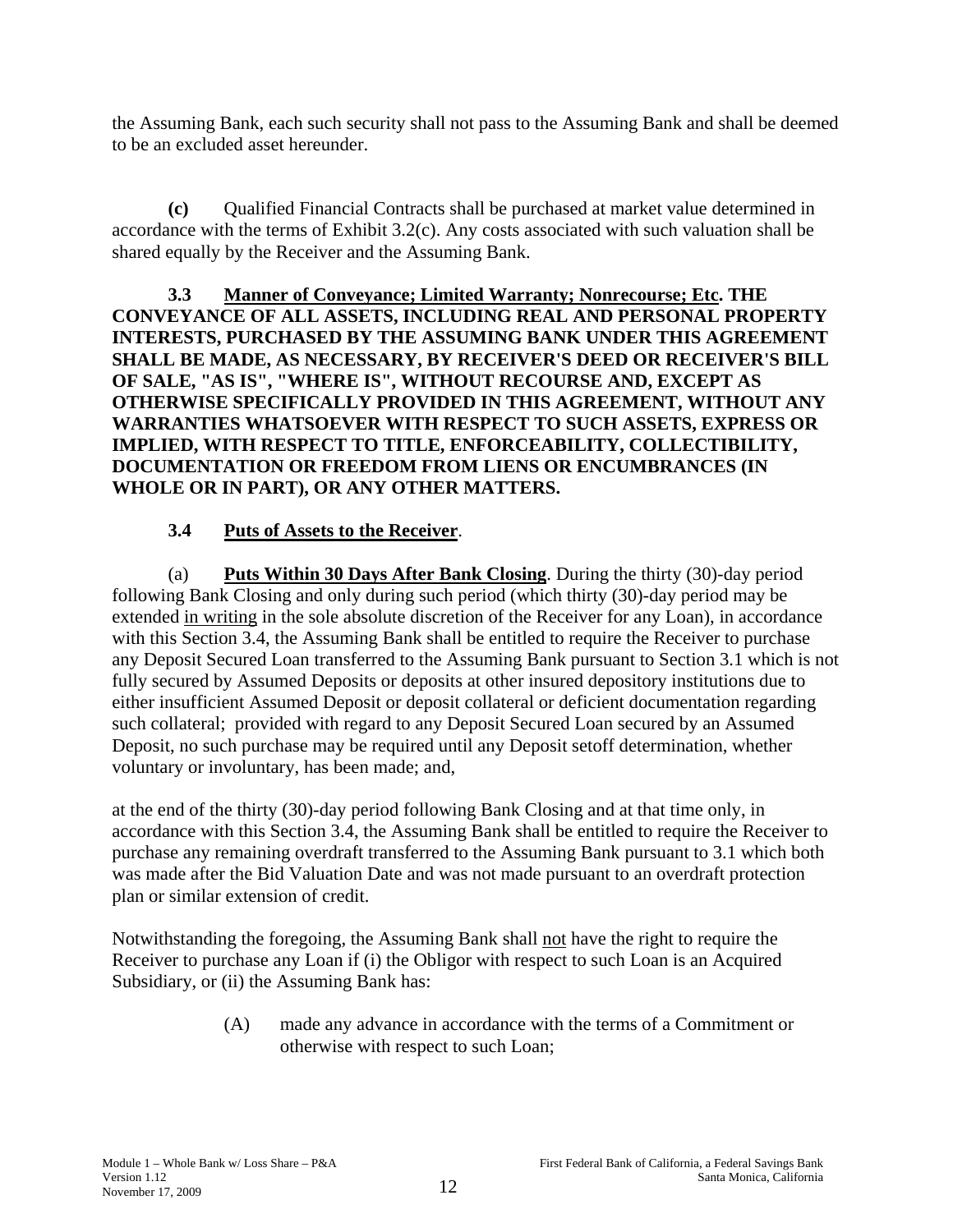- (B) taken any action that increased the amount of a Related Liability with respect to such Loan over the amount of such liability immediately prior to the time of such action;
- (C) created or permitted to be created any Lien on such Loan which secures indebtedness for money borrowed or which constitutes a conditional sales agreement, capital lease or other title retention agreement;
- (D) entered into, agreed to make, grant or permit, or made, granted or permitted any modification or amendment to, any waiver or extension with respect to, or any renewal, refinancing or refunding of, such Loan or related Credit Documents or collateral, including, without limitation, any act or omission which diminished such collateral; or
- (E) sold, assigned or transferred all or a portion of such Loan to a third party (whether with or without recourse).

The Assuming Bank shall transfer all such Assets to the Receiver without recourse, and shall indemnify the Receiver against any and all claims of any Person claiming by, through or under the Assuming Bank with respect to any such Asset, as provided in Section 12.4.

(b) **Notices to the Receiver**. In the event that the Assuming Bank elects to require the Receiver to purchase one or more Assets, the Assuming Bank shall deliver to the Receiver a notice (a "Put Notice") which shall include:

- (i) a list of all Assets that the Assuming Bank requires the Receiver to purchase;
- (ii) a list of all Related Liabilities with respect to the Assets identified pursuant to (i) above; and
- (iii) a statement of the estimated Repurchase Price of each Asset identified pursuant to (i) above as of the applicable Put Date.

Such notice shall be in the form prescribed by the Receiver or such other form to which the Receiver shall consent. As provided in Section 9.6, the Assuming Bank shall deliver to the Receiver such documents, Credit Files and such additional information relating to the subject matter of the Put Notice as the Receiver may request and shall provide to the Receiver full access to all other relevant books and records.

(c) **Purchase by Receiver**. The Receiver shall purchase Assets that are specified in the Put Notice and shall assume Related Liabilities with respect to such Assets, and the transfer of such Assets and Related Liabilities shall be effective as of a date determined by the Receiver which date shall not be later than thirty (30) days after receipt by the Receiver of the Put Notice (the "Put Date").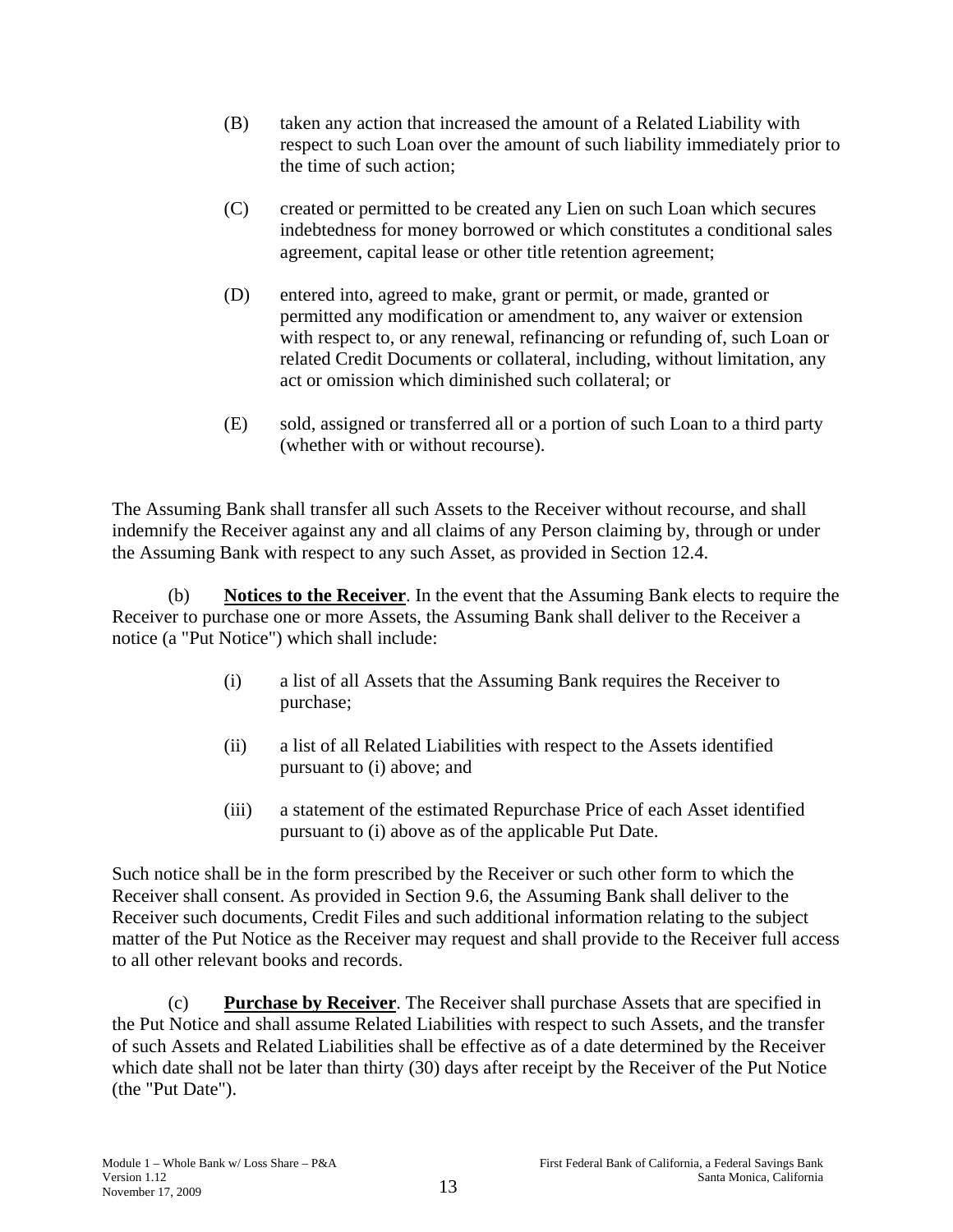(d) **Purchase Price and Payment Date**. Each Asset purchased by the Receiver pursuant to this Section 3.4 shall be purchased at a price equal to the Repurchase Price of such Asset less the Related Liability Amount applicable to such Asset, in each case determined as of the applicable Put Date. If the difference between such Repurchase Price and such Related Liability Amount is positive, then the Receiver shall pay to the Assuming Bank the amount of such difference; if the difference between such amounts is negative, then the Assuming Bank shall pay to the Receiver the amount of such difference. The Assuming Bank or the Receiver, as the case may be, shall pay the purchase price determined pursuant to this Section 3.4(d) not later than the twentieth (20th) Business Day following the applicable Put Date, together with interest on such amount at the Settlement Interest Rate for the period from and including such Put Date to and including the day preceding the date upon which payment is made.

(e) **Servicing.** The Assuming Bank shall administer and manage any Asset subject to purchase by the Receiver in accordance with usual and prudent banking standards and business practices until such time as such Asset is purchased by the Receiver.

(f) **Reversals**. In the event that the Receiver purchases an Asset (and assumes the Related Liability) that it is not required to purchase pursuant to this Section 3.4, the Assuming Bank shall repurchase such Asset (and assume such Related Liability) from the Receiver at a price computed so as to achieve the same economic result as would apply if the Receiver had never purchased such Asset pursuant to this Section 3.4.

**3.5 Assets Not Purchased by Assuming Bank**. The Assuming Bank does not purchase, acquire or assume, or (except as otherwise expressly provided in this Agreement) obtain an option to purchase, acquire or assume under this Agreement:

(a) any financial institution bonds, banker's blanket bonds, or public liability, fire, extended coverage insurance policy, bank owned life insurance or any other insurance policy of the Failed Bank, or premium refund, unearned premium derived from cancellation, or any proceeds payable with respect to any of the foregoing;

(b) any interest, right, action, claim, or judgment against (i) any officer, director, employee, accountant, attorney, or any other Person employed or retained by the Failed Bank or any Subsidiary of the Failed Bank on or prior to Bank Closing arising out of any act or omission of such Person in such capacity, (ii) any underwriter of financial institution bonds, banker's blanket bonds or any other insurance policy of the Failed Bank, (iii) any shareholder or holding company of the Failed Bank, or (iv) any other Person whose action or inaction may be related to any loss (exclusive of any loss resulting from such Person's failure to pay on a Loan made by the Failed Bank) incurred by the Failed Bank; provided, that for the purposes hereof, the acts, omissions or other events giving rise to any such claim shall have occurred on or before Bank Closing, regardless of when any such claim is discovered and regardless of whether any such claim is made with respect to a financial institution bond, banker's blanket bond, or any other insurance policy of the Failed Bank in force as of Bank Closing;

(c) prepaid regulatory assessments of the Failed Bank, if any;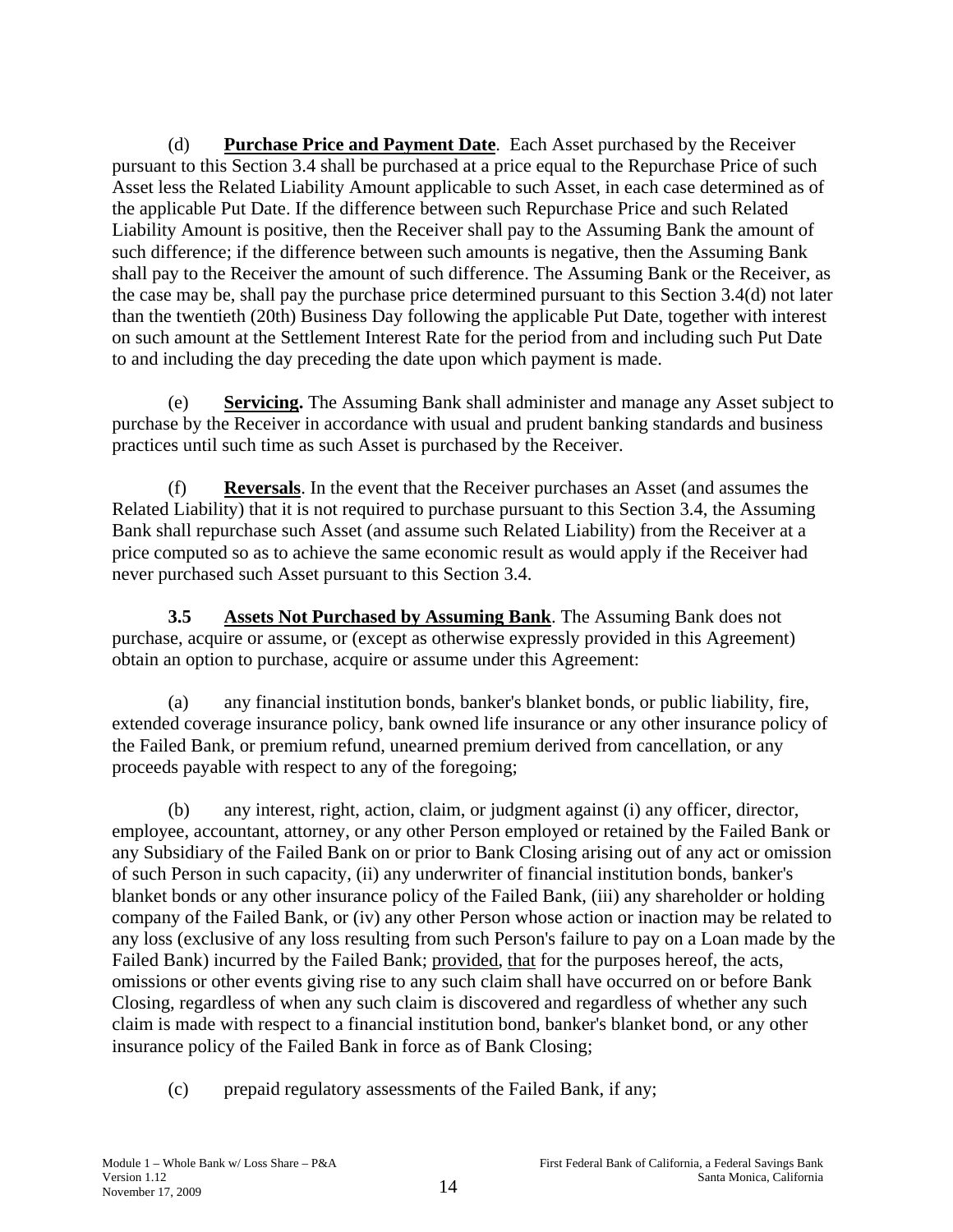(d) legal or equitable interests in tax receivables of the Failed Bank, if any, including any claims arising as a result of the Failed Bank having entered into any agreement or otherwise being joined with another Person with respect to the filing of tax returns or the payment of taxes;

(e) amounts reflected on the Accounting Records of the Failed Bank as of Bank Closing as a general or specific loss reserve or contingency account, if any;

(f) leased or owned Bank Premises and leased or owned Furniture and Equipment and Fixtures and data processing equipment (including hardware and software) located on leased or owned Bank Premises, if any; provided, that the Assuming Bank does obtain an option under Section 4.6, Section 4.7 or Section 4.8, as the case may be, with respect thereto;

(g) owned Bank Premises which the Receiver, in its discretion, determines may contain environmentally hazardous substances;

(h) any "goodwill," as such term is defined in the instructions to the report of condition prepared by banks examined by the Corporation in accordance with 12 C.F.R. Section 304.3, and other intangibles;

- (i) any criminal restitution or forfeiture orders issued in favor of the Failed Bank;
- (j) reserved;
- (k) assets essential to the Receiver in accordance with Section 3.6;
- (l) the securities listed on the attached Schedule 3.5(l); and

(m) prepaid accounts associated with any contract or agreement that the Assuming Bank either does not directly assume pursuant to the terms of this Agreement nor has an option to assume under Section 4.8.

### **3.6 Retention or Repurchase of Assets Essential to Receiver**.

(a) The Receiver may refuse to sell to the Assuming Bank, or the Assuming Bank agrees, at the request of the Receiver set forth in a written notice to the Assuming Bank, to assign, transfer, convey, and deliver to the Receiver all of the Assuming Bank's right, title and interest in and to, any Asset or asset essential to the Receiver as determined by the Receiver in its discretion (together with all Credit Documents evidencing or pertaining thereto), which may include any Asset or asset that the Receiver determines to be:

> (i) made to an officer, director, or other Person engaging in the affairs of the Failed Bank, its Subsidiaries or Affiliates or any related entities of any of the foregoing;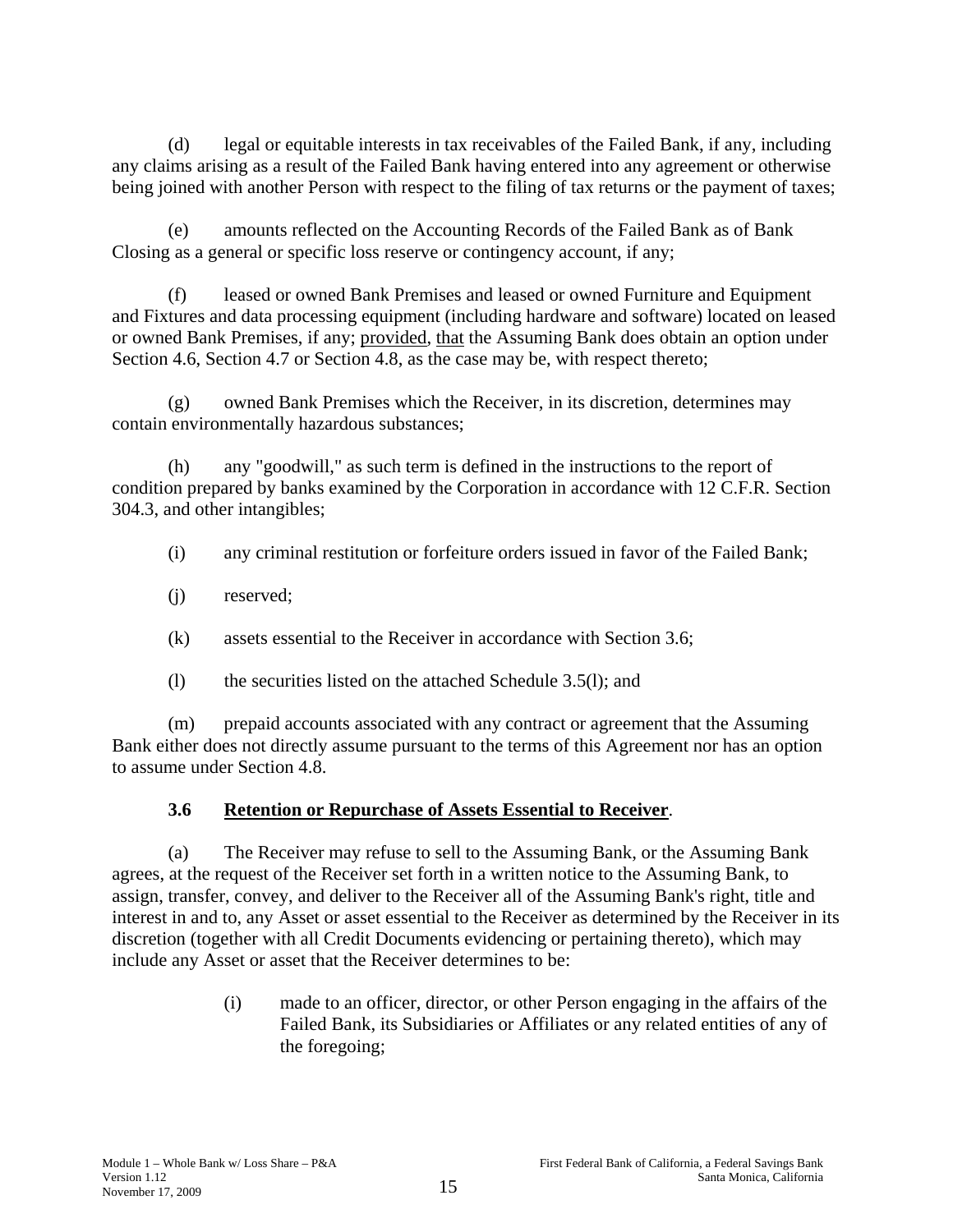- (ii) the subject of any investigation relating to any claim with respect to any item described in Section 3.5(a) or (b), or the subject of, or potentially the subject of, any legal proceedings;
- (iii) made to a Person who is an Obligor on a loan owned by the Receiver or the Corporation in its corporate capacity or its capacity as receiver of any institution;
- (iv) secured by collateral which also secures any asset owned by the Receiver; or
- (v) related to any asset of the Failed Bank not purchased by the Assuming Bank under this Article III or any liability of the Failed Bank not assumed by the Assuming Bank under Article II.

(b) Each such Asset or asset purchased by the Receiver shall be purchased at a price equal to the Repurchase Price thereof less the Related Liability Amount with respect to any Related Liabilities related to such Asset or asset, in each case determined as of the date of the notice provided by the Receiver pursuant to Section 3.6(a). The Receiver shall pay the Assuming Bank not later than the twentieth (20th) Business Day following receipt of related Credit Documents and Credit Files together with interest on such amount at the Settlement Interest Rate for the period from and including the date of receipt of such documents to and including the day preceding the day on which payment is made. The Assuming Bank agrees to administer and manage each such Asset or asset in accordance with usual and prudent banking standards and business practices until each such Asset or asset is purchased by the Receiver. All transfers with respect to Asset or assets under this Section 3.6 shall be made as provided in Section 9.6. The Assuming Bank shall transfer all such Asset or assets and Related Liabilities to the Receiver without recourse, and shall indemnify the Receiver against any and all claims of any Person claiming by, through or under the Assuming Bank with respect to any such Asset or asset, as provided in Section 12.4.

### **ARTICLE IV ASSUMPTION OF CERTAIN DUTIES AND OBLIGATIONS**

The Assuming Bank agrees with the Receiver and the Corporation as follows:

**4.1** Continuation of Banking Business. For the period commencing the first banking Business Day after Bank Closing and ending no earlier than the first anniversary of Bank Closing, the Assuming Bank will provide full service banking in the trade area of the Failed Bank. Thereafter, the Assuming Bank may cease providing such banking services in the trade area of the Failed Bank, provided the Assuming Bank has received all necessary regulatory approvals. At the option of the Assuming Bank, such banking services may be provided at any or all of the Bank Premises, or at other premises within such trade area. The trade area shall be determined by the Receiver. For the avoidance of doubt, the foregoing shall not restrict the Assuming Bank from opening, closing or selling branches upon receipt of the necessary regulatory approvals, if the Assuming Bank or its successors continue to provide banking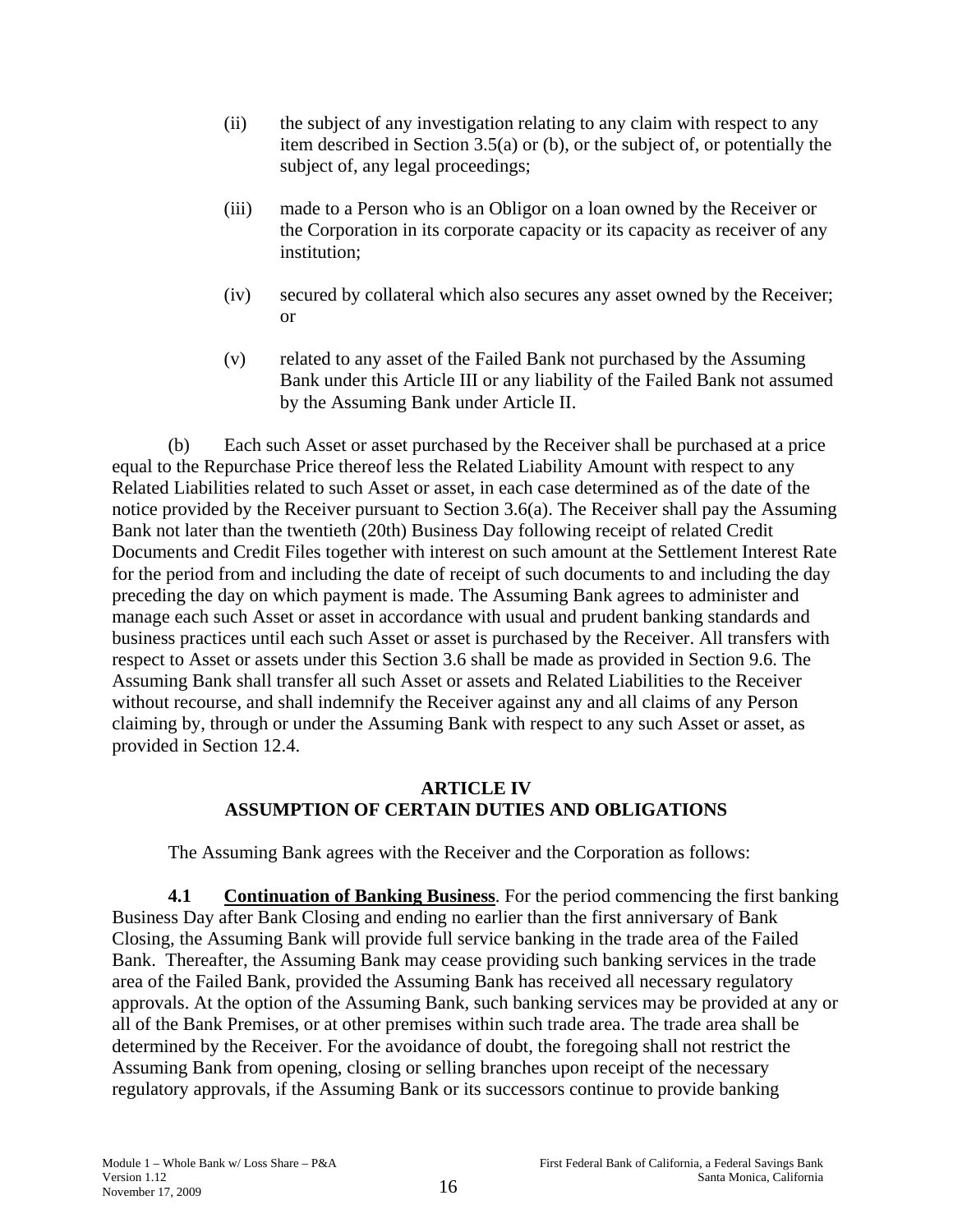services in the trade area. Assuming Bank will pay to the Receiver, upon the sale of a branch or branches within the year following the date of this agreement, fifty percent (50%) of any franchise premium in excess of the franchise premium paid by the Assuming Bank with respect to such branch or branches.

**4.2** Agreement with Respect to Credit Card Business. The Assuming Bank agrees to honor and perform, from and after Bank Closing, all duties and obligations with respect to the Failed Bank's credit card business, and/or processing related to credit cards, if any, and assumes all outstanding extensions of credit with respect thereto.

**4.3 Agreement with Respect to Safe Deposit Business**. The Assuming Bank assumes and agrees to discharge, from and after Bank Closing, in the usual course of conducting a banking business, the duties and obligations of the Failed Bank with respect to all Safe Deposit Boxes, if any, of the Failed Bank and to maintain all of the necessary facilities for the use of such boxes by the renters thereof during the period for which such boxes have been rented and the rent therefore paid to the Failed Bank, subject to the provisions of the rental agreements between the Failed Bank and the respective renters of such boxes; provided, that the Assuming Bank may relocate the Safe Deposit Boxes of the Failed Bank to any office of the Assuming Bank located in the trade area of the Failed Bank. The Safe Deposit Boxes shall be located and maintained in the trade area of the Failed Bank for a minimum of one year from Bank Closing. The trade area shall be determined by the Receiver. Fees related to the safe deposit business earned prior to the Bank Closing Date shall be for the benefit of the Receiver and fees earned after the Bank Closing Date shall be for the benefit of the Assuming Bank.

**4.4 Agreement with Respect to Safekeeping Business**. The Receiver transfers, conveys and delivers to the Assuming Bank and the Assuming Bank accepts all securities and other items, if any, held by the Failed Bank in safekeeping for its customers as of Bank Closing. The Assuming Bank assumes and agrees to honor and discharge, from and after Bank Closing, the duties and obligations of the Failed Bank with respect to such securities and items held in safekeeping. The Assuming Bank shall be entitled to all rights and benefits heretofore accrued or hereafter accruing with respect thereto. The Assuming Bank shall provide to the Receiver written verification of all assets held by the Failed Bank for safekeeping within sixty (60) days after Bank Closing. The assets held for safekeeping by the Failed Bank shall be held and maintained by the Assuming Bank in the trade area of the Failed Bank for a minimum of one year from Bank Closing. At the option of the Assuming Bank, the safekeeping business may be provided at any or all of the Bank Premises, or at other premises within such trade area. The trade area shall be determined by the Receiver. Fees related to the safekeeping business earned prior to the Bank Closing Date shall be for the benefit of the Receiver and fees earned after the Bank Closing Date shall be for the benefit of the Assuming Bank.

# **4.5 Agreement with Respect to Trust Business**.

(a) The Assuming Bank shall, without further transfer, substitution, act or deed, to the full extent permitted by law, succeed to the rights, obligations, properties, assets, investments, deposits, agreements, and trusts of the Failed Bank under trusts, executorships, administrations, guardianships, and agencies, and other fiduciary or representative capacities, all to the same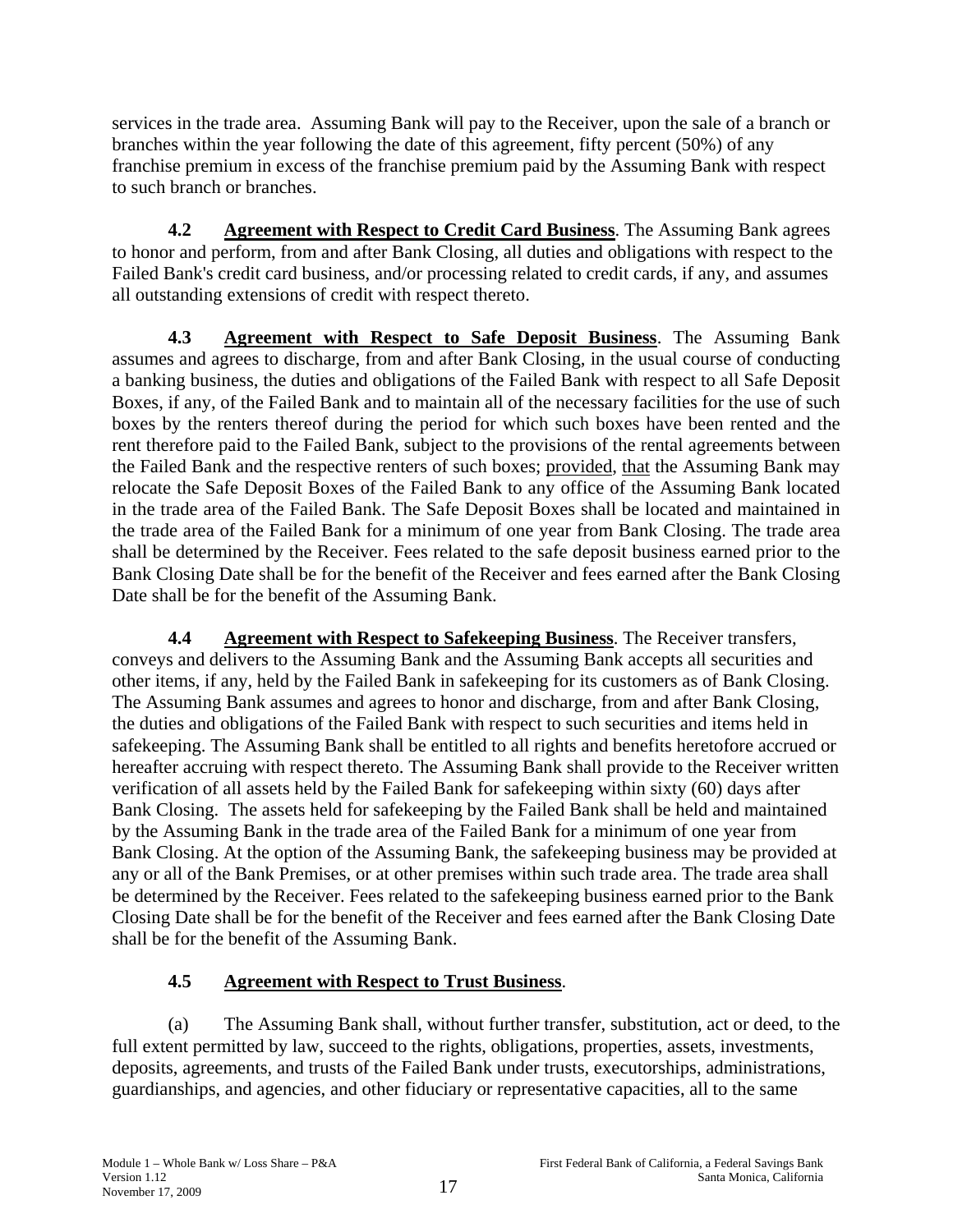extent as though the Assuming Bank had assumed the same from the Failed Bank prior to Bank Closing; provided, that any liability based on the misfeasance, malfeasance or nonfeasance of the Failed Bank, its directors, officers, employees or agents with respect to the trust business is not assumed hereunder.

(b) The Assuming Bank shall, to the full extent permitted by law, succeed to, and be entitled to take and execute, the appointment to all executorships, trusteeships, guardianships and other fiduciary or representative capacities to which the Failed Bank is or may be named in wills, whenever probated, or to which the Failed Bank is or may be named or appointed by any other instrument.

(c) In the event additional proceedings of any kind are necessary to accomplish the transfer of such trust business, the Assuming Bank agrees that, at its own expense, it will take whatever action is necessary to accomplish such transfer. The Receiver agrees to use reasonable efforts to assist the Assuming Bank in accomplishing such transfer.

(d) The Assuming Bank shall provide to the Receiver written verification of the assets held in connection with the Failed Bank's trust business within sixty (60) days after Bank Closing.

# **4.6 Agreement with Respect to Bank Premises**.

(a) **Option to Purchase.** Subject to Section 3.5, the Receiver hereby grants to the Assuming Bank an exclusive option for the period of one hundred seventy (170) days commencing the day after Bank Closing to purchase any or all owned Bank Premises, including all Furniture, Fixtures and Equipment located on the Bank Premises. The Assuming Bank shall give written notice to the Receiver within the option period of its election to purchase or not to purchase any of the owned Bank Premises. Any purchase of such premises shall be effective as of the date of Bank Closing and such purchase shall be consummated as soon as practicable thereafter, and in no event later than the Settlement Date. If the Assuming Bank gives notice of its election not to purchase one or more of the owned Bank Premises within seven (7) days of Bank Closing, then, not withstanding any other provision of this Agreement to the contrary, the Assuming Bank shall not be liable for any of the costs or fees associated with appraisals for such Bank Premises.

(b) **Option to Lease.** The Receiver hereby grants to the Assuming Bank an exclusive option for the period of one hundred seventy (170) days commencing the day after Bank Closing to cause the Receiver to assign to the Assuming Bank any or all leases for leased Bank Premises, if any, which have been continuously occupied by the Assuming Bank from Bank Closing to the date it elects to accept an assignment of the leases with respect thereto to the extent such leases can be assigned; provided, that the exercise of this option with respect to any lease must be as to all premises or other property subject to the lease. If an assignment cannot be made of any such leases, the Receiver may, in its discretion, enter into subleases with the Assuming Bank containing the same terms and conditions provided under such existing leases for such leased Bank Premises or other property. The Assuming Bank shall give notice to the Receiver within the option period of its election to accept or not to accept an assignment of any or all leases (or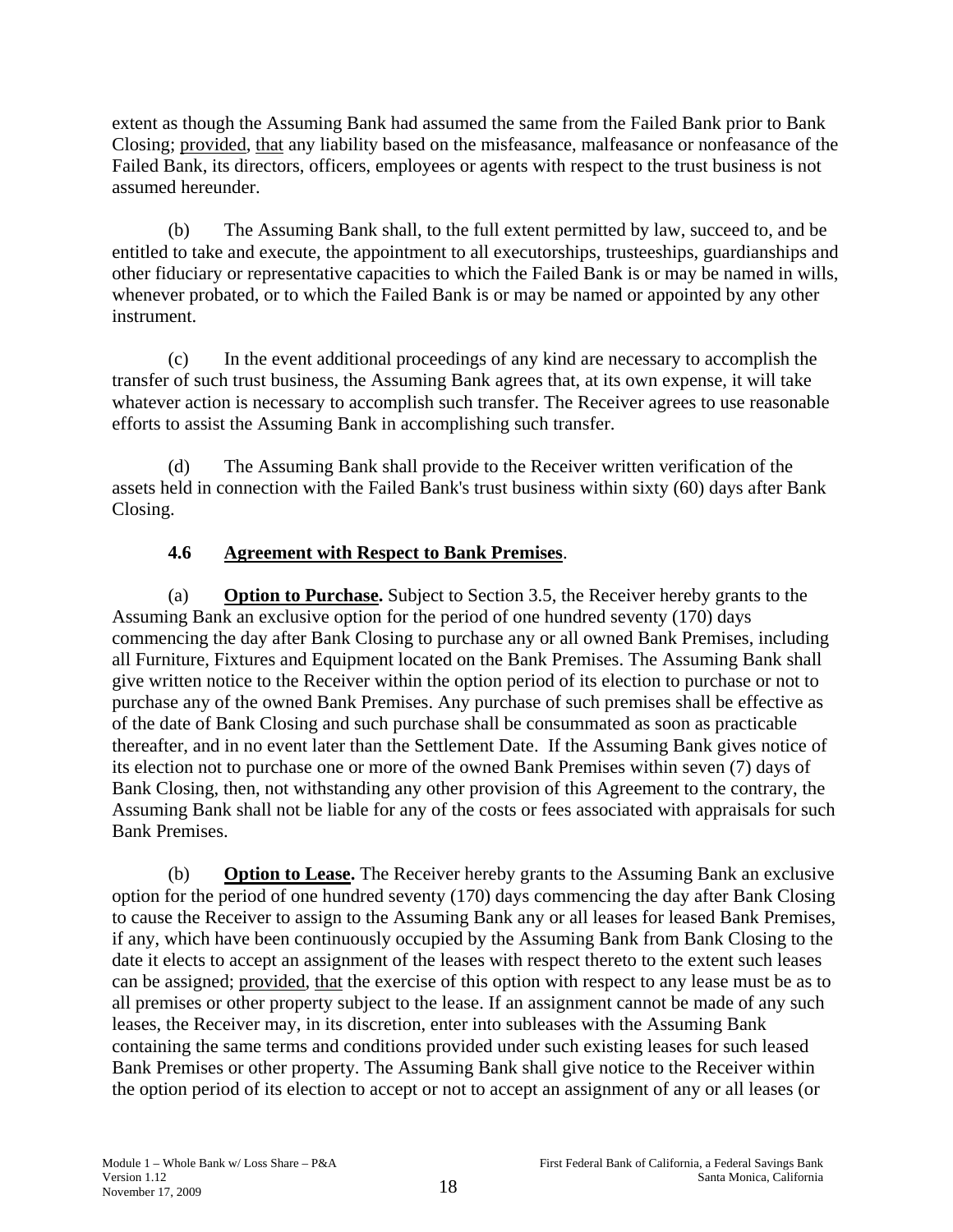enter into subleases or new leases in lieu thereof). The Assuming Bank agrees to assume all leases assigned (or enter into subleases or new leases in lieu thereof) pursuant to this Section 4.6.

(c) **Facilitation.** The Receiver agrees to facilitate the assumption, assignment or sublease of leases or the negotiation of new leases by the Assuming Bank; provided, that neither the Receiver nor the Corporation shall be obligated to engage in litigation, make payments to the Assuming Bank or to any third party in connection with facilitating any such assumption, assignment, sublease or negotiation or commit to any other obligations to third parties.

(d) **Occupancy.** The Assuming Bank shall give the Receiver fifteen (15) days' prior written notice of its intention to vacate prior to vacating any leased Bank Premises with respect to which the Assuming Bank has not exercised the option provided in Section 4.6(b). Any such notice shall be deemed to terminate the Assuming Bank's option with respect to such leased Bank Premises.

# (e) **Occupancy Costs.**

(i) The Assuming Bank agrees to pay to the Receiver, or to appropriate third parties at the direction of the Receiver, during and for the period of any occupancy by it of (x) owned Bank Premises the market rental value, as determined by the appraiser selected in accordance with the definition of Fair Market Value, and all operating costs, and (y) leased Bank Premises, all operating costs with respect thereto and to comply with all relevant terms of applicable leases entered into by the Failed Bank, including without limitation the timely payment of all rent. Operating costs include, without limitation all taxes, fees, charges, utilities, insurance and assessments, to the extent not included in the rental value or rent. If the Assuming Bank elects to purchase any owned Bank Premises in accordance with Section 4.6(a), the amount of any rent paid (and taxes paid to the Receiver which have not been paid to the taxing authority and for which the Assuming Bank assumes liability) by the Assuming Bank with respect thereto shall be applied as an offset against the purchase price thereof.

(ii) The Assuming Bank agrees during the period of occupancy by it of owned or leased Bank Premises, to pay to the Receiver rent for the use of all owned or leased Furniture and Equipment and all owned or leased Fixtures located on such Bank Premises for the period of such occupancy. Rent for such property owned by the Failed Bank shall be the market rental value thereof, as determined by the Receiver within sixty (60) days after Bank Closing. Rent for such leased property shall be an amount equal to any and all rent and other amounts which the Receiver incurs or accrues as an obligation or is obligated to pay for such period of occupancy pursuant to all leases and contracts with respect to such property. If the Assuming Bank purchases any owned Furniture and Equipment or owned Fixtures in accordance with Section 4.6(f) or 4.6(h), the amount of any rents paid by the Assuming Bank with respect thereto shall be applied as an offset against the purchase price thereof.

(f) **Certain Requirements as to Furniture, Equipment and Fixtures.** If the Assuming Bank purchases owned Bank Premises or accepts an assignment of the lease (or enters into a sublease or a new lease in lieu thereof) for leased Bank Premises as provided in Section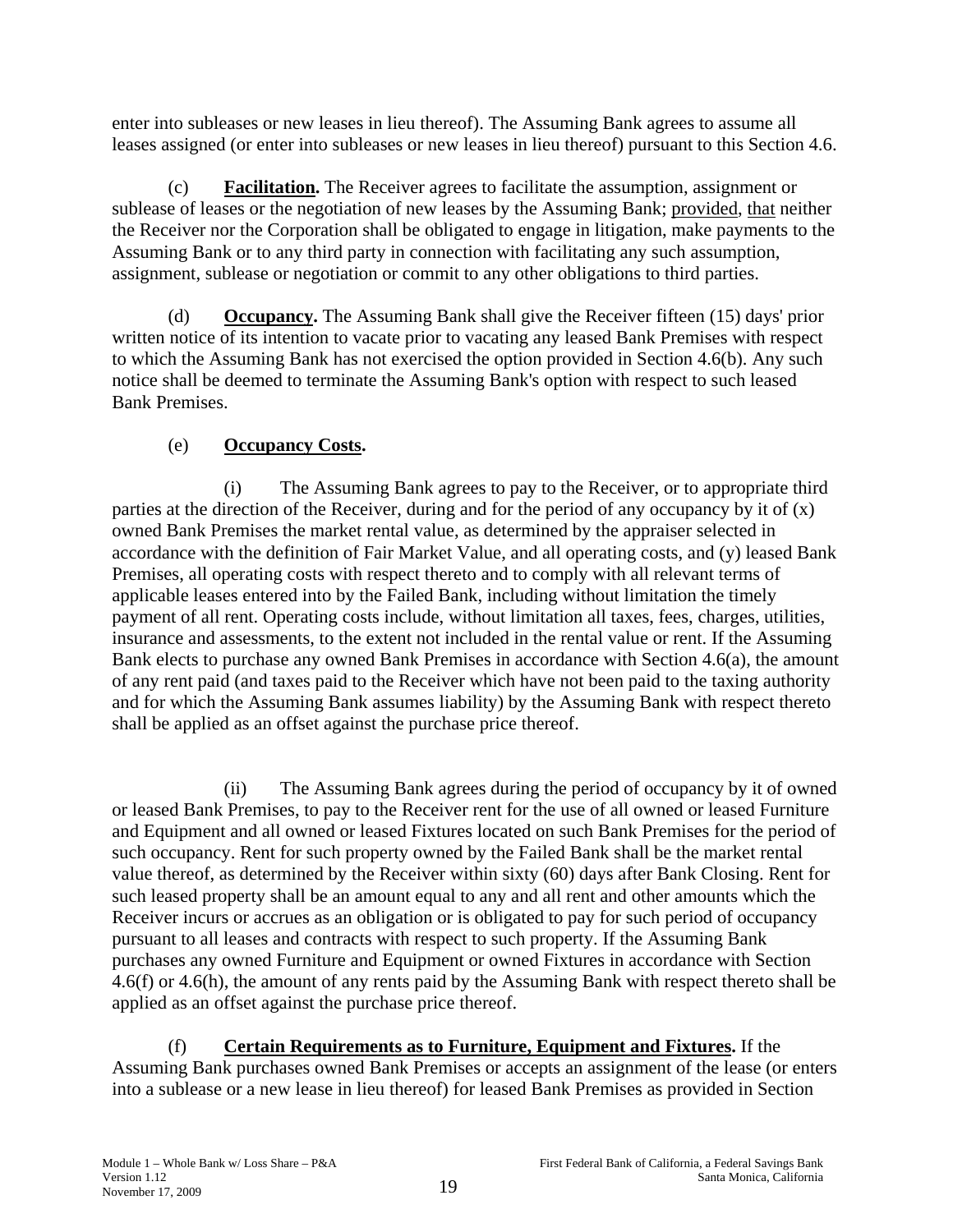4.6(a) or 4.6(b), or if the Assuming Bank does not exercise such option but within twelve (12) months following Bank Closing obtains the right to occupy such premises (whether by assignment, lease, sublease, purchase or otherwise), other than in accordance with Section 4.6(a) or (b), the Assuming Bank shall (i) effective as of the date of Bank Closing, purchase from the Receiver all Furniture and Equipment and Fixtures owned by the Failed Bank at Fair Market Value and located thereon as of Bank Closing, (ii) accept an assignment or a sublease of the leases or negotiate new leases for all Furniture and Equipment and Fixtures leased by the Failed Bank and located thereon, and (iii) if applicable, accept an assignment or a sublease of any ground lease or negotiate a new ground lease with respect to any land on which such Bank Premises are located; provided, that the Receiver shall not have disposed of such Furniture and Equipment and Fixtures or repudiated the leases specified in clause (ii) or (iii).

### (g) **Vacating Premises.**

(i) If the Assuming Bank elects not to purchase any owned Bank Premises, the notice of such election in accordance with Section 4.6(a) shall specify the date upon which the Assuming Bank's occupancy of such premises shall terminate, which date shall not be later than ninety (90) days after the date of the Assuming Bank's notice not to exercise such option. The Assuming Bank promptly shall relinquish and release to the Receiver such premises and the Furniture and Equipment and Fixtures located thereon in the same condition as at Bank Closing, normal wear and tear excepted. By occupying any such premises after the expiration of such ninety (90)-day period, the Assuming Bank shall, at the Receiver's option, (x) be deemed to have agreed to purchase such Bank Premises, and to assume all leases, obligations and liabilities with respect to leased Furniture and Equipment and leased Fixtures located thereon and any ground lease with respect to the land on which such premises are located, and (y) be required to purchase all Furniture and Equipment and Fixtures owned by the Failed Bank and located on such premises as of Bank Closing.

(ii) If the Assuming Bank elects not to accept an assignment of the lease or sublease any leased Bank Premises, the notice of such election in accordance with Section 4.6(b) shall specify the date upon which the Assuming Bank's occupancy of such leased Bank Premises shall terminate, which date shall not be later than the date which is one hundred eighty (180) days after Bank Closing. Upon vacating such premises, the Assuming Bank shall relinquish and release to the Receiver such premises and the Fixtures and the Furniture and Equipment located thereon in the same condition as at Bank Closing, normal wear and tear excepted. By failing to provide notice of its intention to vacate such premises prior to the expiration of the option period specified in Section 4.6(b), or by occupying such premises after the one hundred eighty (180) day period specified above in this paragraph (ii), the Assuming Bank shall, at the Receiver's option, (x) be deemed to have assumed all leases, obligations and liabilities with respect to such premises (including any ground lease with respect to the land on which premises are located), and leased Furniture and Equipment and leased Fixtures located thereon in accordance with this Section 4.6 (unless the Receiver previously repudiated any such lease), and (y) be required to purchase all Furniture and Equipment and Fixtures owned by the Failed Bank at Fair Market Value and located on such premises as of Bank Closing.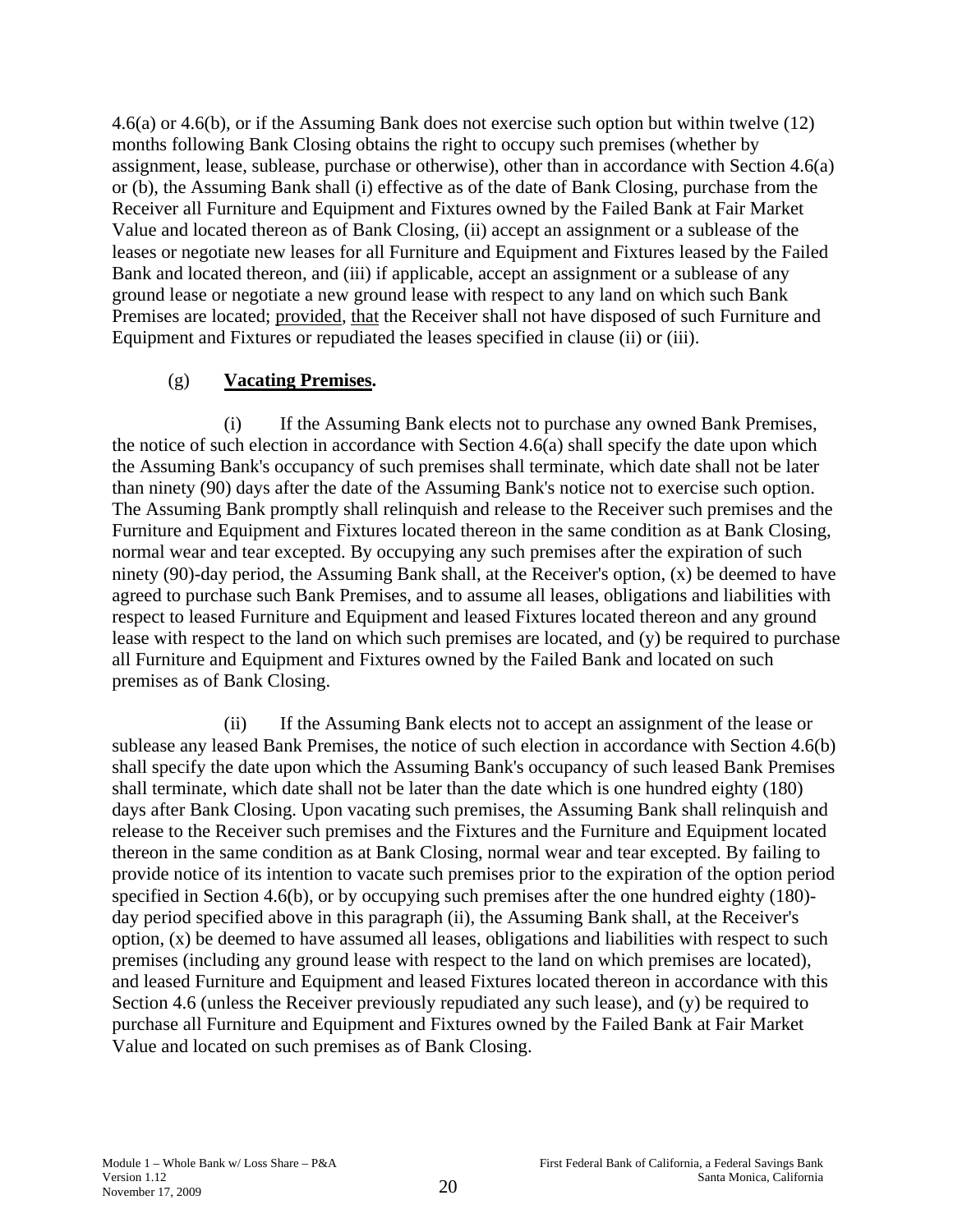(h) **Furniture and Equipment and Certain Other Equipment.** The Receiver hereby grants to the Assuming Bank an option to purchase all Furniture and Equipment or any telecommunications, data processing equipment (including hardware and software) and check processing and similar operating equipment owned by the Failed Bank at Fair Market Value and located at any leased Bank Premises that the Assuming Bank elects to vacate or which it could have, but did not occupy, pursuant to this Section 4.6; provided, that, the Assuming Bank shall give the Receiver notice of its election to purchase such property at the time it gives notice of its intention to vacate such Bank Premises or within ten (10) days after Bank Closing for Bank Premises it could have, but did not, occupy.

# **4.7 Agreement with Respect to Leased Data Processing Equipment**

(a) The Receiver hereby grants to the Assuming Bank an exclusive option for the period of one hundred seventy (170) days commencing the day after Bank Closing to accept an assignment from the Receiver of any or all Data Processing Leases to the extent that such Data Processing Leases can be assigned.

(b) The Assuming Bank shall (i) give written notice to the Receiver within the option period specified in Section 4.7(a) of its intent to accept or decline an assignment or sublease of any or all Data Processing Leases and promptly accept an assignment or sublease of such Data Processing Leases, and (ii) give written notice to the appropriate lessor(s) that it has accepted an assignment or sublease of any such Data Processing Leases.

(c) The Receiver agrees to facilitate the assignment or sublease of Data Processing Leases or the negotiation of new leases or license agreements by the Assuming Bank; provided, that neither the Receiver nor the Corporation shall be obligated to engage in litigation or make payments to the Assuming Bank or to any third party in connection with facilitating any such assumption, assignment, sublease or negotiation.

(d) The Assuming Bank agrees, during its period of use of any property subject to a Data Processing Lease, to pay to the Receiver or to appropriate third parties at the direction of the Receiver all operating costs with respect thereto and to comply with all relevant terms of the applicable Data Processing Leases entered into by the Failed Bank, including without limitation the timely payment of all rent, taxes, fees, charges, utilities, insurance and assessments.

(e) The Assuming Bank shall, not later than fifty (50) days after giving the notice provided in Section 4.7(b), (i) relinquish and release to the Receiver all property subject to the relevant Data Processing Lease, in the same condition as at Bank Closing, normal wear and tear excepted, or (ii) accept an assignment or a sublease thereof or negotiate a new lease or license agreement under this Section 4.7.

# **4.8 Agreement with Respect to Certain Existing Agreements**.

(a) Subject to the provisions of Section 4.8(b), with respect to agreements existing as of Bank Closing which provide for the rendering of services by or to the Failed Bank, within one hundred seventy (170) days after Bank Closing, the Assuming Bank shall give the Receiver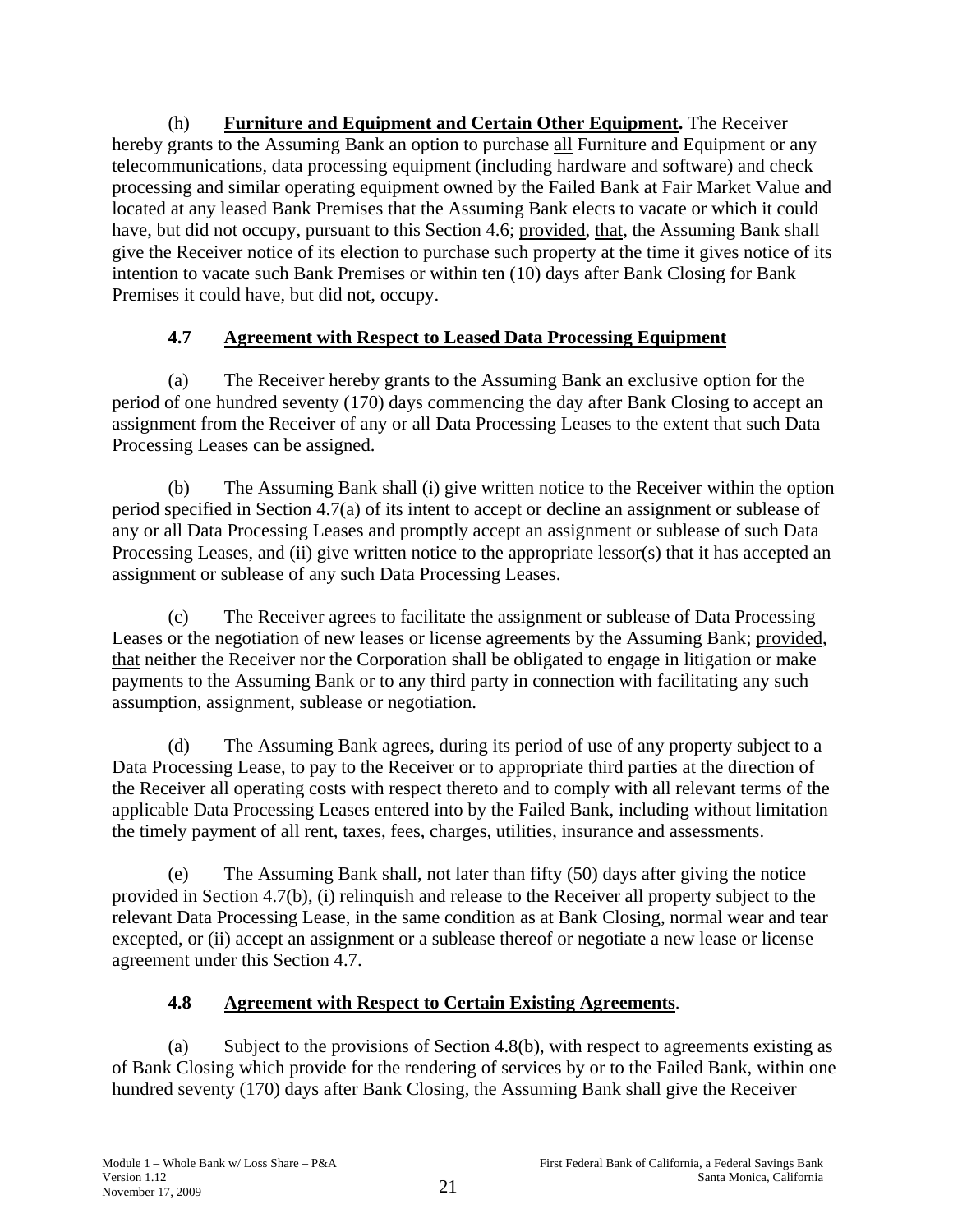written notice specifying whether it elects to assume or not to assume each such agreement. Except as may be otherwise provided in this Article IV, the Assuming Bank agrees to comply with the terms of each such agreement for a period commencing on the day after Bank Closing and ending on: (i) in the case of an agreement that provides for the rendering of services by the Failed Bank, the date which is one hundred seventy (170) days after Bank Closing, and (ii) in the case of an agreement that provides for the rendering of services to the Failed Bank, the date which is thirty (30) days after the Assuming Bank has given notice to the Receiver of its election not to assume such agreement; provided, that the Receiver can reasonably make such service agreements available to the Assuming Bank. The Assuming Bank shall be deemed by the Receiver to have assumed agreements for which no notification is timely given. The Receiver agrees to assign, transfer, convey, and deliver to the Assuming Bank all right, title and interest of the Receiver, if any, in and to agreements the Assuming Bank assumes hereunder. In the event the Assuming Bank elects not to accept an assignment of any lease (or sublease) or negotiate a new lease for leased Bank Premises under Section 4.6 and does not otherwise occupy such premises, the provisions of this Section 4.8(a) shall not apply to service agreements related to such premises. The Assuming Bank agrees, during the period it has the use or benefit of any such agreement, promptly to pay to the Receiver or to appropriate third parties at the direction of the Receiver all operating costs with respect thereto and to comply with all relevant terms of such agreement.

(b) The provisions of Section 4.8(a) regarding the Assuming Bank's election to assume or not assume certain agreements shall not apply to (i) agreements pursuant to which the Failed Bank provides mortgage servicing for others or mortgage servicing is provided to the Failed Bank by others, (ii) agreements that are subject to Sections 4.1 through 4.7 and any insurance policy or bond referred to in Section 3.5(a) or other agreement specified in Section 3.5, and (iii) consulting, management or employment agreements, if any, between the Failed Bank and its employees or other Persons. Except as otherwise expressly set forth elsewhere in this Agreement, the Assuming Bank does not assume any liabilities or acquire any rights under any of the agreements described in this Section 4.8(b).

**4.9 Informational Tax Reporting**. The Assuming Bank agrees to perform all obligations of the Failed Bank with respect to Federal and State income tax informational reporting related to (i) the Assets and the Liabilities Assumed, (ii) deposit accounts that were closed and loans that were paid off or collateral obtained with respect thereto prior to Bank Closing, (iii) miscellaneous payments made to vendors of the Failed Bank, and (iv) any other asset or liability of the Failed Bank, including, without limitation, loans not purchased and Deposits not assumed by the Assuming Bank, as may be required by the Receiver.

**4.10 Insurance**. The Assuming Bank agrees to obtain insurance coverage effective from and after Bank Closing, including public liability, fire and extended coverage insurance acceptable to the Receiver with respect to owned or leased Bank Premises that it occupies, and all owned or leased Furniture and Equipment and Fixtures and leased data processing equipment (including hardware and software) located thereon, in the event such insurance coverage is not already in force and effect with respect to the Assuming Bank as the insured as of Bank Closing. All such insurance shall, where appropriate (as determined by the Receiver), name the Receiver as an additional insured.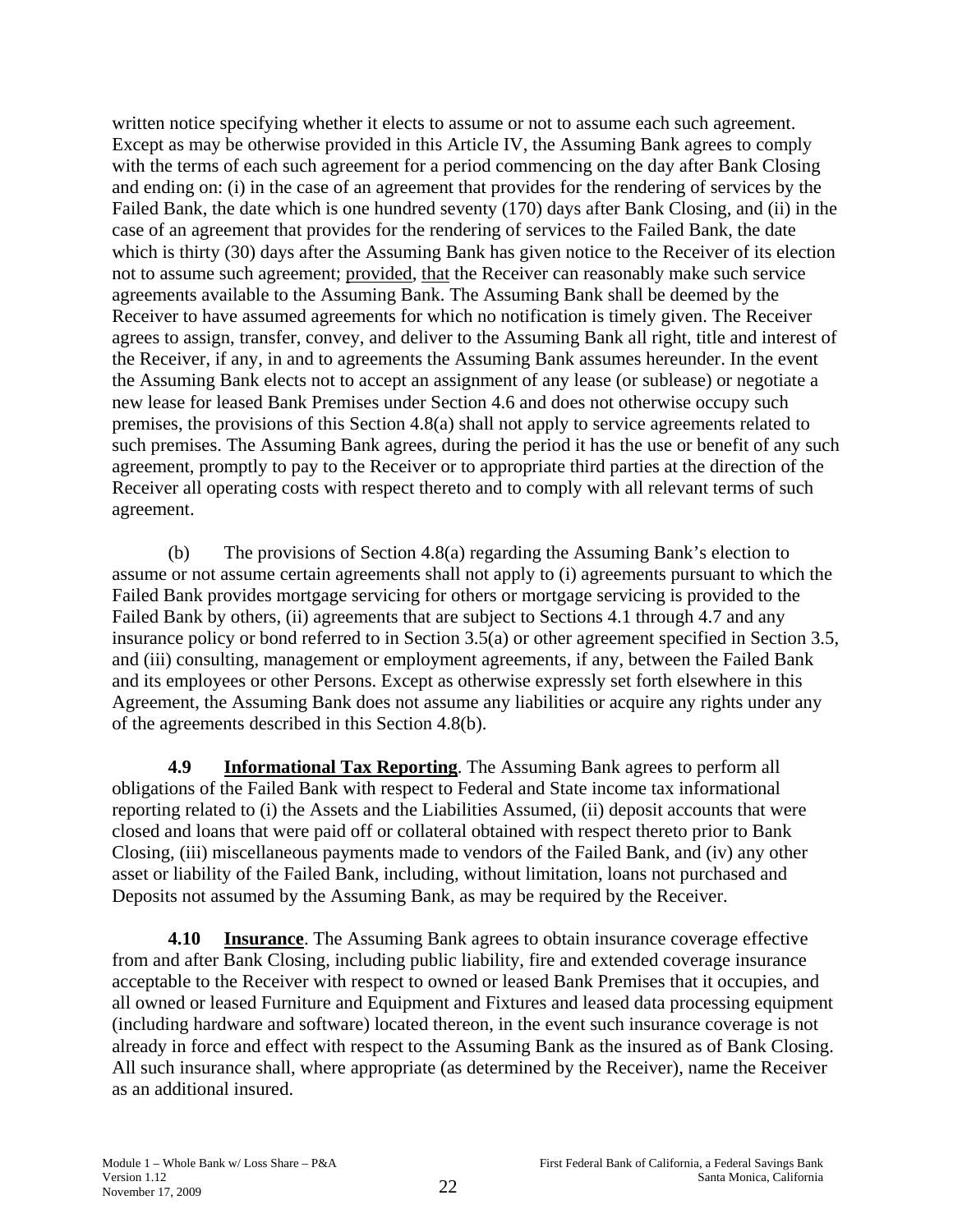**4.11** Office Space for Receiver and Corporation. For the period commencing on the day following Bank Closing and ending on the one hundred eightieth (180th) day thereafter, the Assuming Bank agrees to provide to the Receiver and the Corporation, without charge, adequate and suitable office space (including parking facilities and vault space), furniture, equipment (including photocopying and telecopying machines), email accounts, network access and technology resources (such as shared drive) and utilities (including local telephone service and fax machines) at the Bank Premises occupied by the Assuming Bank for their use in the discharge of their respective functions with respect to the Failed Bank. In the event the Receiver and the Corporation determine that the space provided is inadequate or unsuitable, the Receiver and the Corporation may relocate to other quarters having adequate and suitable space and the costs of relocation and any rental and utility costs for the balance of the period of occupancy by the Receiver and the Corporation shall be borne by the Assuming Bank. Additionally, the Assuming Bank agrees to pay such bills and invoices on behalf of the Receiver and Corporation as the Receiver or Corporation may direct for the period beginning on the date of Bank Closing and ending on Settlement Date. Assuming Bank shall submit it requests for reimbursement of such expenditures pursuant to Article VIII of this Agreement.

### **4.12 Agreement with Respect to Continuation of Group Health Plan Coverage for Former Employees of the Failed Bank.**

(a) The Assuming Bank agrees to assist the Receiver, as provided in this Section 4.12, in offering individuals who were employees or former employees of the Failed Bank, or any of its Subsidiaries, and who, immediately prior to Bank Closing, were receiving, or were eligible to receive, health insurance coverage or health insurance continuation coverage from the Failed Bank ("Eligible Individuals"), the opportunity to obtain health insurance coverage in the Corporation's FIA Continuation Coverage Plan which provides for health insurance continuation coverage to such Eligible Individuals who are qualified beneficiaries of the Failed Bank as defined in Section 607 of the Employee Retirement Income Security Act of 1974, as amended (respectively, "qualified beneficiaries" and "ERISA"). The Assuming Bank shall consult with the Receiver and not later than five (5) Business Days after Bank Closing shall provide written notice to the Receiver of the number (if available), identity (if available) and addresses (if available) of the Eligible Individuals who are qualified beneficiaries of the Failed Bank and for whom a "qualifying event" (as defined in Section 603 of ERISA) has occurred and with respect to whom the Failed Bank's obligations under Part 6 of Subtitle B of Title I of ERISA have not been satisfied in full, and such other information as the Receiver may reasonably require. The Receiver shall cooperate with the Assuming Bank in order to permit it to prepare such notice and shall provide to the Assuming Bank such data in its possession as may be reasonably required for purposes of preparing such notice.

(b) The Assuming Bank shall take such further action to assist the Receiver in offering the Eligible Individuals who are qualified beneficiaries of the Failed Bank the opportunity to obtain health insurance coverage in the Corporation's FIA Continuation Coverage Plan as the Receiver may direct. All expenses incurred and paid by the Assuming Bank (i) in connection with the obligations of the Assuming Bank under this Section 4.12, and (ii) in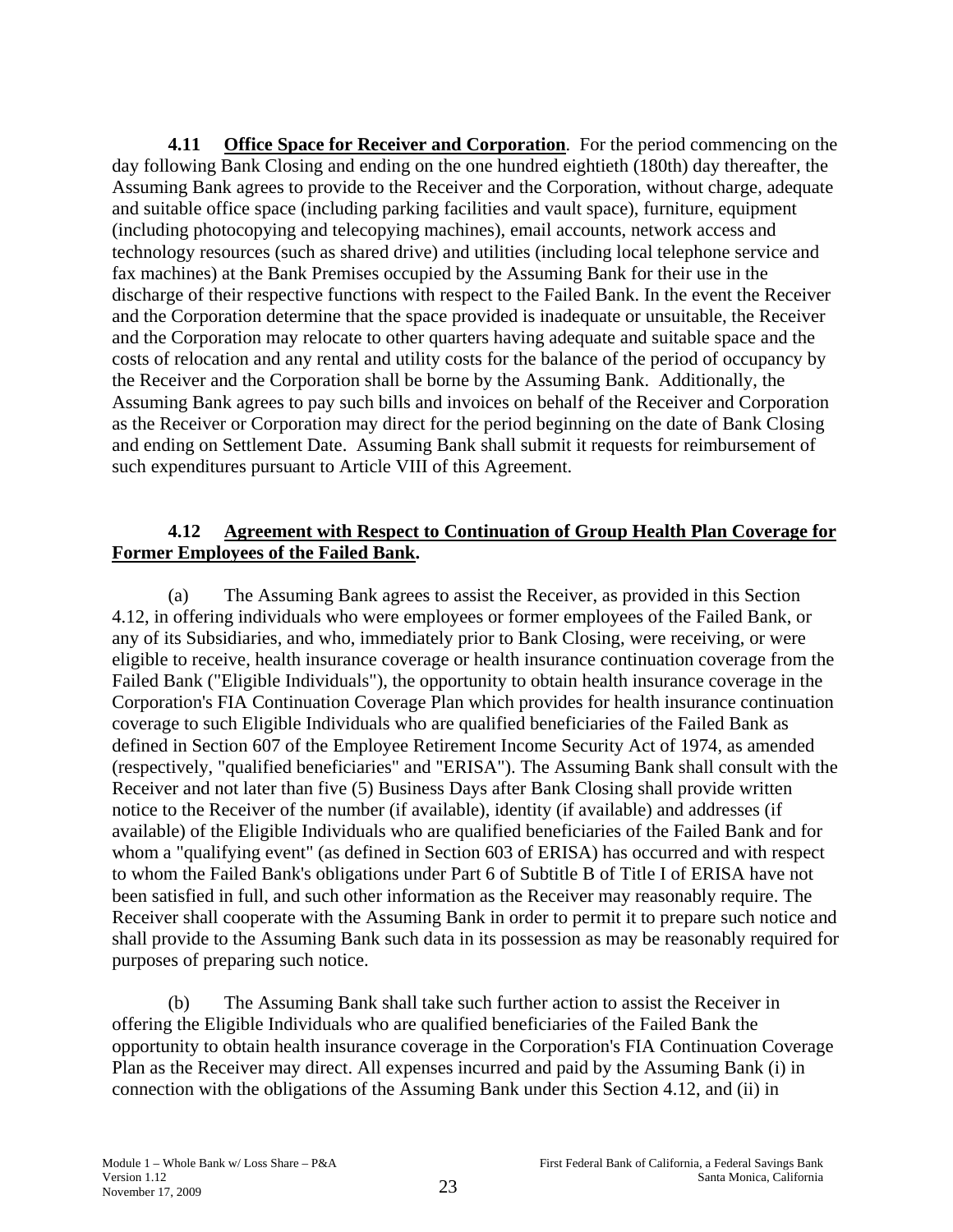providing health insurance continuation coverage to any Eligible Individuals who are hired by the Assuming Bank and such employees' qualified beneficiaries shall be borne by the Assuming Bank.

(c) No later than five (5) Business Days after Bank Closing, the Assuming Bank shall provide the Receiver with a list of all Failed Bank employees the Assuming Bank will not hire. Unless agreed to otherwise by the Assuming Bank and the Receiver, the Assuming Bank shall be responsible for all costs and expenses (i.e. salary, benefits, etc.) associated with all other employees not on that list from and after the date of delivery of the list to the Receiver. The Assuming Bank shall offer to the Failed Bank employees it retains employment benefits comparable to those the Assuming Bank offers its current employees.

(d) This Section 4.12 is for the sole and exclusive benefit of the parties to this Agreement, and for the benefit of no other Person (including any former employee of the Failed Bank or any Subsidiary thereof or qualified beneficiary of such former employee). Nothing in this Section 4.12 is intended by the parties, or shall be construed, to give any Person (including any former employee of the Failed Bank or any Subsidiary thereof or qualified beneficiary of such former employee) other than the Corporation, the Receiver and the Assuming Bank any legal or equitable right, remedy or claim under or with respect to the provisions of this Section.

**4.13** Agreement with Respect to Interim Asset Servicing. At any time after Bank Closing, the Receiver may establish on its books an asset pool(s) and may transfer to such asset pool(s) (by means of accounting entries on the books of the Receiver) all or any assets and liabilities of the Failed Bank which are not acquired by the Assuming Bank, including, without limitation, wholly unfunded Commitments and assets and liabilities which may be acquired, funded or originated by the Receiver subsequent to Bank Closing. The Receiver may remove assets (and liabilities) from or add assets (and liabilities) to such pool(s) at any time in its discretion. At the option of the Receiver, the Assuming Bank agrees to service, administer, and collect such pool assets in accordance with and for the term set forth in Exhibit 4.13 "Interim Asset Servicing Arrangement".

## **4.14** Reserved.

**4.15 Agreement with Respect to Loss Sharing.** The Assuming Bank shall be entitled to require reimbursement from the Receiver for loss sharing on certain loans in accordance with the Single Family Shared-Loss Agreement attached hereto as Exhibit 4.15A and the Non-SF Shared-Loss Agreement attached hereto as Exhibit 4.15B, collectively, the "Shared-Loss Agreements." The Loans that shall be subject to the Shared-Loss Agreements are identified on the Schedule of Loans 4.15A and 4.15B attached hereto.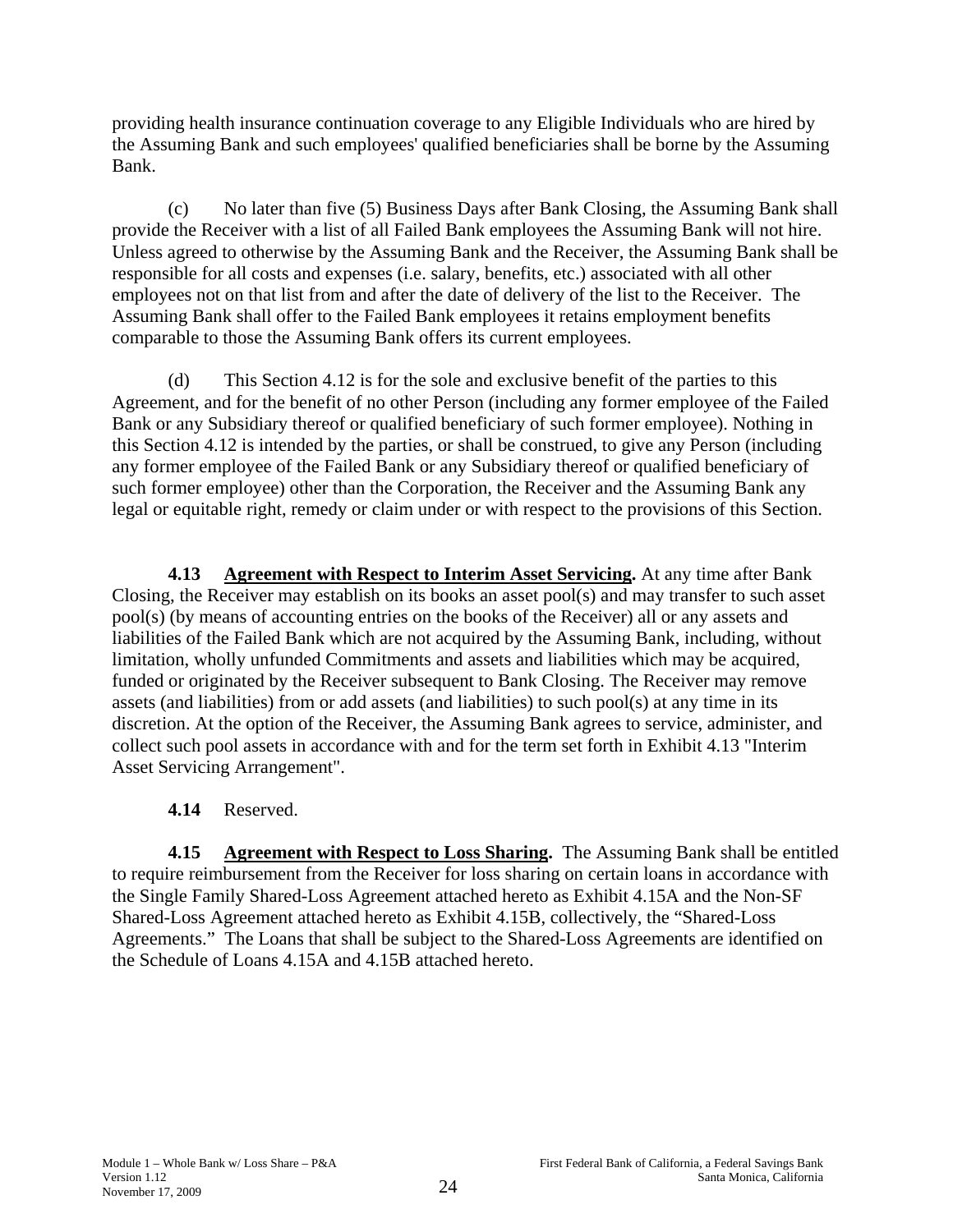### **ARTICLE V DUTIES WITH RESPECT TO DEPOSITORS OF THE FAILED BANK**

**5.1** Payment of Checks, Drafts and Orders. Subject to Section 9.5, the Assuming Bank agrees to pay all properly drawn checks, drafts and withdrawal orders of depositors of the Failed Bank presented for payment, whether drawn on the check or draft forms provided by the Failed Bank or by the Assuming Bank, to the extent that the Deposit balances to the credit of the respective makers or drawers assumed by the Assuming Bank under this Agreement are sufficient to permit the payment thereof, and in all other respects to discharge, in the usual course of conducting a banking business, the duties and obligations of the Failed Bank with respect to the Deposit balances due and owing to the depositors of the Failed Bank assumed by the Assuming Bank under this Agreement.

**5.2 Certain Agreements Related to Deposits.** Subject to Section 2.2, the Assuming Bank agrees to honor the terms and conditions of any written escrow or mortgage servicing agreement or other similar agreement relating to a Deposit liability assumed by the Assuming Bank pursuant to this Agreement.

# **5.3 Notice to Depositors.**

(a) Within seven (7) days after Bank Closing, the Assuming Bank shall give (i) notice to depositors of the Failed Bank of its assumption of the Deposit liabilities of the Failed Bank, and (ii) any notice required under Section 2.2, by mailing to each such depositor a notice with respect to such assumption and by advertising in a newspaper of general circulation in the county or counties in which the Failed Bank was located. The Assuming Bank agrees that it will obtain prior approval of all such notices and advertisements from counsel for the Receiver and that such notices and advertisements shall not be mailed or published until such approval is received.

(b) The Assuming Bank shall give notice by mail to depositors of the Failed Bank concerning the procedures to claim their deposits, which notice shall be provided to the Assuming Bank by the Receiver or the Corporation. Such notice shall be included with the notice to depositors to be mailed by the Assuming Bank pursuant to Section 5.3(a).

(c) If the Assuming Bank proposes to charge fees different from those charged by the Failed Bank before it establishes new deposit account relationships with the depositors of the Failed Bank, the Assuming Bank shall give notice by mail of such changed fees to such depositors.

### **ARTICLE VI RECORDS**

## **6.1 Transfer of Records**.

(a) In accordance with Sections 2.1 and 3.1, the Receiver assigns, transfers, conveys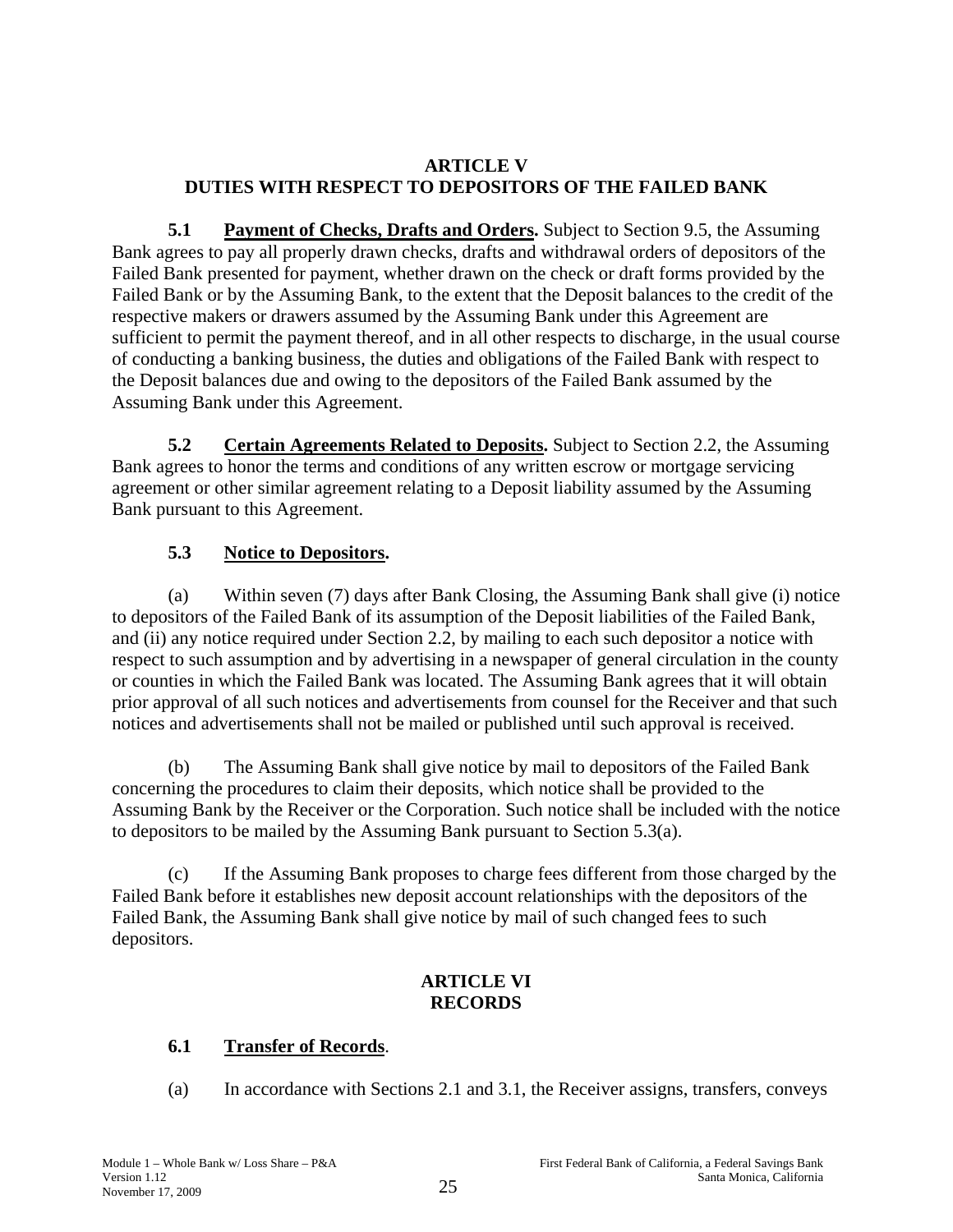and delivers to the Assuming Bank the following:

(i) all Records pertaining to the Deposit liabilities of the Failed Bank assumed by the Assuming Bank under this Agreement, including, but not limited to, the following:

(A) signature cards, orders, contracts between the Failed Bank and its depositors and Records of similar character;

(B) passbooks of depositors held by the Failed Bank, deposit slips, cancelled checks and withdrawal orders representing charges to accounts of depositors; and

following: (ii) all Records pertaining to the Assets, including, but not limited to, the

companies; (A) records of deposit balances carried with other banks, bankers or trust

(B) Loan and collateral records and Credit Files and other documents;

(C) deeds, mortgages, abstracts, surveys, and other instruments or records of title pertaining to real estate or real estate mortgages;

if any; and

(D) signature cards, agreements and records pertaining to Safe Deposit Boxes,

(E) records pertaining to the credit card business, trust business or safekeeping business of the Failed Bank, if any.

(b) The Receiver, at its option, may assign and transfer to the Assuming Bank by a single blanket assignment or otherwise, as soon as practicable after Bank Closing, any other Records not assigned and transferred to the Assuming Bank as provided in this Agreement, including but not limited to loan disbursement checks, general ledger tickets, official bank checks, proof transactions (including proof tapes) and paid out loan files.

**6.2 Delivery of Assigned Records**. The Receiver shall deliver to the Assuming Bank all Records described in (i) Section 6.1(a) as soon as practicable on or after the date of this Agreement, and (ii) Section 6.1(b) as soon as practicable after making any assignment described therein.

**6.3** Preservation of Records. The Assuming Bank agrees that it will preserve and maintain for the joint benefit of the Receiver, the Corporation and the Assuming Bank, all Records of which it has custody for such period as either the Receiver or the Corporation in its discretion may require, until directed otherwise, in writing, by the Receiver or Corporation. The Assuming Bank shall have the primary responsibility to respond to subpoenas, discovery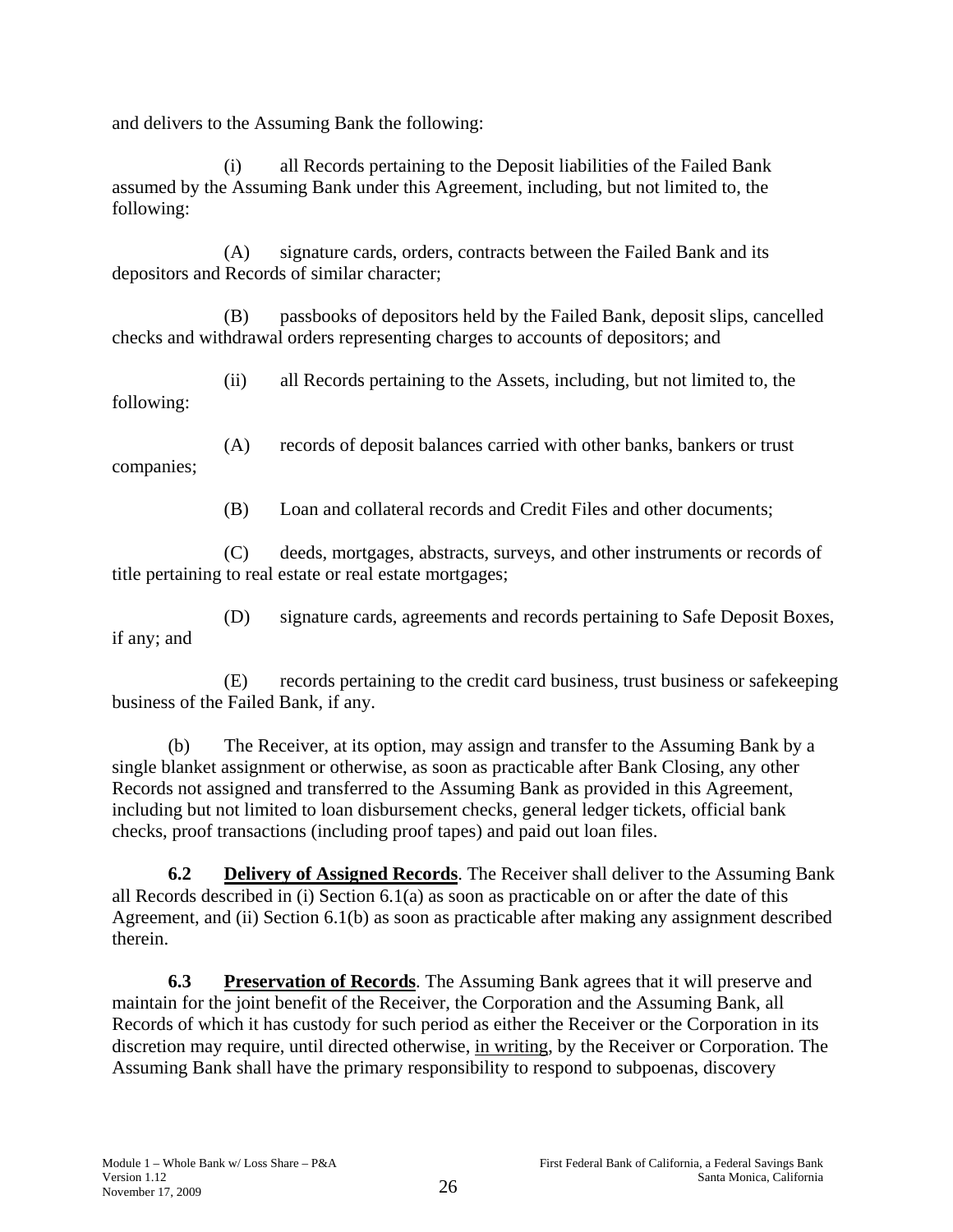requests, and other similar official inquiries and customer requests for lien releases with respect to the Records of which it has custody.

**6.4** Access to Records; Copies. The Assuming Bank agrees to permit the Receiver and the Corporation access to all Records of which the Assuming Bank has custody, and to use, inspect, make extracts from or request copies of any such Records in the manner and to the extent requested, and to duplicate, in the discretion of the Receiver or the Corporation, any Record in the form of microfilm or microfiche pertaining to Deposit account relationships; provided, that in the event that the Failed Bank maintained one or more duplicate copies of such microfilm or microfiche Records, the Assuming Bank hereby assigns, transfers, and conveys to the Corporation one such duplicate copy of each such Record without cost to the Corporation, and agrees to deliver to the Corporation all Records assigned and transferred to the Corporation under this Article VI as soon as practicable on or after the date of this Agreement. The party requesting a copy of any Record shall bear the cost (based on standard accepted industry charges to the extent applicable, as determined by the Receiver) for providing such duplicate Records. A copy of each Record requested shall be provided as soon as practicable by the party having custody thereof.

### **ARTICLE VII FIRST LOSS TRANCHE**

 The Assuming Bank has submitted to the Receiver an asset premium bid of \$401,000,000.00 and a Deposit premium bid of 0%. The Deposit premium bid will be applied to the total of all Assumed Deposits except for brokered, CDARS, and any market place or similar subscription services Deposits. The First Loss Tranche shall be determined by adding (i) the asset premium bid, (ii) the Deposit premium bid, and (iii) the Equity Adjustment. If the First Loss Tranche is a positive number, then this is the Losses on Single Family Shared-Loss Loans and Net Charge-offs on Shared Loss Assets that the Assuming Bank will incur before losssharing commences under Exhibits 4.15A and 4.15B. If the First Loss Tranche is a negative number, the Corporation shall pay such amount by wire transfer to the Assuming Bank by the end of the first business day following Bank Closing, together with interest determined in accordance with Section 8.4, and loss sharing shall commence immediately.

#### **ARTICLE VIII ADJUSTMENTS**

**8.1 Pro Forma Statement**. The Receiver, as soon as practicable after Bank Closing, in accordance with the best information then available, shall provide to the Assuming Bank a pro forma statement reflecting any adjustments of such liabilities and assets as may be necessary. Such pro forma statement shall take into account, to the extent possible, (i) liabilities and assets of a nature similar to those contemplated by Section 2.1 or Section 3.1, respectively, which at Bank Closing were carried in the Failed Bank's suspense accounts, (ii) accruals as of Bank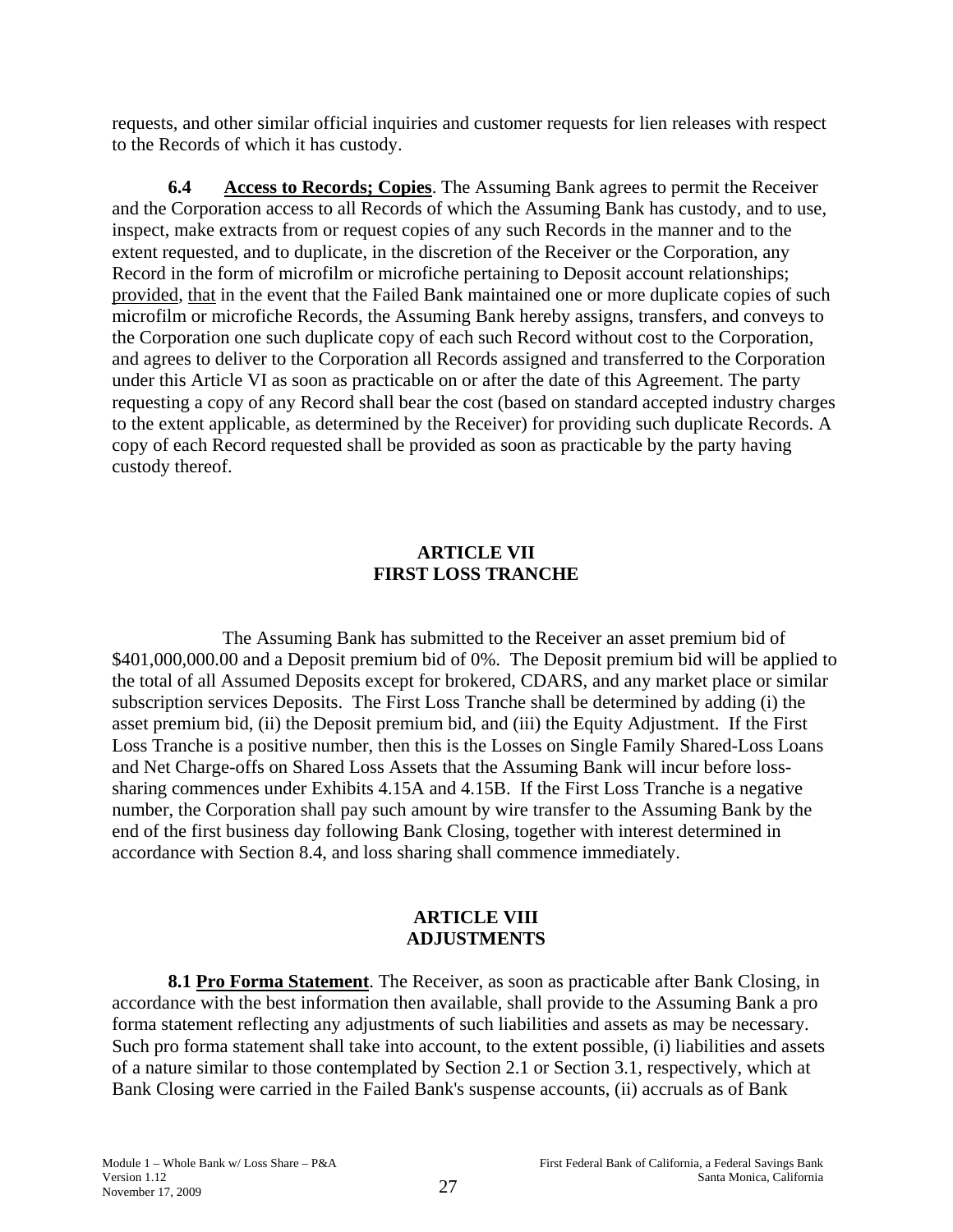Closing for all income related to the assets and business of the Failed Bank acquired by the Assuming Bank hereunder, whether or not such accruals were reflected on the Accounting Records of the Failed Bank in the normal course of its operations, and (iii) adjustments to determine the Book Value of any investment in an Acquired Subsidiary and related accounts on the "bank only" (unconsolidated) balance sheet of the Failed Bank based on the equity method of accounting, whether or not the Failed Bank used the equity method of accounting for investments in subsidiaries, except that the resulting amount cannot be less than the Acquired Subsidiary's recorded equity as of Bank Closing as reflected on the Accounting Records of the Acquired Subsidiary. Any Loan purchased by the Assuming Bank pursuant to Section 3.1 which the Failed Bank charged off during the period beginning the day after the Bid Valuation Date to the date of Bank Closing shall be deemed not to be charged off for the purposes of the pro forma statement, and the purchase price shall be determined pursuant to Section 3.2.

# **8.2 Correction of Errors and Omissions; Other Liabilities**.

(a) In the event any bookkeeping omissions or errors are discovered in preparing any pro forma statement or in completing the transfers and assumptions contemplated hereby, the parties hereto agree to correct such errors and omissions, it being understood that, as far as practicable, all adjustments will be made consistent with the judgments, methods, policies or accounting principles utilized by the Failed Bank in preparing and maintaining Accounting Records, except that adjustments made pursuant to this Section 8.2(a) are not intended to bring the Accounting Records of the Failed Bank into accordance with generally accepted accounting principles.

(b) If the Receiver discovers at any time subsequent to the date of this Agreement that any claim exists against the Failed Bank which is of such a nature that it would have been included in the liabilities assumed under Article II had the existence of such claim or the facts giving rise thereto been known as of Bank Closing, the Receiver may, in its discretion, at any time, require that such claim be assumed by the Assuming Bank in a manner consistent with the intent of this Agreement. The Receiver will make appropriate adjustments to the pro forma statement provided by the Receiver to the Assuming Bank pursuant to Section 8.1 as may be necessary.

**8.3 Payments**. The Receiver agrees to cause to be paid to the Assuming Bank, or the Assuming Bank agrees to pay to the Receiver, as the case may be, on the Settlement Date, a payment in an amount which reflects net adjustments (including any costs, expenses and fees associated with determinations of value as provided in this Agreement) made pursuant to Section 8.1 or Section 8.2, plus interest as provided in Section 8.4. The Receiver and the Assuming Bank agree to effect on the Settlement Date any further transfer of assets to or assumption of liabilities or claims by the Assuming Bank as may be necessary in accordance with Section 8.1 or Section 8.2.

**8.4 Interest**. Any amounts paid under Section 8.3 or Section 8.5, shall bear interest for the period from and including the day following Bank Closing to and including the day preceding the payment at the Settlement Interest Rate.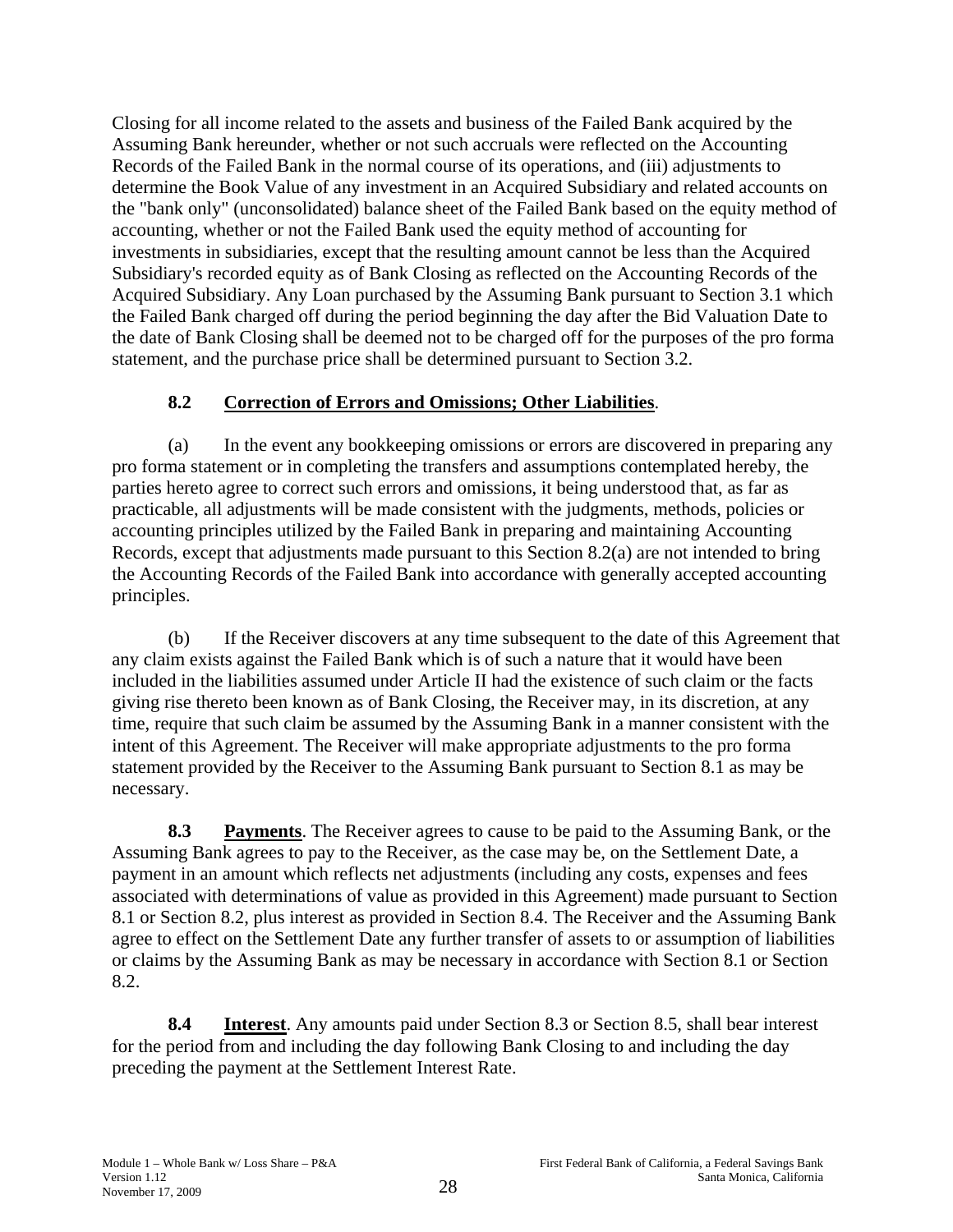**8.5 Subsequent Adjustments.** In the event that the Assuming Bank or the Receiver discovers any errors or omissions as contemplated by Section 8.2 or any error with respect to the payment made under Section 8.3 after the Settlement Date, the Assuming Bank and the Receiver agree to promptly correct any such errors or omissions, make any payments and effect any transfers or assumptions as may be necessary to reflect any such correction plus interest as provided in Section 8.4.

### **ARTICLE IX CONTINUING COOPERATION**

**9.1** General Matters. The parties hereto agree that they will, in good faith and with their best efforts, cooperate with each other to carry out the transactions contemplated by this Agreement and to effect the purposes hereof.

**9.2 Additional Title Documents**. The Receiver, the Corporation and the Assuming Bank each agree, at any time, and from time to time, upon the request of any party hereto, to execute and deliver such additional instruments and documents of conveyance as shall be reasonably necessary to vest in the appropriate party its full legal or equitable title in and to the property transferred pursuant to this Agreement or to be transferred in accordance herewith. The Assuming Bank shall prepare such instruments and documents of conveyance (in form and substance satisfactory to the Receiver) as shall be necessary to vest title to the Assets in the Assuming Bank. The Assuming Bank shall be responsible for recording such instruments and documents of conveyance at its own expense.

## **9.3 Claims and Suits**.

(a) The Receiver shall have the right, in its discretion, to (i) defend or settle any claim or suit against the Assuming Bank with respect to which the Receiver has indemnified the Assuming Bank in the same manner and to the same extent as provided in Article XII, and (ii) defend or settle any claim or suit against the Assuming Bank with respect to any Liability Assumed, which claim or suit may result in a loss to the Receiver arising out of or related to this Agreement, or which existed against the Failed Bank on or before Bank Closing. The exercise by the Receiver of any rights under this Section 9.3(a) shall not release the Assuming Bank with respect to any of its obligations under this Agreement.

(b) In the event any action at law or in equity shall be instituted by any Person against the Receiver and the Corporation as codefendants with respect to any asset of the Failed Bank retained or acquired pursuant to this Agreement by the Receiver, the Receiver agrees, at the request of the Corporation, to join with the Corporation in a petition to remove the action to the United States District Court for the proper district. The Receiver agrees to institute, with or without joinder of the Corporation as coplaintiff, any action with respect to any such retained or acquired asset or any matter connected therewith whenever notice requiring such action shall be given by the Corporation to the Receiver.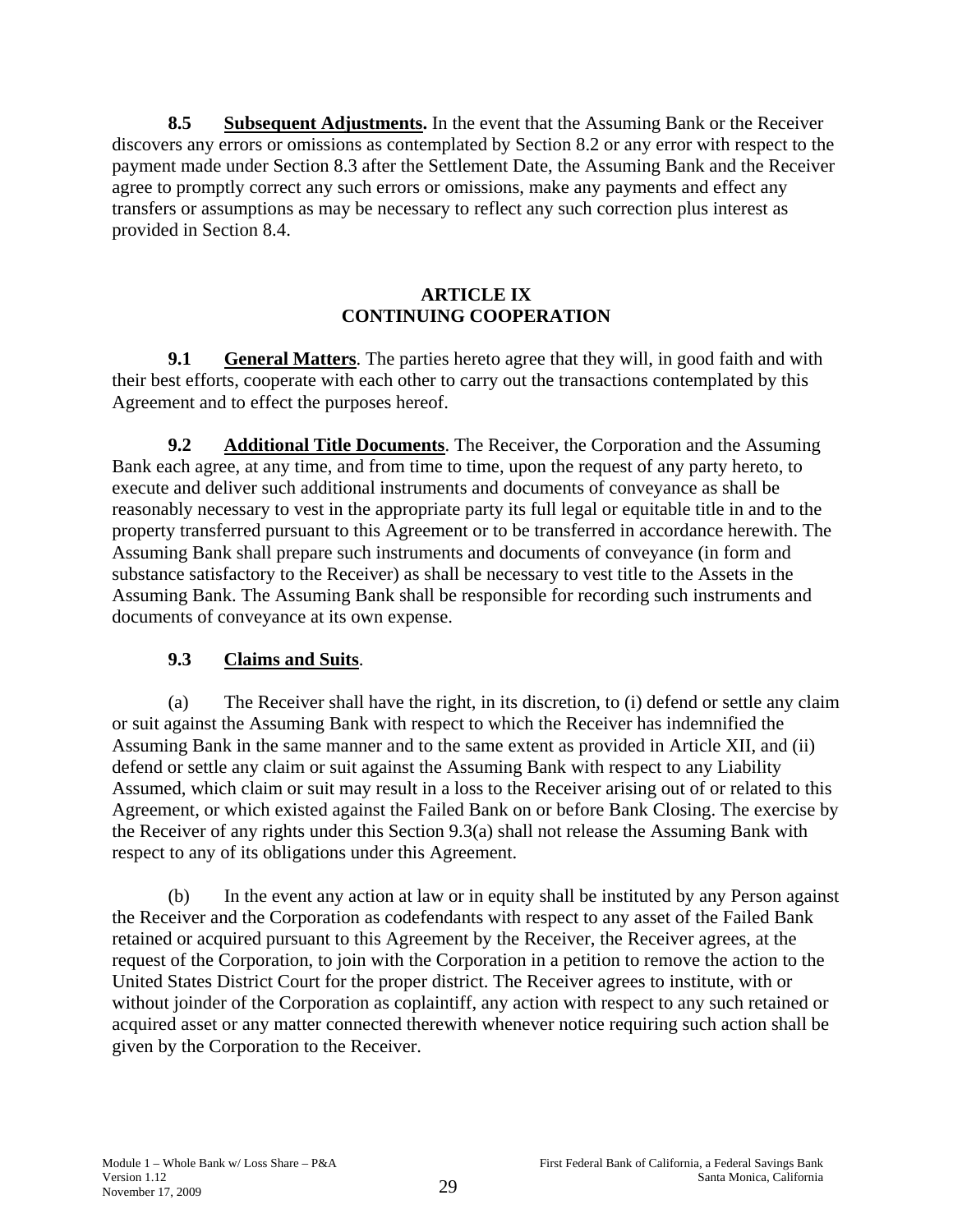**9.4 Payment of Deposits**. In the event any depositor does not accept the obligation of the Assuming Bank to pay any Deposit liability of the Failed Bank assumed by the Assuming Bank pursuant to this Agreement and asserts a claim against the Receiver for all or any portion of any such Deposit liability, the Assuming Bank agrees on demand to provide to the Receiver funds sufficient to pay such claim in an amount not in excess of the Deposit liability reflected on the books of the Assuming Bank at the time such claim is made. Upon payment by the Assuming Bank to the Receiver of such amount, the Assuming Bank shall be discharged from any further obligation under this Agreement to pay to any such depositor the amount of such Deposit liability paid to the Receiver.

**9.5** Withheld Payments. At any time, the Receiver or the Corporation may, in its discretion, determine that all or any portion of any deposit balance assumed by the Assuming Bank pursuant to this Agreement does not constitute a "Deposit" (or otherwise, in its discretion, determine that it is the best interest of the Receiver or Corporation to withhold all or any portion of any deposit), and may direct the Assuming Bank to withhold payment of all or any portion of any such deposit balance. Upon such direction, the Assuming Bank agrees to hold such deposit and not to make any payment of such deposit balance to or on behalf of the depositor, or to itself, whether by way of transfer, set-off, or otherwise. The Assuming Bank agrees to maintain the "withheld payment" status of any such deposit balance until directed in writing by the Receiver or the Corporation as to its disposition. At the direction of the Receiver or the Corporation, the Assuming Bank shall return all or any portion of such deposit balance to the Receiver or the Corporation, as appropriate, and thereupon the Assuming Bank shall be discharged from any further liability to such depositor with respect to such returned deposit balance. If such deposit balance has been paid to the depositor prior to a demand for return by the Corporation or the Receiver, and payment of such deposit balance had not been previously withheld pursuant to this Section, the Assuming Bank shall not be obligated to return such deposit balance to the Receiver or the Corporation. The Assuming Bank shall be obligated to reimburse the Corporation or the Receiver, as the case may be, for the amount of any deposit balance or portion thereof paid by the Assuming Bank in contravention of any previous direction to withhold payment of such deposit balance or return such deposit balance the payment of which was withheld pursuant to this Section.

# **9.6 Proceedings with Respect to Certain Assets and Liabilities**.

(a) In connection with any investigation, proceeding or other matter with respect to any asset or liability of the Failed Bank retained by the Receiver, or any asset of the Failed Bank acquired by the Receiver pursuant to this Agreement, the Assuming Bank shall cooperate to the extent reasonably required by the Receiver.

(b) In addition to its obligations under Section 6.4, the Assuming Bank shall provide representatives of the Receiver access at reasonable times and locations without other limitation or qualification to (i) its directors, officers, employees and agents and those of the Subsidiaries acquired by the Assuming Bank, and (ii) its books and records, the books and records of such Subsidiaries and all Credit Files, and copies thereof. Copies of books, records and Credit Files shall be provided by the Assuming Bank as requested by the Receiver and the costs of duplication thereof shall be borne by the Receiver.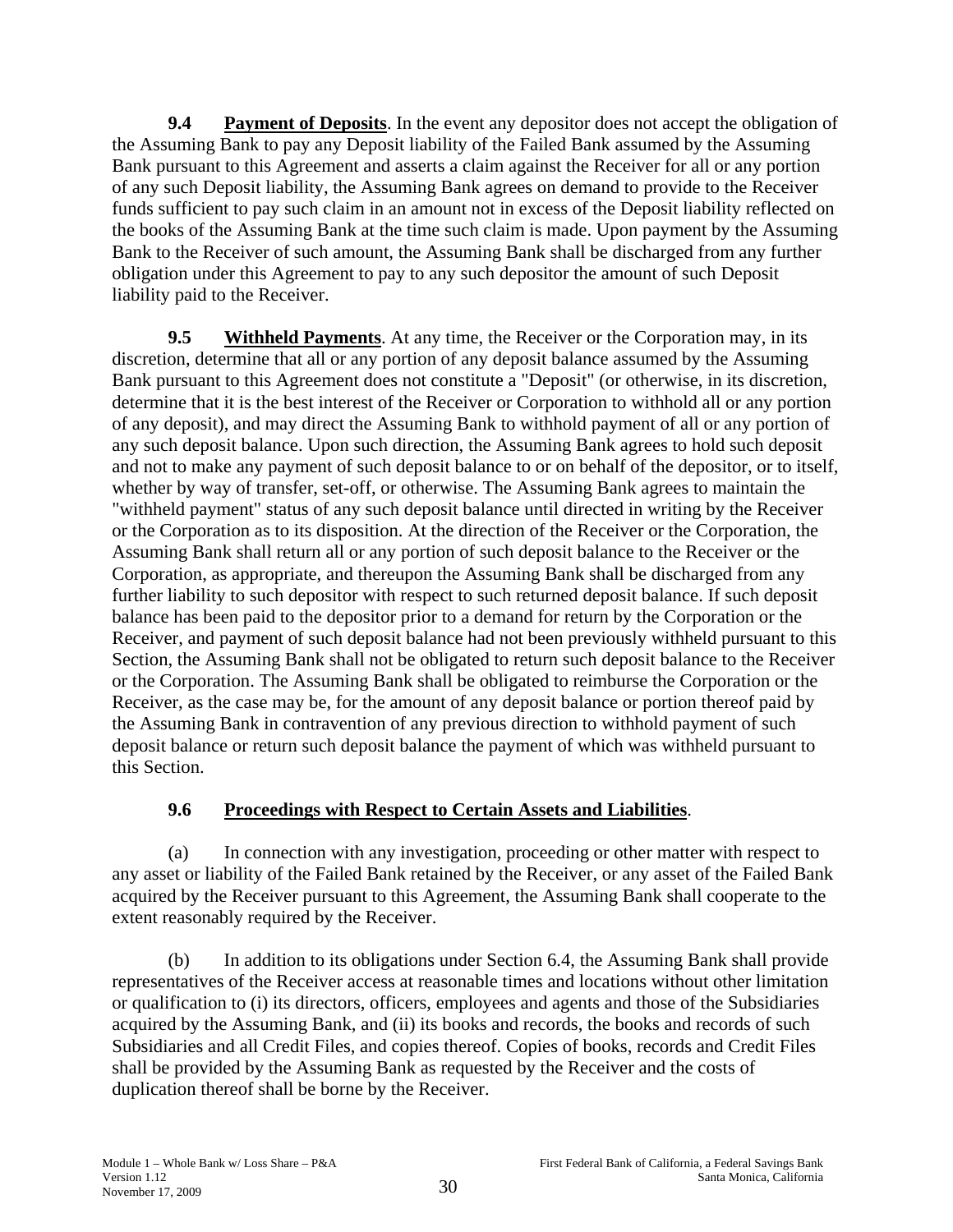(c) Not later than ten (10) days after the Put Notice pursuant to Section 3.4 or the date of the notice of transfer of any Loan by the Assuming Bank to the Receiver pursuant to Section 3.6, the Assuming Bank shall deliver to the Receiver such documents with respect to such Loan as the Receiver may request, including without limitation the following: (i) all related Credit Documents (other than certificates, notices and other ancillary documents), (ii) a certificate setting forth the principal amount on the date of the transfer and the amount of interest, fees and other charges then accrued and unpaid thereon, and any restrictions on transfer to which any such Loan is subject, and (iii) all Credit Files, and all documents, microfiche, microfilm and computer records (including but not limited to magnetic tape, disc storage, card forms and printed copy) maintained by, owned by, or in the possession of the Assuming Bank or any Affiliate of the Assuming Bank relating to the transferred Loan.

**9.7** Information. The Assuming Bank promptly shall provide to the Corporation such other information, including financial statements and computations, relating to the performance of the provisions of this Agreement as the Corporation or the Receiver may request from time to time, and, at the request of the Receiver, make available employees of the Failed Bank employed or retained by the Assuming Bank to assist in preparation of the pro forma statement pursuant to Section 8.1.

### **ARTICLE X CONDITION PRECEDENT**

The obligations of the parties to this Agreement are subject to the Receiver and the Corporation having received at or before Bank Closing evidence reasonably satisfactory to each of any necessary approval, waiver, or other action by any governmental authority, the board of directors of the Assuming Bank, or other third party, with respect to this Agreement and the transactions contemplated hereby, the closing of the Failed Bank and the appointment of the Receiver, the chartering of the Assuming Bank, and any agreements, documents, matters or proceedings contemplated hereby or thereby.

### **ARTICLE XI REPRESENTATIONS AND WARRANTIES OF THE ASSUMING BANK**

The Assuming Bank represents and warrants to the Corporation and the Receiver as follows:

(a) **Corporate Existence and Authority**. The Assuming Bank (i) is duly organized, validly existing and in good standing under the laws of its Chartering Authority and has full power and authority to own and operate its properties and to conduct its business as now conducted by it, and (ii) has full power and authority to execute and deliver this Agreement and to perform its obligations hereunder. The Assuming Bank has taken all necessary corporate action to authorize the execution, delivery and performance of this Agreement and the performance of the transactions contemplated hereby.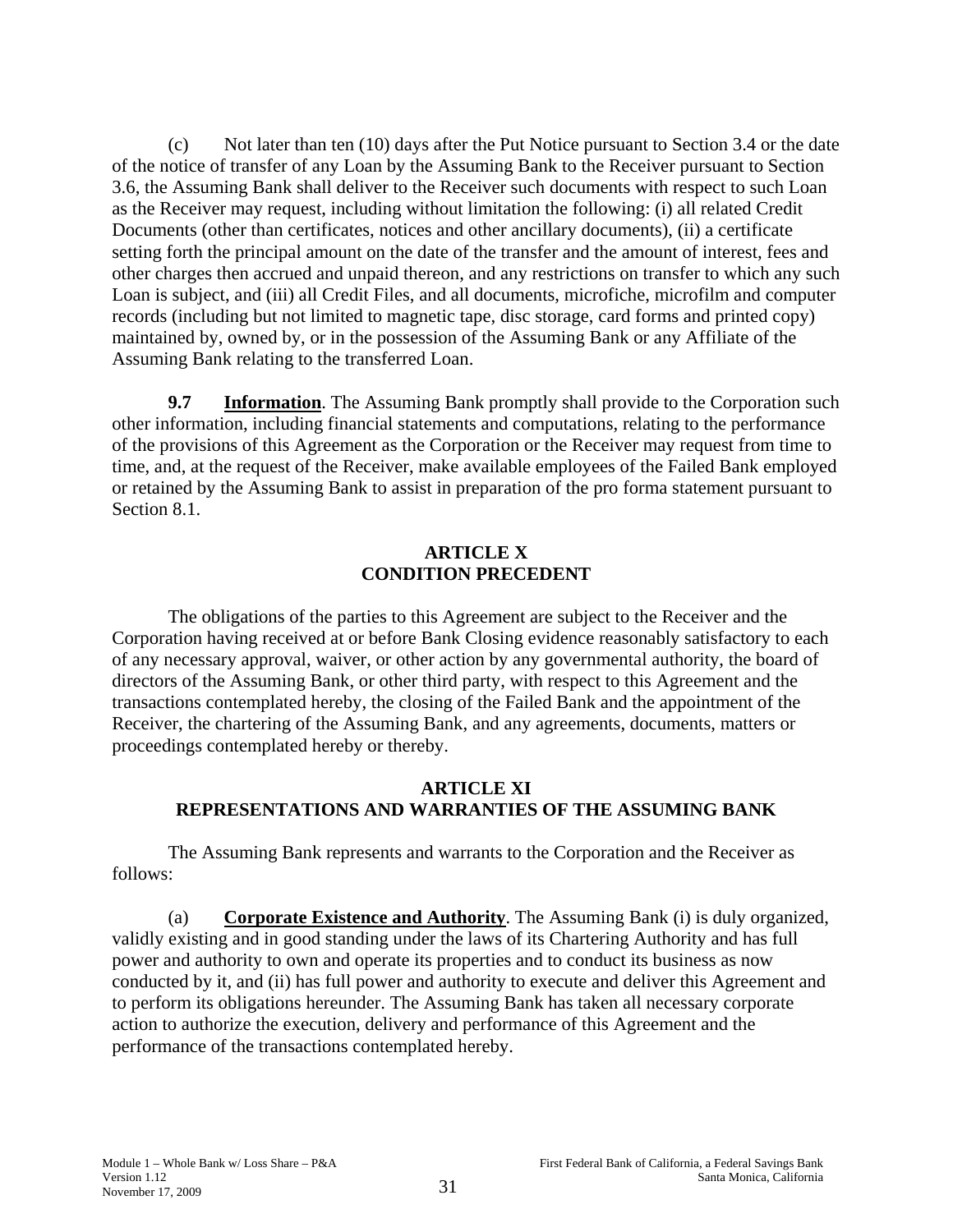(b) **Third Party Consents**. No governmental authority or other third party consents (including but not limited to approvals, licenses, registrations or declarations) are required in connection with the execution, delivery or performance by the Assuming Bank of this Agreement, other than such consents as have been duly obtained and are in full force and effect.

(c) **Execution and Enforceability**. This Agreement has been duly executed and delivered by the Assuming Bank and when this Agreement has been duly authorized, executed and delivered by the Corporation and the Receiver, this Agreement will constitute the legal, valid and binding obligation of the Assuming Bank, enforceable in accordance with its terms.

# (d) **Compliance with Law**.

(i) Neither the Assuming Bank nor any of its Subsidiaries is in violation of any statute, regulation, order, decision, judgment or decree of, or any restriction imposed by, the United States of America, any State, municipality or other political subdivision or any agency of any of the foregoing, or any court or other tribunal having jurisdiction over the Assuming Bank or any of its Subsidiaries or any assets of any such Person, or any foreign government or agency thereof having such jurisdiction, with respect to the conduct of the business of the Assuming Bank or of any of its Subsidiaries, or the ownership of the properties of the Assuming Bank or any of its Subsidiaries, which, either individually or in the aggregate with all other such violations, would materially and adversely affect the business, operations or condition (financial or otherwise) of the Assuming Bank or the ability of the Assuming Bank to perform, satisfy or observe any obligation or condition under this Agreement.

(ii) Neither the execution and delivery nor the performance by the Assuming Bank of this Agreement will result in any violation by the Assuming Bank of, or be in conflict with, any provision of any applicable law or regulation, or any order, writ or decree of any court or governmental authority.

e) **Representations Remain True**. The Assuming Bank represents and warrants that it has executed and delivered to the Corporation a Purchaser Eligibility Certification and Confidentiality Agreement and that all information provided and representations made by or on behalf of the Assuming Bank in connection with this Agreement and the transactions contemplated hereby, including, but not limited to, the Purchaser Eligibility Certification and Confidentiality Agreement (which are affirmed and ratified hereby) are and remain true and correct in all material respects and do not fail to state any fact required to make the information contained therein not misleading.

## **ARTICLE XII INDEMNIFICATION**

**12.1 Indemnification of Indemnitees**. From and after Bank Closing and subject to the limitations set forth in this Section and Section 12.6 and compliance by the Indemnitees with Section 12.2, the Receiver agrees to indemnify and hold harmless the Indemnitees against any and all costs, losses, liabilities, expenses (including attorneys' fees) incurred prior to the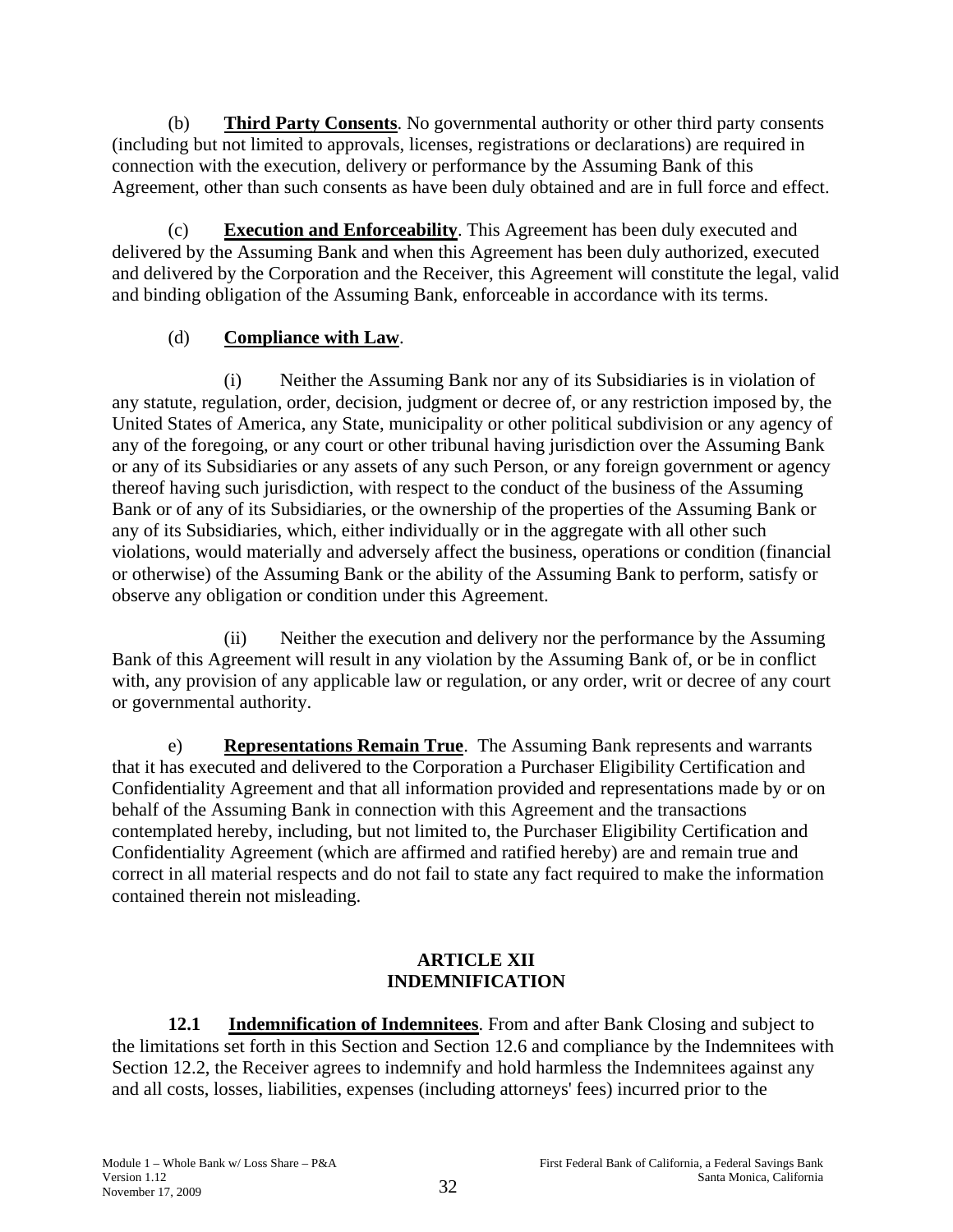assumption of defense by the Receiver pursuant to paragraph (d) of Section 12.2, judgments, fines and amounts paid in settlement actually and reasonably incurred in connection with claims against any Indemnitee based on liabilities of the Failed Bank that are not assumed by the Assuming Bank pursuant to this Agreement or subsequent to the execution hereof by the Assuming Bank or any Subsidiary or Affiliate of the Assuming Bank for which indemnification is provided hereunder in (a) of this Section 12.1, subject to certain exclusions as provided in (b) of this Section 12.1:

(a)

(1) claims based on the rights of any shareholder or former shareholder as such of (x) the Failed Bank, or (y) any Subsidiary or Affiliate of the Failed Bank;

(2) claims based on the rights of any creditor as such of the Failed Bank, or any creditor as such of any director, officer, employee or agent of the Failed Bank, with respect to any indebtedness or other obligation of the Failed Bank arising prior to Bank Closing;

(3) claims based on the rights of any present or former director, officer, employee or agent as such of the Failed Bank or of any Subsidiary or Affiliate of the Failed Bank;

(4) claims based on any action or inaction prior to Bank Closing of the Failed Bank, its directors, officers, employees or agents as such, or any Subsidiary or Affiliate of the Failed Bank, or the directors, officers, employees or agents as such of such Subsidiary or Affiliate;

(5) claims based on any malfeasance, misfeasance or nonfeasance of the Failed Bank, its directors, officers, employees or agents with respect to the trust business of the Failed Bank, if any;

(6) claims based on any failure or alleged failure (not in violation of law) by the Assuming Bank to continue to perform any service or activity previously performed by the Failed Bank which the Assuming Bank is not required to perform pursuant to this Agreement or which arise under any contract to which the Failed Bank was a party which the Assuming Bank elected not to assume in accordance with this Agreement and which neither the Assuming Bank nor any Subsidiary or Affiliate of the Assuming Bank has assumed subsequent to the execution hereof;

(7) claims arising from any action or inaction of any Indemnitee, including for purposes of this Section 12.1(a)(7) the former officers or employees of the Failed Bank or of any Subsidiary or Affiliate of the Failed Bank that is taken upon the specific written direction of the Corporation or the Receiver, other than any action or inaction taken in a manner constituting bad faith, gross negligence or willful misconduct; and

(8) claims based on the rights of any depositor of the Failed Bank whose deposit has been accorded "withheld payment" status and/or returned to the Receiver or Corporation in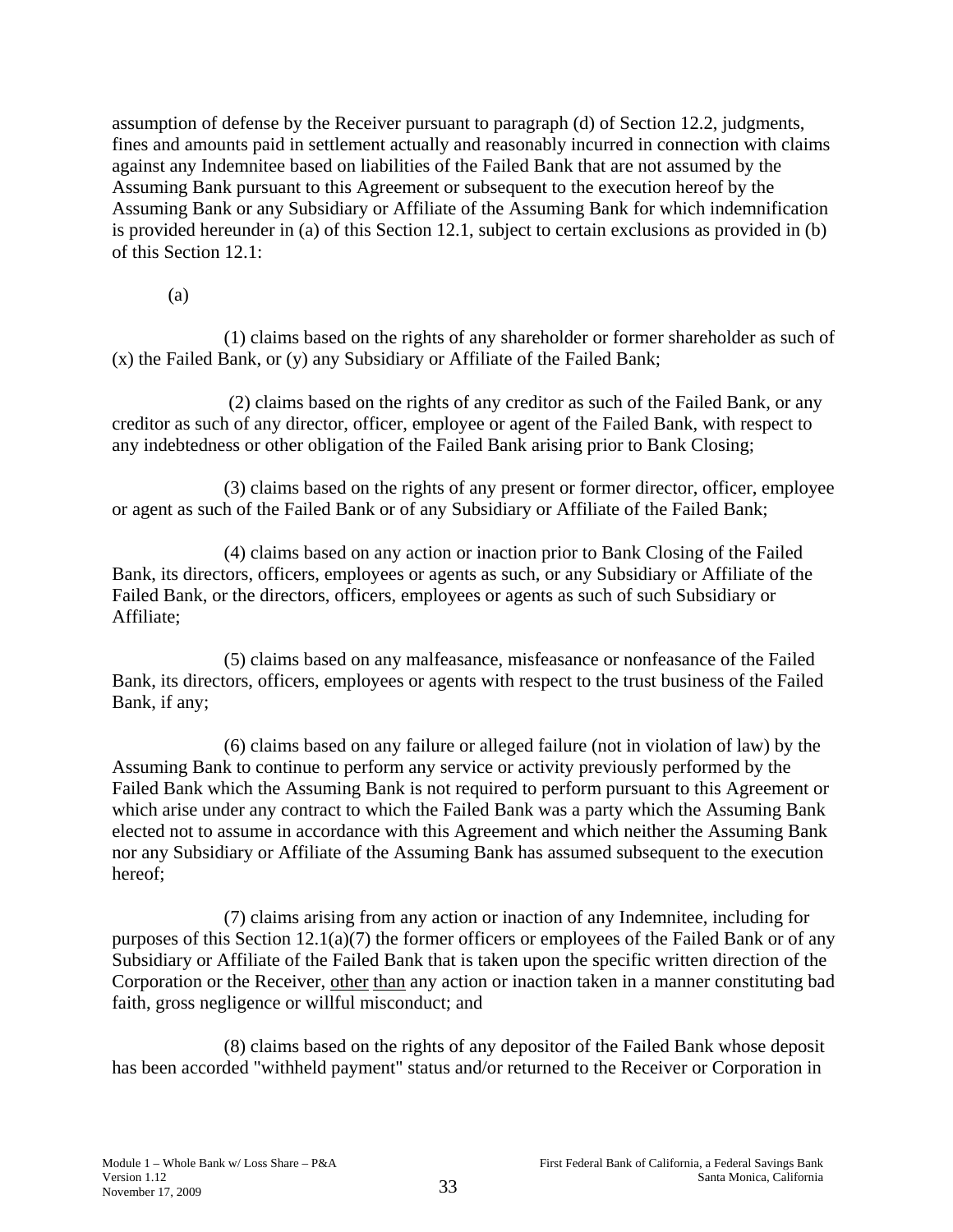accordance with Section 9.5 and/or has become an "unclaimed deposit" or has been returned to the Corporation or the Receiver in accordance with Section 2.3;

(b) provided, that, with respect to this Agreement, except for paragraphs (7) and (8) of Section 12.1(a), no indemnification will be provided under this Agreement for any:

(1) judgment or fine against, or any amount paid in settlement (without the written approval of the Receiver) by, any Indemnitee in connection with any action that seeks damages against any Indemnitee (a "counterclaim") arising with respect to any Asset and based on any action or inaction of either the Failed Bank, its directors, officers, employees or agents as such prior to Bank Closing, unless any such judgment, fine or amount paid in settlement exceeds the greater of (i) the Repurchase Price of such Asset, or (ii) the monetary recovery sought on such Asset by the Assuming Bank in the cause of action from which the counterclaim arises; and in such event the Receiver will provide indemnification only in the amount of such excess; and no indemnification will be provided for any costs or expenses other than any costs or expenses (including attorneys' fees) which, in the determination of the Receiver, have been actually and reasonably incurred by such Indemnitee in connection with the defense of any such counterclaim; and it is expressly agreed that the Receiver reserves the right to intervene, in its discretion, on its behalf and/or on behalf of the Receiver, in the defense of any such counterclaim;

(2) claims with respect to any liability or obligation of the Failed Bank that is expressly assumed by the Assuming Bank pursuant to this Agreement or subsequent to the execution hereof by the Assuming Bank or any Subsidiary or Affiliate of the Assuming Bank;

(3) claims with respect to any liability of the Failed Bank to any present or former employee as such of the Failed Bank or of any Subsidiary or Affiliate of the Failed Bank, which liability is expressly assumed by the Assuming Bank pursuant to this Agreement or subsequent to the execution hereof by the Assuming Bank or any Subsidiary or Affiliate of the Assuming Bank;

(4) claims based on the failure of any Indemnitee to seek recovery of damages from the Receiver for any claims based upon any action or inaction of the Failed Bank, its directors, officers, employees or agents as fiduciary, agent or custodian prior to Bank Closing;

(5) claims based on any violation or alleged violation by any Indemnitee of the antitrust, branching, banking or bank holding company or securities laws of the United States of America or any State thereof;

(6) claims based on the rights of any present or former creditor, customer, or supplier as such of the Assuming Bank or any Subsidiary or Affiliate of the Assuming Bank;

(7) claims based on the rights of any present or former shareholder as such of the Assuming Bank or any Subsidiary or Affiliate of the Assuming Bank regardless of whether any such present or former shareholder is also a present or former shareholder of the Failed Bank;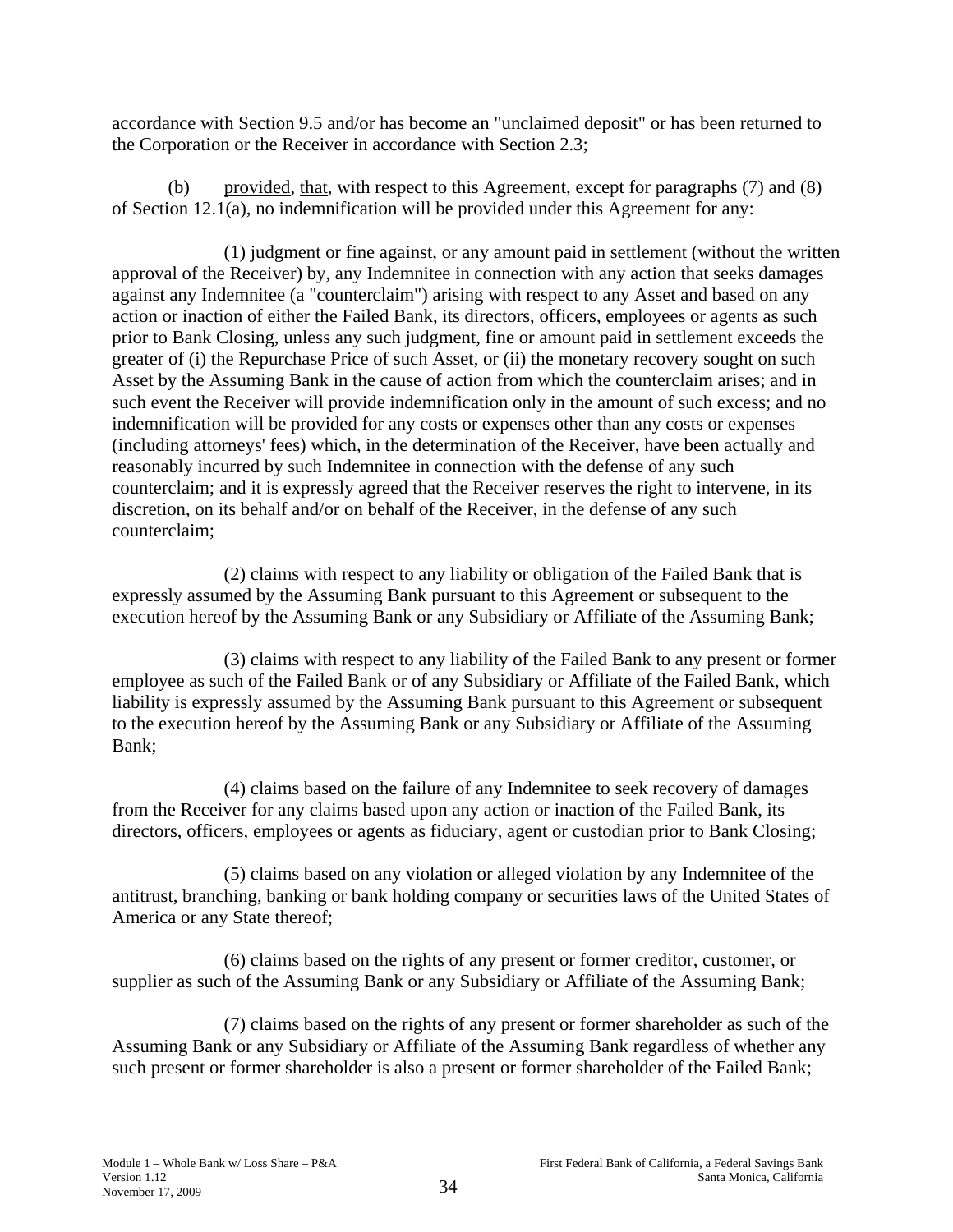(8) claims, if the Receiver determines that the effect of providing such indemnification would be to (i) expand or alter the provisions of any warranty or disclaimer thereof provided in Section 3.3 or any other provision of this Agreement, or (ii) create any warranty not expressly provided under this Agreement;

(9) claims which could have been enforced against any Indemnitee had the Assuming Bank not entered into this Agreement;

(10) claims based on any liability for taxes or fees assessed with respect to the consummation of the transactions contemplated by this Agreement, including without limitation any subsequent transfer of any Assets or Liabilities Assumed to any Subsidiary or Affiliate of the Assuming Bank;

(11) except as expressly provided in this Article XII, claims based on any action or inaction of any Indemnitee, and nothing in this Agreement shall be construed to provide indemnification for (i) the Failed Bank, (ii) any Subsidiary or Affiliate of the Failed Bank, or (iii) any present or former director, officer, employee or agent of the Failed Bank or its Subsidiaries or Affiliates; provided, that the Receiver, in its discretion, may provide indemnification hereunder for any present or former director, officer, employee or agent of the Failed Bank or its Subsidiaries or Affiliates who is also or becomes a director, officer, employee or agent of the Assuming Bank or its Subsidiaries or Affiliates;

(12) claims or actions which constitute a breach by the Assuming Bank of the representations and warranties contained in Article XI;

(13) claims arising out of or relating to the condition of or generated by an Asset arising from or relating to the presence, storage or release of any hazardous or toxic substance, or any pollutant or contaminant, or condition of such Asset which violate any applicable Federal, State or local law or regulation concerning environmental protection; and

(14) claims based on, related to or arising from any asset, including a loan, acquired or liability assumed by the Assuming Bank, other than pursuant to this Agreement.

**12.2 Conditions Precedent to Indemnification**. It shall be a condition precedent to the obligation of the Receiver to indemnify any Person pursuant to this Article XII that such Person shall, with respect to any claim made or threatened against such Person for which such Person is or may be entitled to indemnification hereunder:

(a) give written notice to the Regional Counsel (Litigation Branch) of the Corporation in the manner and at the address provided in Section 13.7 of such claim as soon as practicable after such claim is made or threatened; provided, that notice must be given on or before the date which is six (6) years from the date of this Agreement;

(b) provide to the Receiver such information and cooperation with respect to such claim as the Receiver may reasonably require;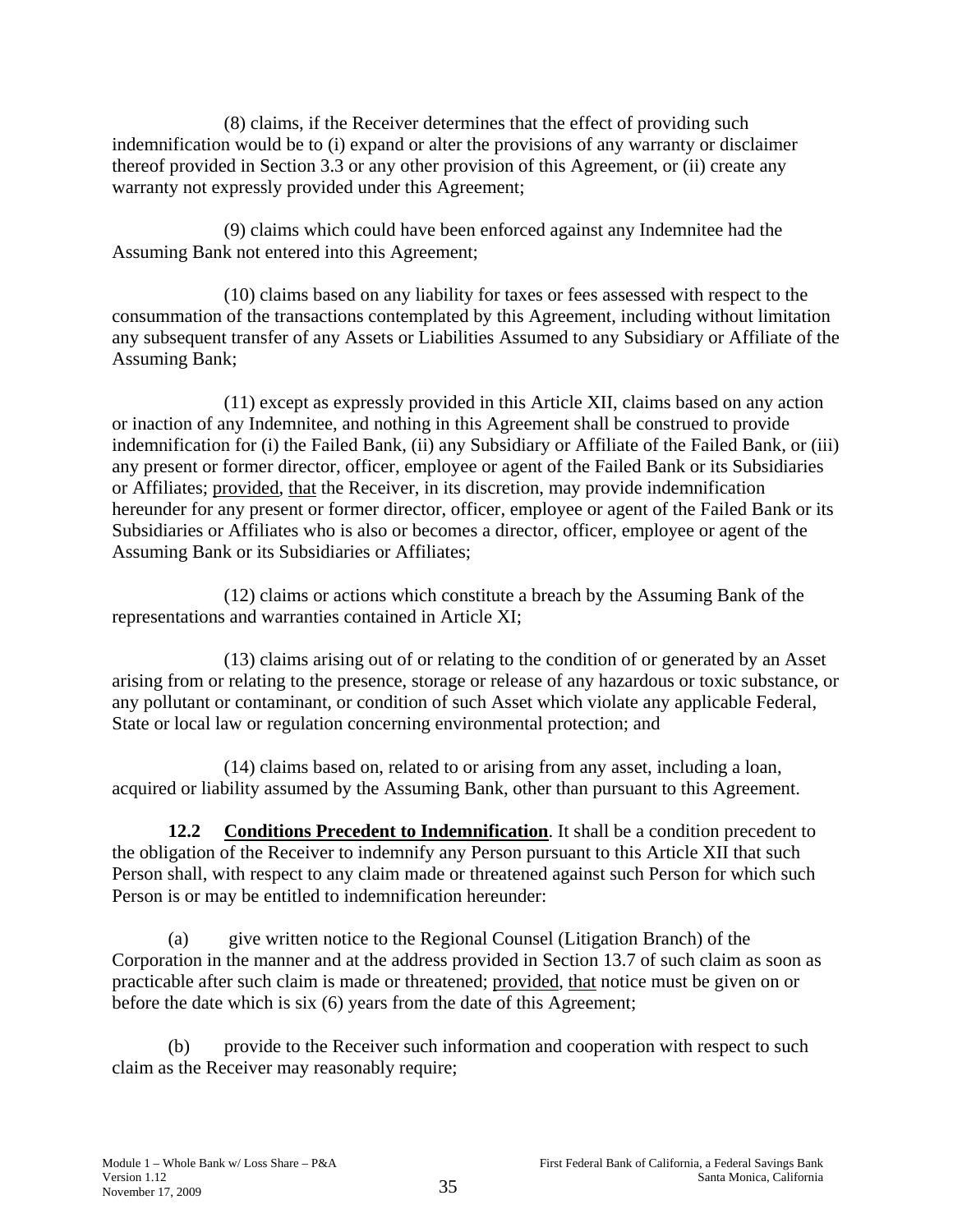(c) cooperate and take all steps, as the Receiver may reasonably require, to preserve and protect any defense to such claim;

(d) in the event suit is brought with respect to such claim, upon reasonable prior notice, afford to the Receiver the right, which the Receiver may exercise in its sole discretion, to conduct the investigation, control the defense and effect settlement of such claim, including without limitation the right to designate counsel and to control all negotiations, litigation, arbitration, settlements, compromises and appeals of any such claim, all of which shall be at the expense of the Receiver; provided, that the Receiver shall have notified the Person claiming indemnification in writing that such claim is a claim with respect to which the Person claiming indemnification is entitled to indemnification under this Article XII;

(e) not incur any costs or expenses in connection with any response or suit with respect to such claim, unless such costs or expenses were incurred upon the written direction of the Receiver; provided, that the Receiver shall not be obligated to reimburse the amount of any such costs or expenses unless such costs or expenses were incurred upon the written direction of the Receiver;

(f) not release or settle such claim or make any payment or admission with respect thereto, unless the Receiver consents in writing thereto, which consent shall not be unreasonably withheld; provided, that the Receiver shall not be obligated to reimburse the amount of any such settlement or payment unless such settlement or payment was effected upon the written direction of the Receiver; and

(g) take reasonable action as the Receiver may request in writing as necessary to preserve, protect or enforce the rights of the indemnified Person against any Primary Indemnitor.

**12.3 No Additional Warranty**. Nothing in this Article XII shall be construed or deemed to (i) expand or otherwise alter any warranty or disclaimer thereof provided under Section 3.3 or any other provision of this Agreement with respect to, among other matters, the title, value, collectibility, genuineness, enforceability or condition of any (x) Asset, or (y) asset of the Failed Bank purchased by the Assuming Bank subsequent to the execution of this Agreement by the Assuming Bank or any Subsidiary or Affiliate of the Assuming Bank, or (ii) create any warranty not expressly provided under this Agreement with respect thereto.

**12.4 Indemnification of Receiver and Corporation**. From and after Bank Closing, the Assuming Bank agrees to indemnify and hold harmless the Corporation and the Receiver and their respective directors, officers, employees and agents from and against any and all costs, losses, liabilities, expenses (including attorneys' fees), judgments, fines and amounts paid in settlement actually and reasonably incurred in connection with any of the following:

(a) claims based on any and all liabilities or obligations of the Failed Bank assumed by the Assuming Bank pursuant to this Agreement or subsequent to the execution hereof by the Assuming Bank or any Subsidiary or Affiliate of the Assuming Bank, whether or not any such liabilities subsequently are sold and/or transferred, other than any claim based upon any action or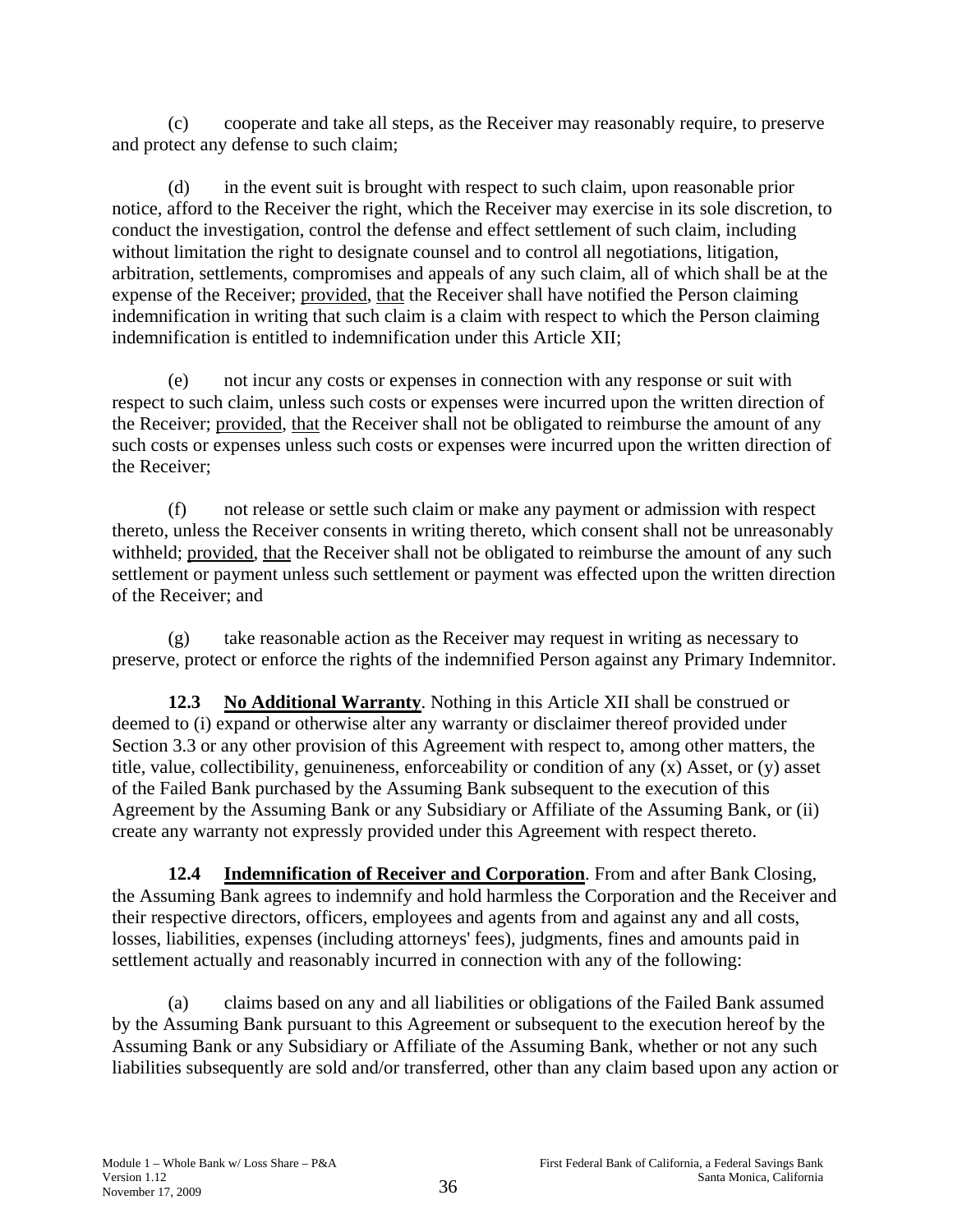inaction of any Indemnitee as provided in paragraph (7) or (8) of Section 12.1(a); and

(b) claims based on any act or omission of any Indemnitee (including but not limited to claims of any Person claiming any right or title by or through the Assuming Bank with respect to Assets transferred to the Receiver pursuant to Section 3.4 or 3.6), other than any action or inaction of any Indemnitee as provided in paragraph (7) or (8) of Section 12.1(a).

**12.5 Obligations Supplemental**. The obligations of the Receiver, and the Corporation as guarantor in accordance with Section 12.7, to provide indemnification under this Article XII are to supplement any amount payable by any Primary Indemnitor to the Person indemnified under this Article XII. Consistent with that intent, the Receiver agrees only to make payments pursuant to such indemnification to the extent not payable by a Primary Indemnitor. If the aggregate amount of payments by the Receiver, or the Corporation as guarantor in accordance with Section 12.7, and all Primary Indemnitors with respect to any item of indemnification under this Article XII exceeds the amount payable with respect to such item, such Person being indemnified shall notify the Receiver thereof and, upon the request of the Receiver, shall promptly pay to the Receiver, or the Corporation as appropriate, the amount of the Receiver's (or Corporation's) payments to the extent of such excess.

**12.6 Criminal Claims**. Notwithstanding any provision of this Article XII to the contrary, in the event that any Person being indemnified under this Article XII shall become involved in any criminal action, suit or proceeding, whether judicial, administrative or investigative, the Receiver shall have no obligation hereunder to indemnify such Person for liability with respect to any criminal act or to the extent any costs or expenses are attributable to the defense against the allegation of any criminal act, unless (i) the Person is successful on the merits or otherwise in the defense against any such action, suit or proceeding, or (ii) such action, suit or proceeding is terminated without the imposition of liability on such Person.

**12.7 Limited Guaranty of the Corporation.** The Corporation hereby guarantees performance of the Receiver's obligation to indemnify the Assuming Bank as set forth in this Article XII. It is a condition to the Corporation's obligation hereunder that the Assuming Bank shall comply in all respects with the applicable provisions of this Article XII. The Corporation shall be liable hereunder only for such amounts, if any, as the Receiver is obligated to pay under the terms of this Article XII but shall fail to pay. Except as otherwise provided above in this Section 12.7, nothing in this Article XII is intended or shall be construed to create any liability or obligation on the part of the Corporation, the United States of America or any department or agency thereof under or with respect to this Article XII, or any provision hereof, it being the intention of the parties hereto that the obligations undertaken by the Receiver under this Article XII are the sole and exclusive responsibility of the Receiver and no other Person or entity.

**12.8** Subrogation. Upon payment by the Receiver, or the Corporation as guarantor in accordance with Section 12.7, to any Indemnitee for any claims indemnified by the Receiver under this Article XII, the Receiver, or the Corporation as appropriate, shall become subrogated to all rights of the Indemnitee against any other Person to the extent of such payment.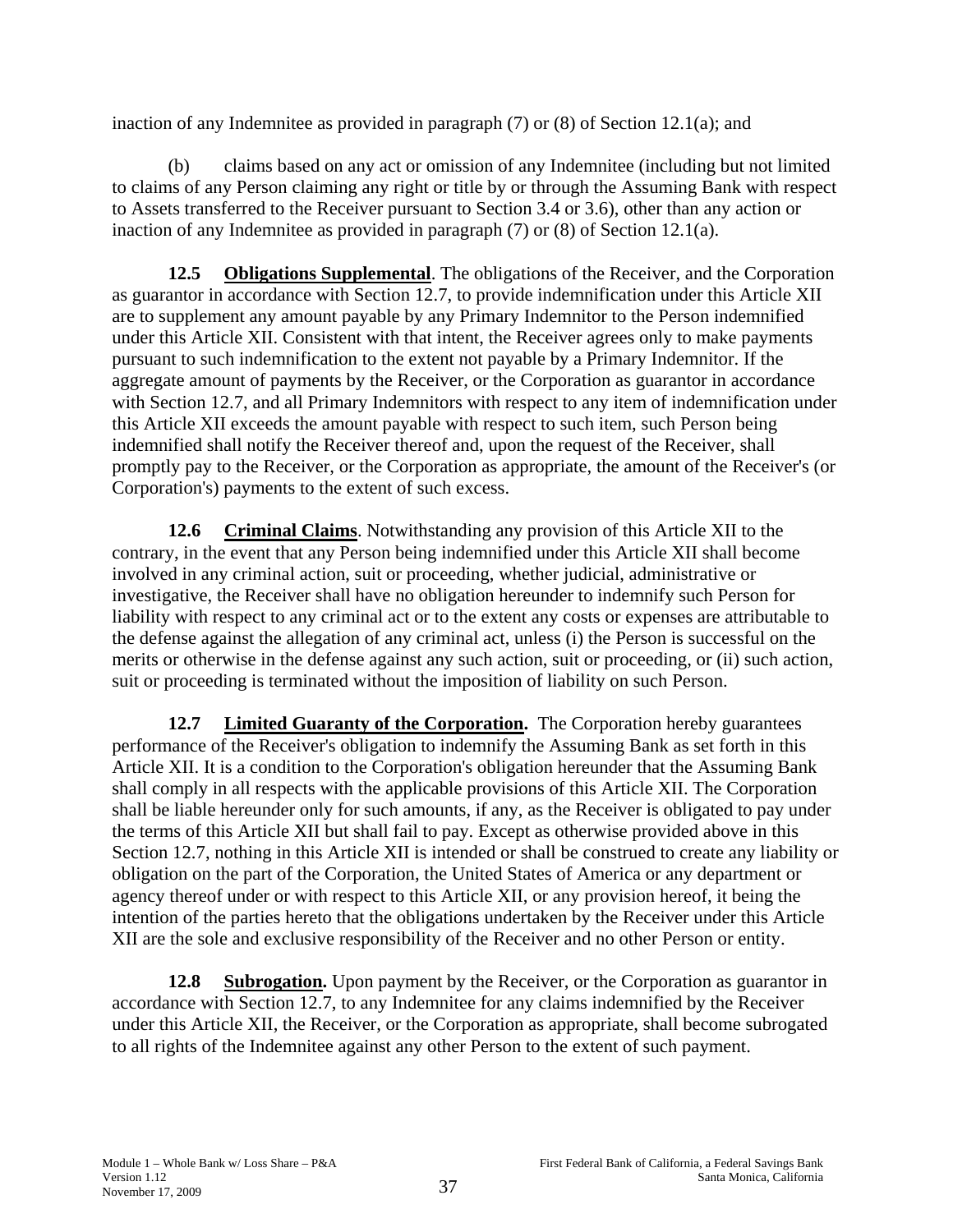### **ARTICLE XIII MISCELLANEOUS**

**13.1 Entire Agreement**. This Agreement embodies the entire agreement of the parties hereto in relation to the subject matter herein and supersedes all prior understandings or agreements, oral or written, between the parties.

**13.2 Headings**. The headings and subheadings of the Table of Contents, Articles and Sections contained in this Agreement, except the terms identified for definition in Article I and elsewhere in this Agreement, are inserted for convenience only and shall not affect the meaning or interpretation of this Agreement or any provision hereof.

**13.3 Counterparts**. This Agreement may be executed in any number of counterparts and by the duly authorized representative of a different party hereto on separate counterparts, each of which when so executed shall be deemed to be an original and all of which when taken together shall constitute one and the same Agreement.

**13.4 GOVERNING LAW**. THIS AGREEMENT AND THE RIGHTS AND OBLIGATIONS HEREUNDER SHALL BE GOVERNED BY AND CONSTRUED IN ACCORDANCE WITH THE FEDERAL LAW OF THE UNITED STATES OF AMERICA, AND IN THE ABSENCE OF CONTROLLING FEDERAL LAW, IN ACCORDANCE WITH THE LAWS OF THE STATE IN WHICH THE MAIN OFFICE OF THE FAILED BANK IS LOCATED.

 **13.5 Successors**. All terms and conditions of this Agreement shall be binding on the successors and assigns of the Receiver, the Corporation and the Assuming Bank. Except as otherwise specifically provided in this Agreement, nothing expressed or referred to in this Agreement is intended or shall be construed to give any Person other than the Receiver, the Corporation and the Assuming Bank any legal or equitable right, remedy or claim under or with respect to this Agreement or any provisions contained herein, it being the intention of the parties hereto that this Agreement, the obligations and statements of responsibilities hereunder, and all other conditions and provisions hereof are for the sole and exclusive benefit of the Receiver, the Corporation and the Assuming Bank and for the benefit of no other Person.

**13.6 Modification; Assignment**. No amendment or other modification, rescission, release, or assignment of any part of this Agreement shall be effective except pursuant to a written agreement subscribed by the duly authorized representatives of the parties hereto.

**13.7 Notice**. Any notice, request, demand, consent, approval or other communication to any party hereto shall be effective when received and shall be given in writing, and delivered in person against receipt therefore, or sent by certified mail, postage prepaid, courier service, telex, facsimile transmission or email to such party (with copies as indicated below) at its address set forth below or at such other address as it shall hereafter furnish in writing to the other parties. All such notices and other communications shall be deemed given on the date received by the addressee.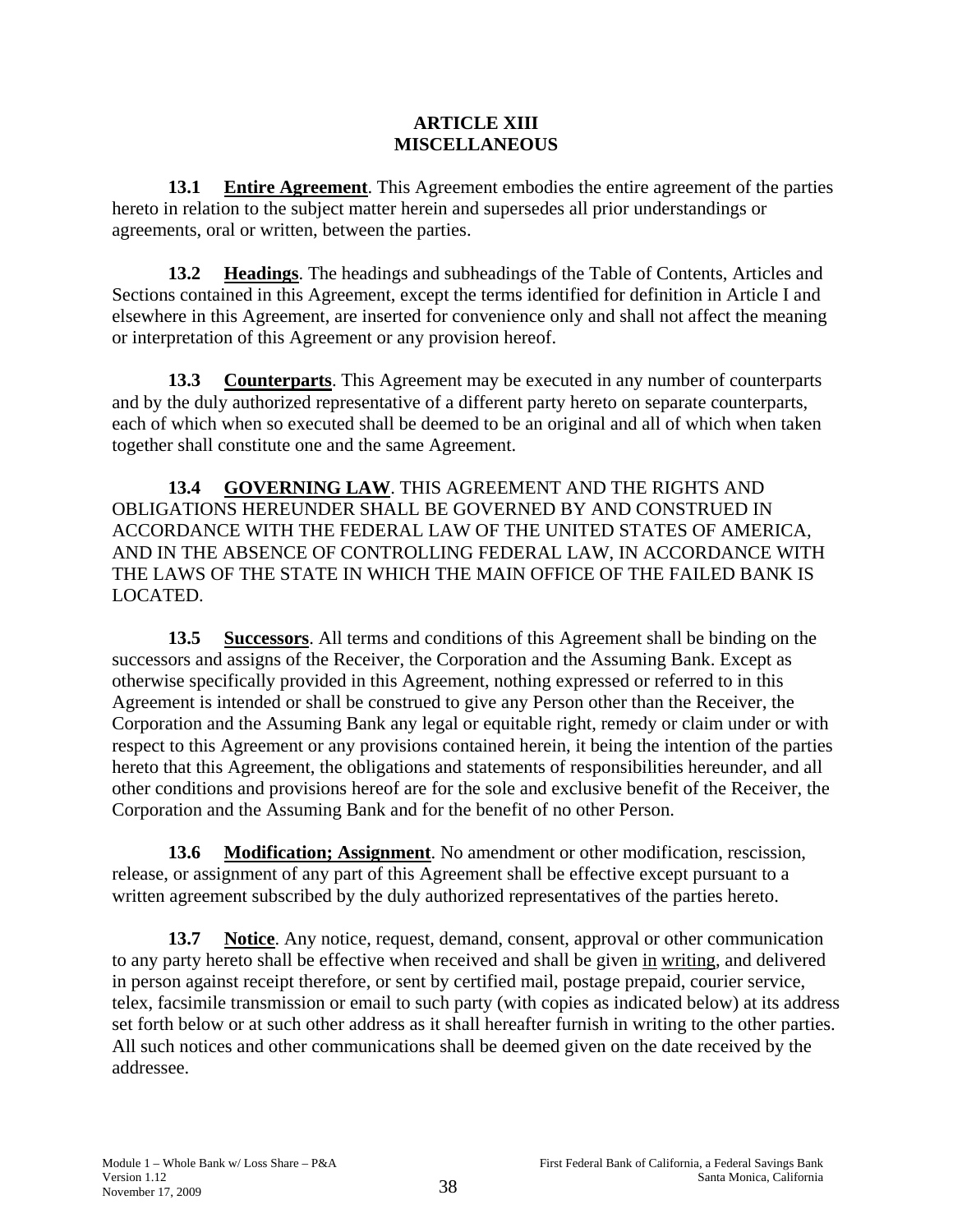### **Assuming Bank**

OneWest Bank, FSB 888 East Walnut Street Pasadena, California 91101-7211

Attention: Steven Mnuchin

with a copy to:

OneWest Bank, FSB 888 East Walnut Street Pasadena, California 91101-7211

Attention: General Counsel

### **Receiver and Corporation**

Federal Deposit Insurance Corporation, Receiver of First Federal Bank of California, a Federal Savings Bank 1601 Bryan Street, Suite 1700 Dallas, Texas 75201

Attention: Settlement Manager

with copy to: Managing Counsel, FDIC, 40 Pacifica, Irvine, CA 92618

### **and with respect to notice under Article XII:**

Federal Deposit Insurance Corporation Receiver of First Federal Bank of California, a Federal Savings Bank 40 Pacifica Irvine, CA 92618 Attention: Managing Counsel

**13.8 Manner of Payment**. All payments due under this Agreement shall be in lawful money of the United States of America in immediately available funds as each party hereto may specify to the other parties; provided, that in the event the Receiver or the Corporation is obligated to make any payment hereunder in the amount of \$25,000.00 or less, such payment may be made by check.

**13.9 Costs, Fees and Expenses**. Except as otherwise specifically provided herein, each party hereto agrees to pay all costs, fees and expenses which it has incurred in connection with or incidental to the matters contained in this Agreement, including without limitation any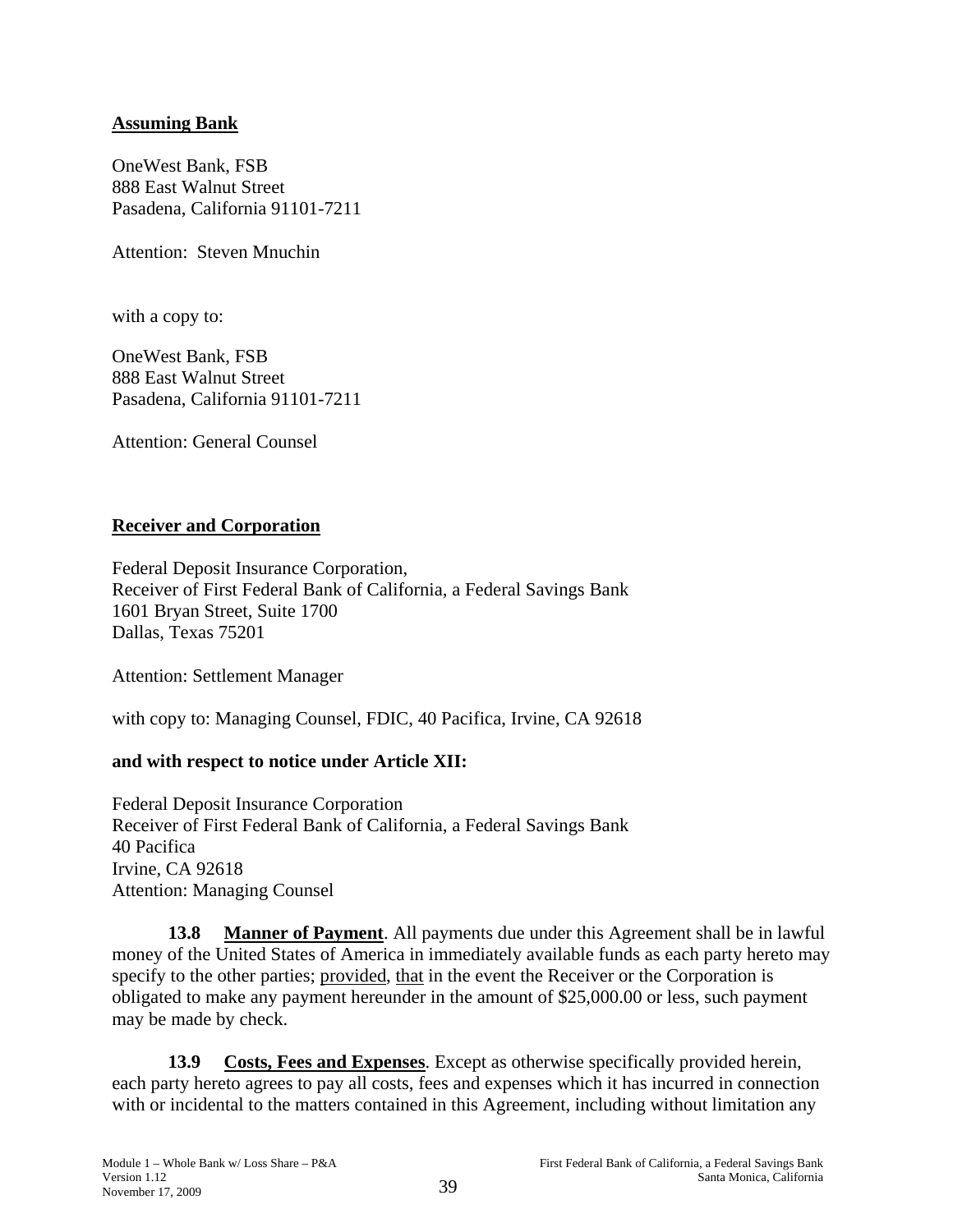fees and disbursements to its accountants and counsel; provided, that the Assuming Bank shall pay all fees, costs and expenses (other than attorneys' fees incurred by the Receiver) incurred in connection with the transfer to it of any Assets or Liabilities Assumed hereunder or in accordance herewith.

**13.10 Waiver**. Each of the Receiver, the Corporation and the Assuming Bank may waive its respective rights, powers or privileges under this Agreement; provided, that such waiver shall be in writing; and further provided, that no failure or delay on the part of the Receiver, the Corporation or the Assuming Bank to exercise any right, power or privilege under this Agreement shall operate as a waiver thereof, nor will any single or partial exercise of any right, power or privilege under this Agreement preclude any other or further exercise thereof or the exercise of any other right, power or privilege by the Receiver, the Corporation, or the Assuming Bank under this Agreement, nor will any such waiver operate or be construed as a future waiver of such right, power or privilege under this Agreement.

**13.11 Severability**. If any provision of this Agreement is declared invalid or unenforceable, then, to the extent possible, all of the remaining provisions of this Agreement shall remain in full force and effect and shall be binding upon the parties hereto.

**13.12 Term of Agreement**. This Agreement shall continue in full force and effect until the tenth (10th) anniversary of Bank Closing; provided, that the provisions of Section 6.3 and 6.4 shall survive the expiration of the term of this Agreement. Provided, however, the receivership of the Failed Bank may be terminated prior to the expiration of the term of this Agreement; in such event, the guaranty of the Corporation, as provided in and in accordance with the provisions of Section 12.7 shall be in effect for the remainder of the term. Expiration of the term of this Agreement shall not affect any claim or liability of any party with respect to any (i) amount which is owing at the time of such expiration, regardless of when such amount becomes payable, and (ii) breach of this Agreement occurring prior to such expiration, regardless of when such breach is discovered.

**13.13 Survival of Covenants, Etc.** The covenants, representations, and warranties in this Agreement shall survive the execution of this Agreement and the consummation of the transactions contemplated hereunder.

 **[Signature Page Follows]**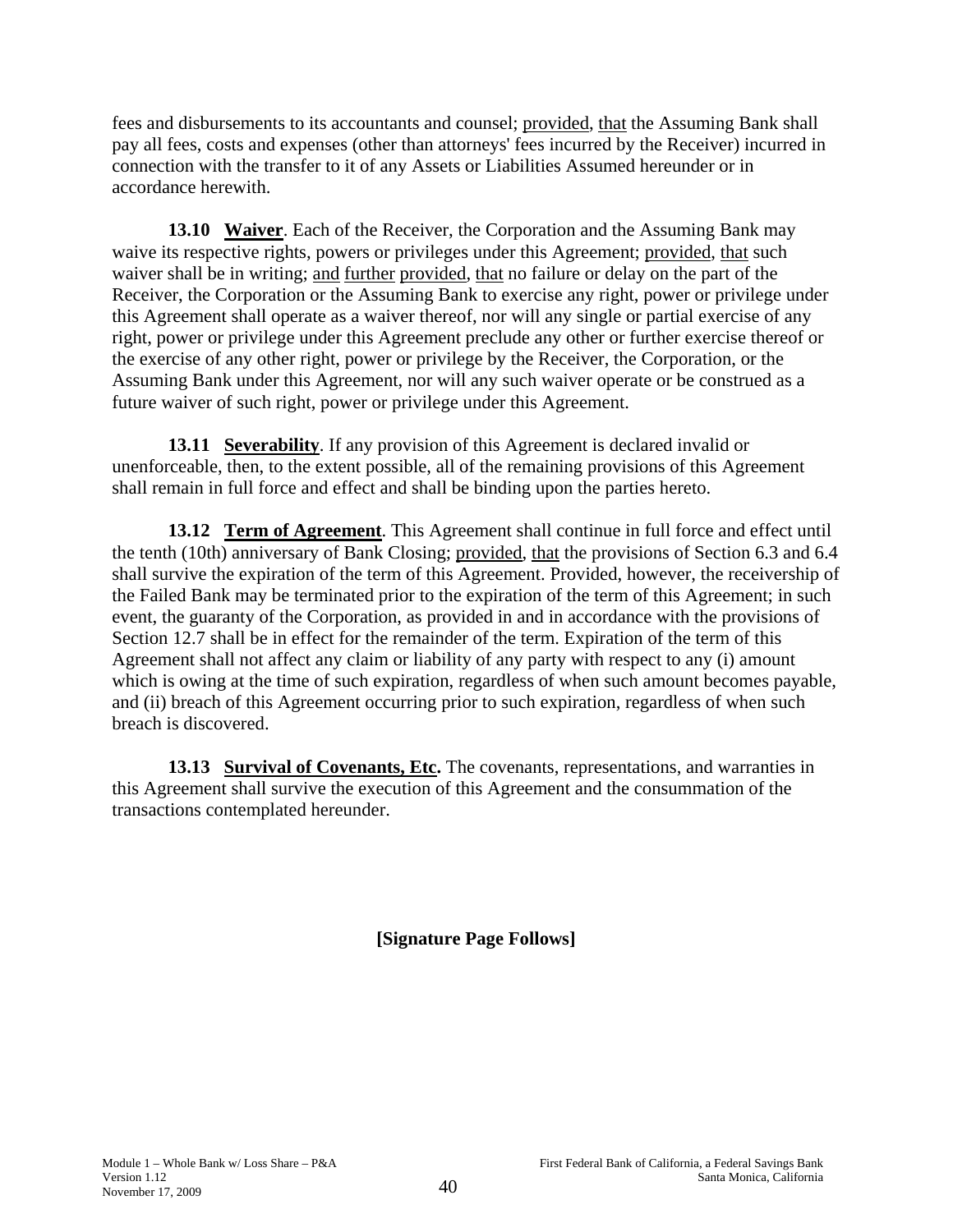IN WITNESS WHEREOF, the parties hereto have caused this Agreement to be executed by their duly authorized representatives as of the date first above written.





NAME: Cathleen Powers

TITLE: Receiver-in-Charge

# FEDERAL DEPOSIT INSURANCE CORPORATION



Attest:<br>Redacted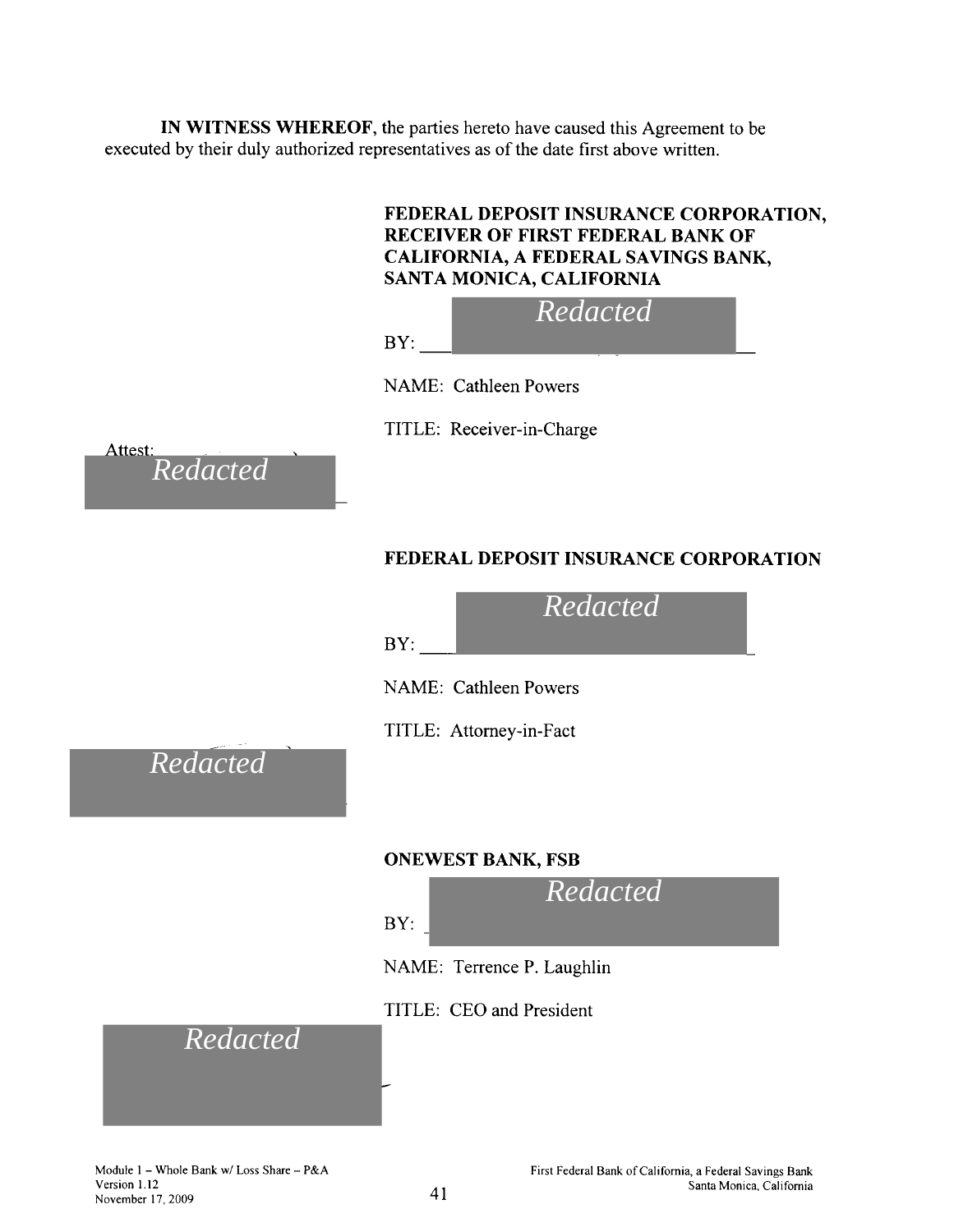# **SCHEDULE 2.1 - Certain Liabilities Assumed by the Assuming Bank**

## **INFORMATION TO BE PROVIDED POST BANK CLOSING.**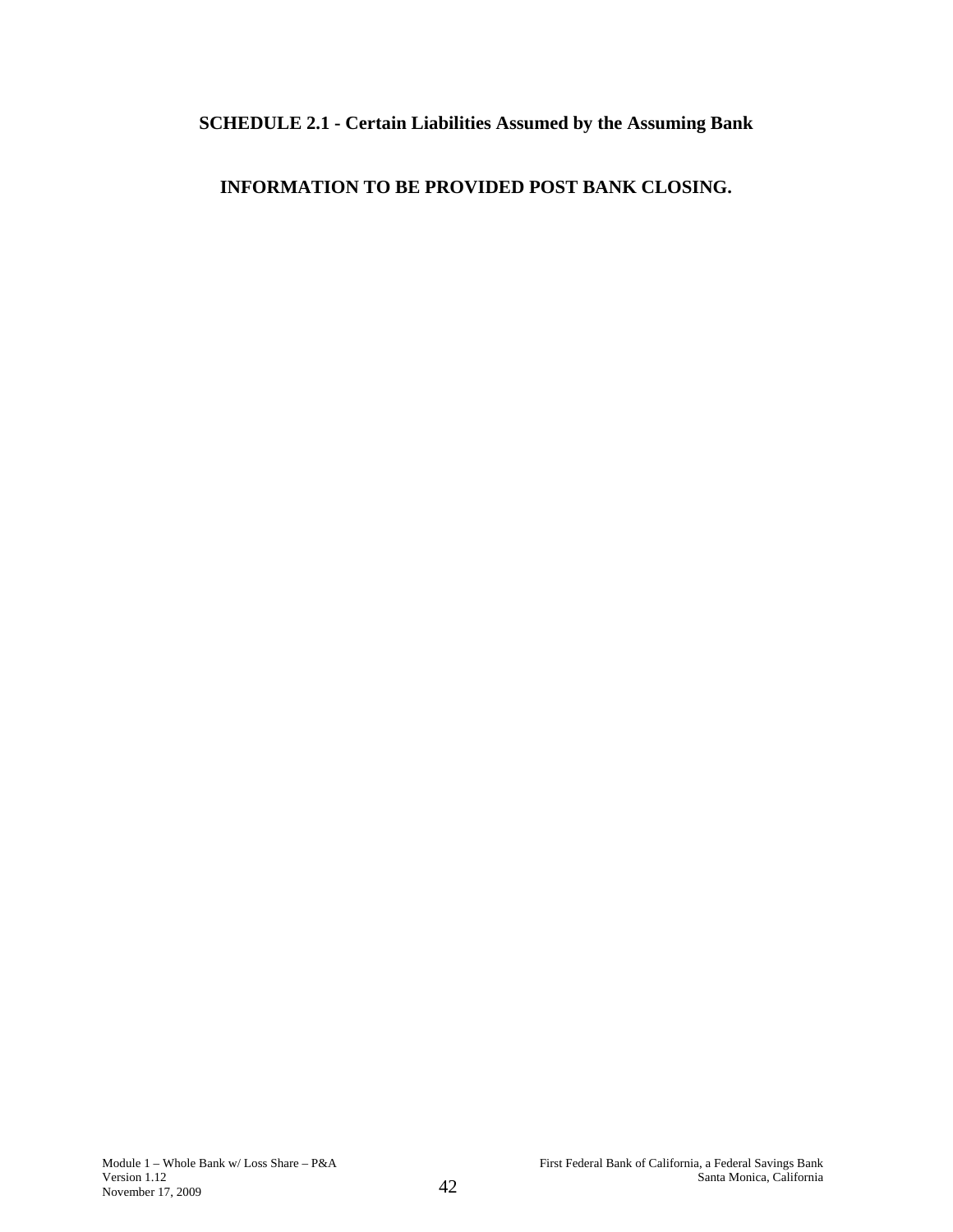# **SCHEDULE 2.1(a) – Excluded Deposit Liability Accounts**

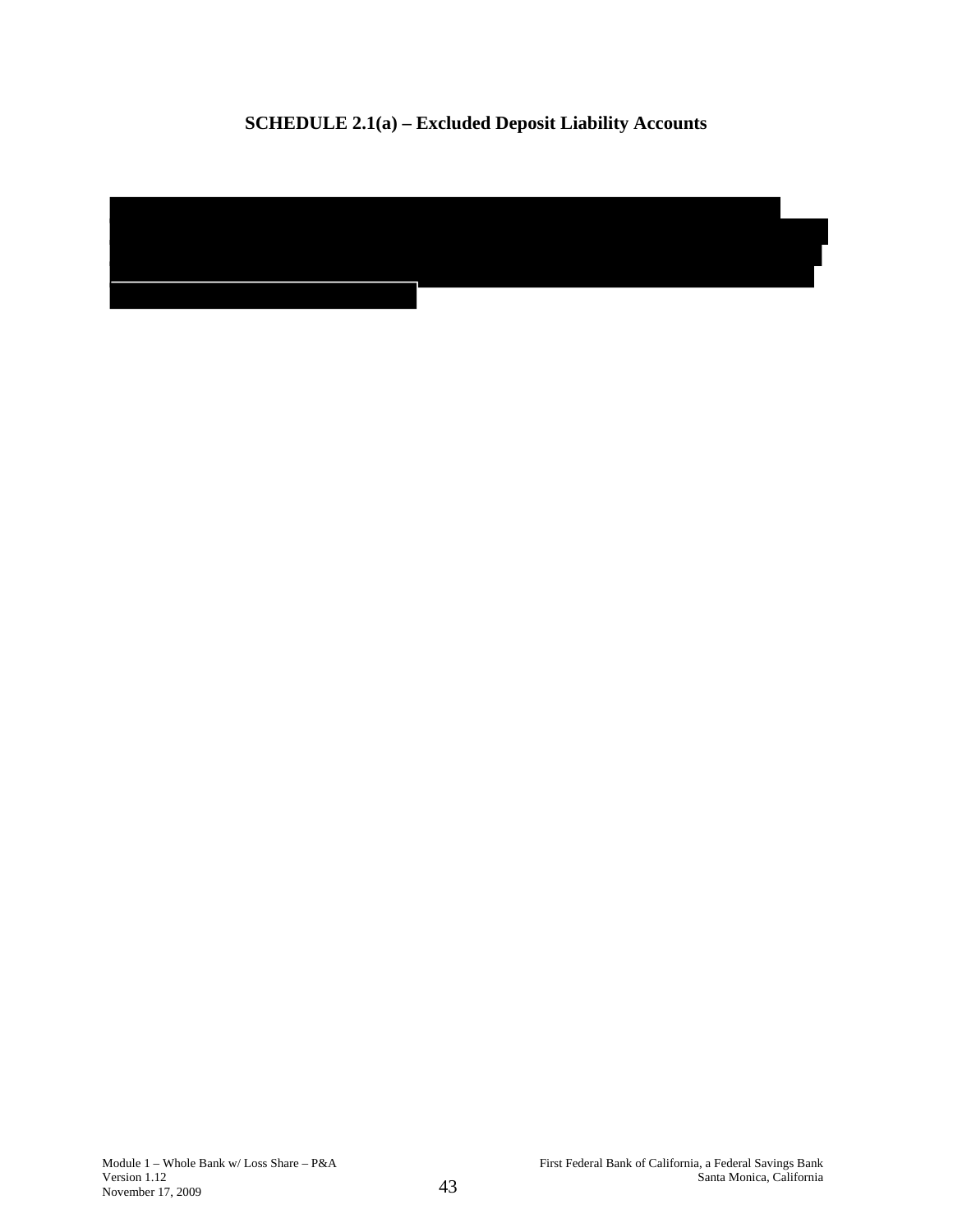### **SCHEDULE 3.1 - Certain Assets Purchased**

### **SEE ATTACHED LIST**

THE LIST(S) ATTACHED TO THIS SCHEDULE (OR SUBSCHEDULE(S)) AND THE **INFORMATION THEREIN, IS AS OF THE DATE OF THE MOST RECENT PERTINENT DATA MADE AVAILABLE TO THE ASSUMING BANK AS PART OF THE INFORMATION PACKAGE. IT WILL BE ADJUSTED TO REFLECT THE COMPOSITION AND BOOK VALUE OF THE LOANS AND ASSETS AS OF THE DATE OF BANK CLOSING. THE LIST(S) MAY NOT INCLUDE ALL LOANS AND ASSETS (E.G., CHARGED OFF LOANS). THE LIST(S) MAY BE REPLACED WITH A MORE ACCURATE LIST POST CLOSING.** 

### **INFORMATION TO BE PROVIDED POST BANK CLOSING.**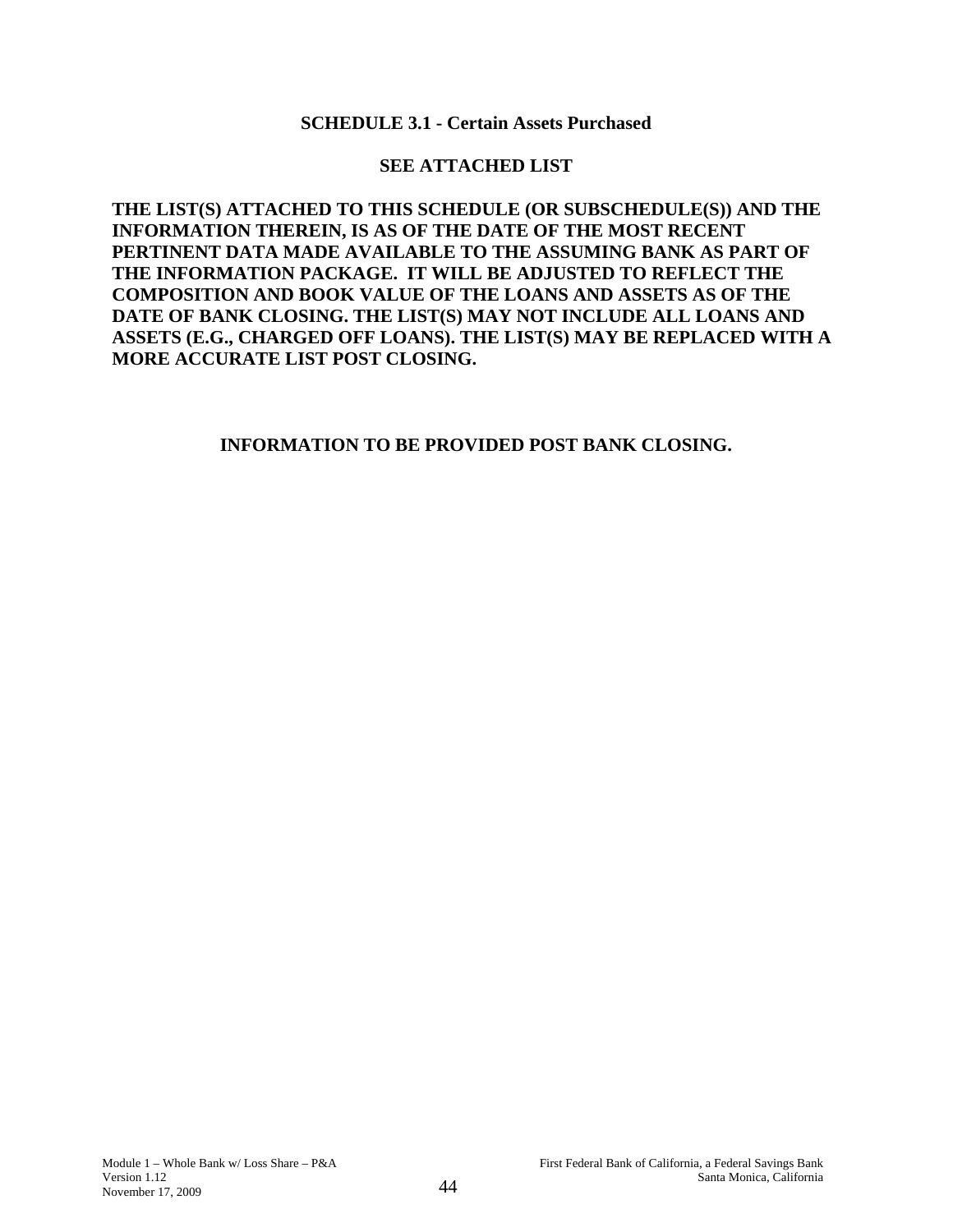# **SCHEDULE 3.2 - Purchase Price of Assets or assets**

| (a) | cash and receivables from depository<br>institutions, including cash items in the                                                                                                               | <b>Book Value</b>               |
|-----|-------------------------------------------------------------------------------------------------------------------------------------------------------------------------------------------------|---------------------------------|
|     | process of collection, plus<br>interest thereon:                                                                                                                                                |                                 |
| (b) | securities (exclusive of the capital stock of<br>Acquired Subsidiaries and FRB and FHLB<br>stock), plus interest thereon:                                                                       | As provided in Section $3.2(b)$ |
| (c) | federal funds sold and repurchase<br>agreements, if any, including interest<br>thereon:                                                                                                         | <b>Book Value</b>               |
| (d) | Loans:                                                                                                                                                                                          | <b>Book Value</b>               |
| (e) | credit card business, if any, including all<br>outstanding extensions of credit and<br>offensive litigation, but excluding any class<br>action lawsuits related to the credit card<br>business: | <b>Book Value</b>               |
| (f) | Safe Deposit Boxes and related business,<br>safekeeping business and trust business, if<br>any:                                                                                                 | <b>Book Value</b>               |
| (g) | Records and other documents:                                                                                                                                                                    | <b>Book Value</b>               |
| (h) | <b>Other Real Estate</b>                                                                                                                                                                        | <b>Book Value</b>               |
| (i) | boats, motor vehicles, aircraft, trailers, fire<br>arms, repossessed collateral                                                                                                                 | <b>Book Value</b>               |
| (j) | capital stock of any Acquired Subsidiaries<br>and FRB and FHLB stock:                                                                                                                           | <b>Book Value</b>               |
| (k) | amounts owed to the Failed Bank by any<br><b>Acquired Subsidiary:</b>                                                                                                                           | <b>Book Value</b>               |
| (1) | assets securing Deposits of public money,<br>to the extent not otherwise purchased<br>hereunder:                                                                                                | <b>Book Value</b>               |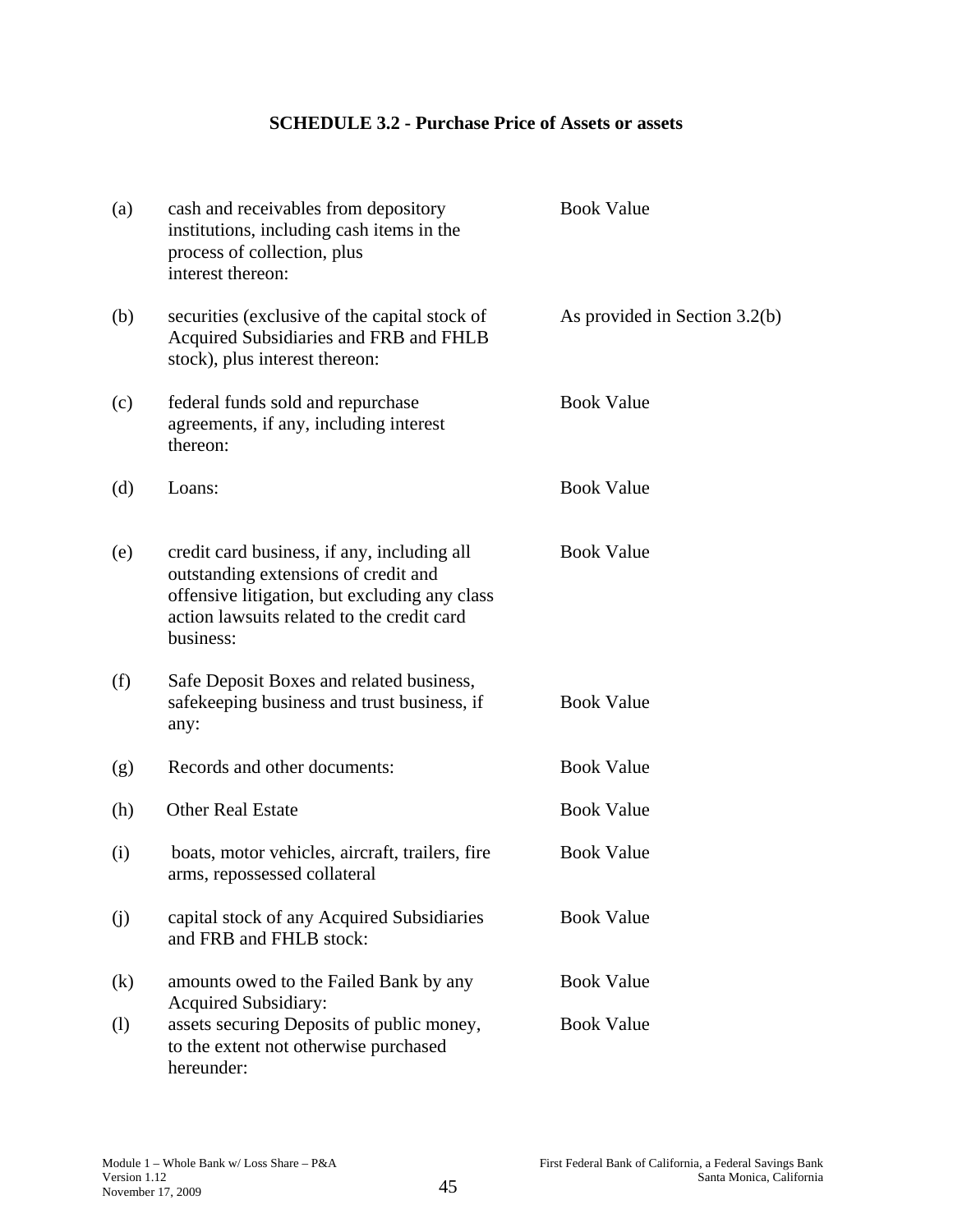- Financial Contracts.
- (o) rights of the Failed Bank to provide Book Value mortgage servicing for others and to have mortgage servicing provided to the Failed Bank by others and related contracts.

# **assets subject to an option to purchase:**

| (a) | <b>Bank Premises:</b>    | Fair Market Value |
|-----|--------------------------|-------------------|
| (b) | Furniture and Equipment: | Fair Market Value |
| (c) | Fixtures:                | Fair Market Value |
| (d) | Other Equipment:         | Fair Market Value |

# (m) Overdrafts of customers: Book Value

(n) rights, if any, with respect to Qualified As provided in Section  $3.2(c)$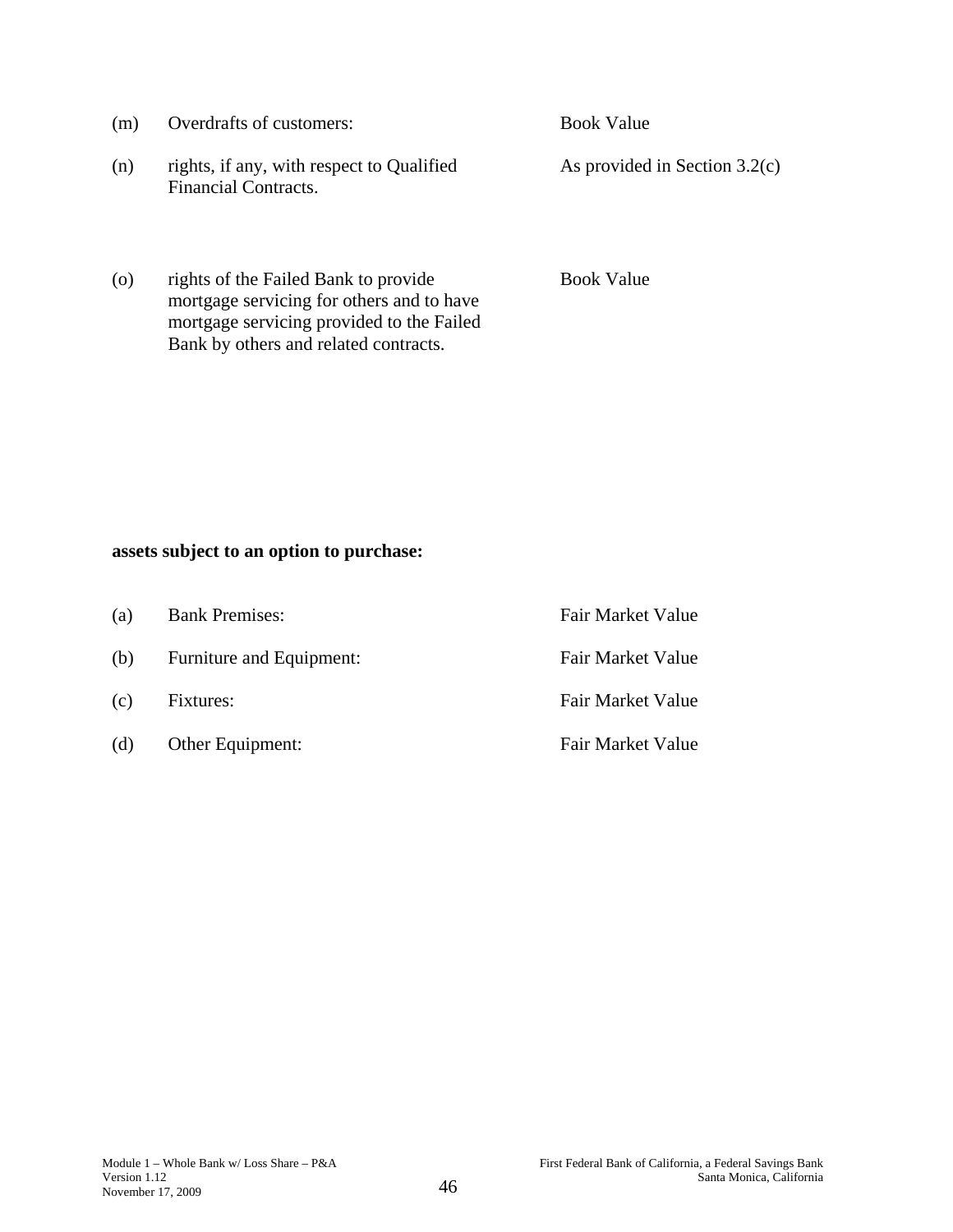# **SCHEDULE 3.5(l) – Excluded Securities**

**NONE IDENTIFIED AT THIS TIME.**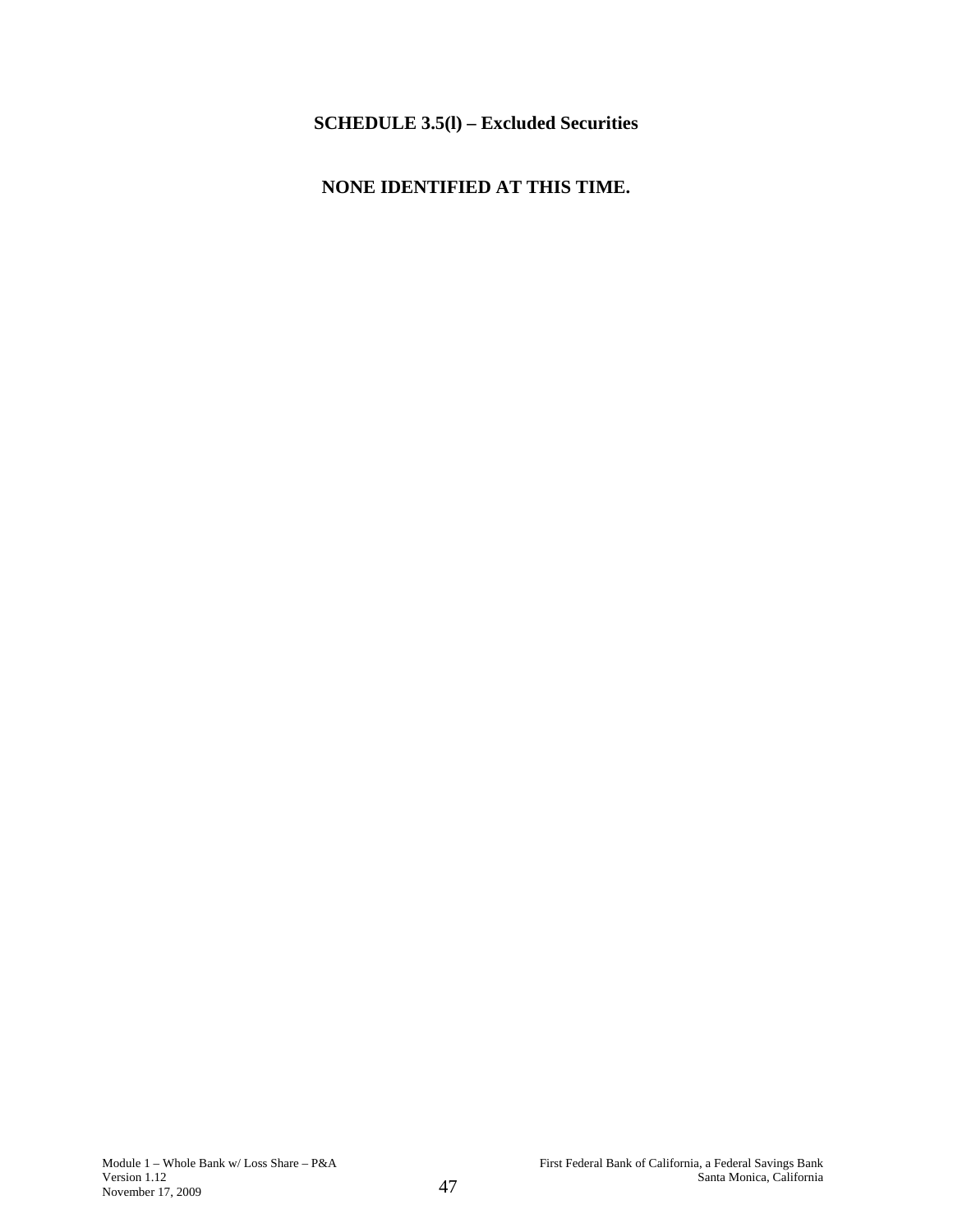### **SCHEDULE 4.15A**

### **LOANS SUBJECT TO LOSS SHARING UNDER THE SINGLE FAMILY SHARED-LOSS AGREEMENT**

### **INFORMATION TO BE PROVIDED POST BANK CLOSING.**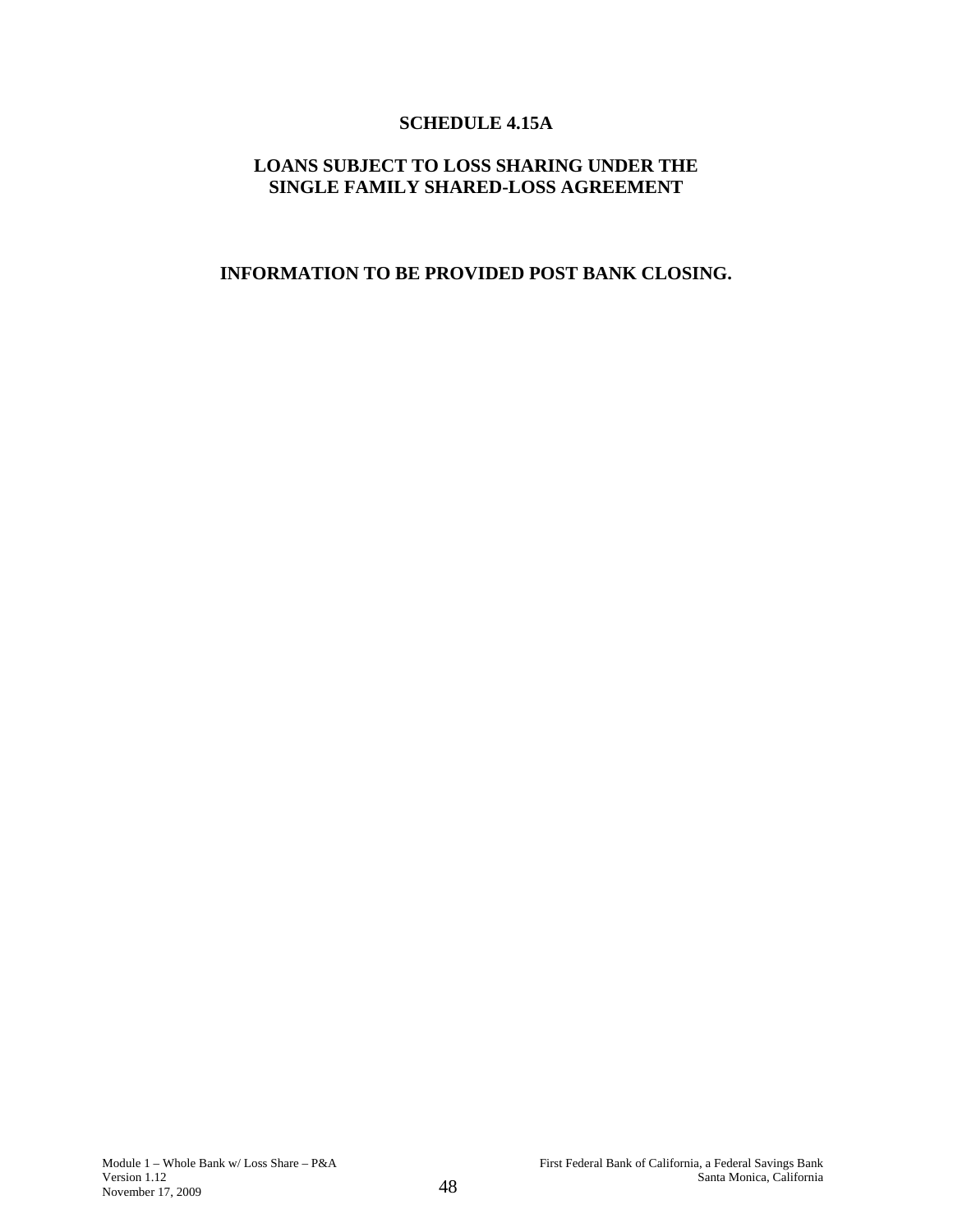### **SCHEDULE 4.15B**

### **LOANS SUBJECT TO LOSS SHARING UNDER THE NON-SINGLE FAMILY SHARED-LOSS AGREEMENT**

### **INFORMATION TO BE PROVIDED POST BANK CLOSING.**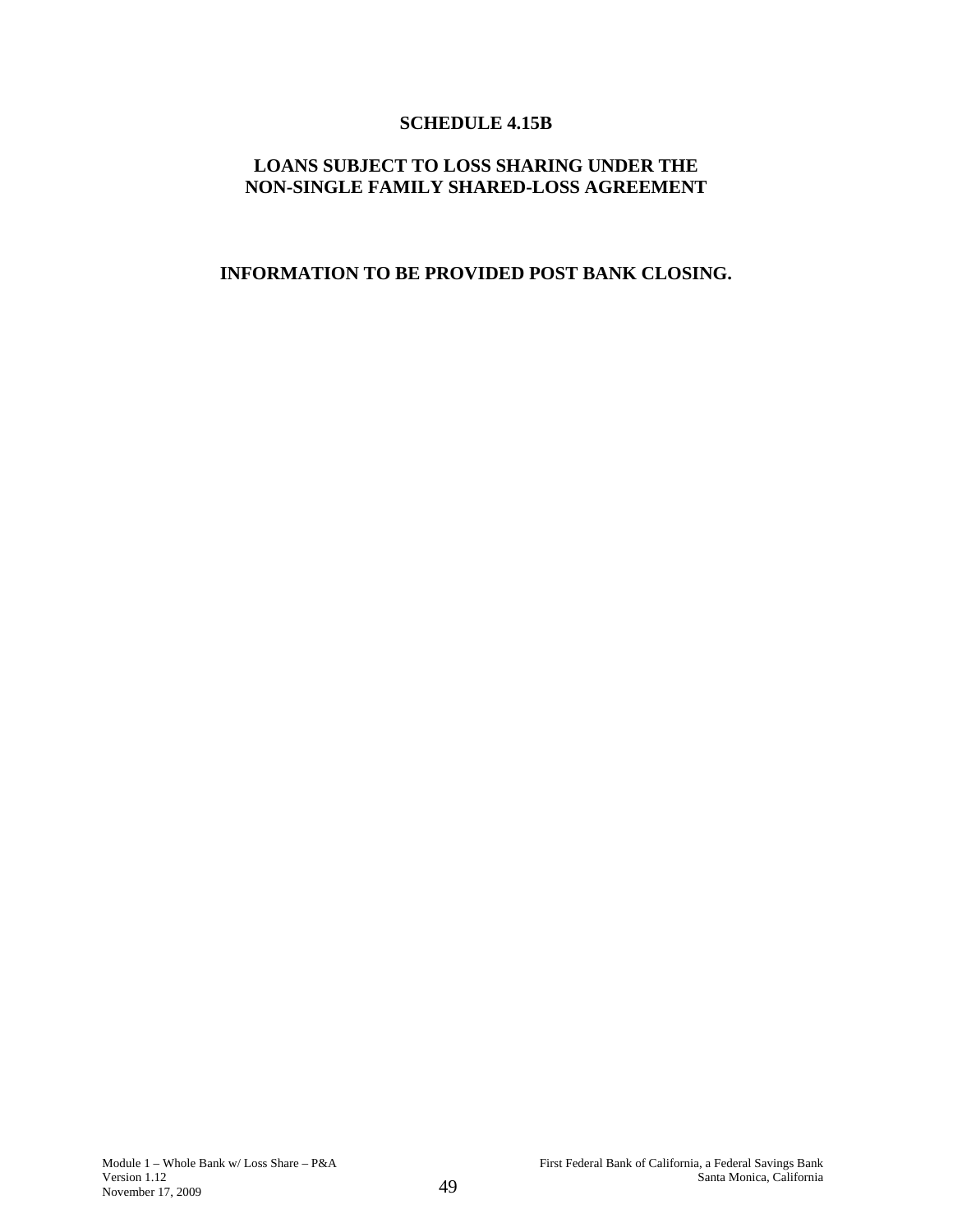### **SCHEDULE 7 -Accounts Excluded from Calculation of Deposit Franchise Bid Premium**

The accounts identified below will pass to the Assuming Bank (unless otherwise noted). When calculating the premium to be paid on Assumed Deposits in the Agreement, the FDIC will exclude the following categories of deposit accounts:

| <b>Category</b> | <b>Description</b>                                  | <b>Number</b> | <b>Amount</b> |
|-----------------|-----------------------------------------------------|---------------|---------------|
|                 | <b>All Brokered Deposits</b>                        | 50            | 577,072,560   |
| Ш               | <b>CDARS</b>                                        |               |               |
| Ш               | <b>Marketplace (Online) Deposits</b>                | 833           | 23,619,052    |
| IV              | <b>Marketplace (Telemarketing) Deposits</b>         | 342           | 57,248,818    |
|                 | Total deposits excluded from Calculation of premium | 1,225         | 657,940,330   |

### **Category Description**

#### **I Brokered Deposits**

Brokered deposit accounts are accounts for which the "depositor of record" is an agent, nominee, or custodian who deposits funds for a principal or principals to whom "pass-through" deposit insurance coverage may be extended. All brokered deposits pass to the Assuming Institution for this transaction, but will not be included in the deposit premium calculation. A list of the brokered deposits is attached.

### **II CDARS**

CDARS deposits pass to the Assuming Bank, but are excluded from Assumed Deposits when the deposit premium is calculated. First Federal Bank of California, a FSB did not participate in the CDARS program as of the date of the deposit download. If CDARS deposits are taken between the date of the deposit download and the Bank Closing Date, they will be identified post closing and made part of Schedule 7 to the Agreement.

#### **III Market Place Deposits**

"Market Place Deposits" is a description given to deposits that may have been solicited via a money desk, internet subscription service (for example, Qwickrate), or similar programs. First Federal Bank of California, a FSB has Internet deposits and Money Desk/Telemarketing deposits as identified above. This list will be updated post closing with balances as of Bank Closing date.

This schedule provides account categories and balances as of September 25, 2009. More current deposit reports are also posted to the site for your convenience. The deposit franchise bid premium will be calculated using account categories and balances as of Bank Closing Date that are reflected in the general ledger or subsystem as described above. The final numbers for Schedule 7 will be provided post closing.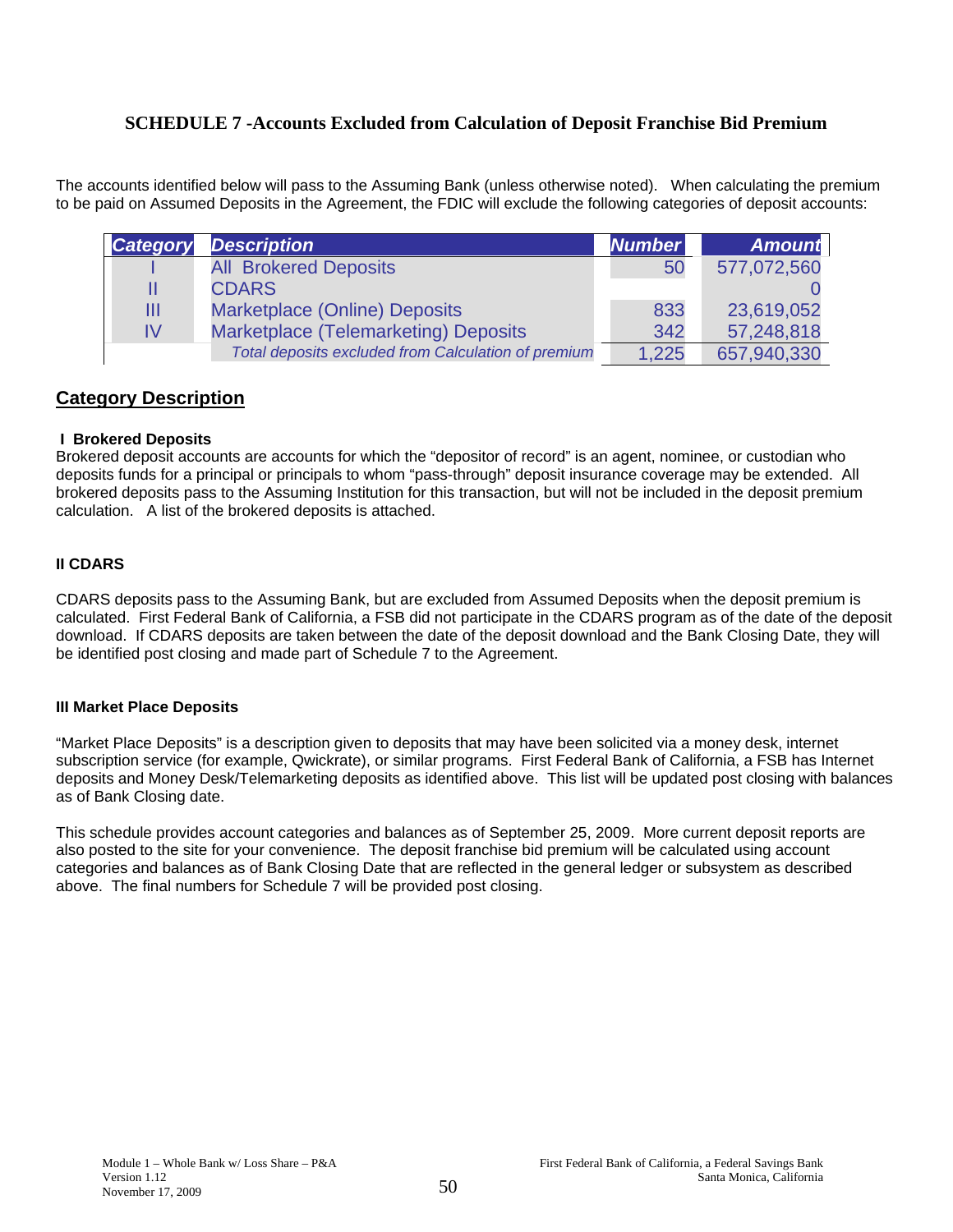### **EXHIBIT 2.3A FINAL NOTICE LETTER**

#### **FINAL LEGAL NOTICE**

Claiming Requirements for Deposits Under 12 U.S.C. 1822(e)

**[Date]** 

**[Name of Unclaimed Depositor] [Address of Unclaimed Depositor] [Anytown, USA]** 

Subject: **[XXXXX – Name of Bank City, State]** – In Receivership

Dear **[Sir/Madam]:** 

As you may know, on **[Date: Closing Date]**, the **[Name of Bank ("The Bank")]** was closed and the Federal Deposit Insurance Corporation ("FDIC") transferred **[The Bank's]** accounts to **[Name of Acquiring Institution].** 

According to federal law under 12 U.S.C., 1822(e), on **[Date: eighteen months from the Closing Date]**, **[Name of Acquiring Institution]** must transfer the funds in your account(s) back to the FDIC if you have not claimed your account(s) with **[Name of Acquiring Institution].** Based on the records recently supplied to us by **[Name of Acquiring Institution]**, your account(s) currently fall into this category.

This letter is your formal Legal Notice that you have until **[Date: eighteen months from the Closing Date]**, to claim or arrange to continue your account(s) with **[Name of Acquiring Institution].** There are several ways that you can claim your account(s) at **[Name of Acquiring Institution]**. It is only necessary for you to take any one of the following actions in order for your account(s) at **[Name of Acquiring Institution]** to be deemed claimed. In addition, if you have more than one account, your claim to one account will automatically claim all accounts:

1. Write to **[Name of Acquiring Institution**] and notify them that you wish to keep your account(s) active with them. Please be sure to include the name of the account(s), the account number(s), the signature of an authorized signer on the account(s), name, and address. **[Name of Acquiring Institution]** address is:

### **[123 Main Street**

### **Anytown, USA]**

- 2. Execute a new signature card on your account(s), enter into a new deposit agreement with **[Name of Acquiring Institution],** change the ownership on your account(s), or renegotiate the terms of your certificate of deposit account(s) (if any).
- 3. Provide **[Name of Acquiring Institution]** with a change of address form.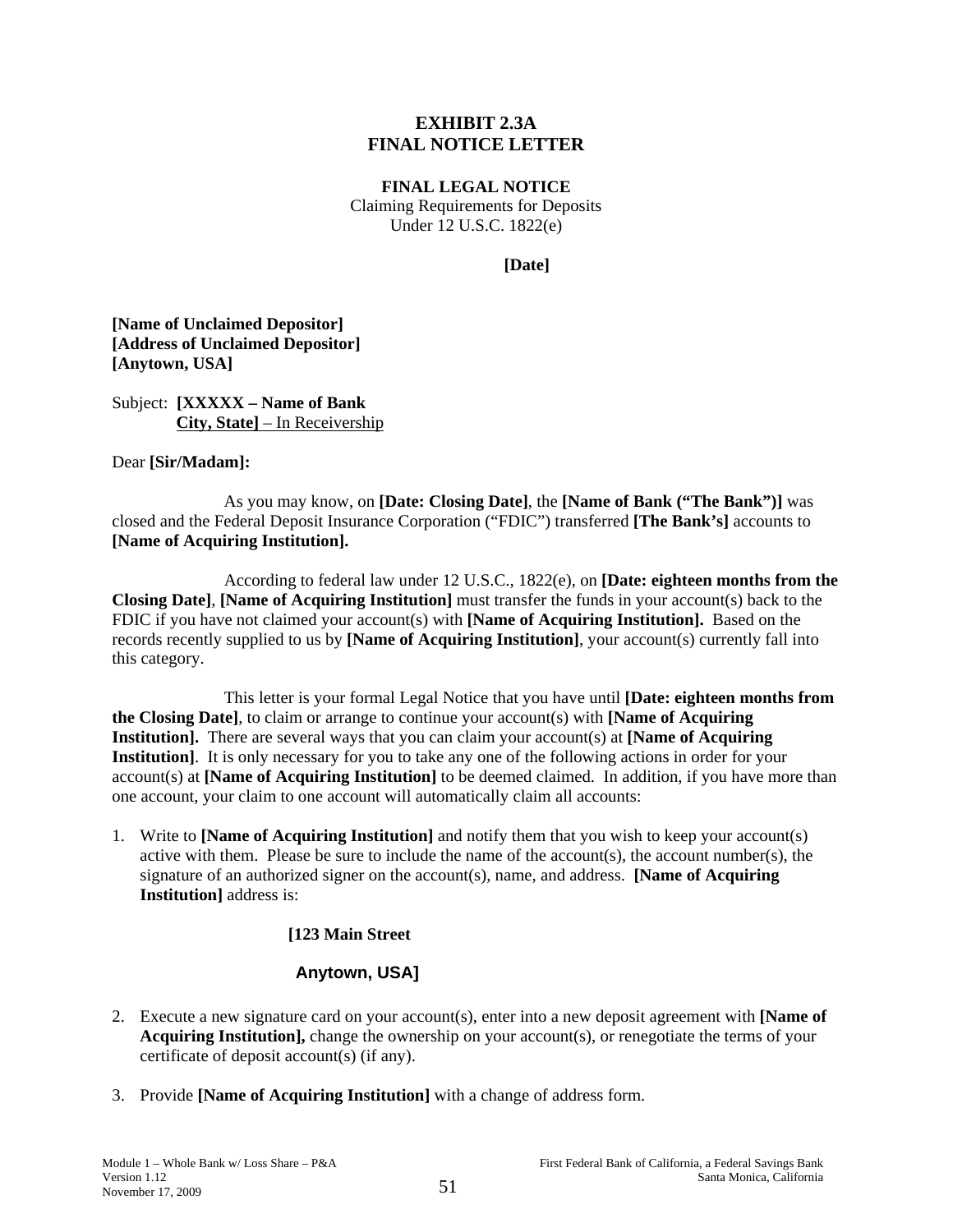4. Make a deposit to or withdrawal from your account(s). This includes writing a check on any account or having an automatic direct deposit credited to or an automatic withdrawal debited from an account.

If you do not want to continue your account(s) with **[Name of Acquiring Institution]** for any reason, you can withdraw your funds and close your account(s). Withdrawing funds from one or more of your account(s) satisfies the federal law claiming requirement. If you have time deposits, such as certificates of deposit, **[Name of Acquiring Institution]** can advise you how to withdraw them without being charged an interest penalty for early withdrawal.

If you do not claim ownership of your account(s) at **[Name of Acquiring Institution by Date: eighteen months from the Closing Date]** federal law requires **[Name of Acquiring Institution]**  to return your deposits to the FDIC, which will deliver them as unclaimed property to the State indicated in your address in the Failed Institution's records. If your address is outside of the United States, the FDIC will deliver the deposits to the State in which the Failed Institution had its main office. 12 U.S.C. § 1822(e). If the State accepts custody of your deposits, you will have 10 years from the date of delivery to claim your deposits from the State. After 10 years you will be permanently barred from claiming your deposits. However, if the State refuses to take custody of your deposits, you will be able to claim them from the FDIC until the receivership is terminated. If you have not claimed your insured deposits before the receivership is terminated, and a receivership may be terminated at any time, all of your rights in those deposits will be barred.

If you have any questions or concerns about these items, please contact **[Bank Employee]** at **[Name of Acquiring Institution]** by phone at **[(XXX) XXX-XXXX].** 

Sincerely,

**[Name of Claims Specialist] [Title]**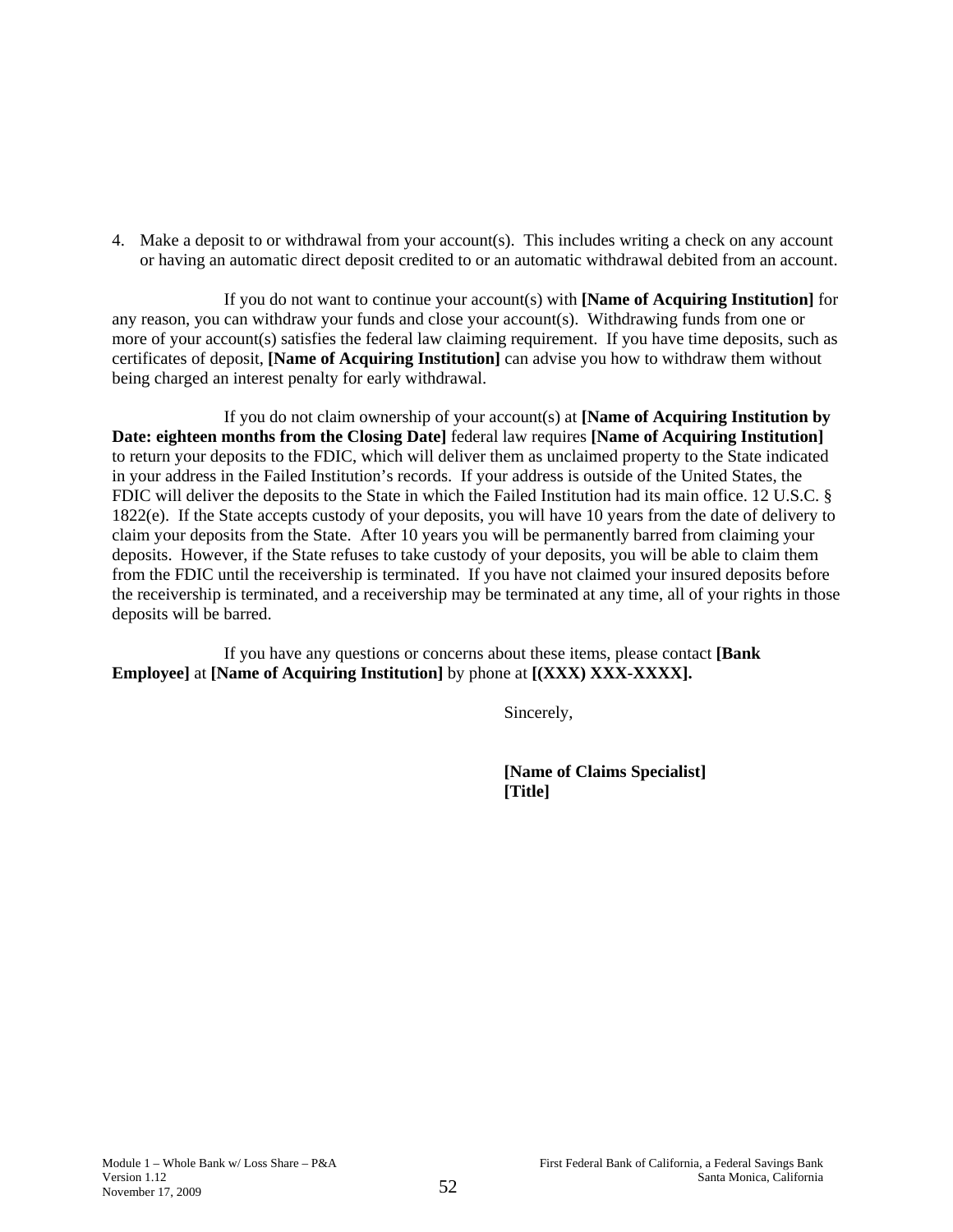### **EXHIBIT 2.3B AFFIDAVIT OF MAILING**

### **AFFIDAVIT OF MAILING**

*State of* 

*COUNTY OF* 

I am employed as a **[Title of Office]** by the **[Name of Acquiring Institution]**.

This will attest that on **[Date of mailing]**, I caused a true and correct copy of the Final Legal Notice, attached hereto, to owners of unclaimed deposits of **[Name of Failed Bank]**, City, State, to be prepared for deposit in the mail of the United States of America on behalf of the Federal Deposit Insurance Corporation. A list of depositors to whom the notice was mailed is attached. This notice was mailed to the depositor's last address as reflected on the books and records of the **[Name of Failed Bank]** as of the date of failure.

 $\overline{\phantom{a}}$  , and the contract of the contract of the contract of the contract of the contract of the contract of the contract of the contract of the contract of the contract of the contract of the contract of the contrac **[Name] [Title of Office] [Name of Acquiring Institution]** 

**Subscribed and sworn to before me this \_\_\_\_\_\_\_day of [Month, Year].** 

**My commission expires:** 

**\_\_\_\_\_\_\_\_\_\_\_\_\_\_\_\_\_\_\_\_\_\_ \_\_\_\_\_\_\_\_\_\_\_\_\_\_\_\_\_\_\_\_\_\_\_\_\_\_\_\_\_\_\_\_ [Name], Notary Public**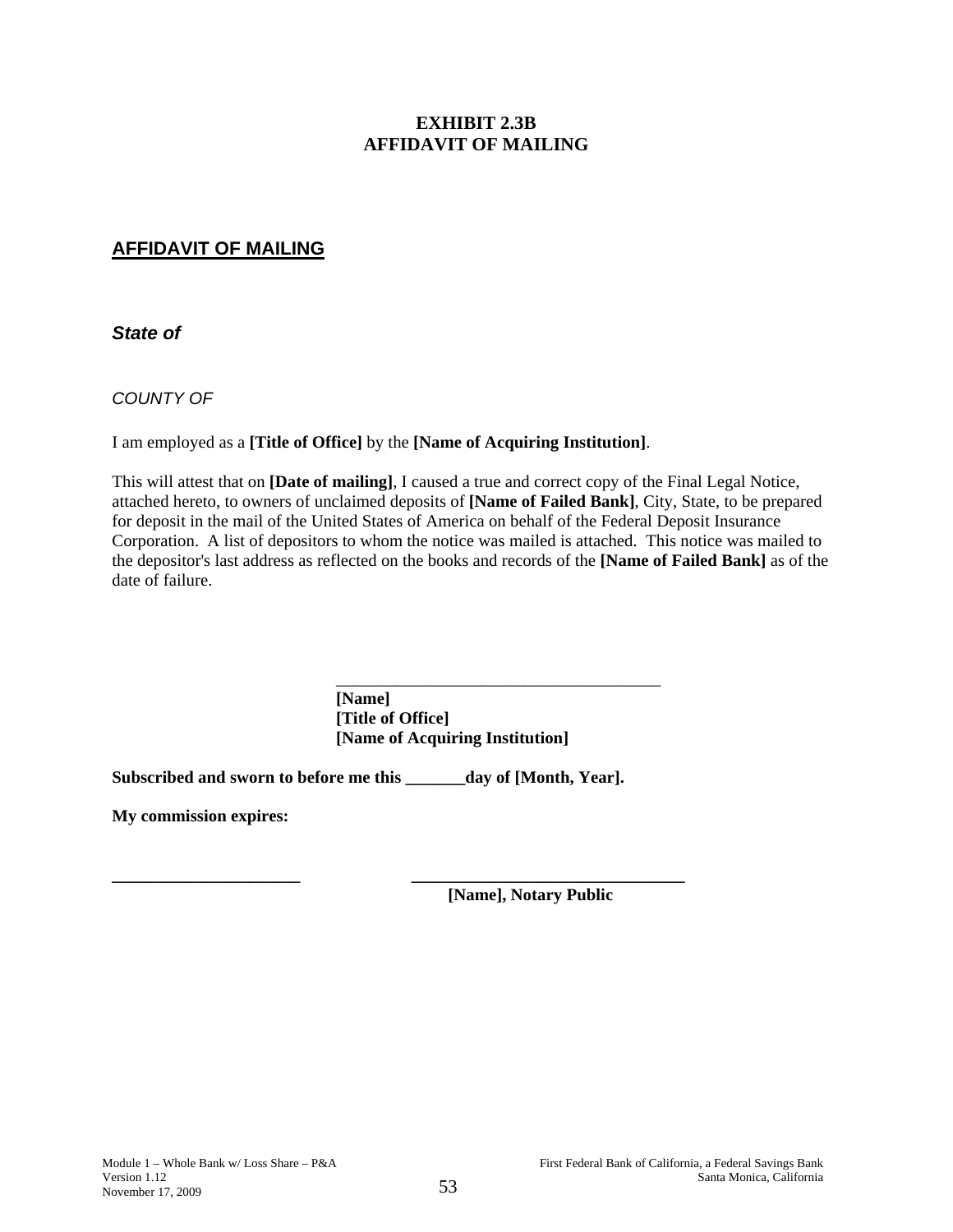### EXHIBIT 3.2(c) -- VALUATION OF CERTAIN QUALIFIED FINANCIAL CONTRACTS

### A. Scope

Interest Rate Contracts - All interest rate swaps, forward rate agreements, interest rate futures, caps, collars and floors, whether purchased or written.

Option Contracts - All put and call option contracts, whether purchased or written, on marketable securities, financial futures, foreign currencies, foreign exchange or foreign exchange futures contracts.

Foreign Exchange Contracts - All contracts for future purchase or sale of foreign currencies, foreign currency or cross currency swap contracts, or foreign exchange futures contracts.

### B. Exclusions

All financial contracts used to hedge assets and liabilities that are acquired by the Assuming Bank but are not subject to adjustment from Book Value.

### C. Adjustment

The difference between the Book Value and market value as of Bank Closing.

### D. Methodology

- 1. The price at which the Assuming Bank sells or disposes of Qualified Financial Contracts will be deemed to be the fair market value of such contracts, if such sale or disposition occurs at prevailing market rates within a predefined timetable as agreed upon by the Assuming Bank and the Receiver.
- 2. In valuing all other Qualified Financial Contracts, the following principles will apply:
	- (i) All known cash flows under swaps or forward exchange contracts shall be present valued to the swap zero coupon interest rate curve.
	- (ii) All valuations shall employ prices and interest rates based on the actual frequency of rate reset or payment.
	- (iii) Each tranche of amortizing contracts shall be separately valued. The total value of such amortizing contract shall be the sum of the values of its component tranches.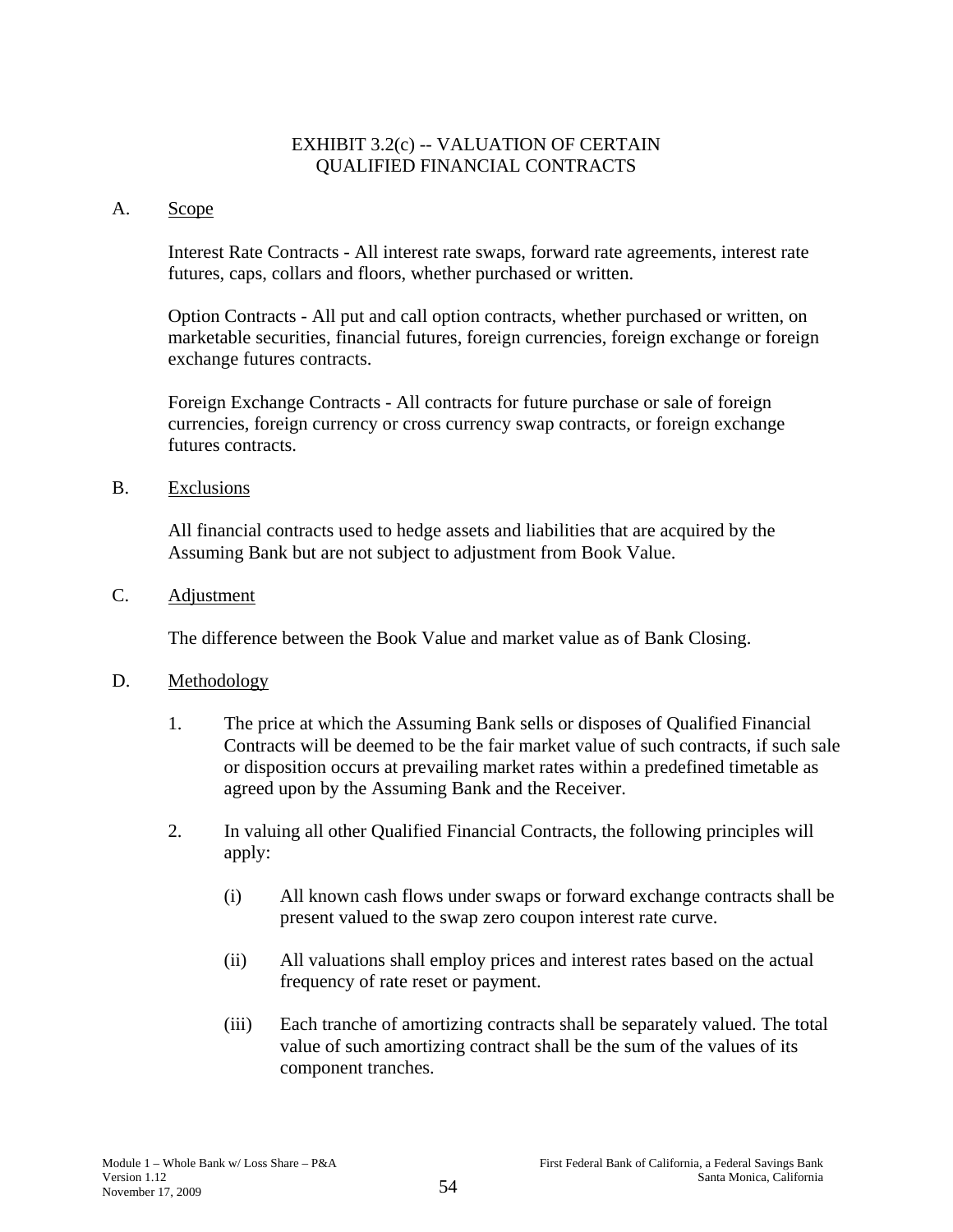- (iv) For regularly traded contracts, valuations shall be at the midpoint of the bid and ask prices quoted by customary sources (e.g., The Wall Street Journal, Telerate, Reuters or other similar source) or regularly traded exchanges.
- (v) For all other Qualified Financial Contracts where published market quotes are unavailable, the adjusted price shall be the average of the bid and ask price quotes from three (3) securities dealers acceptable to the Receiver and Assuming Bank as of Bank Closing. If quotes from securities dealers cannot be obtained, an appraiser acceptable to the Receiver and the Assuming Bank will perform a valuation based on modeling, correlation analysis, interpolation or other techniques, as appropriate.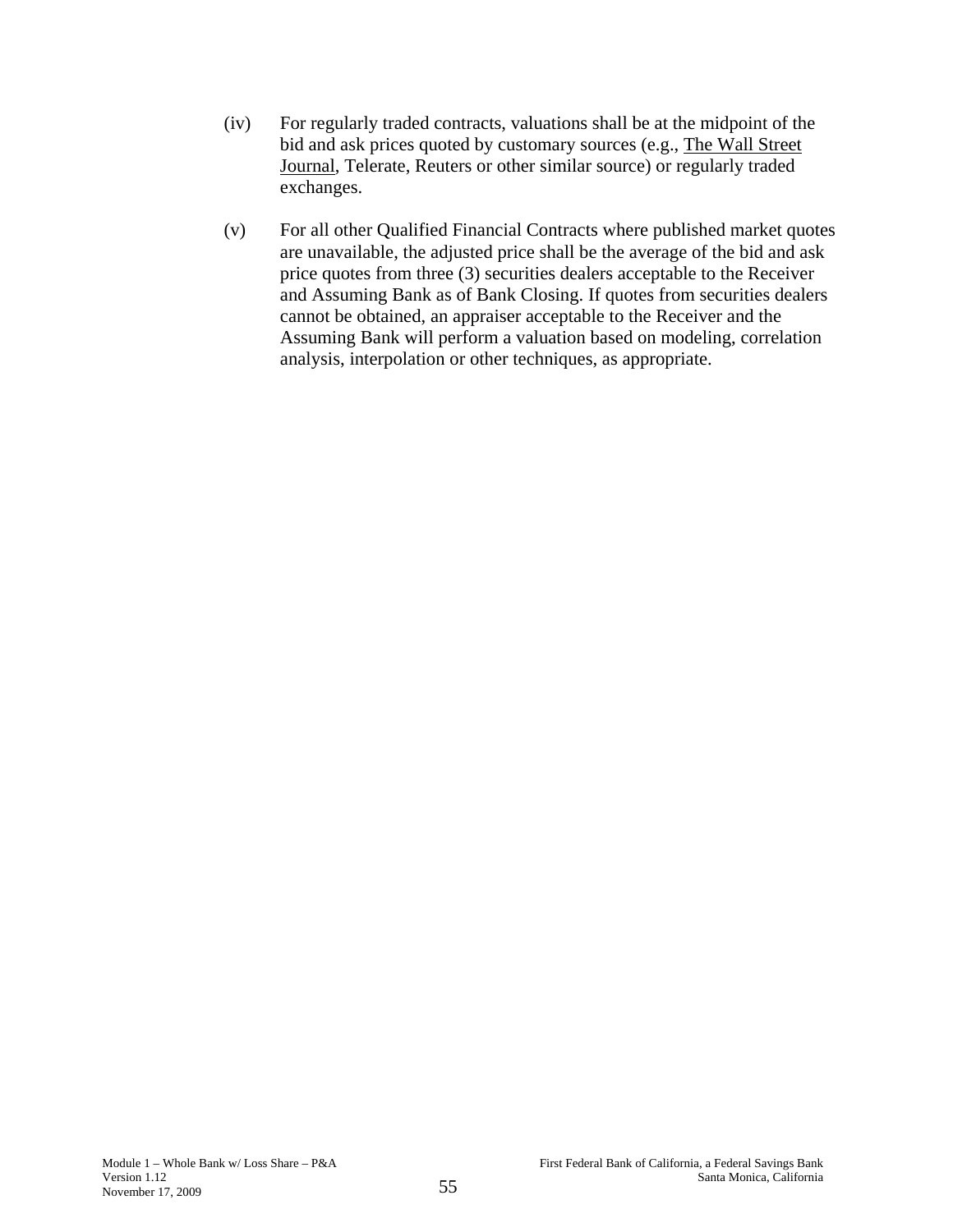### **EXHIBIT 4.13 INTERIM ASSET SERVICING ARRANGEMENT**

(a) With respect to each asset (or liability) designated from time to time by the Receiver to be serviced by the Assuming Bank pursuant to this Arrangement (such being designated as "Pool Assets"), during the term of this Arrangement, the Assuming Bank shall:

(i) Promptly apply payments received with respect to any Pool Assets;

(ii) Reverse and return insufficient funds checks;

(iii) Pay (A) participation payments to participants in Loans, as and when received; and (B) tax and insurance bills on Pool Assets as they come due, out of escrow funds maintained for purposes;

(iv) Maintain accurate records reflecting (A) the payment history of Pool Assets, with updated information received concerning changes in the address or identity of the obligors and (B) usage of data processing equipment and employee services with respect to servicing duties;

 (v) Send billing statements to obligors on Pool Assets to the extent that such statements were sent by the Failed Bank;

(vi) Send notices to obligors who are in default on Loans (in the same manner as the Failed Bank);

(vii) Send to the Receiver, Attn: Managing Liquidator, at the address provided in Section 13.7 of the Agreement, via overnight delivery: (A) on a weekly basis, weekly reports for the Pool Assets, including, without limitation, reports reflecting collections and the trial balances, transaction journals and loan histories for Pool Assets having activity, together with copies of (1) checks received, (2) insufficient funds checks returned, (3) checks for payment to participants or for taxes and insurance, (4) pay-off requests, (5) notices to defaulted obligors, and (6) data processing and employee logs and (B) any other reports, copies or information as may be periodically or from time to time requested;

(viii) Remit on a weekly basis to the Receiver, Attn: Division of Finance, Cashier Unit, Operations, at the address in (vii), via wire transfer to the account designated by the Receiver, all payments received on Pool Assets managed by the Assuming Bank or at such time and place and in such manner as may be directed by the Receiver;

(ix) prepare and timely file all information reports with appropriate tax authorities, and, if required by the Receiver, prepare and file tax returns and pay taxes due on or before the due date, relating to the Pool Assets; and

(x) provide and furnish such other services, operations or functions as may be required with regard to Pool Assets, including, without limitation, as may be required with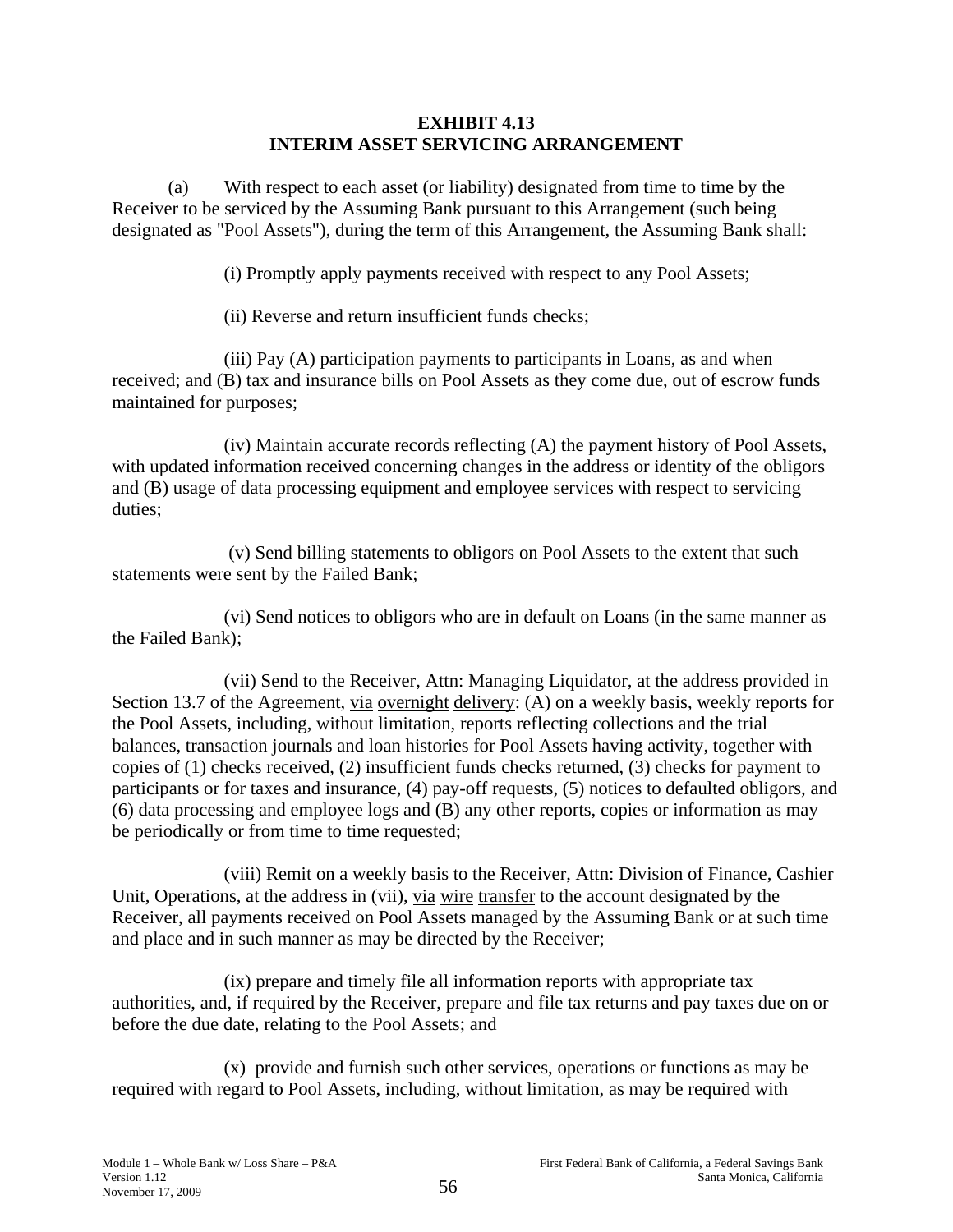regard to any business, enterprise or agreement which is a Pool Asset, all as may be required by the Receiver.

Notwithstanding anything to the contrary in this Section, the Assuming Bank shall not be required to initiate litigation or other collection proceedings against any obligor or any collateral with respect to any defaulted Loan. The Assuming Bank shall promptly notify the Receiver, at the address provided above in subparagraph (a)(vii), of any claims or legal actions regarding any Pool Asset.

(b) The Receiver agrees to reimburse the Assuming Bank for actual, reasonable and necessary expenses incurred in connection with the performance of duties pursuant to this Arrangement, including expenses of photocopying, postage and express mail, and data processing and employee services (based upon the number of hours spent performing servicing duties).

(c) The Assuming Bank shall provide the services described herein for an initial period of three hundred sixty five (365) days after Bank Closing. At the option of the Receiver, exercisable by notice given not later than ten (10) days prior to the end of such initial period or a renewal period, the Assuming Bank shall continue to provide such services for such renewal period(s) as designated by the Receiver, up to the Settlement Date.

(d) At any time during the term of this Arrangement, the Receiver may, upon written notice to the Assuming Bank, remove one or more Pool Assets from the Pool, at which time the Assuming Bank's responsibility with respect thereto shall terminate.

(e) At the expiration of this Agreement or upon the termination of the Assuming Bank's responsibility with respect to any Pool Asset pursuant to paragraph (d) hereof, the Assuming Bank shall:

(i) deliver to the Receiver (or its designee) all of the Credit Documents and Pool Records relating to the Pool Assets; and

(ii) cooperate with the Receiver to facilitate the orderly transition of managing the Pool Assets to the Receiver (or its designee).

(f) At the request of the Receiver, the Assuming Bank shall perform such transitional services with regard to the Pool Assets as the Receiver may request. Transitional services may include, without limitation, assisting in any due diligence process deemed necessary by the Receiver and providing to the Receiver or its designee(s) (x) information and data regarding the Pool Assets, including, without limitation, system reports and data downloads sufficient to transfer the Pool Assets to another system or systems, and (y) access to employees of the Assuming Bank involved in the management of, or otherwise familiar with, the Pool Assets.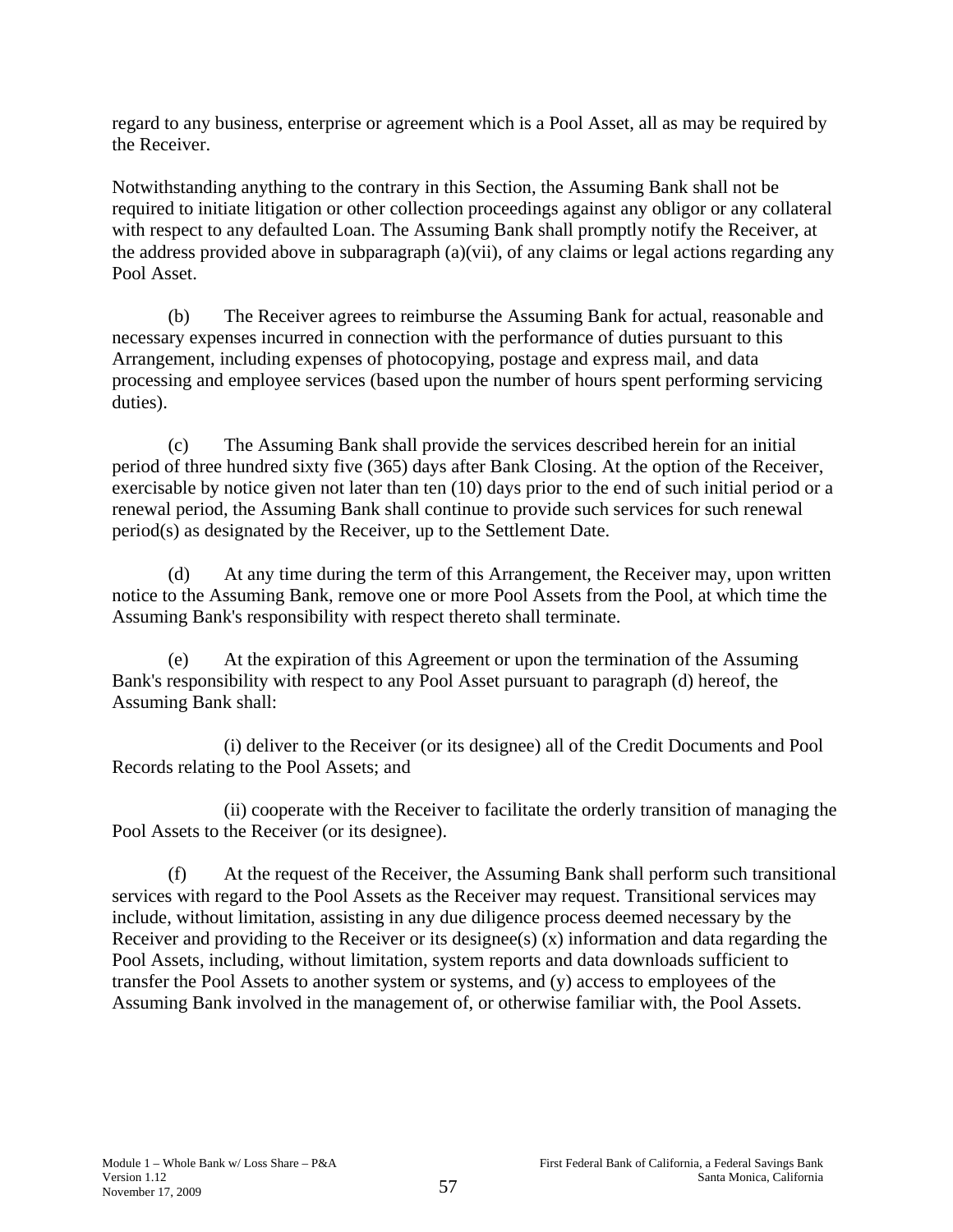### **EXHIBIT 4.15A**

### **SINGLE FAMILY SHARED-LOSS AGREEMENT**

This agreement for the reimbursement of loss sharing on certain single family residential mortgage loans (the "Single Family Shared-Loss Agreement") shall apply when the Assuming Bank purchases Single Family Shared-Loss Loans as that term is defined herein. The terms hereof shall modify and supplement, as necessary, the terms of the Purchase and Assumption Agreement to which this Single Family Shared-Loss Agreement is attached as Exhibit 4.15A and incorporated therein. To the extent any inconsistencies may arise between the terms of the Purchase and Assumption Agreement and this Single Family Shared-Loss Agreement with respect to the subject matter of this Single Family Shared-Loss Agreement, the terms of this Single Family Shared-Loss Agreement shall control. References in this Single Family Shared-Loss Agreement to a particular Section shall be deemed to refer to a Section in this Single Family Shared-Loss Agreement, unless the context indicates that it is intended to be a reference to a Section of the Purchase and Assumption Agreement.

### **ARTICLE I -- DEFINITIONS**

The capitalized terms used in this Single Family Shared-Loss Agreement that are not defined in this Single Family Shared-Loss Agreement are defined in the Purchase and Assumption Agreement. In addition to the terms defined above, defined below are certain additional terms relating to loss-sharing, as used in this Single Family Shared-Loss Agreement.

"**Accounting Records**" means the subsidiary system of record on which the loan history and balance of each Single Family Shared-Loss Loan is maintained; individual loan files containing either an original or copies of documents that are customary and reasonable with respect to loan servicing, including management and disposition of Other Real Estate; the records documenting alternatives considered with respect to loans in default or for which a default is reasonably foreseeable; records of loss calculations and supporting documentation with respect to line items on the loss calculations; and, monthly delinquency reports and other performance reports customarily utilized by the Assuming Bank in management of loan portfolios.

"**Accrued Interest**" means, with respect to Single Family Shared-Loss Loans, the amount of earned and unpaid interest at the note rate specified in the applicable loan documents, limited to 90 days.

**"Affiliate"** shall have the meaning set forth in the Purchase and Assumption Agreement; provided, that, for purposes of this Single Family Shared-Loss Agreement, no Third Party Servicer shall be deemed to be an Affiliate of the Assuming Bank.

"**Commencement Date**" means the first calendar day following the Bank

Closing.

**"Commercial Shared-Loss Agreement**" means the Commercial and Other Assets Shared-Loss Agreement attached to the Purchase and Assumption Agreement as Exhibit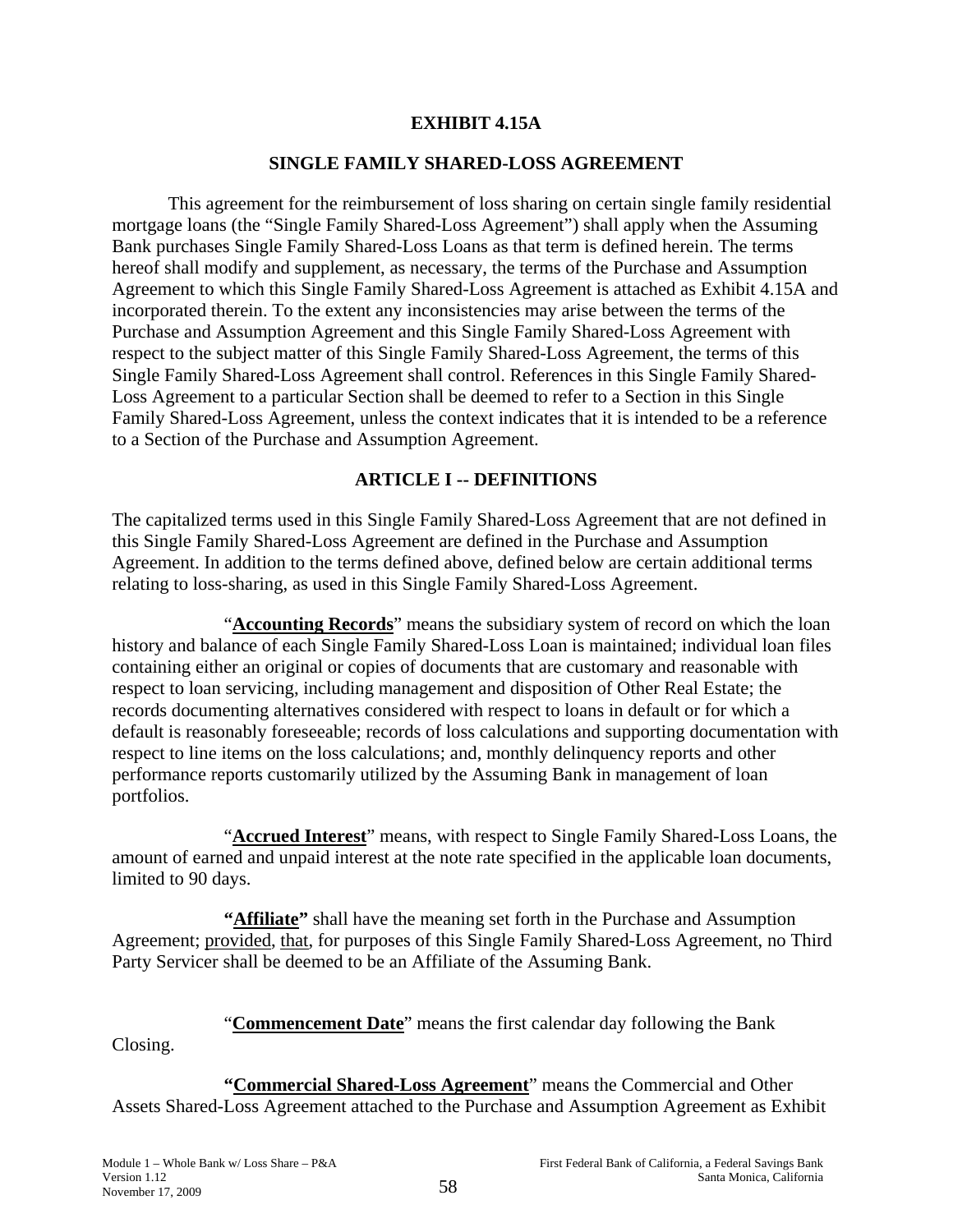4.15B.

"**Cumulative Loss Amount**" means the sum of the Monthly Loss Amounts less the sum of all Recovery Amounts.

"**Cumulative Servicing Amount**" means the sum of the Period Servicing Amounts for every consecutive twelve-month period prior to and ending on the True-Up Measurement Date in respect of each of the Shared-Loss Agreements during which the losssharing provisions of the applicable Shared-Loss Agreement is in effect.

"**Cumulative Shared-Loss Amount**" means the excess, if any, of the Cumulative Loss Amount over the First Loss Tranche.

"**Cumulative Shared-Loss Payments**" means (i) the aggregate of all of the payments made or payable to the Assuming Bank under the Shared-Loss Agreements minus (ii) the aggregate of all of the payments made or payable to the Receiver under the Shared-Loss Agreements.

"**Customary Servicing Procedures**" means procedures (including collection procedures) that the Assuming Bank (or, to the extent a Third Party Servicer is engaged, the Third Party Servicer) customarily employs and exercises in servicing and administering mortgage loans for its own accounts and the servicing procedures established by FNMA or FHLMC (as in effect from time to time), which are in accordance with accepted mortgage servicing practices of prudent lending institutions.

"**Deficient Valuation"** means the determination by a court in a bankruptcy proceeding that the value of the collateral is less than the amount of the loan in which case the loss will be the difference between the then unpaid principal balance (or the NPV of a modified loan that defaults) and the value of the collateral so established.

**"Examination Criteria"** means the loan classification criteria employed by, or any applicable regulations of, the Assuming Bank's Chartering Authority at the time such action is taken, as such criteria may be amended from time to time.

"**Home Equity Loans**" means loans or funded portions of lines of credit secured by mortgages on one-to four-family residences or stock of cooperative housing associations, where the Failed Bank did not have a first lien on the same property as collateral.

"**Final Shared-Loss Month**" means the calendar month in which the tenth anniversary of the Commencement Date occurs.

"**Final Shared-Loss Recovery Month**" means the calendar month in which the tenth anniversary of the Commencement Date occurs.

"**Foreclosure Loss**" means the loss realized when the Assuming Bank has completed the foreclosure on a Single Family Shared-Loss Loan and realized final recovery on the collateral through liquidation and recovery of all insurance proceeds. Each Foreclosure Loss shall be calculated in accordance with the form and methodology specified in Exhibit 2a or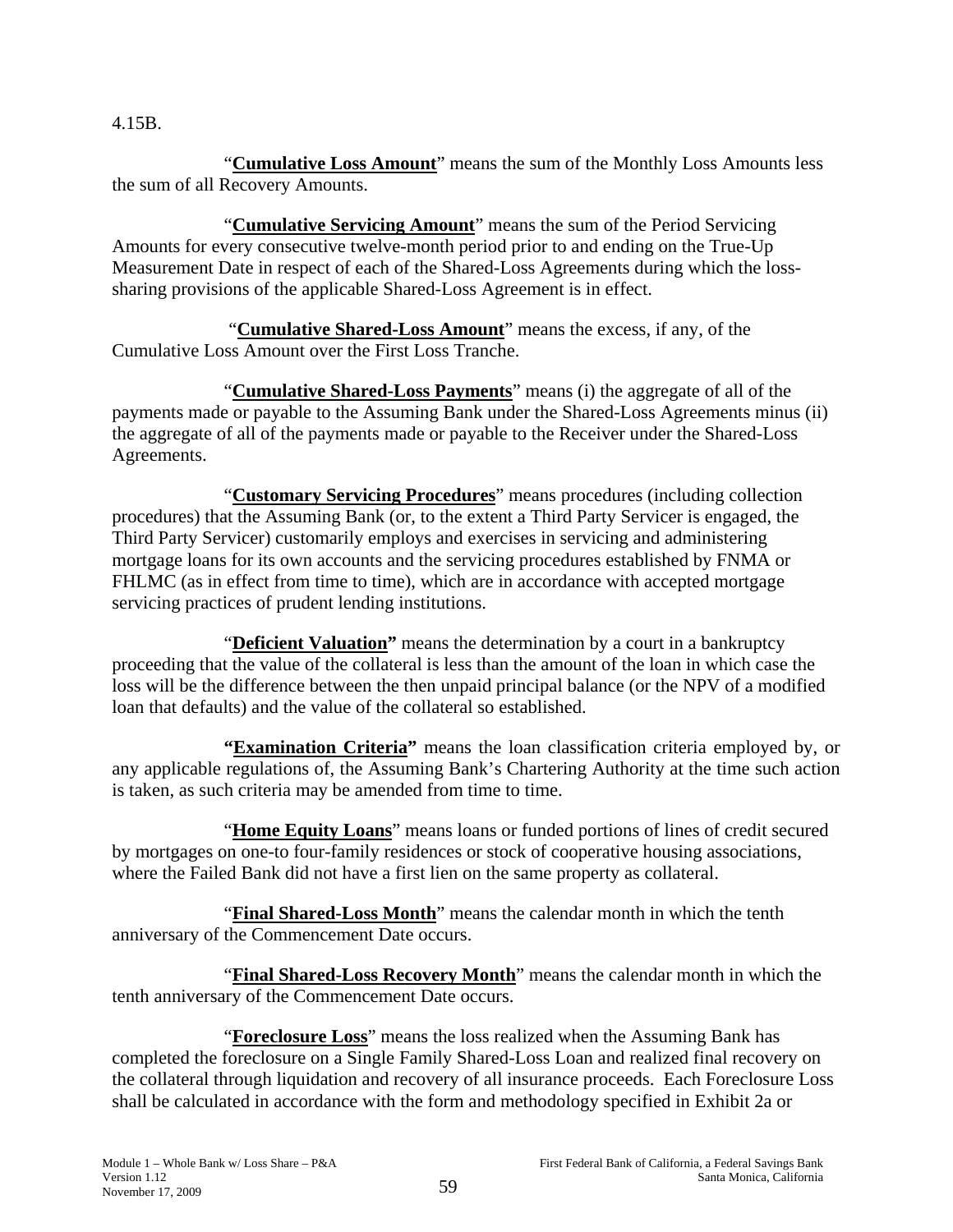Exhibit 2a(1).

"**Investor-Owned Residential Loans**" means Loans, excluding advances made pursuant to Home Equity Loans, that are secured by mortgages on one- to four family residences or stock of cooperative housing associations that are not owner-occupied. These loans can be treated as Restructured Loans on a commercially reasonable basis and can be a restructured under terms separate from the Exhibit 5 standards. Please refer to Exhibit 2b for guidance in Calculation of Loss for Restructured Loans.

"**Loss**" means a Foreclosure Loss, Restructuring Loss, Short Sale Loss, Portfolio Loss, Modification Default Loss or Deficient Valuation.

"**Loss Amount**" means the dollar amount of loss incurred and reported on the Monthly Certificate for a Single Family Shared-Loss Loan.

"**Modification Default Loss**" means the loss calculated in Exhibits 2a(1) and 2c(1) for single family loans modified under this part of the agreement that default and result in a foreclosure or short sale.

"**Modification Guidelines"** has the meaning provided in Section 2.1(a) of this Single Family Shared-Loss Agreement.

"**Monthly Certificate**" has the meaning provided in Section 2.1(b) of this Single Family Shared-Loss Agreement.

"**Monthly Loss Amount**" means the sum of all Foreclosure Losses, Restructuring Losses, Short Sale Losses, Portfolio Losses, Modification Default Losses and losses in connection with Deficient Valuations realized by the Assuming Bank for any Shared Loss Month.

"**Monthly Shared-Loss Amount**" means the change in the Cumulative Shared-Loss Amount from the beginning of each month to the end of each month.

"**Neutral Member**" has the meaning provided in Section 2. 1(f)(ii) of this Single Family Shared-Loss Agreement.

"**Period Servicing Amount**" means, for any twelve month period with respect to each of the Shared-Loss Agreements during which the loss-sharing provisions of the applicable Shared-Loss Agreement are in effect, the product of (i) the simple average of the principal amount of Shared-Loss Loans and Shared-Loss Assets (other than the Shared-Loss Securities) (in each case as defined in the Shared-Loss Agreements), as the case may be, at the beginning of such period and at the end of such period times (ii) one percent (1%).

"**Portfolio Loss**" means the loss realized on either (i) a portfolio sale of Single Family Shared-Loss Loans in accordance with the terms of Article IV or (ii) the sale of a loan with the consent of the Receiver as provided in Section 2.7.

"**Recovery Amount**" means, with respect to any period prior to the Termination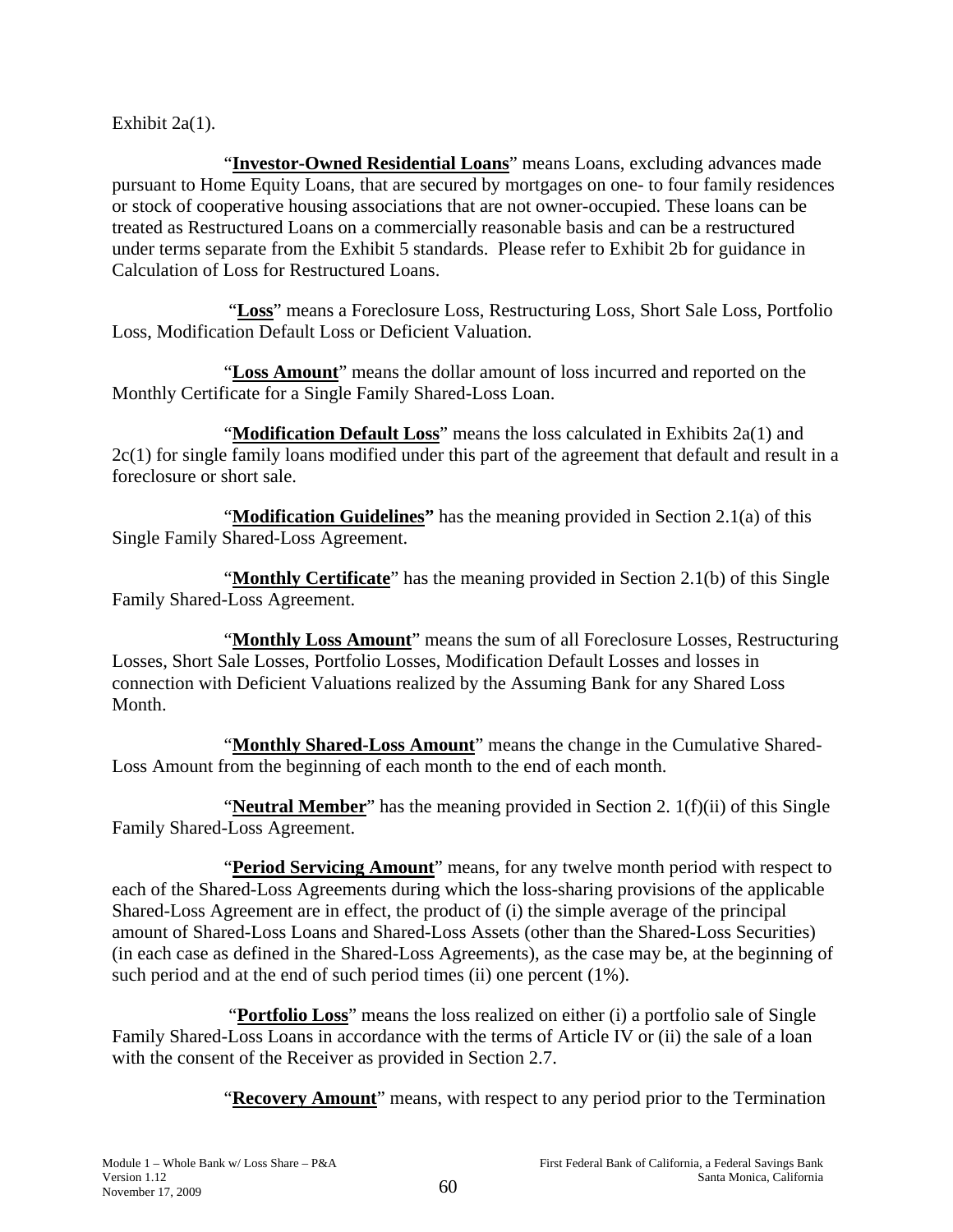Date, the amount of collected funds received by the Assuming Bank that (i) are applicable against a Foreclosure Loss which has previously been paid to the Assuming Bank by the Receiver or (ii) gains realized from a Section 4.1 sale of Single Family Shared-Loss Loans for which the Assuming Bank has previously received a Restructuring Loss payment from the Receiver (iii) or any incentive payments from national programs paid to an investor or borrower on loans that have been modified or otherwise treated (short sale or foreclosure) in accordance with Exhibit 5.

"**Restructuring Loss**" means the loss on a modified or restructured loan measured by the difference between (a) the principal, Accrued Interest, tax and insurance advances, third party or other fees due on a loan prior to the modification or restructuring, and (b) the net present value of estimated cash flows on the modified or restructured loan, discounted at the Then-Current Interest Rate. Each Restructuring Loss shall be calculated in accordance with the form and methodology attached as Exhibit 2b, as applicable.

"**Restructured Loan**" means a Single Family Shared-Loss Loan for which the Assuming Bank has received a Restructuring Loss payment from the Receiver. This applies to owner occupied and investor owned residences.

"**Servicing Officer**" has the meaning provided in Section 2.1(b) of this Single Family Shared-Loss Agreement.

"**Shared Loss Payment Trigger**" means when the sum of the Cumulative Loss Amount under this Single Family Shared-Loss Agreement and the Shared-Loss Amount under the Commercial and Other Assets Shared-Loss Agreement, exceeds the First Loss Tranche. If the First Loss Tranche is zero or a negative number, the Shared Loss Payment Trigger shall be deemed to have been reached upon Bank Closing.

"**Shared-Loss Month**" means each calendar month between the Commencement Date and the last day of the month in which the tenth anniversary of the Commencement Date occurs, provided that, the first Shared-Loss Month shall begin on the Commencement Date and end on the last day of that month.

"**Short-Sale Loss**" means the loss resulting from the Assuming Bank's agreement with the mortgagor to accept a payoff in an amount less than the balance due on the loan (including the costs of any cash incentives to borrower to agree to such sale or to maintain the property pending such sale), further provided, that each Short-Sale Loss shall be calculated in accordance with the form and methodology specified in Exhibit 2c or Exhibit 2c(1).

"**Single Family Shared-Loss Loans**" means the single family one-to-four residential mortgage loans (whether owned by the Assuming Bank or any Subsidiary) identified on Schedule 4.15A of the Purchase and Assumption Agreement.

"**Stated Threshold**" means total losses under the shared loss agreements in the amount of \$1,532,000,000.00.

"**Termination Date**" means the last day of the Final Shared-Loss Recovery Month.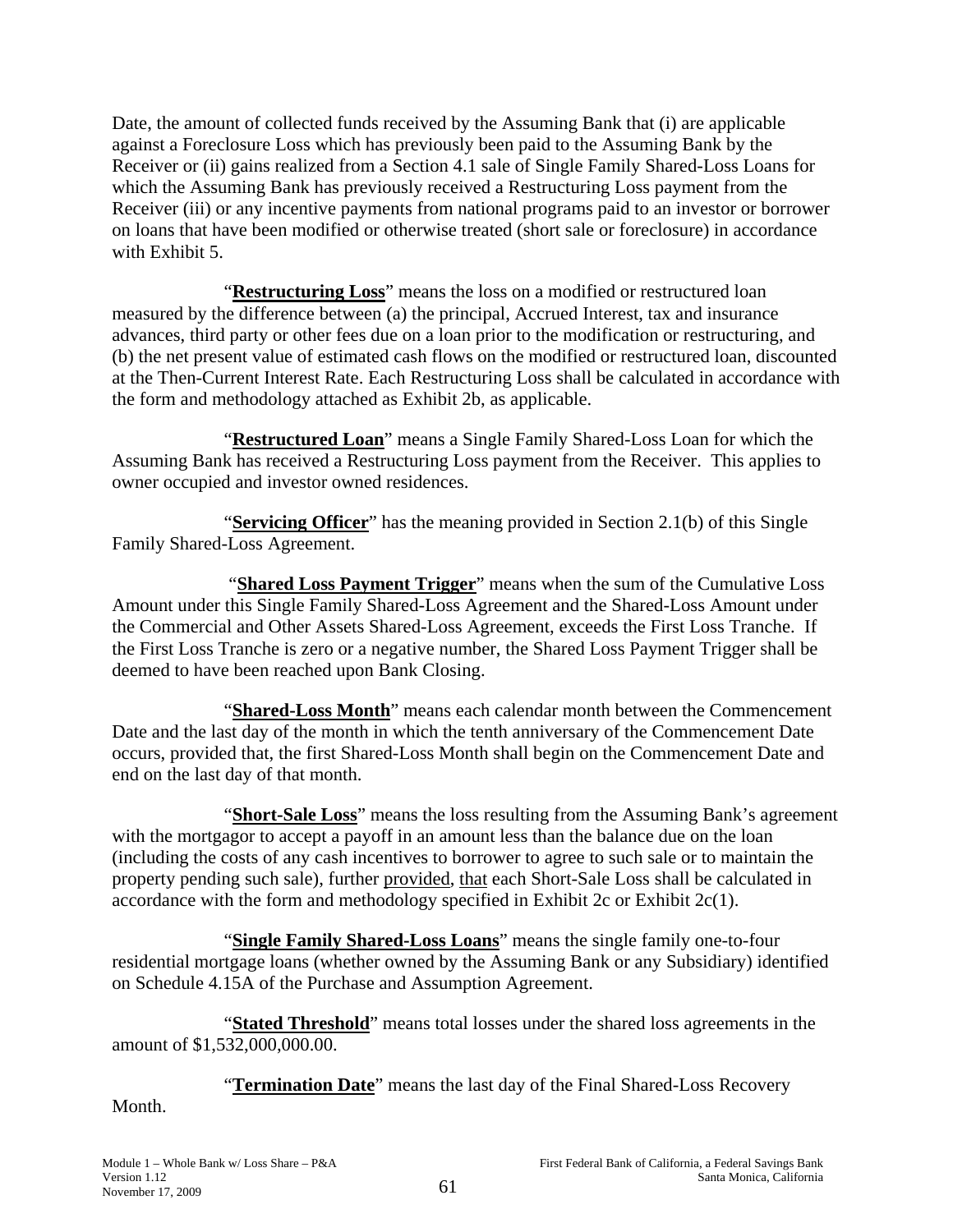"**Then-Current Interest Rate**" means the most recently published Freddie Mac survey rate for 30-year fixed-rate loans.

"**Third Party Servicer**" means any servicer appointed from time to time by the Assuming Bank or any Affiliate of the Assuming Bank to service the Shared-Loss Loans on behalf of the Assuming Bank, the identity of which shall be given to the Receiver prior to or concurrent with the appointment thereof.

# **ARTICLE II -- SHARED-LOSS ARRANGEMENT**

# **2.1 Shared-Loss Arrangement.**

(a) **Loss Mitigation and Consideration of Alternatives**. For each Single Family Shared-Loss Loan in default or for which a default is reasonably foreseeable, the Assuming Bank shall undertake reasonable and customary loss mitigation efforts, in accordance with any of the following programs selected by Assuming Bank in its sole discretion, Exhibit 5 (FDIC Mortgage Loan Modification Program), the United States Treasury's Home Affordable Modification Program Guidelines or any other modification program approved by the United States Treasury Department, the Corporation, the Board of Governors of the Federal Reserve System or any other governmental agency (it being understood that the Assuming Bank can select different programs for the various Single Family Shared-Loss Loans) (such program chosen, the "Modification Guidelines"). After selecting the applicable Modification Guideline for any such Single Family Shared-Loss Loan, the Assuming Bank shall document its consideration of foreclosure, loan restructuring under such Modification Guideline chosen, and short-sale (if short-sale is a viable option) alternatives and shall select the alternative the Assuming Bank believes, based on its estimated calculations, will result in the least Loss. Losses on Home Equity Loans shall be shared under the charge-off policies of the Assuming Bank's Examination Criteria as if they were Single Family Shared-Loss Loans with respect to the calculation of the Stated Threshold. Assuming Bank shall retain its calculations of the estimated loss under each alternative, such calculations to be provided to the Receiver upon request. For the avoidance of doubt and notwithstanding anything herein to the contrary, (i) the Assuming Bank is not required to modify or restructure any Single Family Shared-Loss Loan on more than one occasion and (ii) the Assuming Bank is not required to consider any alternatives with respect to any Shared-Loss Loan in the process of foreclosure as of the Bank Closing and shall be entitled to continue such foreclosure measures and recover the Foreclosure Loss as provided herein, and (iii) the Assuming Bank shall have a transition period of up to 90 days after Bank Closing to implement the Modification Guidelines, during which time, the Assuming Bank may submit claims under such guidelines as may be in place at the Failed Bank.

# (b) **Monthly Certificates**.

Not later than fifteen (15) days after the end of each Shared-Loss Month, beginning with the month in which the Commencement Date occurs and ending in the month in which the tenth anniversary of the Commencement Date occurs, the Assuming Bank shall deliver to the Receiver a certificate, signed by an officer of the Assuming Bank involved in, or responsible for, the administration and servicing of the Single Family Shared-Loss Loans whose name appears on a list of servicing officers furnished by the Assuming Bank to the Receiver, (a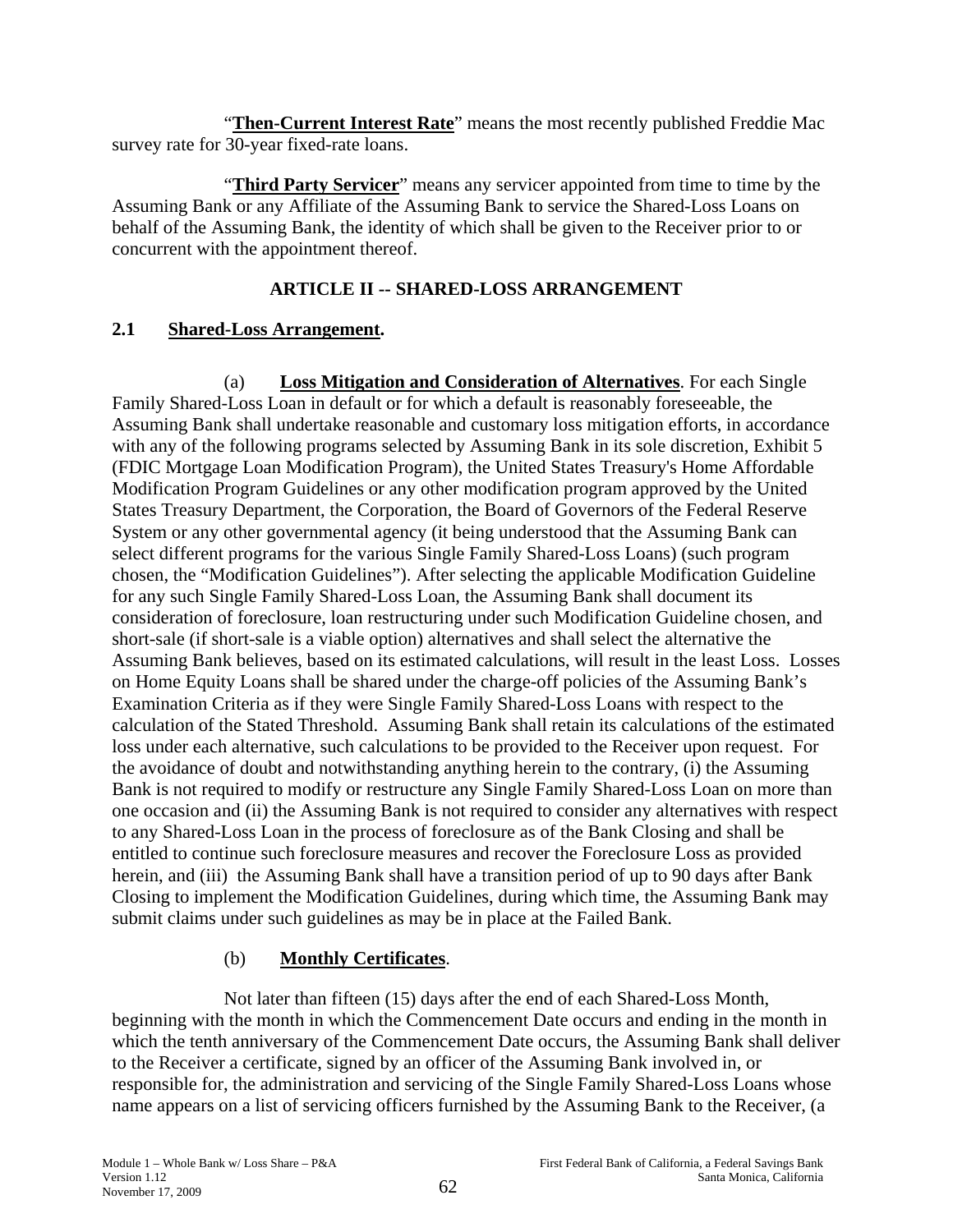"Servicing Officer") setting forth in such form and detail as the Receiver may reasonably specify (a "Monthly Certificate"):

 $(i)$  (A) a schedule substantially in the form of Exhibit 1 listing:

(i) each Single Family Shared-Loss Loan for which a Loss Amount (calculated in accordance with the applicable Exhibit) is being claimed, the related Loss Amount for each Single Family Shared-Loss Loan, and the total Monthly Loss Amount for all Single Family Shared-Loss Loans;

(ii) each Single Family Shared-Loss Loan for which a Recovery Amount was received, the Recovery Amount for each Single Family Shared-Loss Loan, and the total Recovery Amount for all Single Family Shared-Loss Loans;

(iii) the total Monthly Loss Amount for all Single Family Shared-Loss Loans minus the total monthly Recovery Amount for all Single Family Shared-Loss Loans;

(iv) the Cumulative Shared-Loss Amount as of the beginning and end of the month;

(v) the Monthly Shared Loss Amount;

(vi) the result obtained in (v) times 80%, or times 95% if the Stated Threshold has been reached, which in either case is the amount to be paid under Section 2.1(d) of this Single Family Shared-Loss Agreement by the Receiver to the Assuming Bank if the amount is a positive number, or by the Assuming Bank to the Receiver if the amount is a negative number;

- (ii) (B) for each of the Single Family Shared-Loss Loans for which a Loss is claimed for that Shared-Loss Month, a schedule showing the calculation of the Loss Amount using the form and methodology shown in Exhibit 2a, Exhibit 2b, or Exhibit 2c, as applicable.
- (iii)  $(C)$  For each of the Restructured Loans where a gain or loss is realized in a sale under Section 4.1 or 4.2, a schedule showing the calculation using the form and methodology shown in Exhibit 2d.
- (iv) (D) a portfolio performance and summary schedule substantially in the form shown in Exhibit 3.

(c) **Monthly Data Download**. Not later than fifteen (15) days after the end of each month, beginning with the month in which the Commencement Date occurs and ending with the Final Shared-Loss Recovery Month, Assuming Bank shall provide Receiver: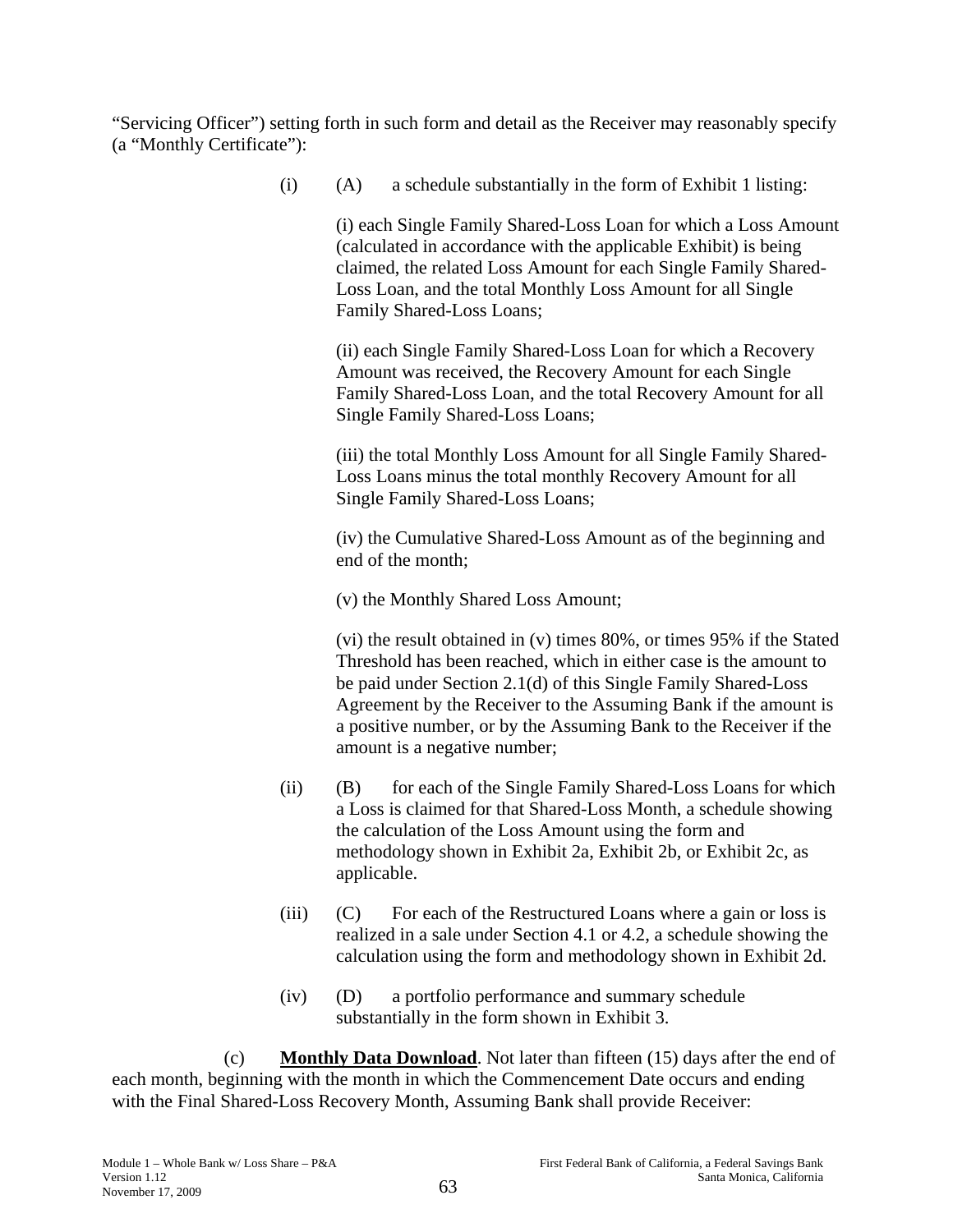- $(v)$  (i) the servicing file in machine-readable format including but not limited to the following fields for each outstanding Single Family Shared-Loss Loan, as applicable:
	- (A) Loan number
	- (B) FICO score
	- (C) Origination date
	- (D) Original principal amount
	- (E) Maturity date
	- (F) Paid-to date
	- (G) Last payment date
	- (H) Loan status (bankruptcy, in foreclosure, etc.)
	- (I) Delinquency counters
	- (J) Current principal balance
	- (K) Current escrow account balance
	- (L) Current Appraisal/BPO value
	- (M) Current Appraisal/BPO date
	- (N) Interest rate
	- (O) Monthly principal and interest payment amount
	- (P) Monthly escrow payment for taxes and insurance
	- (Q) Interest rate type (fixed or adjustable)
	- (R) If adjustable: index, margin, next interest rate reset date
	- (S) Payment/Interest rate cap and/or floor
	- (T) Underwriting type (Full doc, Alt Doc, No Doc)
	- (U) Lien type  $(1^{\overline{s}t}, 2^{\overline{n}d})$
	- (V) Amortization type (amortizing or I/O)
	- (W) Property address, including city, state, zip code
	- (X) A code indicating whether the Mortgaged Property is owner occupied
	- (Y) Property type (single-family detached, condominium, duplex, etc.)
- (vi) (ii) An Excel file for ORE held as a result of foreclosure on a Single Family Shared-Loss Loan listing:
	- (A) Foreclosure date
	- (B) Unpaid loan principal balance
	- (C) Appraised value or BPO value, as applicable
	- (D) Projected liquidation date

Notwithstanding the foregoing, the Assuming Bank shall not be required to provide any of the foregoing information to the extent it is unable to do so as a result of the Failed Bank's or Receiver's failure to provide information required to produce the information set forth in this Section 2.1(c); provided, that the Assuming Bank shall, consistent with Customary Servicing Procedures seek to produce any such missing information or improve any inaccurate information previously provided to it.

(d) **Payments With Respect to Shared-Loss Assets**.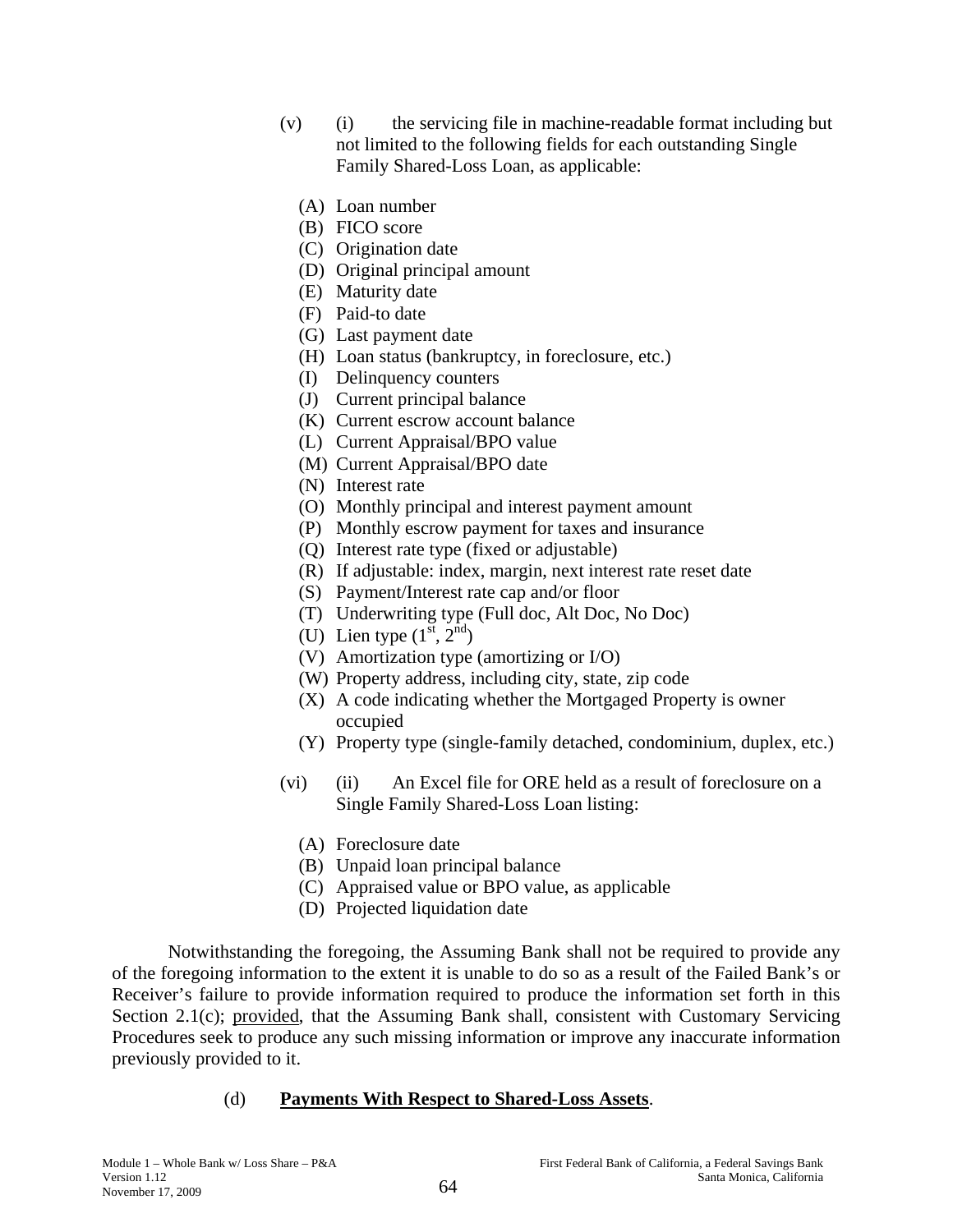(i) **Losses Under the Stated Threshold**. After the Shared Loss Payment Trigger is reached, not later than fifteen (15) days after the date on which the Receiver receives the Monthly Certificate, the Receiver shall pay to the Assuming Bank, in immediately available funds, an amount equal to eighty percent (80%) of the Monthly Shared-Loss Amount reported on the Monthly Certificate. If the total Monthly Shared-Loss Amount reported on the Monthly Certificate is a negative number, the Assuming Bank shall pay to the Receiver in immediately available funds eighty percent (80%) of that amount.

(ii) **Losses in Excess of the Stated Threshold**. In the event that the sum of the Cumulative Loss Amount under this Single Family Shared-Loss Agreement and the Stated Loss Amount under the Commercial Shared-Loss Agreement meets or exceeds the Stated Threshold, the loss/recovery sharing percentages set forth herein shall change from 80/20 to 95/5 and thereafter the Receiver shall pay to the Assuming Bank, in immediately available funds, an amount equal to ninety-five percent (95%) of the Monthly Shared-Loss Amount reported on the Monthly Certificate. If the Monthly Shared-Loss Amount reported on the Monthly Certificate is a negative number, the Assuming Bank shall pay to the Receiver in immediately available funds ninety-five percent (95%) of that amount.

(e) **Limitations on Shared-Loss Payment**. The Receiver shall not be required to make any payments pursuant to Section 2.1(d) with respect to any Foreclosure Loss, Restructuring Loss, Short Sale Loss or Portfolio Loss that the Receiver determines, based upon the criteria set forth in this Single Family Shared-Loss Agreement (including the analysis and documentation requirements of Section 2.1(a)) or Customary Servicing Procedures, should not have been effected by the Assuming Bank; provided, however, (x) the Receiver must provide notice to the Assuming Bank detailing the grounds for not making such payment, (y) the Receiver must provide the Assuming Bank with a reasonable opportunity to cure any such deficiency and (z) (1) to the extent curable, if cured, the Receiver shall make payment with respect to the properly effected Loss, and (2) to the extent not curable, notwithstanding the foregoing, the Receiver shall make a payment as to all Losses (or portion of Losses) that were effected which would have been payable as a Loss if the Assuming Bank had properly effected such Loss. In the event that the Receiver does not make any payment with respect to Losses claimed pursuant to Section 2.1(d), the Receiver and Assuming Bank shall, upon final resolution, make the necessary adjustments to the Monthly Shared-Loss Amount for that Monthly Certificate and the payment pursuant to Section 2.1(d) above shall be adjusted accordingly.

(f) **Payments by Wire-Transfer**. All payments under this Single Family Shared-Loss Agreement shall be made by wire-transfer in accordance with the wire-transfer instructions on Exhibit 4.

 (g) **Payment in the Event Losses Fail to Reach Expected Level**. On the date that is 45 days following the last day (such day, the "True-Up Measurement Date") of the calendar month in which the tenth anniversary of the calendar day following the Bank Closing occurs, the Assuming Bank shall pay to the Receiver fifty percent (50%) of the excess, if any, of  $(i)$  twenty percent (20%) of the Stated Threshold less  $(ii)$  the sum of  $(A)$  twenty-five percent (25%) of the asset premium (discount) plus (B) twenty-five percent (25%) of the Cumulative Shared-Loss Payments plus (C) the Cumulative Servicing Amount. The Assuming Bank shall deliver to the Receiver not later than 30 days following the True-Up Measurement Date, a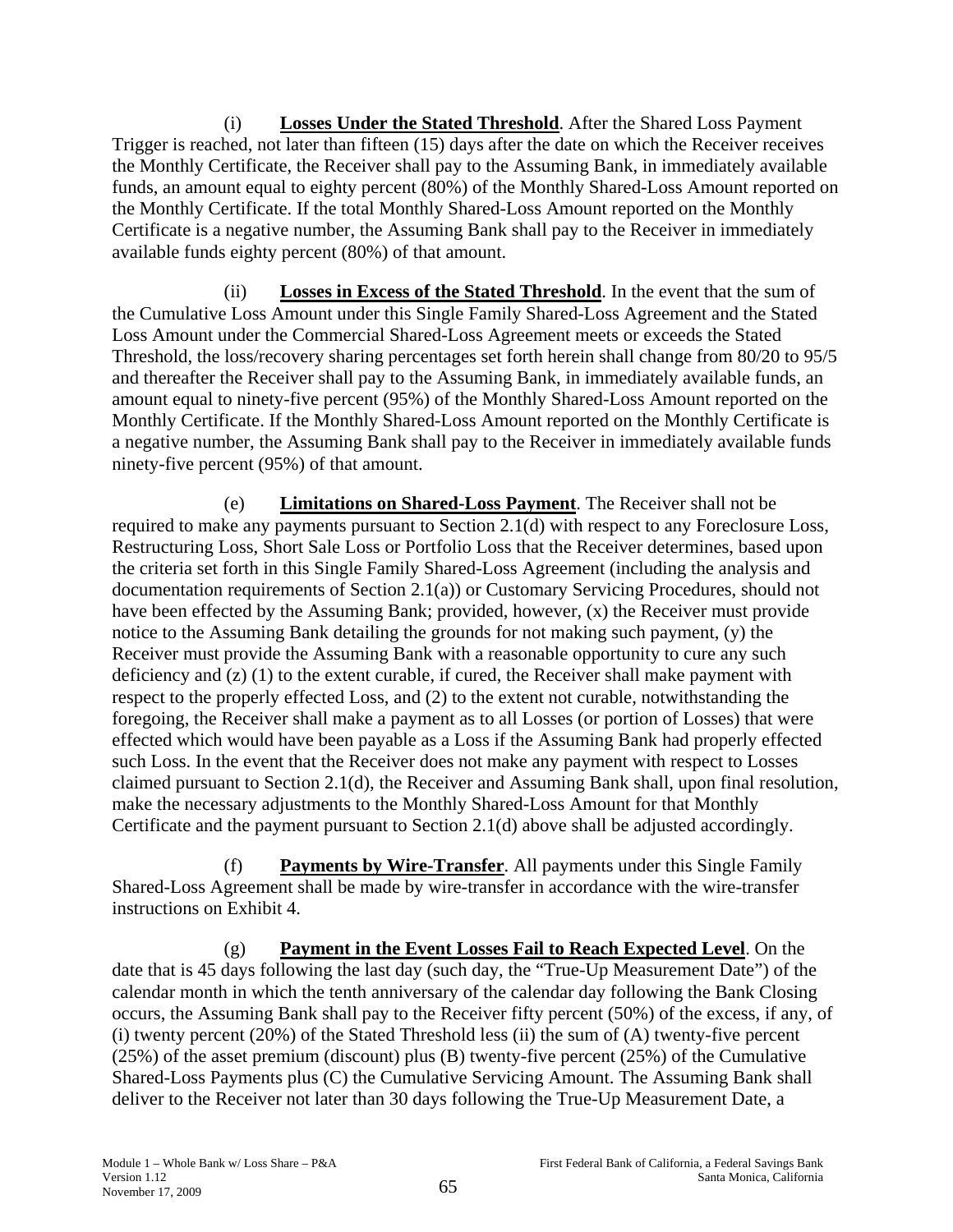schedule, signed by an officer of the Assuming Bank, setting forth in reasonable detail the calculation of the Cumulative Shared-Loss Payments and the Cumulative Servicing Amount.

# **2.2 Auditor Report; Right to Audit.**

(a) Within ninety (90) days after the end of each fiscal year during which the Receiver makes any payment to the Assuming Bank under this Single Family Shared-Loss Agreement, the Assuming Bank shall deliver to the Corporation and to the Receiver a report signed by its independent public accountants stating that they have reviewed the terms of this Single Family Shared-Loss Agreement and that, in the course of their annual audit of the Assuming Bank's books and records, nothing has come to their attention suggesting that any computations required to be made by the Assuming Bank during such year pursuant to this Article II were not made by the Assuming Bank in accordance herewith. In the event that the Assuming Bank cannot comply with the preceding sentence, it shall promptly submit to the Receiver corrected computations together with a report signed by its independent public accountants stating that, after giving effect to such corrected computations, nothing has come to their attention suggesting that any computations required to be made by the Assuming Bank during such year pursuant to this Article II were not made by the Assuming Bank in accordance herewith. In such event, the Assuming Bank and the Receiver shall make all such accounting adjustments and payments as may be necessary to give effect to each correction reflected in such corrected computations, retroactive to the date on which the corresponding incorrect computation was made. It is the intention of this provision to align the timing of the audit required under this Single-Family Shared-Loss Agreement with the examination audit required pursuant to 12 CFR Section 363.

(b) The Receiver or the FDIC in its corporate capacity ("Corporation") may perform an audit or audits to determine the Assuming Bank's compliance with the provisions of this Single Family Shared-Loss Agreement, including this Article II, by providing not less than ten (10) Business Days' prior written notice. Assuming Bank shall provide access to pertinent records and proximate working space in Assuming Bank's facilities. The scope and duration of any such audit shall be within the reasonable discretion of the Receiver or the Corporation, but shall in no event be administered in a manner that unreasonably interferes with the operation of the Assuming Bank's business. The Receiver or the Corporation, as the case may be, shall bear the expense of any such audit. In the event that any corrections are necessary as a result of such an audit or audits, the Assuming Bank and the Receiver shall make such accounting adjustments and payments as may be necessary to give retroactive effect to such corrections.

**2.3 Withholdings**. Notwithstanding any other provision in this Article II, the Receiver, upon the direction of the Director (or designee) of the Federal Deposit Insurance Corporation's Division of Resolutions and Receiverships, may withhold payment for any amounts included in a Monthly Certificate delivered pursuant to Section 2.1, if in its good faith and reasonable judgment there is a reasonable basis under the requirements of this Single Family Shared-Loss Agreement for denying the eligibility of an item for which reimbursement or payment is sought under such Section. In such event, the Receiver shall provide a written notice to the Assuming Bank detailing the grounds for withholding such payment. At such time as the Assuming Bank demonstrates to the satisfaction of the Receiver, in its reasonable judgment, that the grounds for such withholding of payment, or portion of payment, no longer exist or have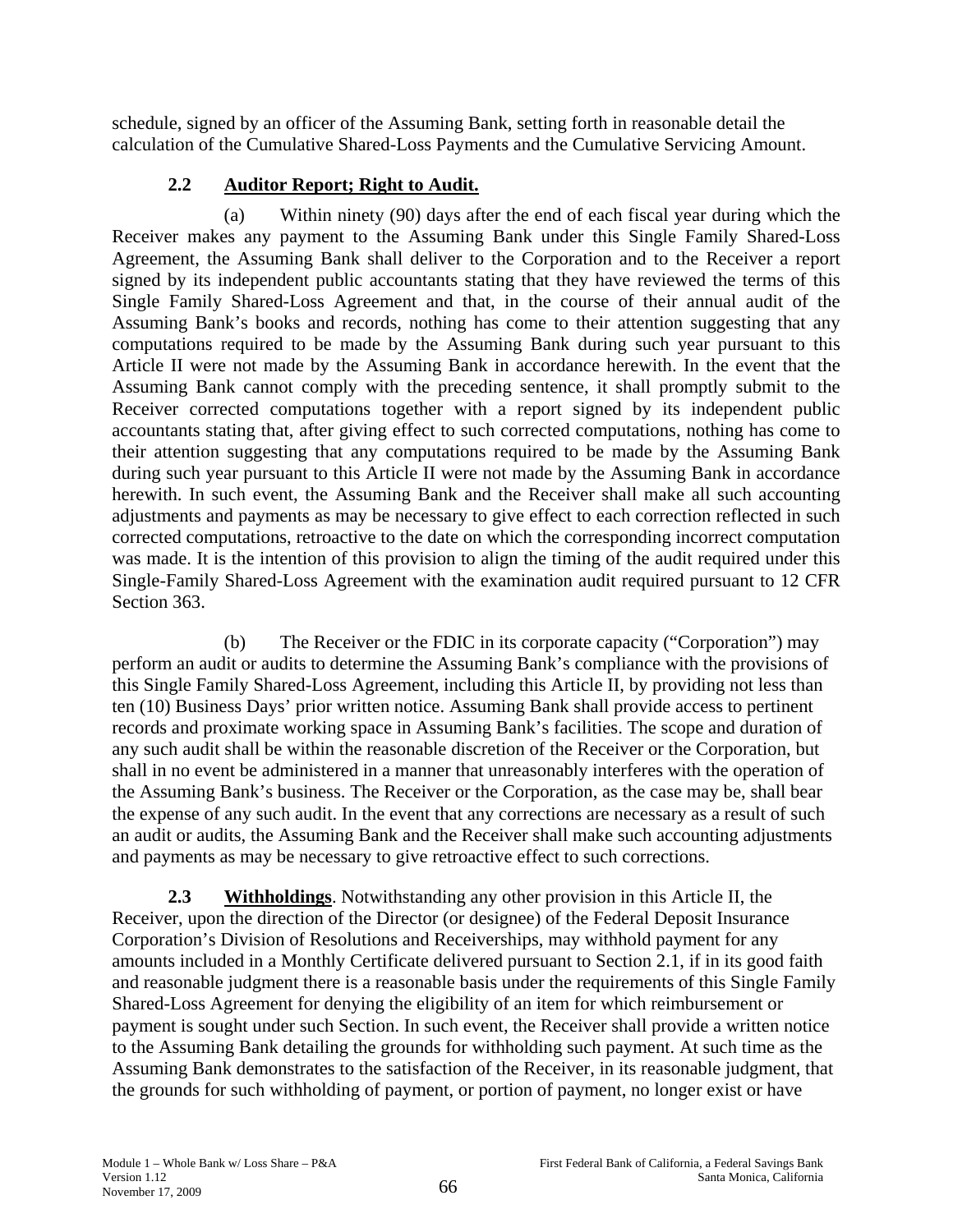been cured, then the Receiver shall pay the Assuming Bank the amount withheld which the Receiver determines is eligible for payment, within fifteen (15) Business Days.

**2.4 Books and Records**. The Assuming Bank shall at all times during the term of this Single Family Shared-Loss Agreement keep books and records sufficient to ensure and document compliance with the terms of this Single Family Shared-Loss Agreement, including but not limited to (a) documentation of alternatives considered with respect to defaulted loans or loans for which default is reasonably foreseeable, (b) documentation showing the calculation of loss for claims submitted to the Receiver, (c) retention of documents that support each line item on the loss claim forms, and (d) documentation with respect to the Recovery Amount on loans for which the Receiver has made a loss-share payment

**2.5 Information**. The Assuming Bank shall promptly provide to the Receiver such other information, including but not limited to, financial statements, computations, and bank policies and procedures, relating to the performance of the provisions of this Single Family Shared-Loss Agreement, as the Receiver may reasonably request from time to time.

**2.6 Tax Ruling**. The Assuming Bank shall not at any time, without the Receiver's prior written consent, seek a private letter ruling or other determination from the Internal Revenue Service or otherwise seek to qualify for any special tax treatment or benefits associated with any payments made by the Receiver pursuant to this Single Family Shared-Loss Agreement.

**2.7 Sale of Single Family Shared-Loss Loans**. The Receiver shall be relieved of its obligations with respect to a Single Family Shared-Loss Loan upon payment of a Foreclosure Loss amount or a Short Sale Loss amount with respect to such Single Family Shared-Loss Loan or upon the sale of a Single Family Shared-Loss Loan by Assuming Bank to a person or entity that is not an Affiliate; provided, however, that if the Receiver consents to the sale of any such Single Family Shared-Loss Loan, any loss on such sale shall be a Portfolio Loss. The Assuming Bank shall provide the Receiver with timely notice of any such sale. Notwithstanding the foregoing, a sale of the Single Family Shared-Loss Loan, for purposes of this Section 2.7, shall not be deemed to have occurred as the result of (i) any change in the ownership or control of Assuming Bank or the transfer of any or all of the Single Family Shared-Loss Loan(s) to any Affiliate of Assuming Bank, (ii) a merger by Assuming Bank with or into any other entity, or (iii) a sale by Assuming Bank of all or substantially all of its assets.

# **ARTICLE III - RULES REGARDING THE ADMINISTRATION OF SINGLE FAMILY SHARED-LOSS LOANS**

**3.1 Agreement with Respect to Administration**. The Assuming Bank shall (and shall cause any of its Affiliates to which the Assuming Bank transfers any Single Family Shared-Loss Loans to) manage, administer, and collect the Single Family Shared-Loss Loans while owned by the Assuming Bank or any Affiliate thereof during the term of this Single Family Shared-Loss Agreement in accordance with the rules set forth in this Article III. The Assuming Bank shall be responsible to the Receiver in the performance of its duties hereunder and shall provide to the Receiver such reports as the Receiver reasonably deems advisable, including but not limited to the reports required by Sections 2.1, 2.2 and 3.3 hereof, and shall permit the Receiver to monitor the Assuming Bank's performance of its duties hereunder.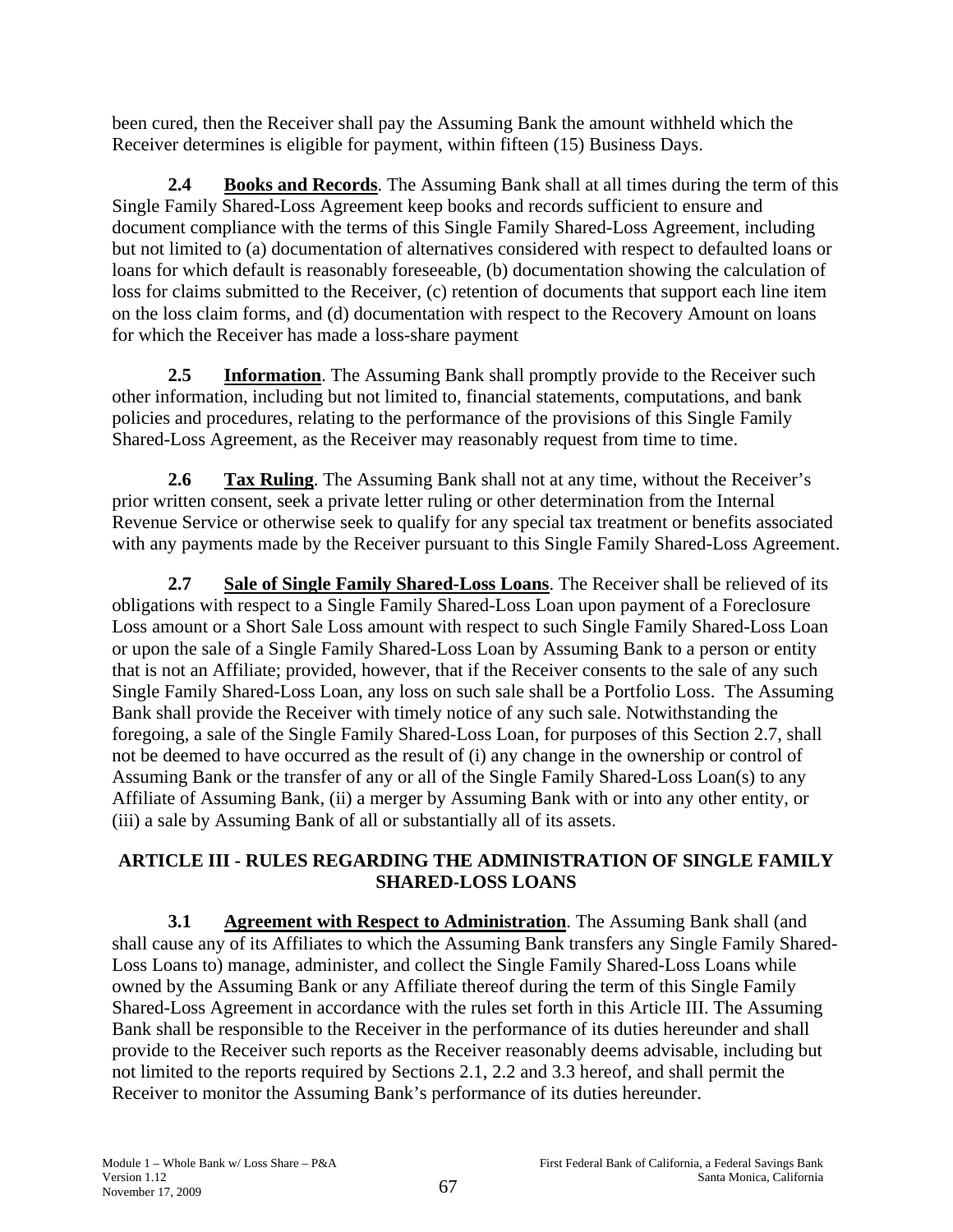**3.2 Duties of the Assuming Bank**. (a) In performance of its duties under this Article III, the Assuming Bank shall:

(i) manage and administer each Single Family Shared-Loss Loan in accordance with Assuming Bank's usual and prudent business and banking practices and Customary Servicing Procedures;

(ii) exercise its best business judgment in managing, administering and collecting amounts owed on the Single Family Shared-Loss Loans;

(iii) use commercially reasonable efforts to maximize Recoveries with respect to Losses on Single Family Shared-Loss Loans without regard to the effect of maximizing collections on assets held by the Assuming Bank or any of its Affiliates that are not Single Family Shared-Loss Loans;

(iv) retain sufficient staff (in Assuming Bank's discretion) to perform its duties hereunder; and

(v) other than as provided in Section 2.1(a), comply with the terms of the Modification Guidelines for any Single Family Shared-Loss Loans meeting the requirements set forth therein. For the avoidance of doubt, the Assuming Bank may propose exceptions to Exhibit 5 (the FDIC Loan Modification Program) for a group of Loans with similar characteristics, with the objectives of (1) minimizing the loss to the Assuming Bank and the FDIC and (2) maximizing the opportunity for qualified homeowners to remain in their homes with affordable mortgage payments.

(b) Any transaction with or between any Affiliate of the Assuming Bank with respect to any Single Family Shared-Loss Loan including, without limitation, the execution of any contract pursuant to which any Affiliate of the Assuming Bank will manage, administer or collect any of the Single Family Shared-Loss Loans will be provided to FDIC for informational purposes and if such transaction is not entered into on an arm's length basis on commercially reasonable terms such transaction shall be subject to the prior written approval of the Receiver.

**3.3 Shared-Loss Asset Records and Reports**. The Assuming Bank shall establish and maintain such records as may be appropriate to account for the Single Family Shared-Loss Loans in such form and detail as the Receiver may reasonably require, and to enable the Assuming Bank to prepare and deliver to the Receiver such reports as the Receiver may from time to time request regarding the Single Family Shared-Loss Loans and the Monthly Certificates required by Section 2.1 of this Single Family Shared-Loss Agreement.

# **3.4 Related Loans**.

(a) Assuming Bank shall use its best efforts to determine which loans are "Related Loans", as hereinafter defined. The Assuming Bank shall not manage, administer or collect any "Related Loan" in any manner that would have the effect of increasing the amount of any collections with respect to the Related Loan to the detriment of the Single Family Shared-Loss Loan to which such loan is related. A "Related Loan" means any loan or extension of credit held by the Assuming Bank at any time on or prior to the end of the Final Shared-Loss Month that is made to an Obligor of a Single Family Shared-Loss Loan.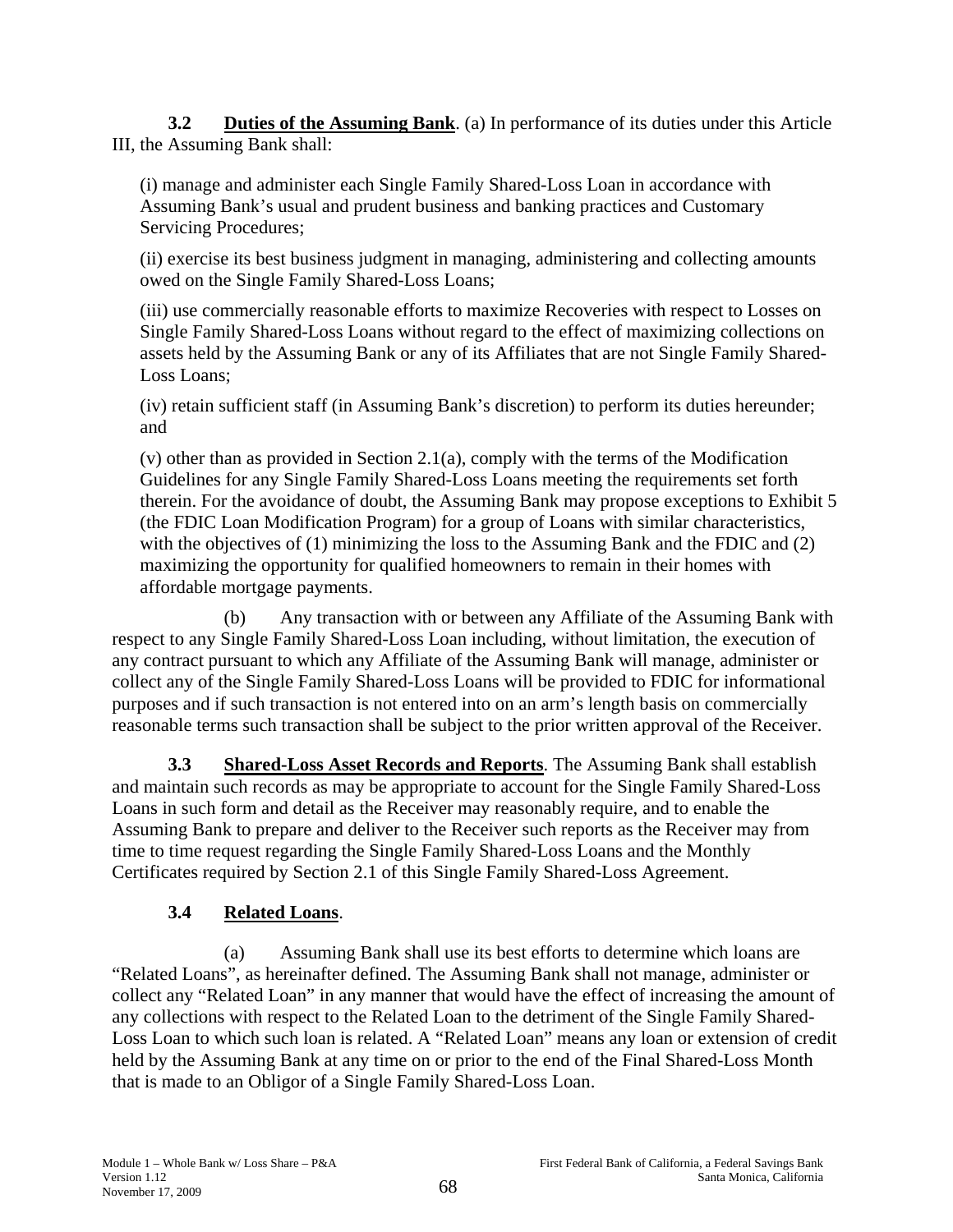(b) The Assuming Bank shall prepare and deliver to the Receiver with the Monthly Certificates for the calendar months ending June 30 and December 31, a schedule of all Related Loans on the Accounting Records of the Assuming Bank as of the end of each such semi-annual period.

**3.5 Legal Action; Utilization of Special Receivership Powers**. The Assuming Bank shall notify the Receiver in writing (such notice to be given in accordance with Article V below and to include all relevant details) prior to utilizing in any legal action any special legal power or right which the Assuming Bank derives as a result of having acquired an asset from the Receiver, and the Assuming Bank shall not utilize any such power unless the Receiver shall have consented in writing to the proposed usage. The Receiver shall have the right to direct such proposed usage by the Assuming Bank and the Assuming Bank shall comply in all respects with such direction. Upon request of the Receiver, the Assuming Bank will advise the Receiver as to the status of any such legal action. The Assuming Bank shall immediately notify the Receiver of any judgment in litigation involving any of the aforesaid special powers or rights.

**3.6 Third Party Servicer**. The Assuming Bank may perform any of its obligations and/or exercise any of its rights under this Single Family Shared-Loss Agreement through or by one or more Third Party Servicers, who may take actions and make expenditures as if any such Third Party Servicer was the Assuming Bank hereunder (and, for the avoidance of doubt, such expenses incurred by any such Third Party Servicer on behalf of the Assuming Bank shall be included in calculating Losses to the extent such expenses would be included in such calculation if the expenses were incurred by Assuming Bank); provided, however, that the use thereof by the Assuming Bank shall not release the Assuming Bank of any obligation or liability hereunder.

# **ARTICLE IV – PORTFOLIO SALE**

**4.1 Assuming Bank Portfolio Sales of Remaining Single Family Shared-Loss Loans**. The Assuming Bank shall have the right with the concurrence of the Receiver to liquidate for cash consideration, from time to time in one or more transactions, all or a portion of Single Family Shared-Loss Loans held by the Assuming Bank at any time prior to the Termination Date ("Portfolio Sales"). If the Assuming Bank exercises its option under this Section 4.1, it must give thirty (30) days notice in writing to the Receiver setting forth the details and schedule for the Portfolio Sale which shall be conducted by means of sealed bid sales to third parties, not including any of the Assuming Bank's affiliates, contractors, or any affiliates of the Assuming Bank's contractors. Sales of Restructured Loans shall be sold in a separate pool from Single Family Shared-Loss Loans not restructured. The Receiver's review of the Assuming Bank's proposed Portfolio Sale will be considered in a timely fashion and approval will not be unreasonably withheld, delayed or conditioned.

# **4.2 Assuming Bank's Liquidation of Remaining Single Family Shared-Loss**

**Loans**. In the event that the Assuming Bank does not conduct a Portfolio Sale pursuant to Section 4.1, the Receiver shall have the right, exercisable in its sole and absolute discretion, to require the Assuming Bank to liquidate for cash consideration, any Single Family Shared-Loss Loans held by the Assuming Bank at any time after the date that is six months prior to the Termination Date. If the Receiver exercises its option under this Section 4.2, it must give notice in writing to the Assuming Bank, setting forth the time period within which the Assuming Bank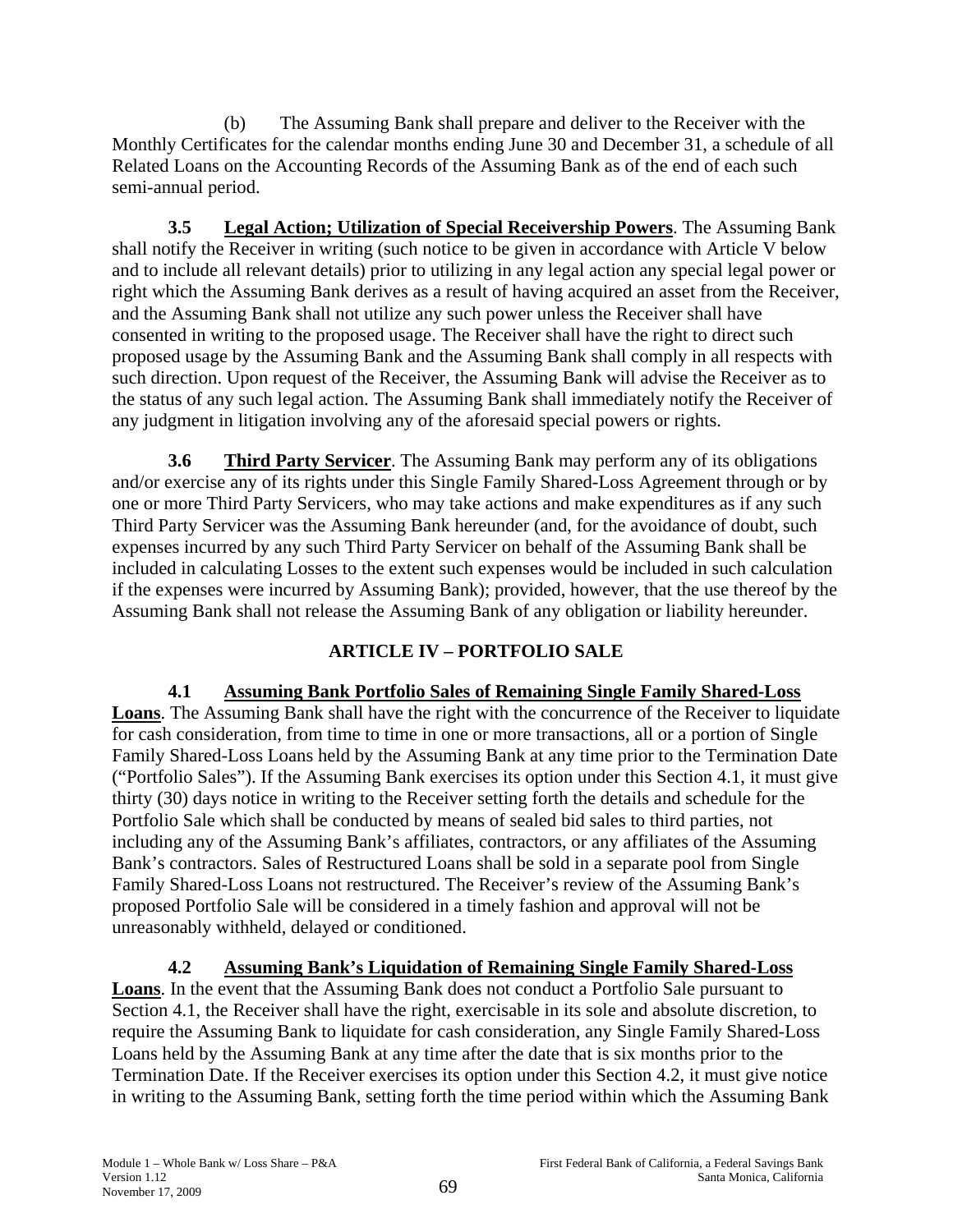shall be required to liquidate the Single Family Shared-Loss Loans. The Assuming Bank will comply with the Receiver's notice and must liquidate the Single Family Shared-Loss Loans as soon as reasonably practicable by means of sealed bid sales to third parties, not including any of the Assuming Bank's affiliates, contractors, or any affiliates of the Assuming Bank's contractors. The selection of any financial advisor or other third party broker or sales agent retained for the liquidation of the remaining Single Family Shared-Loss Loans pursuant to this Section shall be subject to the prior approval of the Receiver, such approval not to be unreasonably withheld, delayed or conditioned.

**4.3 Calculation of Sale Gain or Loss**. For Single Family Shared-Loss Loans that are not Restructured Loans gain or loss on the sales under Section 4.1 or Section 4.2 will be calculated as the sale price received by the Assuming Bank less the unpaid principal balance of the remaining Single Family Shared-Loss Loans. For any Restructured Loan included in the sale gain or loss on sale will be calculated as (a) the sale price received by the Assuming Bank less (b) the net present value of estimated cash flows on the Restructured Loan that was used in the calculation of the related Restructuring Loss plus (c) Loan principal payments collected by the Assuming Bank from the date the Loan was restructured to the date of sale. (See Exhibit 2d for example calculation).

## **ARTICLE V -- LOSS-SHARING NOTICES GIVEN TO RECEIVER AND PURCHASER**

All notices, demands and other communications hereunder shall be in writing and shall be delivered by hand, or overnight courier, receipt requested, addressed to the parties as follows:

| If to Receiver, to: | Federal Deposit Insurance Corporation as Receiver<br>for First Federal Bank of California, a Federal<br><b>Savings Bank</b><br>Division of Resolutions and Receiverships |
|---------------------|--------------------------------------------------------------------------------------------------------------------------------------------------------------------------|
|                     | 550 17th Street, N.W.                                                                                                                                                    |
|                     | Washington, D.C. 20429                                                                                                                                                   |
|                     | Attention: Ralph Malami, Manager, Capital Markets                                                                                                                        |
| with a copy to:     | <b>Federal Deposit Insurance Corporation</b>                                                                                                                             |
|                     | as Receiver for First Federal Bank of California, a                                                                                                                      |
|                     | <b>Federal Savings Bank</b>                                                                                                                                              |
|                     | Room E7056                                                                                                                                                               |
|                     | 3501 Fairfax Drive, Arlington, VA 2226                                                                                                                                   |
|                     | Attn: Special Issues Unit                                                                                                                                                |

With respect to a notice under Section 3.5 of this Single Family Shared-Loss Agreement, copies of such notice shall be sent to: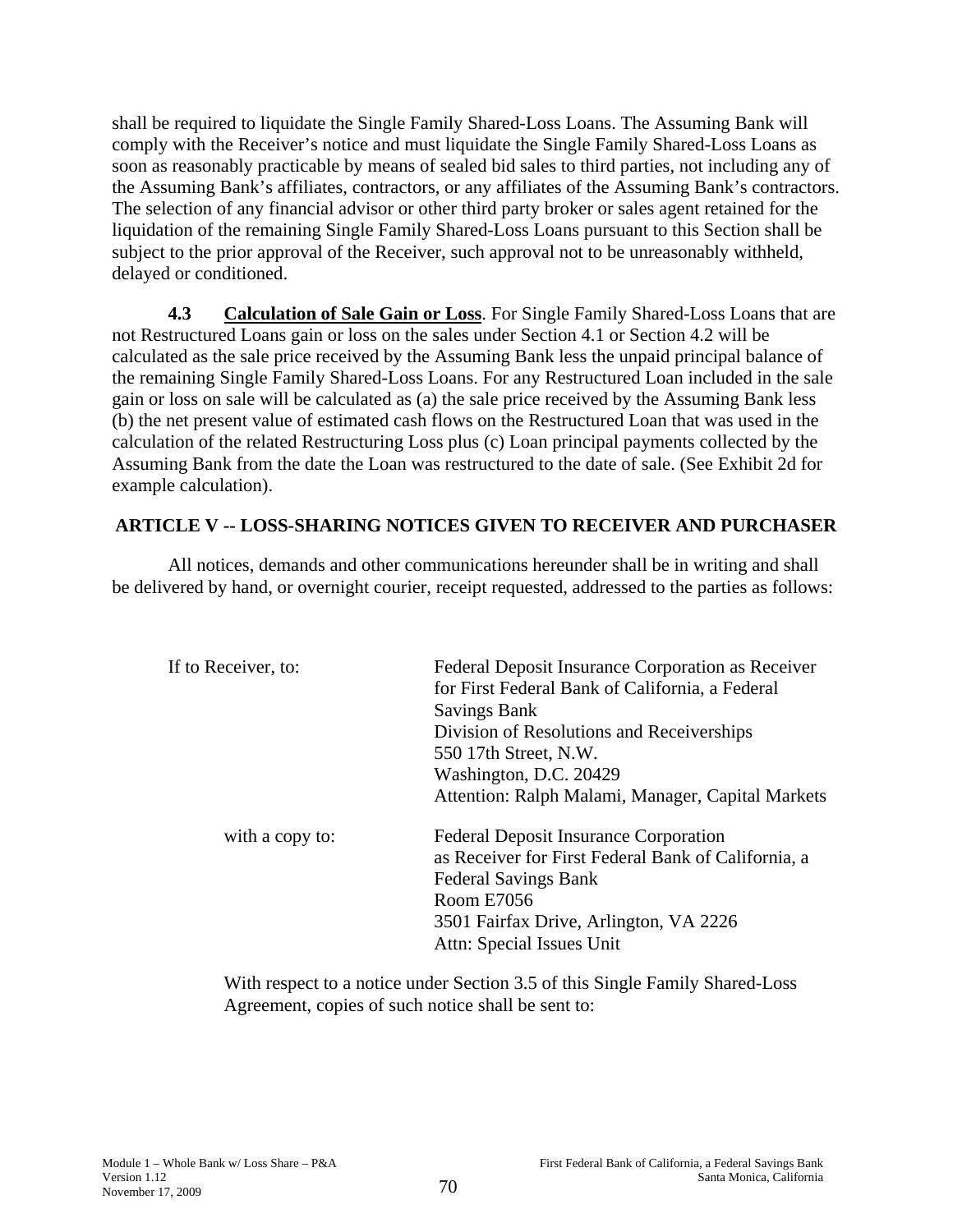Federal Deposit Insurance Corporation Legal Division 40 Pacifica Irvine, California 92618

Attention: Managing Counsel

If to Assuming Bank, to:

 OneWest Bank, FSB 888 East Walnut Street Pasadena, California 91101-7211

Attention: Steven Mnuchin

with a copy to:

 OneWest Bank, FSB 888 East Walnut Street Pasadena, California 91101-7211

Attention: General Counsel

Such Persons and addresses may be changed from time to time by notice given pursuant to the provisions of this Article V. Any notice, demand or other communication delivered pursuant to the provisions of this Article V shall be deemed to have been given on the date actually received.

## **ARTICLE VI -- MISCELLANEOUS**

**6.1. Expenses**. Except as otherwise expressly provided herein, all costs and expenses incurred by or on behalf of a party hereto in connection with this Single Family Shared-Loss Agreement shall be borne by such party whether or not the transactions contemplated herein shall be consummated.

**6.2 Successors and Assigns; Specific Performance.** All terms and provisions of this Single Family Shared-Loss Agreement shall be binding upon and shall inure to the benefit of the parties hereto only; provided, however, that, Receiver may assign or otherwise transfer this Single Family Shared-Loss Agreement (in whole or in part) to the Federal Deposit Insurance Corporation in its corporate capacity without the consent of Assuming Bank. Notwithstanding anything to the contrary contained in this Single Family Shared-Loss Agreement, except as is expressly permitted in this Section 6.2, Assuming Bank may not assign or otherwise transfer this Single Family Shared-Loss Agreement (in whole or in part) without the prior written consent of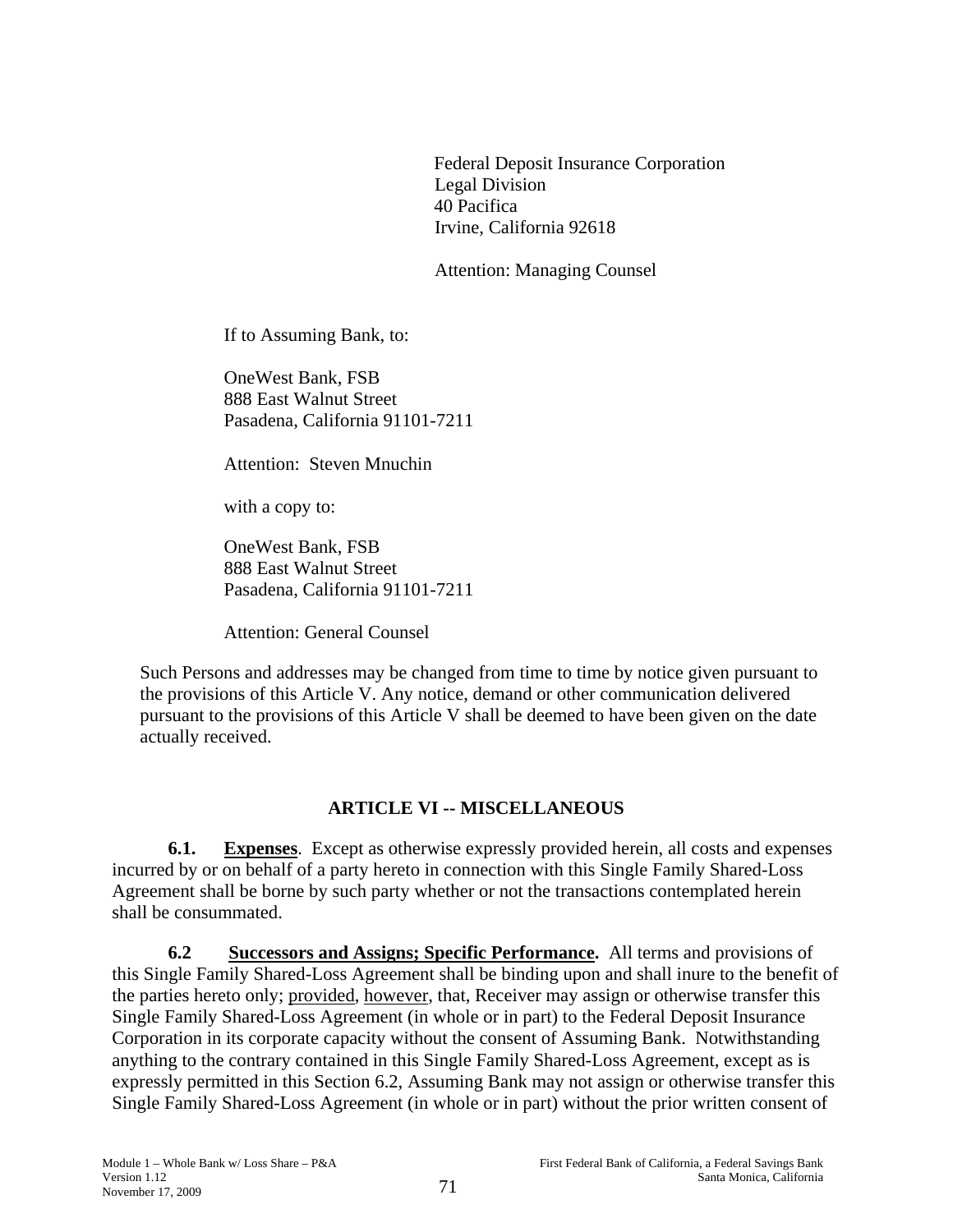the Receiver, which consent may be granted or withheld by the Receiver in its sole discretion, and any attempted assignment or transfer in violation of this provision shall be void *ab initio.*  For the avoidance of doubt, a merger or consolidation of the Assuming Bank with and into another financial institution, the sale of all or substantially all of the assets of the Assuming Bank to another financial institution constitutes the transfer of this Single Family Shared-Loss Agreement which requires the consent of the Receiver; and for a period of thirty-six (36) months after Bank Closing, a merger or consolidation shall also include the sale by any individual shareholder, or shareholders acting in concert, of more than 9% of the outstanding shares of the Assuming Bank, or of its holding company, or of any subsidiary holding Shared-Loss Assets, or the sale of shares by the Assuming Bank or its holding company or any subsidiary holding Shared-Loss Assets, in a public or private offering, that increases the number of shares outstanding by more than 9%, constitutes the transfer of this Single Family Shared-Loss Agreement which requires the consent of the Receiver. However, no Loss shall be recognized as a result of any accounting adjustments that are made due to any such merger, consolidation or sale consented to by the FDIC. The FDIC's consent shall not be required if the aggregate outstanding principal balance of Shared-Loss Assets is less than twenty percent (20%) of the initial aggregate balance of Shared-Loss Assets.

**6.3 Governing Law**. This Single Family Shared-Loss Agreement shall be construed in accordance with federal law, or, if there is no applicable federal law, the laws of the State of New York, without regard to any rule of conflict of law that would result in the application of the substantive law of any jurisdiction other than the State of New York.

**6.4 WAIVER OF JURY TRIAL**. EACH PARTY HERETO HEREBY IRREVOCABLY AND UNCONDITIONALLY WAIVES ALL RIGHT TO TRIAL BY JURY IN OR TO HAVE A JURY PARTICIPATE IN RESOLVING ANY DISPUTE, ACTION, PROCEEDING OR COUNTERCLAIM, WHETHER SOUNDING IN CONTRACT, TORT OR OTHERWISE, ARISING OUT OF OR RELATING TO OR IN CONNECTION WITH THIS SINGLE FAMILY SHARED-LOSS AGREEMENT OR ANY OF THE TRANSACTIONS CONTEMPLATED HEREBY.

**6.5 Captions**. All captions and headings contained in this Single Family Shared-Loss Agreement are for convenience of reference only and do not form a part of, and shall not affect the meaning or interpretation of, this Single Family Shared-Loss Agreement.

**6.6 Entire Agreement; Amendments**. This Single Family Shared-Loss Agreement, along with the Commercial Shared-Loss Agreement and the Purchase and Assumption Agreement, including the Exhibits and any other documents delivered pursuant hereto or thereto, embody the entire agreement of the parties with respect to the subject matter hereof, and supersede all prior representations, warranties, offers, acceptances, agreements and understandings, written or oral, relating to the subject matter herein. This Single Family Shared-Loss Agreement may be amended or modified or any provision thereof waived only by a written instrument signed by both parties or their respective duly authorized agents.

**6.7 Severability**. Whenever possible, each provision of this Single Family Shared-Loss Agreement shall be interpreted in such manner as to be effective and valid under applicable law, but if any provision of this Single Family Shared-Loss Agreement is held to be prohibited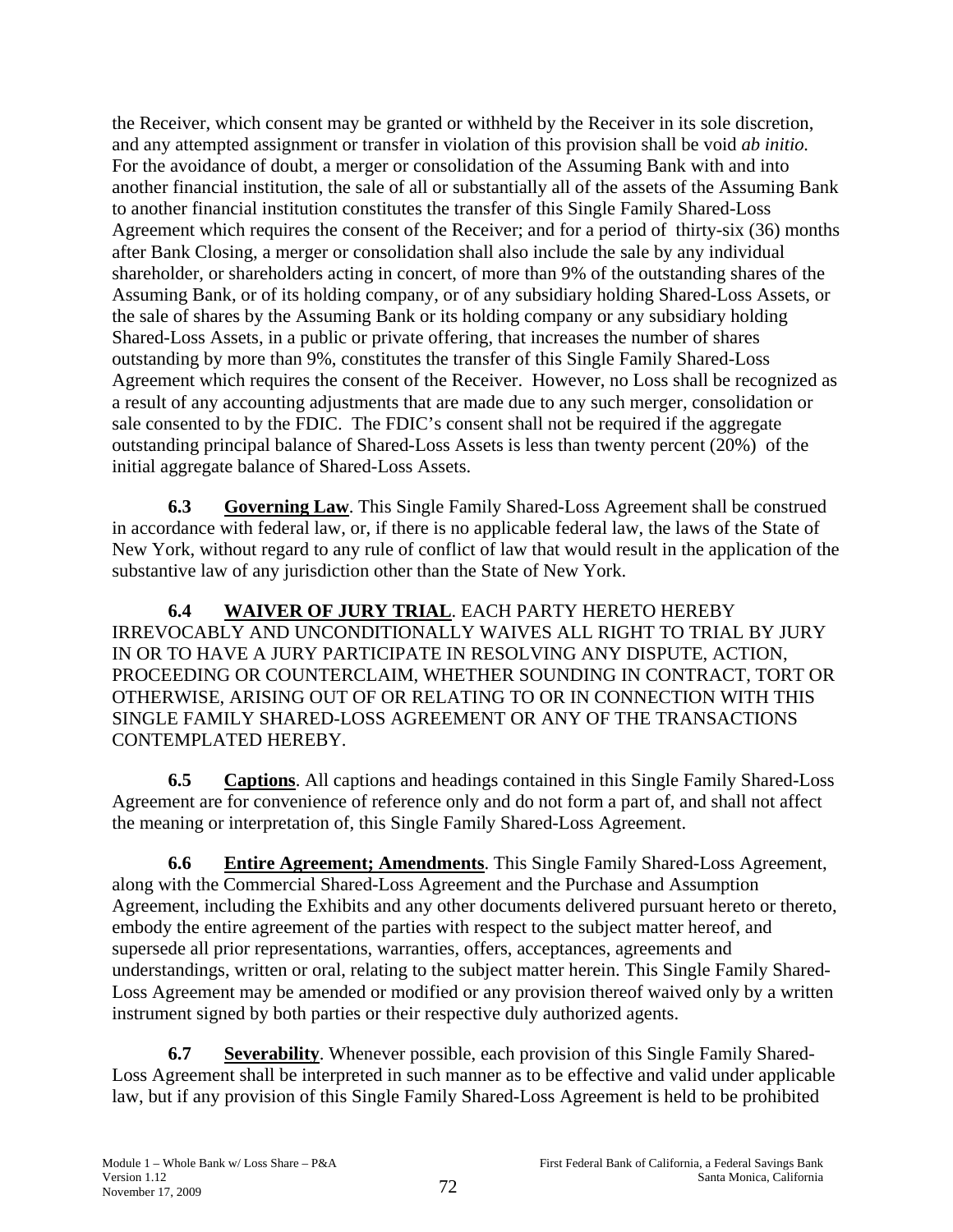by or invalid, illegal or unenforceable under applicable law, such provision shall be construed and enforced as if it had been more narrowly drawn so as not to be prohibited, invalid, illegal or unenforceable, and the validity, legality and enforceability of the remainder of such provision and the remaining provisions of this Single Family Shared-Loss Agreement shall not in any way be affected or impaired thereby.

**6.8 No Third Party Beneficiary**. This Single Family Shared-Loss Agreement and the Exhibits hereto are for the sole and exclusive benefit of the parties hereto and their respective permitted successors and permitted assigns and there shall be no other third party beneficiaries, and nothing in this Single Family Shared-Loss Agreement or the Exhibits shall be construed to grant to any other Person any right, remedy or Claim under or in respect of this Single Family Shared-Loss Agreement or any provision hereof.

**6.9 Counterparts**. This Single Family Shared-Loss Agreement may be executed separately by Receiver and Assuming Bank in any number of counterparts, each of which when executed and delivered shall be an original, but such counterparts shall together constitute one and the same instrument.

**6.10** Consent. Except as otherwise provided herein, when the consent of a party is required herein, such consent shall not be unreasonably withheld or delayed.

**6.11 Rights Cumulative**. Except as otherwise expressly provided herein, the rights of each of the parties under this Single Family Shared-Loss Agreement are cumulative, may be exercised as often as any party considers appropriate and are in addition to each such party's rights under the Purchase and Sale Agreement and any of the related agreements or under law. Except as otherwise expressly provided herein, any failure to exercise or any delay in exercising any of such rights, or any partial or defective exercise of such rights, shall not operate as a waiver or variation of that or any other such right.

## **ARTICLE VII DISPUTE RESOLUTION**

# **7.1 Dispute Resolution Procedures.**

(a) In the event a dispute arises about the interpretation, application, calculation of Loss, or calculation of payments or otherwise with respect to this Single Family Shared-Loss Agreement ("SF Shared-Loss Dispute Item"), then the Receiver and the Assuming Bank shall make every attempt in good faith to resolve such items within sixty (60) days following the receipt of a written description of the SF Shared-Loss Dispute Item, with notification of the possibility of taking the matter to arbitration (the date on which such 60-day period expires, or any extension of such period as the parties hereto may mutually agree to in writing, herein called the "Resolution Deadline Date"). If the Receiver and the Assuming Bank resolve all such items to their mutual satisfaction by the Resolution Deadline Date, then within thirty (30) days following such resolution, any payment arising out such resolution shall be made arising from the settlement of the SF Shared-Loss Dispute.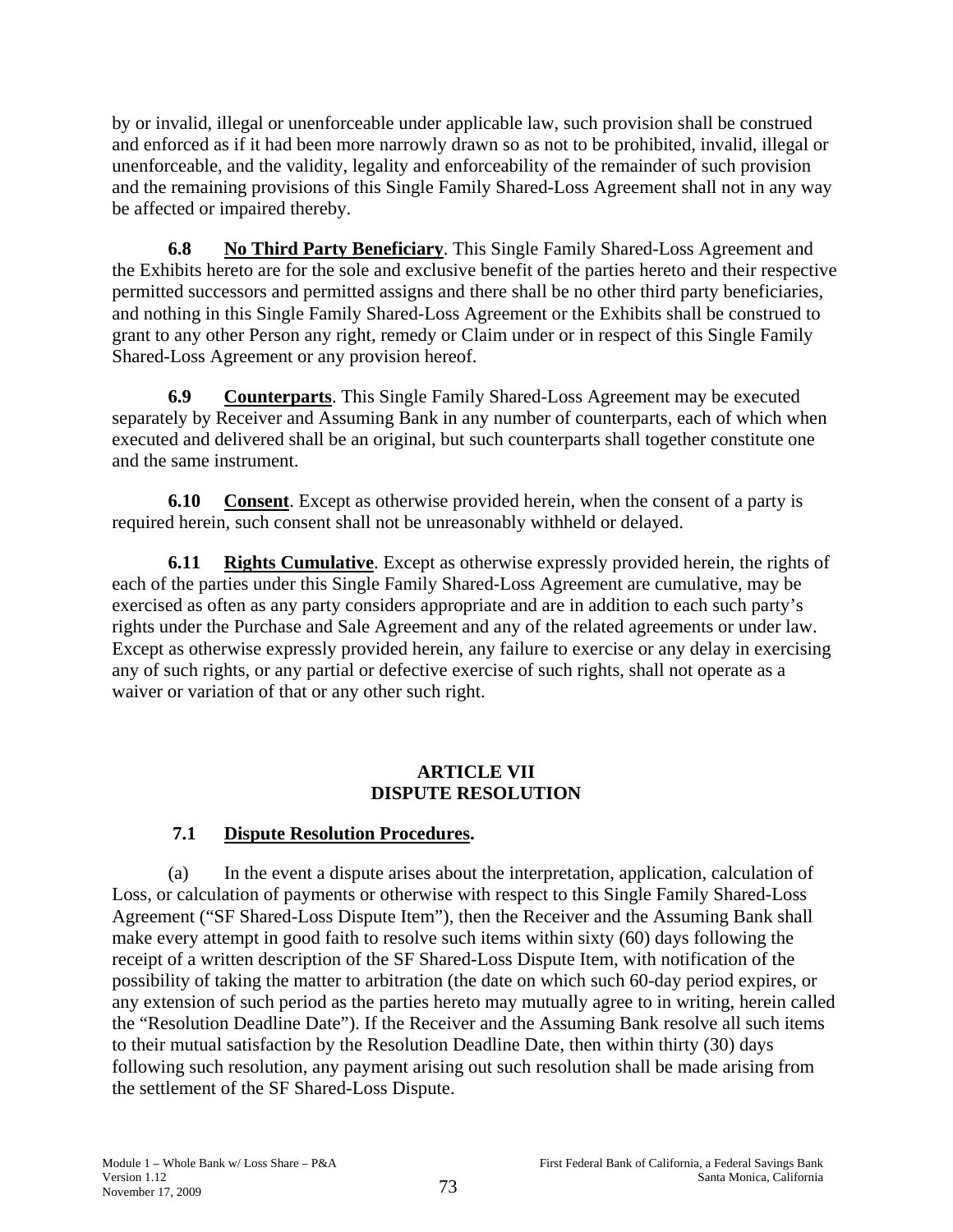(b) If the Receiver and the Assuming Bank fail to resolve any outstanding SF Shared-Loss Dispute Items by the Resolution Deadline Date, then either party may notify the other of its intent to submit the SF Shared-Loss Dispute Item to arbitration pursuant to the provisions of this Article VII. Failure of either party to notify the other of its intent to submit any unresolved SF Shared-Loss Dispute Item to arbitration within thirty (30) days following the Resolution Deadline Date (the date on which such thirty (30) day period expires is herein called the "Arbitration Deadline Date") shall be deemed an acceptance of such SF Shared-Loss Dispute not submitted to arbitration, as well as a waiver of the submitting party's right to dispute such nonsubmitted SF Shared-Loss Dispute Item but not a waiver of any similar claim which may arise in the future.

(c) If a SF Shared-Loss Dispute Item is submitted to arbitration, it shall be governed by the rules of the American Arbitration Association (the "AAA"), except as otherwise provided herein. Either party may submit a matter for arbitration by delivering a notice, prior to the Arbitration Deadline Date, to the other party in writing setting forth:

> (i) A brief description of each SF Shared-Loss Dispute Item submitted for arbitration;

(ii) A statement of the moving party's position with respect to each SF Shared-Loss Dispute Item submitted for arbitration;

(iii) The value sought by the moving party, or other relief requested regarding each SF Shared-Loss Dispute Item submitted for arbitration, to the extent reasonably calculable; and

(iv) The name and address of the arbiter selected by the moving party (the "Moving Arbiter"), who shall be a neutral, as determined by the AAA.

Failure to adequately include any information above shall not be deemed to be a waiver of the parties right to arbitrate so long as after notification of such failure the moving party cures such failure as promptly as reasonably practicable.

(d) The non-moving party shall, within thirty (30) days following receipt of a notice of arbitration pursuant to this Section 7.1, deliver a notice to the moving party setting forth:

> (i) The name and address of the arbiter selected by the non-moving party (the "Respondent Arbiter"), who shall be a neutral, as determined by the AAA;

> (ii) A statement of the position of the respondent with respect to each Dispute Item; and

> (iii) The ultimate resolution sought by the respondent or other relief, if any, the respondent deems is due the moving party with respect to each SF Shared-Loss Dispute Item.

Failure to adequately include any information above shall not be deemed to be a waiver of the non-moving party's right to defend such arbitration so long as after notification of such failure the non-moving party cures such failure as promptly as reasonably practicable

The Moving Arbiter and Respondent Arbiter shall select a third arbiter from a list furnished by the AAA. In accordance with the rules of the AAA, the three (3) arbiters shall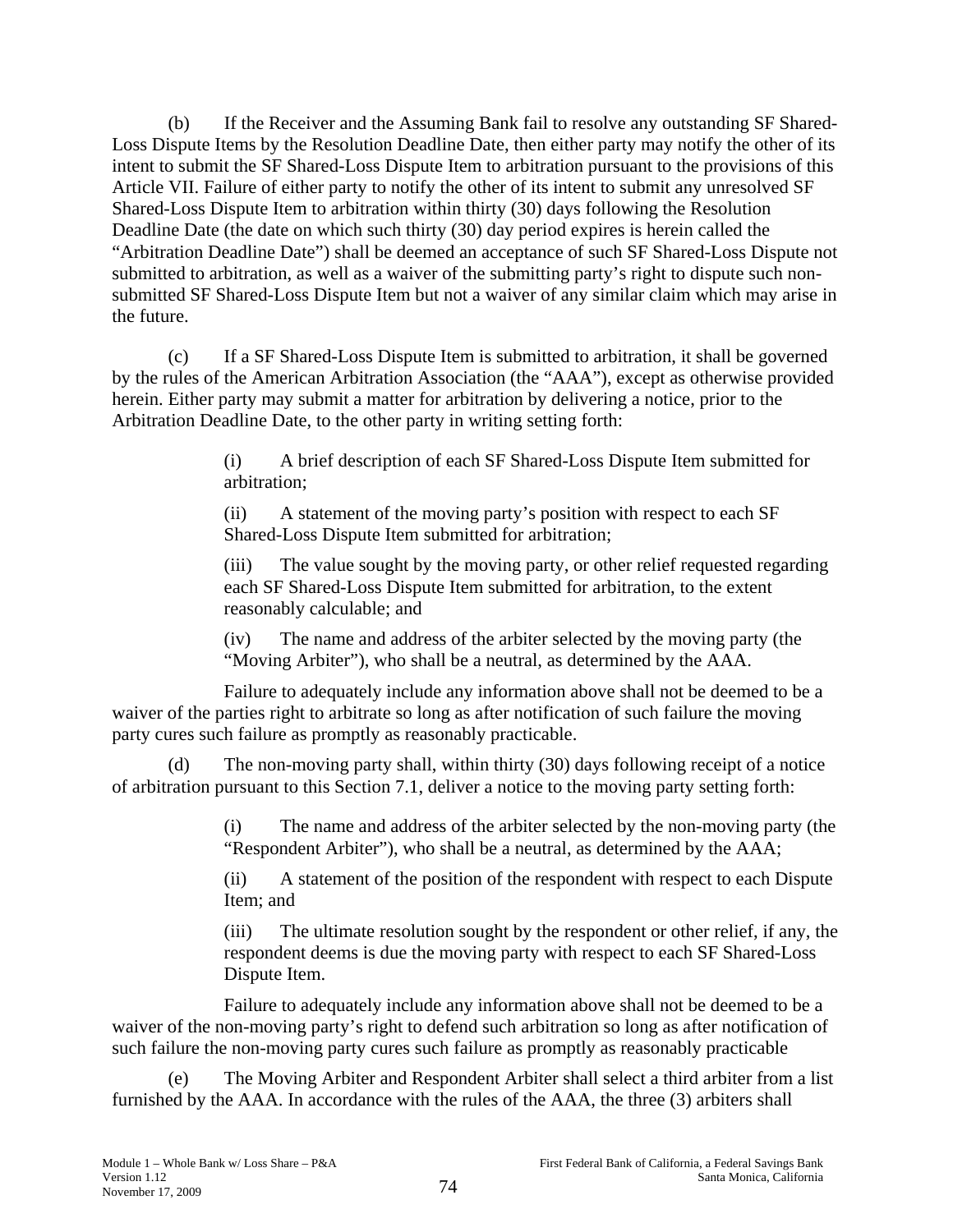constitute the arbitration panel for resolution of each SF Loss-Share Dispute Item. The concurrence of any two (2) arbiters shall be deemed to be the decision of the arbiters for all purposes hereunder. The arbitration shall proceed on such time schedule and in accordance with the Rules of Commercial Arbitration of the AAA then in effect, as modified by this Section 7.1. The arbitration proceedings shall take place at such location as the parties thereto may mutually agree, but if they cannot agree, then they will take place at the offices of the Corporation in Washington, DC, or Arlington, Virginia.

(f) The Receiver and Assuming Bank shall facilitate the resolution of each outstanding SF Shared-Loss Dispute Item by making available in a prompt and timely manner to one another and to the arbiters for examination and copying, as appropriate, all documents, books, and records under their respective control and that would be discoverable under the Federal Rules of Civil Procedure.

(g) The arbiters designated pursuant to subsections (c), (d) and (e) hereof shall select, with respect to each Dispute Item submitted to arbitration pursuant to this Section 7.1, either (i) the position and relief submitted by the Assuming Bank with respect to each SF Shared-Loss Dispute Item, or (ii) the position and relief submitted by the Receiver with respect to each SF Shared-Loss Dispute Item, in either case as set forth in its respective notice of arbitration. The arbiters shall have no authority to select a value for each Dispute Item other than the determination set forth in Section 7.1(c) and Section 7.1(d). The arbitration shall be final, binding and conclusive on the parties.

(h) Any amounts ultimately determined to be payable pursuant to such award shall bear interest at the Settlement Interest Rate from and including the date specified for the arbiters decisions specified in this Section 7.1, without regard to any extension of the finality of such award, to but not including the date paid. All payments required to be made under this Section 7.1 shall be made by wire transfer.

(i) For the avoidance of doubt, to the extent any notice of a SF Shared-Loss Dispute Item(s) is provided prior to the Termination Date, the terms of this Single Family Shared-Loss Agreement shall remain in effect with respect to the Single Family Shared-Loss Loans that are the subject of such SF Shared-Loss Dispute Item(s) until such time as any such dispute is finally resolved.

**7.2** Frees and Expenses of Arbiters. The aggregate fees and expenses of the arbiters shall be borne equally by the parties. The parties shall pay the aggregate fees and expenses within thirty (30) days after receipt of the written decision of the arbiters (unless the arbiters agree in writing on some other payment schedule).

## Exhibit 1

## **Monthly Certificate**

## **SEE FOLLOWING PAGE**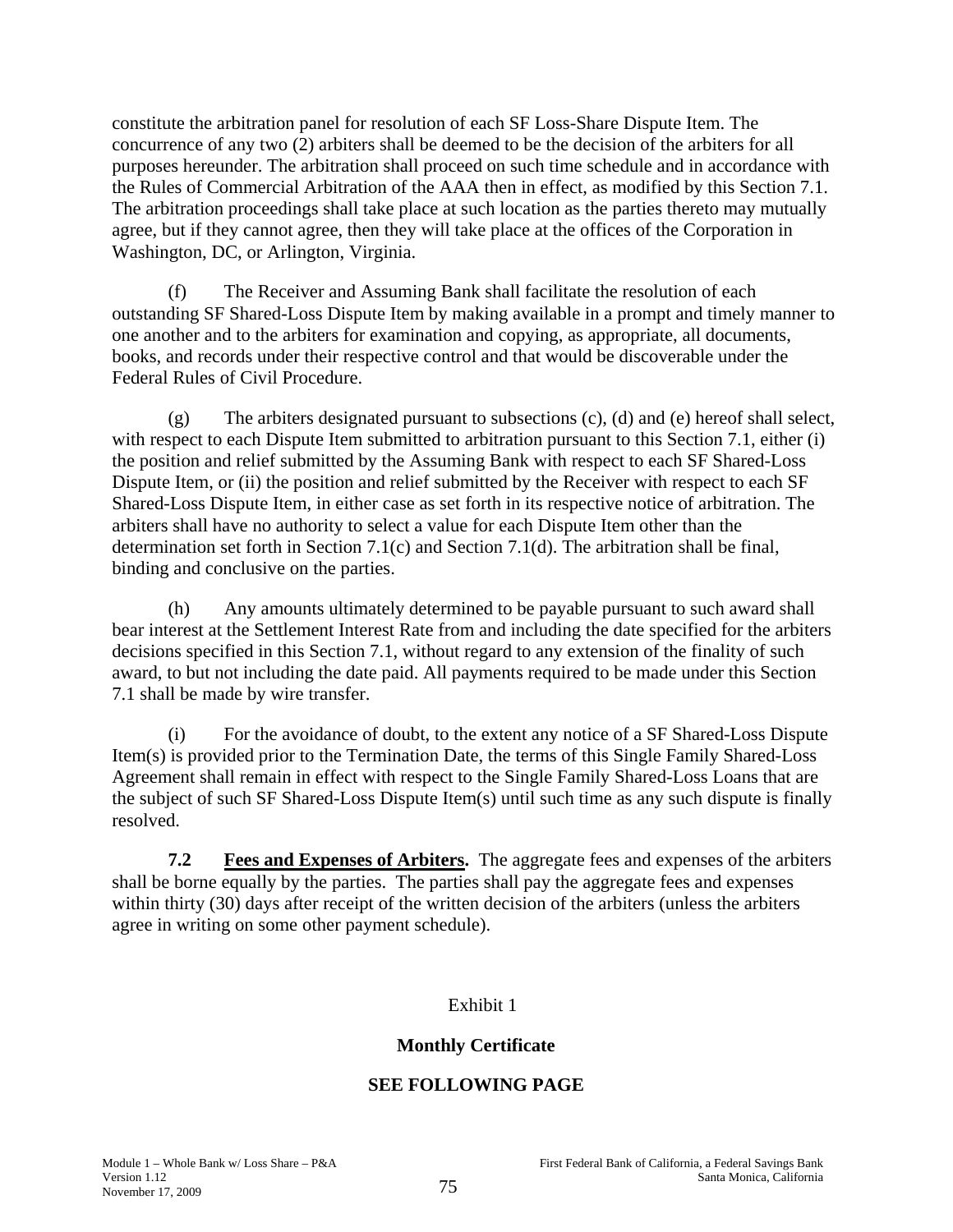| <b>PART 1 - CURRENT MONTH NET LOSS</b> |                      |            |                                   |                          |                             |
|----------------------------------------|----------------------|------------|-----------------------------------|--------------------------|-----------------------------|
|                                        |                      |            |                                   |                          |                             |
|                                        |                      |            | <b>Specify loss type</b>          |                          |                             |
| <b>MONTH ENDED:</b>                    | [input report month] |            | as Foreclosure,<br>or Short-Sale. |                          |                             |
| <b>Losses</b>                          |                      |            |                                   |                          |                             |
|                                        |                      | Loss       |                                   |                          |                             |
| Loan No.                               | Loss Type            | Amount     |                                   |                          |                             |
|                                        |                      |            |                                   |                          |                             |
|                                        |                      |            |                                   |                          |                             |
|                                        |                      |            |                                   |                          |                             |
|                                        |                      |            |                                   | <b>Loss Amount</b>       | <b>Loss Month is</b>        |
|                                        |                      |            |                                   | is the amount<br>of Loss | the reporting<br>month in   |
| <b>TOTAL</b>                           |                      | XX         | A                                 | incurred and             | which the                   |
|                                        |                      |            |                                   | reported on              | Loss was                    |
| <b>Recoveries</b>                      |                      |            |                                   | the loan in a            | reported.                   |
|                                        |                      | Recovery   | $Loss \nightharpoonup$            | ×<br>Loss                |                             |
| Loan No.                               |                      | Amount     | Amount                            | Month                    |                             |
|                                        |                      |            |                                   |                          |                             |
|                                        |                      |            |                                   |                          |                             |
|                                        |                      |            |                                   |                          |                             |
|                                        |                      |            |                                   |                          |                             |
|                                        |                      |            |                                   |                          |                             |
|                                        |                      |            |                                   |                          |                             |
|                                        |                      |            |                                   |                          |                             |
| <b>TOTAL</b>                           |                      | XX         | $\mathsf B$                       |                          |                             |
| <b>Net Losses</b>                      |                      | XX         | $C = A - B$                       |                          |                             |
| (Recoveries)                           |                      |            |                                   |                          |                             |
|                                        |                      |            |                                   |                          |                             |
|                                        |                      |            |                                   |                          | If Col. D minus Col. E is   |
|                                        |                      |            |                                   |                          | less than zero, enter zero. |
| <b>PART 2 - FIRST LOSS TEST</b>        |                      |            |                                   |                          |                             |
|                                        |                      |            |                                   | Col. D - Col.            |                             |
|                                        |                      | Col. D     | Col. E                            | Е                        |                             |
|                                        |                      | Cumulative |                                   | Cumulative               |                             |
|                                        |                      | Loss       | <b>First Loss</b>                 | Shared-Loss              |                             |
|                                        |                      | Amount     | Tranche                           | Amount                   |                             |
| Balance, beginning of month            |                      | XX         | XX                                | XX                       | $\mathsf F$                 |
| Current month Net Losses (from Part 1) |                      | XX         |                                   |                          |                             |
|                                        |                      |            |                                   |                          |                             |
| Balance, end of month                  |                      | XX         | XX                                | XX                       | G                           |
|                                        |                      |            |                                   |                          |                             |
|                                        |                      |            |                                   |                          |                             |
| Shared Loss Amount                     |                      |            |                                   | XX                       | $G - F$                     |
| Times Loss Share percentage            |                      |            |                                   | 80%                      |                             |
|                                        |                      |            |                                   |                          |                             |
| Amount due from (to) FDIC as Receiver  |                      |            |                                   | XX                       |                             |
|                                        |                      |            |                                   |                          |                             |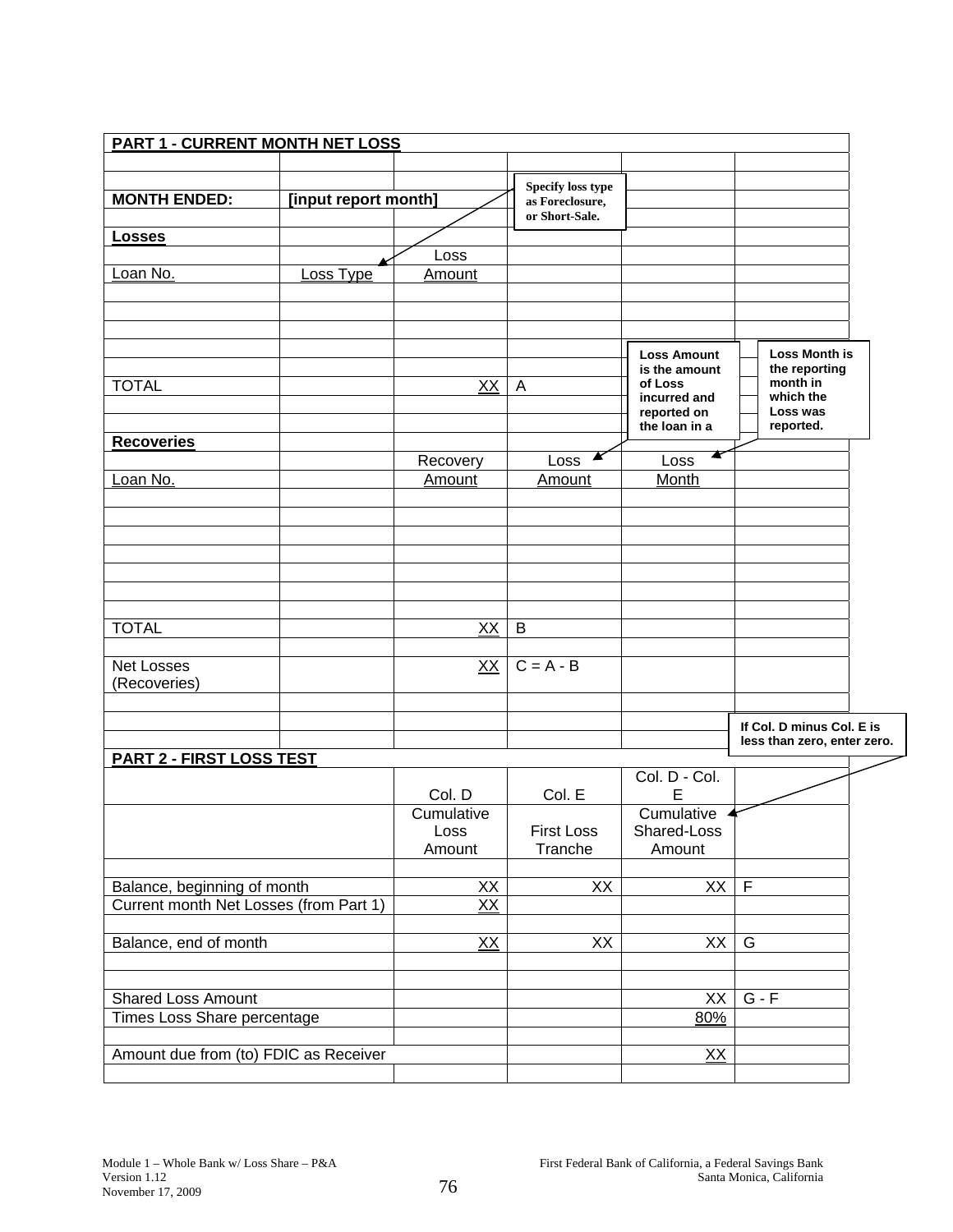| Pursuant to Section 2.1 of the Single Family Shared-Loss Agreement, the undersigned hereby certifies |  |  |  |  |
|------------------------------------------------------------------------------------------------------|--|--|--|--|
| the information on this Certificate is true, complete and correct.                                   |  |  |  |  |
| <b>OFFICER SIGNATURE</b>                                                                             |  |  |  |  |
| <b>TITLE</b><br><b>OFFICER NAME:</b>                                                                 |  |  |  |  |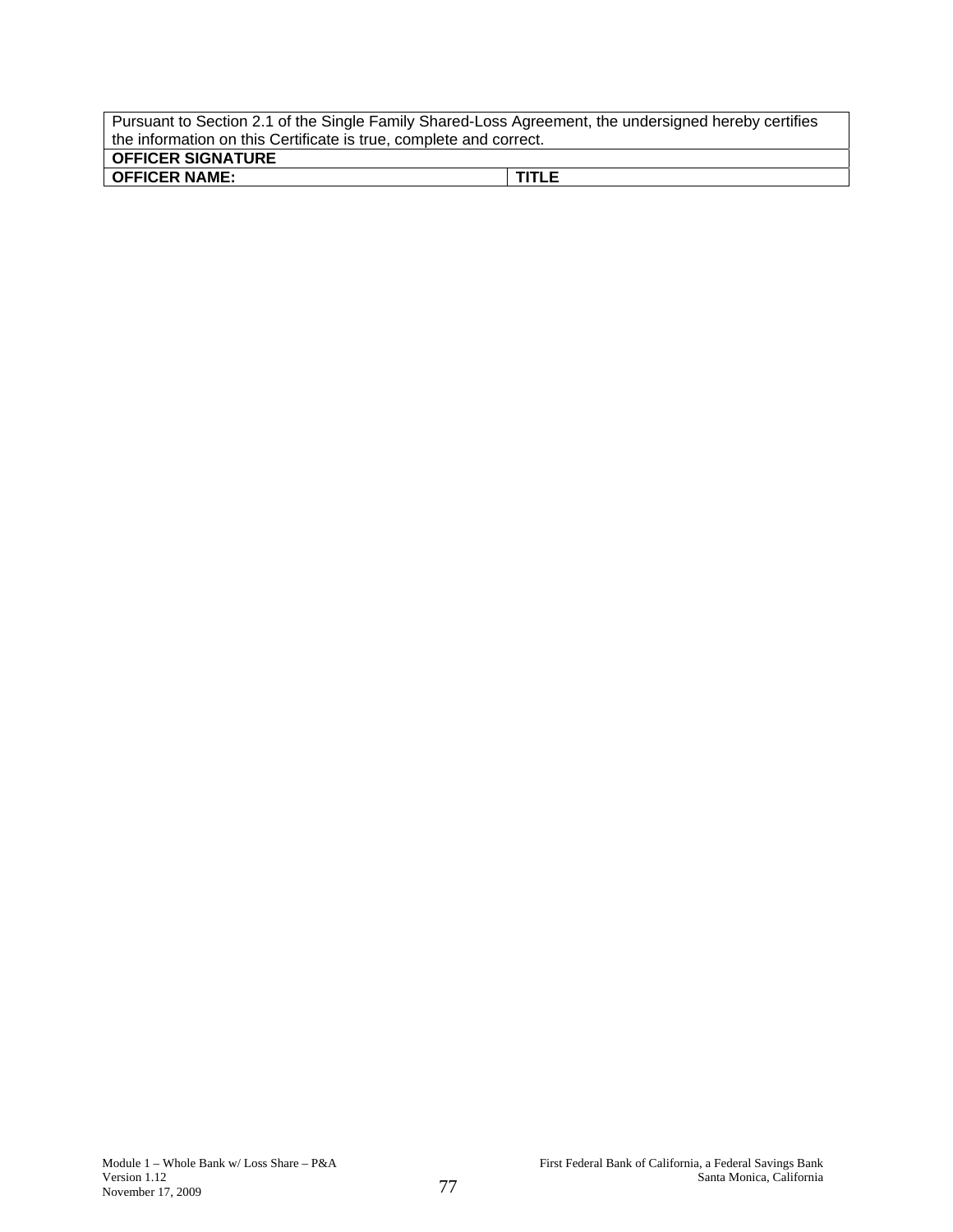### **Exhibit 2a**

This exhibit contains three versions of the loss share calculation for foreclosure, plus explanatory notes.

#### **Exhibit 2a(1) CALCULATION OF FORECLOSURE LOSS Foreclosure Occurred Prior to Loss Share Agreement**

|    | 1 Shared-Loss Month                                                                        | May-09   |
|----|--------------------------------------------------------------------------------------------|----------|
|    | 2 Loan no:                                                                                 | 364574   |
|    | 3 REO #                                                                                    | 621      |
|    |                                                                                            |          |
|    | 4 Foreclosure date                                                                         | 12/18/08 |
|    | 5 Liquidation date                                                                         | 4/12/09  |
|    | 6 Note Interest rate                                                                       | 8.100%   |
|    | 7 Most recent BPO                                                                          | 228,000  |
|    | 8 Most recent BPO date                                                                     | 1/21/09  |
|    | <b>Foreclosure Loss calculation</b>                                                        |          |
|    | 9 Book value at date of Loss Share agreement                                               | 244,900  |
|    |                                                                                            |          |
|    | Accrued interest, limited to 90 days or days from failure<br>10 to sale, whichever is less |          |
|    |                                                                                            | 3,306    |
|    | 11 Costs incurred after Loss Share agreement in place:                                     |          |
| 12 | Attorney's fees                                                                            | 0        |
|    | Foreclosure costs, including title search, filing fees,                                    |          |
|    | 13 advertising, etc.                                                                       | 0        |
| 14 | Property protection costs, maint. and repairs                                              | 6,500    |
| 15 | Tax and insurance advances                                                                 | 0        |
|    | <b>Other Advances</b>                                                                      |          |
| 16 | Appraisal/Broker's Price Opinion fees                                                      | 0        |
| 17 | Inspections                                                                                | 0        |
| 18 | Other                                                                                      | 0        |
|    | 19 Gross balance recoverable by Purchaser                                                  | 254,706  |
|    | <b>Cash Recoveries:</b>                                                                    |          |
|    | 20 Net liquidation proceeds (from HUD-1 settl stmt)                                        | 219,400  |
|    | 21 Hazard Insurance proceeds                                                               | 0        |
|    | 22 Mortgage Insurance proceeds                                                             | 0        |
|    | 23 T & I escrow account balances, if positive                                              | 0        |
|    | 24 Other credits, if any (itemize)                                                         | 0        |
| 25 | <b>Total Cash Recovery</b>                                                                 | 219,400  |
|    |                                                                                            |          |
|    | 26 Loss Amount                                                                             | 35,306   |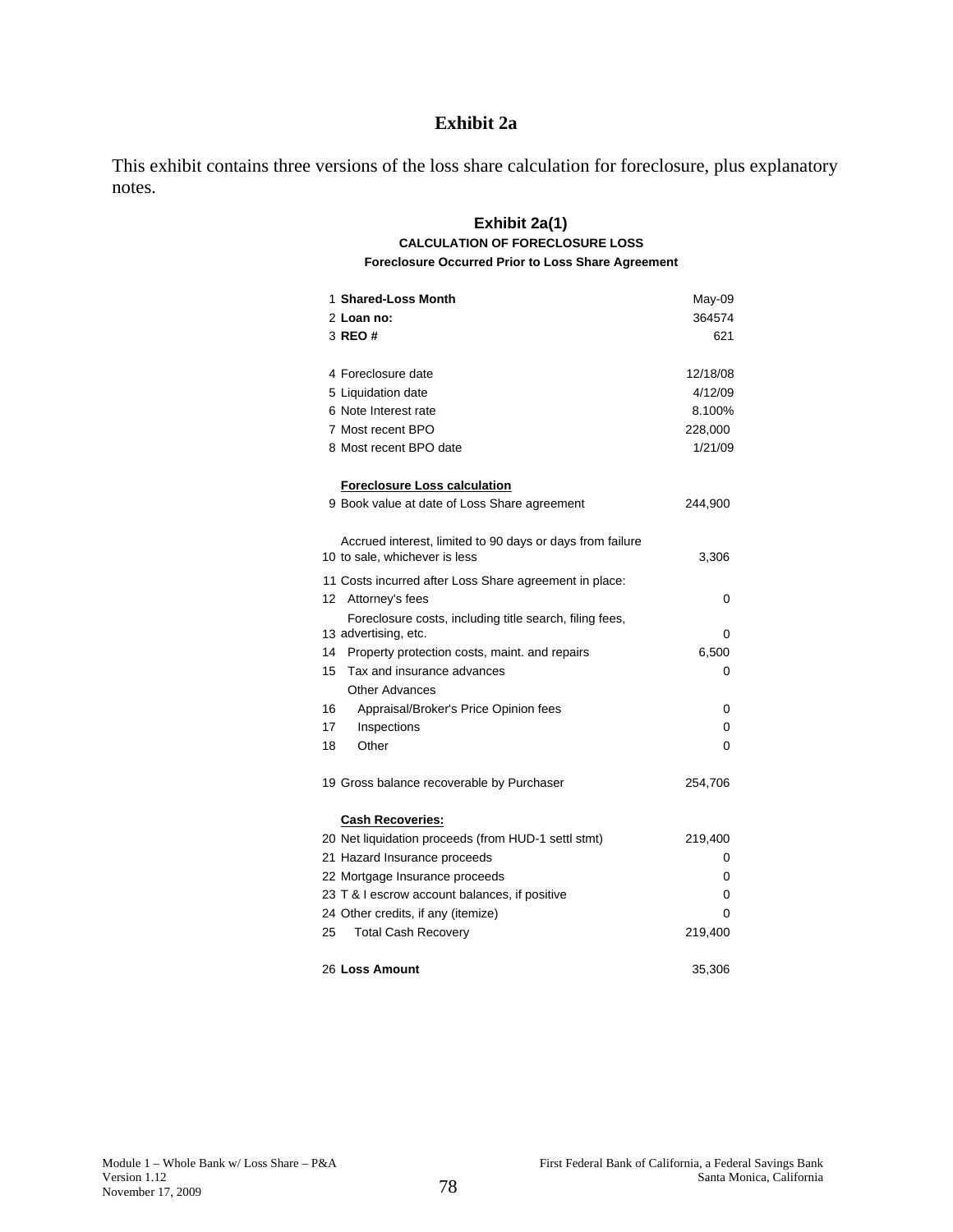#### **Exhibit 2a(2)**

#### **CALCULATION OF FORECLOSURE LOSS**

#### **No Preceeding Loan Mod under Loss Share**

| 1 Shared-Loss Month                                                             | May-09         |
|---------------------------------------------------------------------------------|----------------|
| 2 Loan no:                                                                      | 292334         |
| 3 REO #                                                                         | 477            |
| 4 Interest paid-to-date                                                         | 4/30/08        |
| 5 Foreclosure date                                                              | 1/15/09        |
| 6 Liquidation date                                                              | 4/12/09        |
| 7 Note Interest rate                                                            | 8.000%         |
| 8 Owner occupied?                                                               | Yes            |
| 9 If owner-occupied:                                                            |                |
| 10<br>Borrower current gross annual income                                      | 42,000         |
| Estimated NPV of loan mod<br>11                                                 | 195,000        |
| 12 Most recent BPO                                                              | 235,000        |
| 13 Most recent BPO date                                                         | 1/21/09        |
| <b>Foreclosure Loss calculation</b>                                             |                |
| 16 Loan Principal balance after last paid installment                           | 300,000        |
| 17 Accrued interest, limited to 90 days                                         | 6,000          |
| 18 Attorney's fees                                                              | 0              |
| Foreclosure costs, including title search, filing fees,<br>19 advertising, etc. |                |
| 20 Property protection costs, maint. and repairs                                | 4,000<br>5,500 |
| 21 Tax and insurance advances                                                   | 1,500          |
| <b>Other Advances</b>                                                           |                |
| 22<br>Appraisal/Broker's Price Opinion fees                                     | 0              |
| 23<br>Inspections                                                               | 50             |
| 24<br>Other                                                                     | 0              |
| 25 Gross balance recoverable by Purchaser                                       | 317,050        |
| <b>Cash Recoveries:</b>                                                         |                |
| 26 Net liquidation proceeds (from HUD-1 settl stmt)                             | 205,000        |
| 27 Hazard Insurance proceeds                                                    | 0              |
| 28 Mortgage Insurance proceeds                                                  | 0              |
| 29 T & I escrow account balances, if positive                                   | 0              |
| 30 Other credits, if any (itemize)                                              | 0              |
| 31<br><b>Total Cash Recovery</b>                                                | 205,000        |
| 32 Loss Amount                                                                  | 112,050        |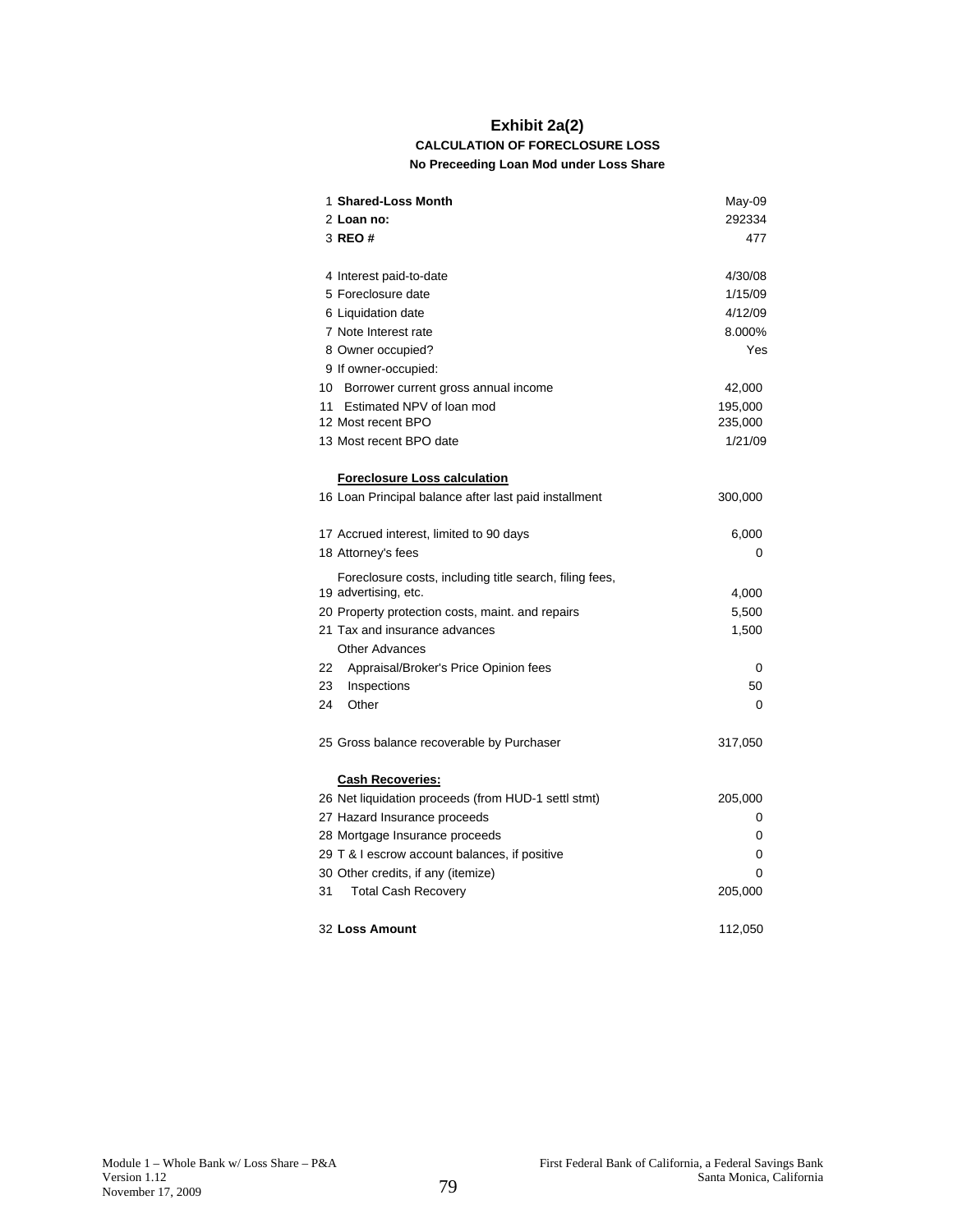## **Exhibit 2a(3)**

#### **CALCULATION OF FORECLOSURE LOSS Foreclosure after a Covered Loan Mod**

| 1 Shared-Loss Month                                                  | May-09  |
|----------------------------------------------------------------------|---------|
| 2 Loan no:                                                           | 138554  |
| 3 REO #                                                              | 843     |
|                                                                      |         |
| 4 Loan mod date                                                      | 1/17/08 |
| 5 Interest paid-to-date                                              | 4/30/08 |
| 6 Foreclosure date                                                   | 1/15/09 |
| 7 Liquidation date                                                   | 4/12/09 |
| 8 Note Interest rate                                                 | 4.000%  |
| 9 Most recent BPO                                                    | 210,000 |
| 10 Most recent BPO date                                              | 1/20/09 |
|                                                                      |         |
| <b>Foreclosure Loss calculation</b>                                  |         |
| 11 NPV of projected cash flows at loan mod                           | 285,000 |
| 12 Less: Principal payments between loan mod and deliquency          | 2,500   |
| 13 Plus:                                                             |         |
| 14<br>Attorney's fees                                                | 0       |
| Foreclosure costs, including title search, filing fees, advertising, |         |
| 15 etc.                                                              | 4,000   |
| 16<br>Property protection costs, maint. and repairs                  | 7,000   |
| Tax and insurance advances<br>17                                     | 2,000   |
| 18<br><b>Other Advances</b>                                          |         |
| 19 Appraisal/Broker's Price Opinion fees                             | 0       |
| 20<br>Inspections                                                    | 0       |
| 21<br>Other                                                          | 0       |
|                                                                      |         |
| 22 Gross balance recoverable by Purchaser                            | 295,500 |
|                                                                      |         |
| <b>Cash Recoveries:</b>                                              |         |
| 23 Net liquidation proceeds (from HUD-1 settl stmt)                  | 201,000 |
| 24 Hazard Insurance proceeds                                         | 0       |
| 25 Mortgage Insurance proceeds                                       | 0       |
| 26 T & I escrow account balances, if positive                        | 0       |
| 27 Other credits, if any (itemize)                                   | 0       |
| 28<br><b>Total Cash Recovery</b>                                     | 201,000 |
|                                                                      |         |
| 29 Loss Amount                                                       | 94,500  |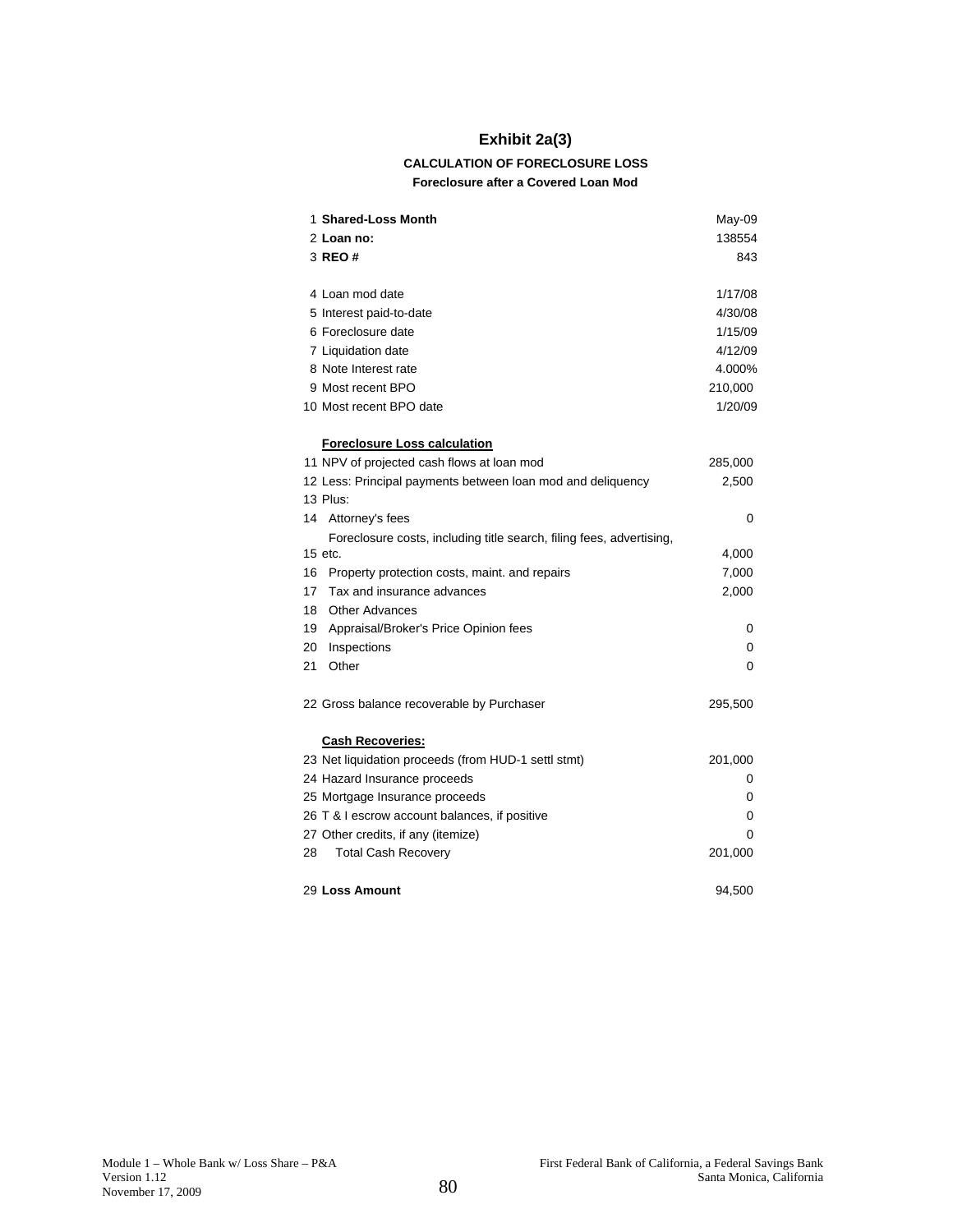## **Notes to Exhibit 2a (foreclosure)**

- 1. The data shown are for illustrative purpose. The figures will vary for actual restructurings.
- 2. The covered loss is the difference between the gross balance recoverable by Purchaser and the total cash recovery. There are three methods of calculation for covered losses from foreclosures, depending upon the circumstances. They are shown below:
	- a. If foreclosure occurred prior to the beginning of the Loss Share agreement, use Exhibit 2a(1). This version uses the book value of the REO as the starting point for the covered loss.
	- b. If foreclosure occurred after the Loss Share agreement was in place, and if the loan was not restructured when the Loss Share agreement was in place, use Exhibit 2a(2). This version uses the unpaid balance of the loan as of the last payment as the starting point for the covered loss.
	- c. If the loan was restructured when the Loss Share agreement was in place, and then foreclosure occurred, use Exhibit 2a(3). This version uses the Net Present Value (NPV) of the modified loan as the starting point for the covered loss.
- 3. For Exhibit  $2a(1)$ , the gross balance recoverable by the purchaser is calculated as the sum of lines  $9 - 18$ ; it is shown in line 19. For Exhibit 2a(2), the gross balance recoverable by the purchaser is calculated as the sum of lines  $16 - 24$ ; it is shown in line 25. For Exhibit 2a(3), the gross balance recoverable by the purchaser is calculated as line 11 minus line 12 plus lines  $13 - 21$ ; it is shown in line 22.
- 4. For Exhibit 2a(1), the total cash recovery is calculated as the sum of lines  $20 24$ ; it is shown in line 25. For Exhibit 2a(2), the total cash recovery is calculated as the sum of lines  $26 - 30$ ; it is shown in line 31. For Exhibit 2a(3), the total cash recovery is calculated as the sum of lines  $23 - 27$ ; it is shown in line 28.
- 5. Reasonable and customary third party attorney's fees and expenses incurred by or on behalf of Assuming Bank in connection with any enforcement procedures, or otherwise with respect to such loan, are reported under Attorney's fees.
- 6. Assuming Bank's (or Third Party Servicer's) reasonable and customary out-of-pocket costs paid to either a third party or an affiliate (if affiliate is pre-approved by the FDIC) for foreclosure, property protection and maintenance costs, repairs, assessments, taxes, insurance and similar items are treated as part of the gross recoverable balance, to the extent they are not paid from funds in the borrower's escrow account. Allowable costs are limited to amounts per Freddie Mac and Fannie Mae guidelines (as in effect from time to time), where applicable, provided that this limitation shall not apply to costs or expenses relating to environmental conditions.
- 7. Do not include late fees, prepayment penalties, or any similar lender fees or charges by the Failed Bank or Assuming Bank to the loan account, any allocation of Assuming Bank's servicing costs, or any allocations of Assuming Bank's general and administrative (G&A) or other operating costs.
- 8. If Exhibit  $2a(3)$  is used, then no accrued interest may be included as a covered loss. Otherwise, the amount of accrued interest that may be included as a covered loss is limited to the minimum of:
	- a. 90 days
	- b. The number of days that the loan is delinquent when the property was sold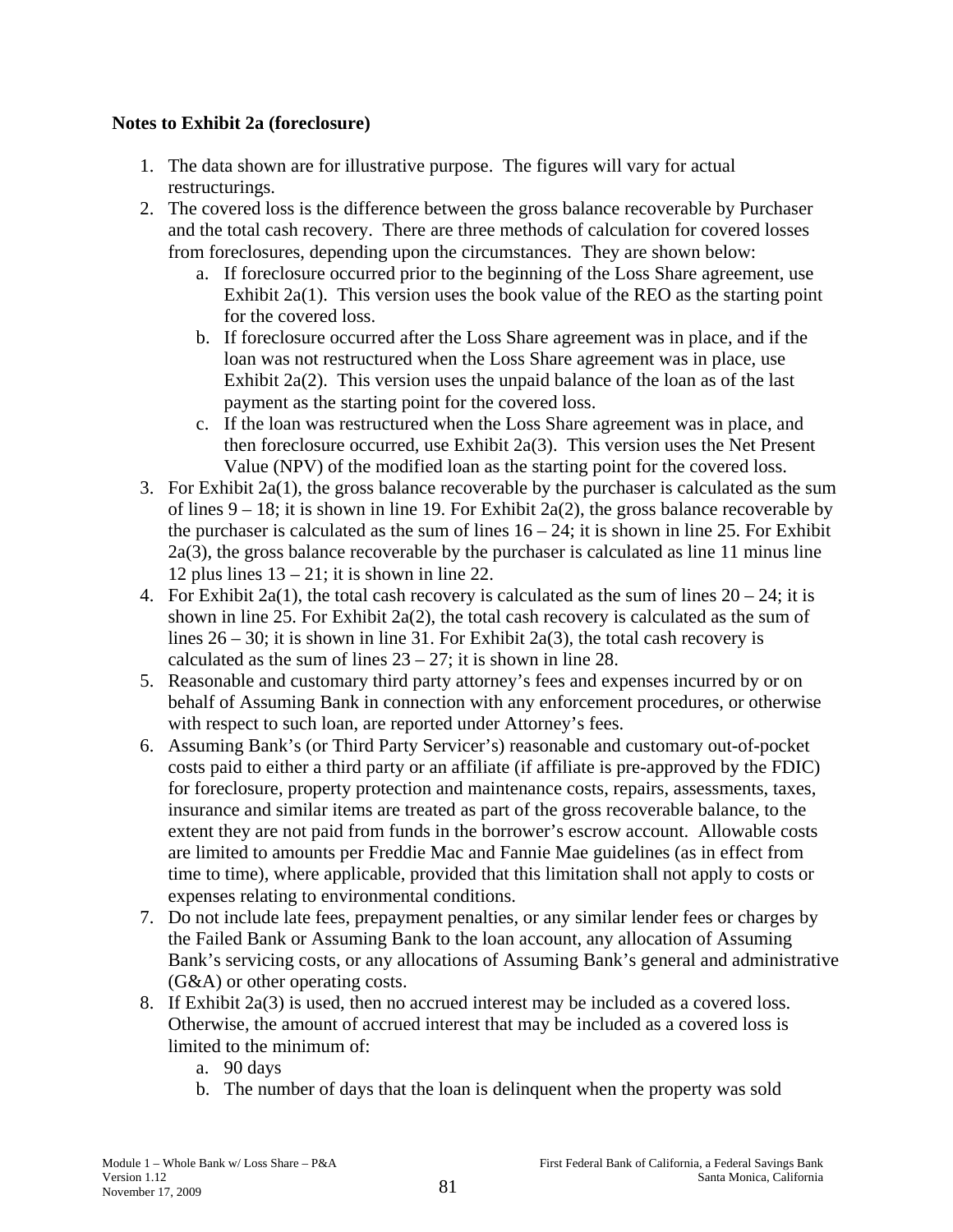c. The number of days between the resolution date and the date when the property was sold

To calculate accrued interest, apply the note interest rate that would have been in effect if the loan were performing to the principal balance after application of the last payment made by the borrower.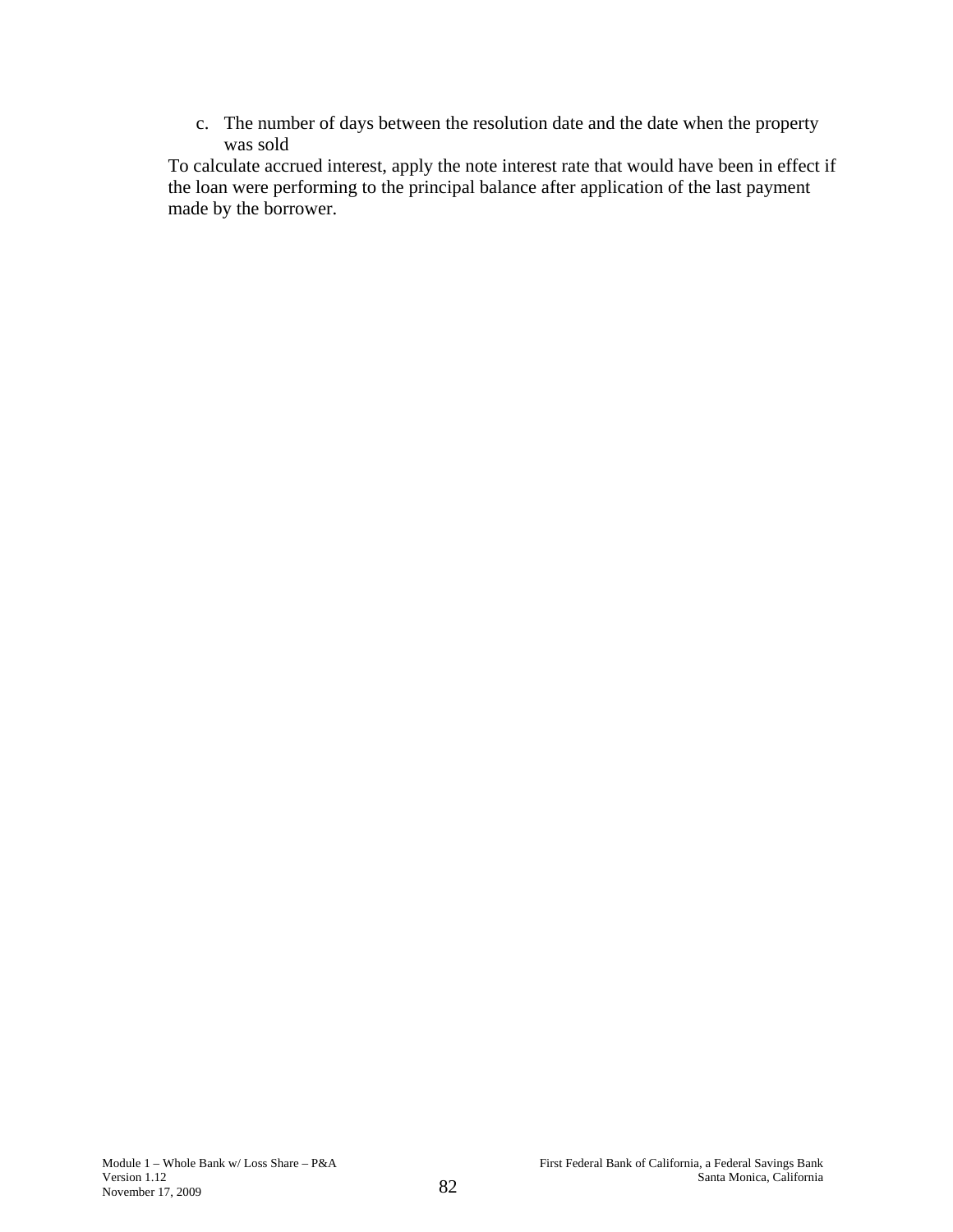## **Exhibit 2b**

This exhibit contains the loss share calculation for restructuring (loan mod), plus explanatory notes.

#### **Exhibit 2b CALCULATION OF RESTRUCTURING LOSS**

|                                           |    | 1 Shared-Loss Month                                   |                                                          | May-09       |  |
|-------------------------------------------|----|-------------------------------------------------------|----------------------------------------------------------|--------------|--|
|                                           |    | 2 Loan no:                                            |                                                          | 123456       |  |
|                                           |    | <b>Loan before Restructuring</b>                      |                                                          |              |  |
|                                           |    | 3 Original loan amount                                |                                                          | 500,000      |  |
|                                           |    | 4 Current unpaid principal balance                    |                                                          | 450,000      |  |
|                                           |    | 5 Remaining term                                      |                                                          | 298          |  |
|                                           |    | 6 Interest rate                                       |                                                          | 7.500%       |  |
|                                           |    | 7 Interest Paid-To-Date                               |                                                          | 2/29/08      |  |
|                                           |    | 8 Monthly payment - P&I                               |                                                          | 3,333        |  |
|                                           |    | 9 Monthly payment - T&I                               |                                                          | 1,000        |  |
|                                           |    | 10 Total monthly payment                              |                                                          | 4,333        |  |
|                                           |    | 11 Loan type (fixed-rate, ARM, I/O, Option ARM, etc.) |                                                          | Option ARM   |  |
|                                           |    | 12 Borrower current annual income                     |                                                          | 82,000       |  |
|                                           |    | <b>Terms of Modified/Restructured Loan</b>            |                                                          |              |  |
|                                           |    | 13 Closing date on modified/restructured loan         |                                                          | 4/19/09      |  |
|                                           |    | 14 New Principal balance                              |                                                          | 461,438      |  |
|                                           |    | 15 Remaining term                                     |                                                          | 313          |  |
|                                           |    | 16 Interest rate                                      |                                                          | 3.500%       |  |
|                                           |    | 17 Monthly payment - P&I                              |                                                          | 1,346        |  |
|                                           |    | 18 Monthly payment - T&I                              |                                                          | 800          |  |
|                                           |    | 19 Total monthly payment                              |                                                          | 2,146        |  |
|                                           |    | 20 Loan type (fixed-rate, ARM, I/O, Option ARM, etc.) |                                                          | IO Hybrid    |  |
|                                           |    | 21 Lien type (1st, 2nd)                               |                                                          | 1st          |  |
|                                           |    | If adjustable:                                        |                                                          |              |  |
|                                           |    | 22 Initial interest rate                              |                                                          | 3.500%       |  |
|                                           | 23 | Term - initial interest rate                          |                                                          | 60 Months    |  |
|                                           |    | 24 Initial payment amount                             |                                                          | 2,146        |  |
|                                           |    | 25 Term-initial payment amount                        |                                                          | 60 Months    |  |
|                                           |    | 26 Negative amortization?                             |                                                          | No           |  |
|                                           |    | 27 Rate reset frequency after first adjustment        |                                                          | 6 Months     |  |
|                                           |    | 28 Next reset date                                    |                                                          | 5/1/14       |  |
|                                           |    | 29 Index                                              |                                                          | <b>LIBOR</b> |  |
|                                           |    | 30 Margin                                             |                                                          | 2.750%       |  |
|                                           |    | 31 Cap per adjustment                                 |                                                          | 2.000%       |  |
|                                           |    | 32 Lifetime Cap                                       |                                                          | 9.500%       |  |
|                                           |    | 33 Floor                                              |                                                          | 2.750%       |  |
|                                           |    | 34 Front end DTI                                      |                                                          | 31%          |  |
|                                           |    | 35 Back end DTI                                       |                                                          | 45%          |  |
|                                           |    | <b>Restructuring Loss Calculation</b>                 |                                                          |              |  |
|                                           |    | 36 Loan Principal balance before restructuring        |                                                          | 450,000      |  |
|                                           |    | 37 Accrued interest, limited to 90 days               |                                                          | 8,438        |  |
|                                           |    | 38 Tax and insurance advances                         |                                                          | 3,000        |  |
|                                           |    | 39 3rd party fees due                                 |                                                          |              |  |
|                                           |    | 40 Total loan balance due before restructuring        |                                                          | 461,438      |  |
|                                           |    | Assumptions for NPV Calculation, Restructured Loan:   |                                                          |              |  |
|                                           |    | 41 Discount rate for projected cash flows             |                                                          | 5.530%       |  |
|                                           |    | 42 Loan prepayment in full                            |                                                          | 120 Months   |  |
|                                           |    | 43 NPV of projected cash flows                        |                                                          | 403,000      |  |
| Module 1 - Whole Bank w/ Loss Share - P&A |    | 44 Loss Amount                                        | First Federal Bank of California, a Federal Savings Bank | 58,438       |  |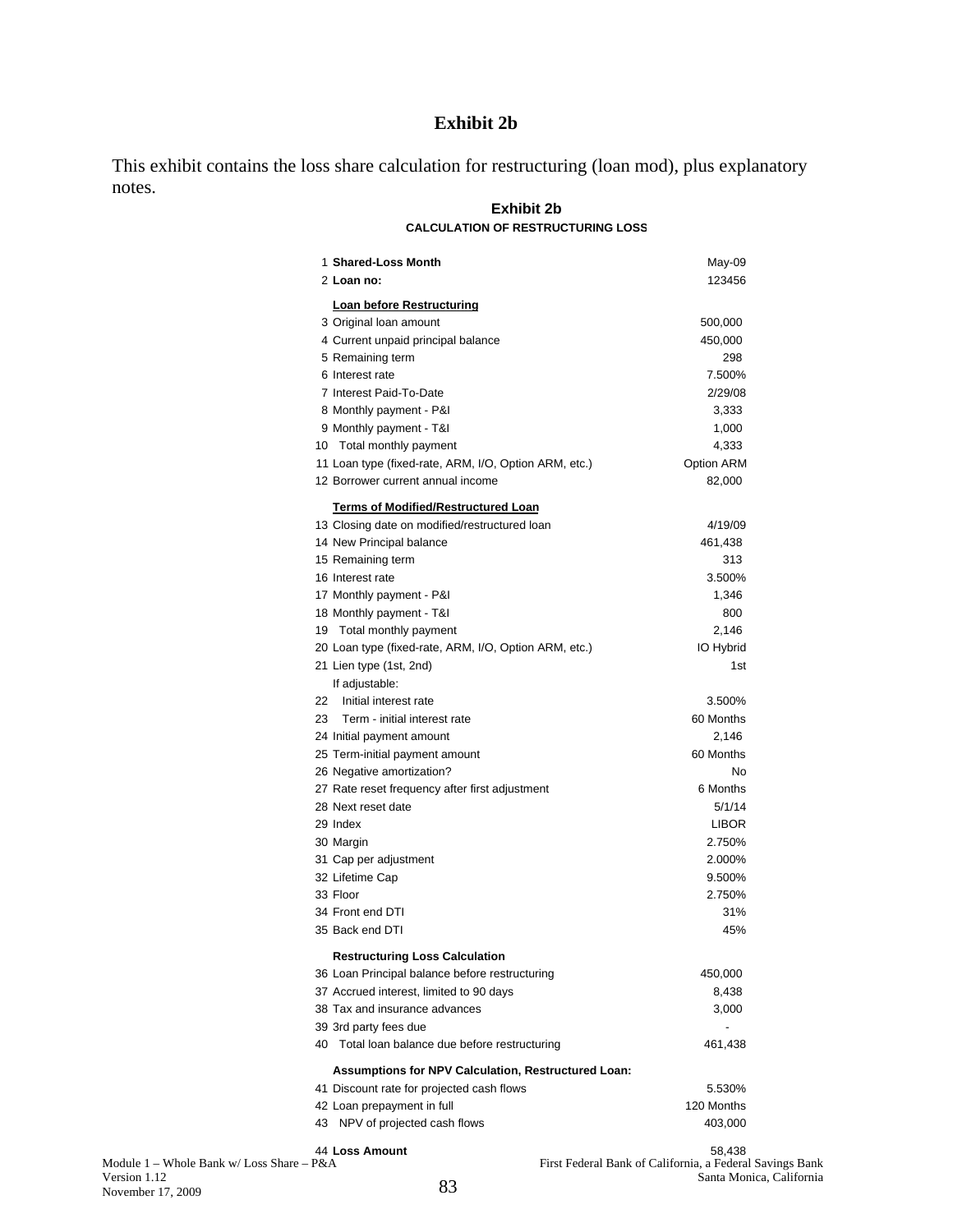## **Notes to Exhibit 2b (restructuring)**

- 1. The data shown are for illustrative purpose. The figures will vary for actual restructurings.
- 2. For purposes of loss sharing, losses on restructured loans are calculated as the difference between:
	- a. The principal, accrued interest, advances due on the loan, and allowable  $3<sup>rd</sup>$  party fees prior to restructuring (lines 36-39), and
	- b. The Net Present Value (NPV) of the estimated cash flows (line 43). The cash flows should assume no default or prepayment for 10 years, followed by prepayment in full at the end of 10 years (120 months).
- 3. For owner-occupied residential loans, the NPV is calculated using the most recently published Freddie Mac survey rate on 30-year fixed rate loans as of the restructure date.
- 4. For investor owned or non-owner occupied residential loans, the NPV is calculated using commercially reasonable rate on 30-year fixed rate loans as of the restructure date.
- 5. If the new loan is an adjustable-rate loan, interest rate resets and related cash flows should be projected based on the index rate in effect at the date of the loan restructuring. If the restructured loan otherwise provides for specific charges in monthly P&I payments over the term of the loan, those changes should be reflected in the projected cash flows. Assuming Bank must retain supporting schedule of projected cash flows as required by Section 2.1 of the Single Family Shared-Loss Agreement and provide it to the FDIC if requested for a sample audit.
- 6. Do not include late fees, prepayment penalties, or any similar lender fees or charges by the Failed Bank or Assuming Bank to the loan account, any allocation of Assuming Bank's servicing costs, or any allocations of Assuming Bank's general and administrative (G&A) or other operating costs.
- 7. The amount of accrued interest that may be added to the balance of the loan is limited to the minimum of:
	- a. 90 days
	- b. The number of days that the loan is delinquent at the time of restructuring

c. The number of days between the resolution date and the restructuring To calculate accrued interest, apply the note interest rate that would have been in effect if the loan were performing to the principal balance after application of the last payment made by the borrower.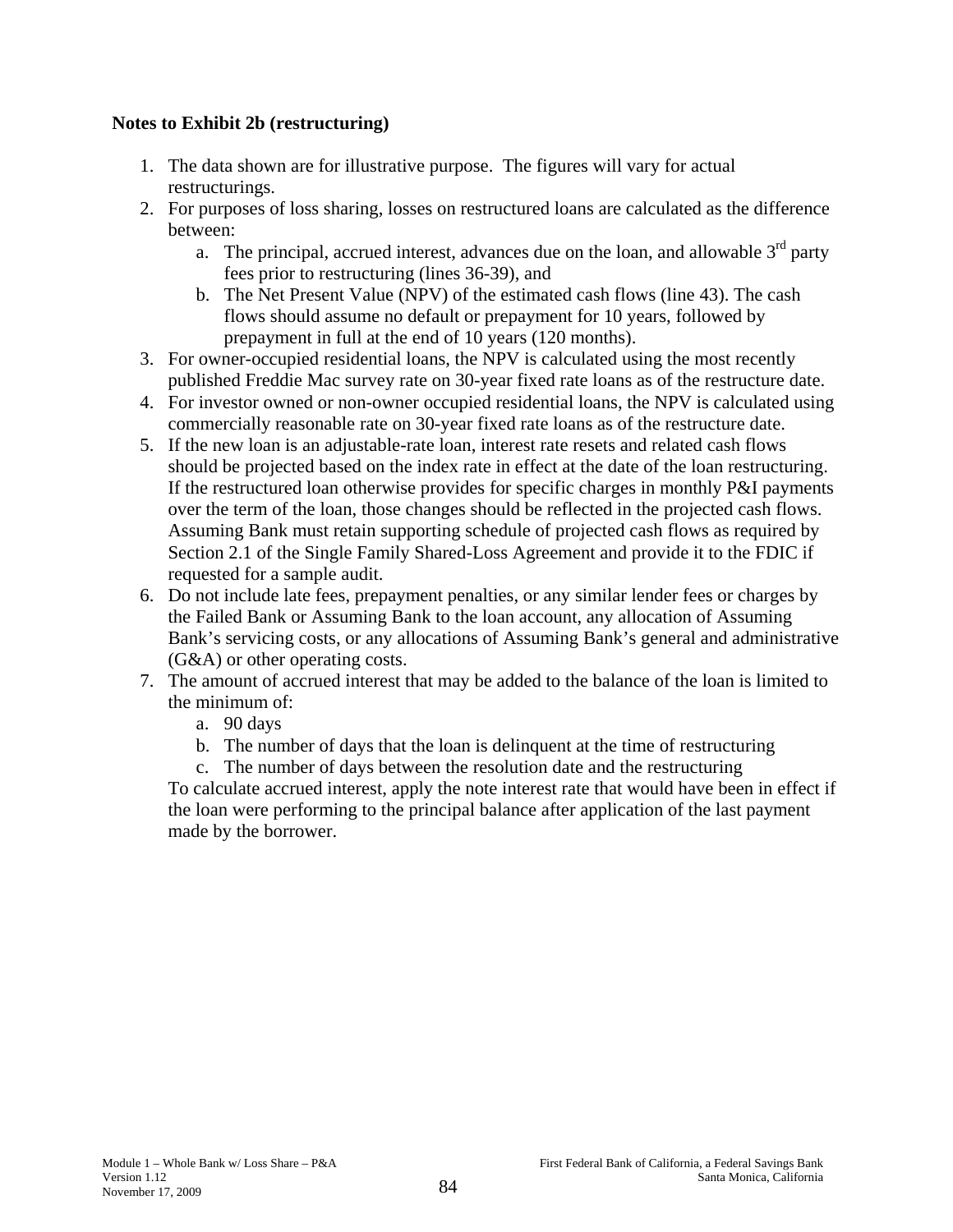### **Exhibit 2c**

This exhibit contains two versions of the loss share calculation for short sales, plus explanatory notes.

#### **Exhibit 2c(1) CALCULATION OF LOSS FOR SHORT SALE LOANS No Preceeding Loan Mod under Loss Share**

| 1 Shared-Loss Month:<br>2 Loan #<br>3 RO #                                                                                                                                                       | May-09<br>58776<br>542                       |
|--------------------------------------------------------------------------------------------------------------------------------------------------------------------------------------------------|----------------------------------------------|
| 4 Interest paid-to-date<br>5 Short Payoff Date                                                                                                                                                   | 7/31/08<br>4/17/09                           |
| 6 Note Interest rate<br>7 Owner occupied?<br>If so:                                                                                                                                              | 7.750%<br>Yes                                |
| Borrower current gross annual income<br>8<br>Estimated NPV of loan mod<br>9<br>10 Most recent BPO<br>11 Most recent BPO date                                                                     | 38,500<br>200,000<br>380,000<br>1/31/06      |
| <b>Short-Sale Loss calculation</b><br>12 Loan Principal balance                                                                                                                                  | 375,000                                      |
| 13 Accrued interest, limited to 90 days<br>14 Attorney's fees<br>15 Tax and insurance advances<br>16 3rd party fees due<br>17 Incentive to borrower<br>18 Gross balance recoverable by Purchaser | 7,266<br>0<br>0<br>2,800<br>2,000<br>387,066 |
| 19 Amount accepted in Short-Sale<br>20 Hazard Insurance<br>21 Mortgage Insurance                                                                                                                 | 255,000<br>0<br>0                            |
| 22 Total Cash Recovery                                                                                                                                                                           | 255,000                                      |
| 23 Loss Amount                                                                                                                                                                                   | 132,066                                      |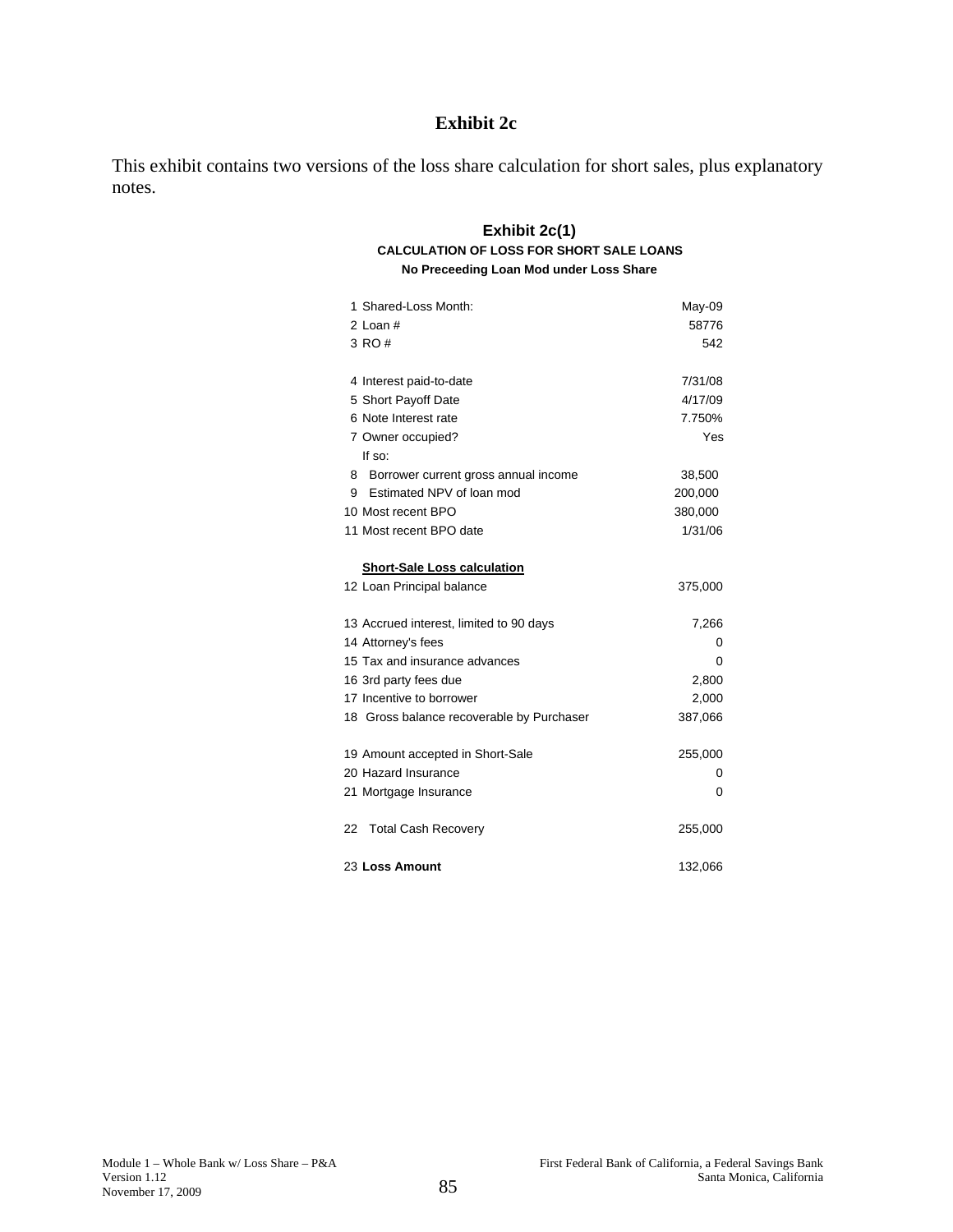#### **Exhibit 2c(2) CALCULATION OF LOSS FOR SHORT SALE LOANS Short Sale after a Covered Loan Mod**

| 1 Shared-Loss Month:                                        | May-09  |
|-------------------------------------------------------------|---------|
| 2 Loan $#$                                                  | 20076   |
| 3 REO #                                                     | 345     |
|                                                             |         |
| 4 Loan mod date                                             | 5/12/08 |
| 5 Interest paid-to-date                                     | 9/30/08 |
| 6 Short Payoff Date                                         | 4/2/09  |
| 7 Note Interest rate                                        | 7.500%  |
| 8 Most recent BPO                                           | 230,000 |
| 9 Most recent BPO date                                      | 1/21/09 |
|                                                             |         |
| <b>Short-Sale Loss calculation</b>                          |         |
| 11 NPV of projected cash flows at loan mod                  | 311,000 |
| 12 Less: Principal payments between loan mod and deliquency | 1,000   |
| Plus:                                                       |         |
| 13<br>Attorney's fees                                       | 0       |
| Tax and insurance advances<br>14                            | 1,500   |
| 15<br>3rd party fees due                                    | 2,600   |
| Incentive to borrower<br>16                                 | 3,500   |
| 17 Gross balance recoverable by Purchaser                   | 317,600 |
|                                                             |         |
| 18 Amount accepted in Short-Sale                            | 234,000 |
| 19 Hazard Insurance                                         | 0       |
| 20 Mortgage Insurance                                       | 0       |
|                                                             |         |
| <b>Total Cash Recovery</b><br>21                            | 234,000 |
|                                                             |         |
| 22 Loss Amount                                              | 83,600  |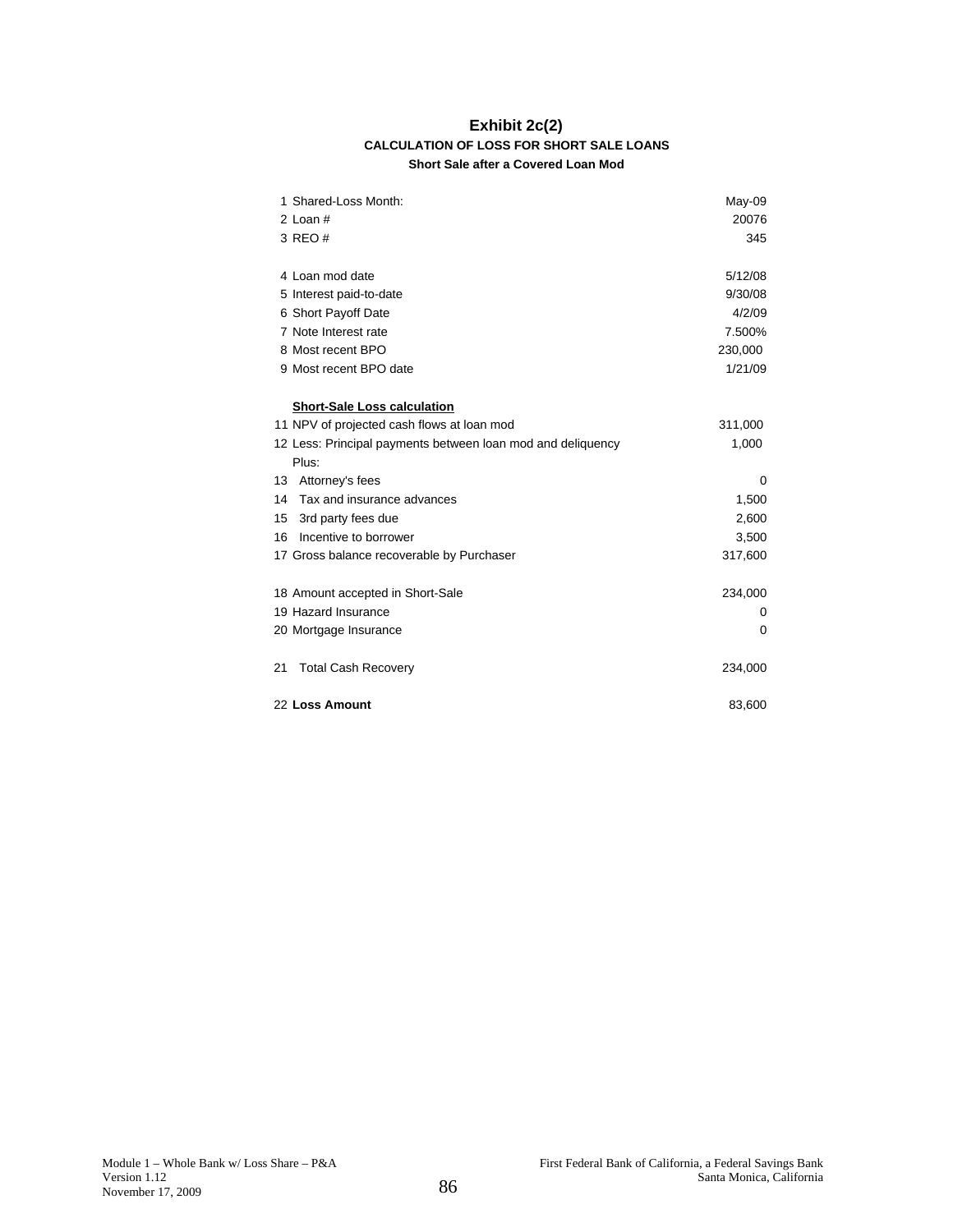## **Notes to Exhibit 2c (short sale)**

- 1. The data shown are for illustrative purpose. The figures will vary for actual short sales.
- 2. The covered loss is the difference between the gross balance recoverable by Purchaser and the total cash recovery. There are two methods of calculation for covered losses from short sales, depending upon the circumstances. They are shown below:
	- a. If the loan was restructured when the Loss Share agreement was in place, and then the short sale occurred, use Exhibit  $2c(2)$ . This version uses the Net Present Value (NPV) of the modified loan as the starting point for the covered loss.
	- b. Otherwise, use Exhibit  $2c(1)$ . This version uses the unpaid balance of the loan as of the last payment as the starting point for the covered loss.
- 3. For Exhibit  $2c(1)$ , the gross balance recoverable by the purchaser is calculated as the sum of lines  $12 - 17$ ; it is shown in line 18. For Exhibit 2a(2), the gross balance recoverable by the purchaser is calculated as line 11 minus line  $12$  plus lines  $13 - 16$ ; it is shown in line 17.
- 4. For Exhibit 2c(1), the total cash recovery is calculated as the sum of lines  $19 21$ ; it is shown in line 22. For Exhibit  $2c(2)$ , the total cash recovery is calculated as the sum of lines  $18 - 20$ ; it is shown in line 21.
- 5. Reasonable and customary third party attorney's fees and expenses incurred by or on behalf of Assuming Bank in connection with any enforcement procedures, or otherwise with respect to such loan, are reported under Attorney's fees.
- 6. Do not include late fees, prepayment penalties, or any similar lender fees or charges by the Failed Bank or Assuming Bank to the loan account, any allocation of Assuming Bank's servicing costs, or any allocations of Assuming Bank's general and administrative (G&A) or other operating costs.
- 7. If Exhibit  $2c(2)$  is used, then no accrued interest may be included as a covered loss. Otherwise, the amount of accrued interest that may be included as a covered loss is limited to the minimum of:
	- d. 90 days
	- e. The number of days that the loan is delinquent when the property was sold
	- f. The number of days between the resolution date and the date when the property was sold

To calculate accrued interest, apply the note interest rate that would have been in effect if the loan were performing to the principal balance after application of the last payment made by the borrower.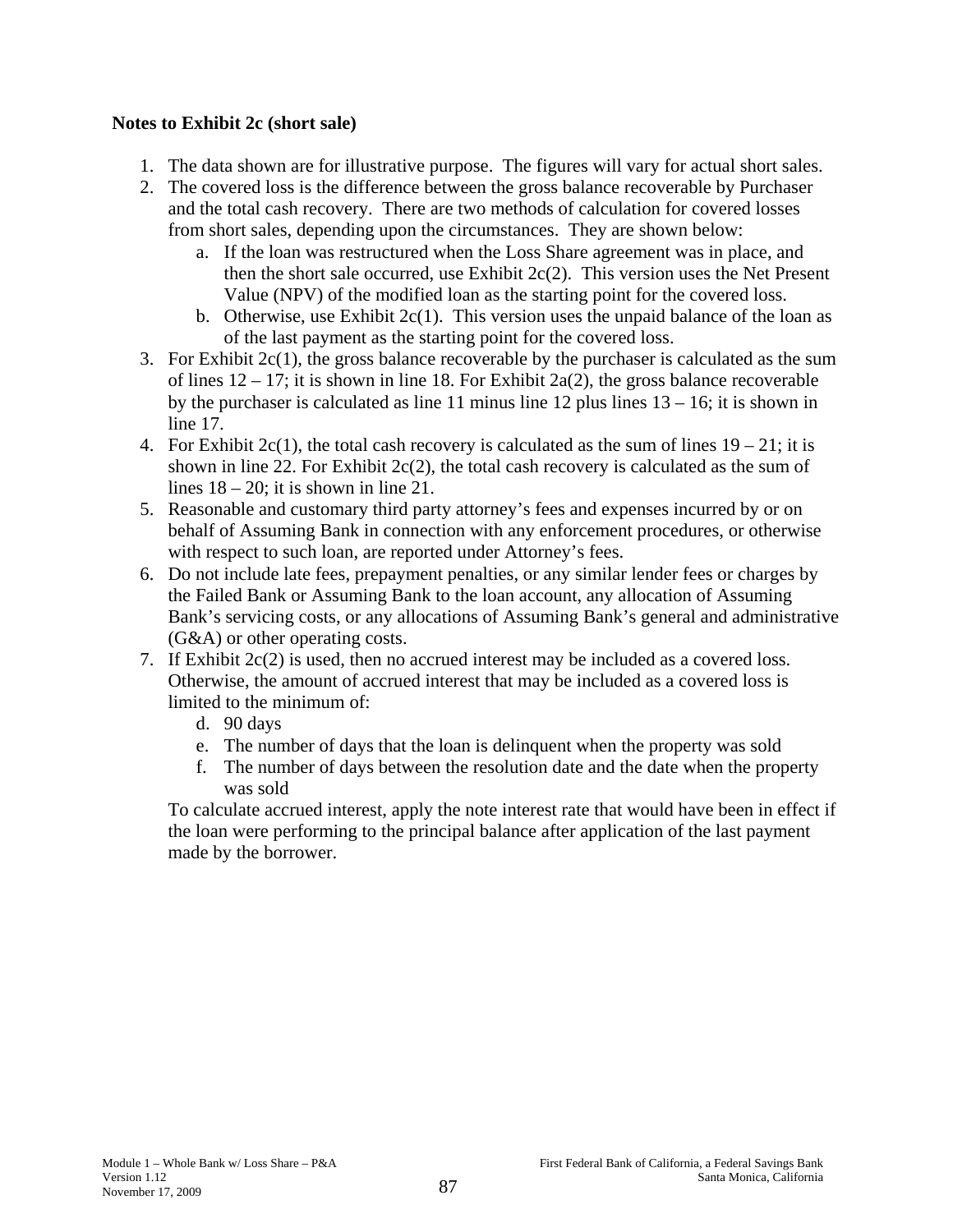## **Exhibit 2d**

| [input month]<br><b>Shared-Loss Month:</b>                                                                                                                |     |                 |         |
|-----------------------------------------------------------------------------------------------------------------------------------------------------------|-----|-----------------|---------|
| Loan no.:                                                                                                                                                 |     |                 |         |
|                                                                                                                                                           |     |                 |         |
|                                                                                                                                                           |     |                 |         |
| <b>NOTE</b>                                                                                                                                               |     |                 |         |
| The calculation of recovery on a loan for which a Restructuring Loss has been paid will only apply if the                                                 |     |                 |         |
| loan is sold.                                                                                                                                             |     |                 |         |
|                                                                                                                                                           |     |                 |         |
| <b>EXAMPLE CALCULATION</b>                                                                                                                                |     |                 |         |
|                                                                                                                                                           |     |                 |         |
| <b>Restructuring Loss Information</b>                                                                                                                     |     |                 |         |
| Loan principal balance before restructuring                                                                                                               |     | \$200,000       | A       |
| NPV, restructured loan                                                                                                                                    |     | 165,000         | B       |
| Loss on restructured loan                                                                                                                                 |     | \$35,000        | $A - B$ |
| Times FDIC applicable loss share % (80% or 95%)                                                                                                           |     | 80%             |         |
| Loss share payment to purchaser                                                                                                                           |     | \$28,000        | C       |
|                                                                                                                                                           |     |                 |         |
| Calculation - Recovery amount due to Receiver                                                                                                             |     |                 |         |
| Loan sales price                                                                                                                                          |     | \$190,000       |         |
| NPV of restructured loan at mod date                                                                                                                      |     | 165,000         |         |
| Gain - step 1                                                                                                                                             |     | 25,000          | D       |
| <b>PLUS</b>                                                                                                                                               |     |                 |         |
| Loan UPB after restructuring                                                                                                                              | (1) | 200,000         |         |
| Loan UPB at liquidation date                                                                                                                              |     | 192,000         | Е       |
| Gain - step 2 (principal collections after restructuring)<br>Recovery amount                                                                              |     | 8,000<br>33,000 | $D + E$ |
| Times FDIC loss share %                                                                                                                                   |     | 80%             |         |
| <b>Recovery due to FDIC</b>                                                                                                                               |     | \$26,400        | F       |
|                                                                                                                                                           |     |                 |         |
| Net loss share paid to purchaser $(C - F)$                                                                                                                |     | \$<br>1,600     |         |
|                                                                                                                                                           |     |                 |         |
| <b>Proof Calculation</b>                                                                                                                                  | (2) |                 |         |
| Loan principal balance                                                                                                                                    |     | \$200,000       | G       |
|                                                                                                                                                           |     |                 |         |
| Principal collections on loan                                                                                                                             |     | 8,000           |         |
| Sales price for loan                                                                                                                                      |     | 190,000         |         |
| Total collections on loan                                                                                                                                 |     | 198,000         | H       |
| Net loss on loan                                                                                                                                          |     | \$<br>2,000     | G – H   |
| Times FDIC applicable loss share % (80% or 95%)                                                                                                           |     | 80%             |         |
| Loss share payment to purchaser                                                                                                                           |     | 1,600<br>\$     |         |
|                                                                                                                                                           |     |                 |         |
|                                                                                                                                                           |     |                 |         |
| (1) This example assumes that the FDIC loan modification program as shown in Exhibit 5 is applied and                                                     |     |                 |         |
| the loan restructuring does not result in a reduction in the loan principal balance due from the                                                          |     |                 |         |
| borrower.                                                                                                                                                 |     |                 |         |
| (2) This proof calculation is provided to illustrate the concept and the Assuming Bank is not required to<br>provide this with its Recovery calculations. |     |                 |         |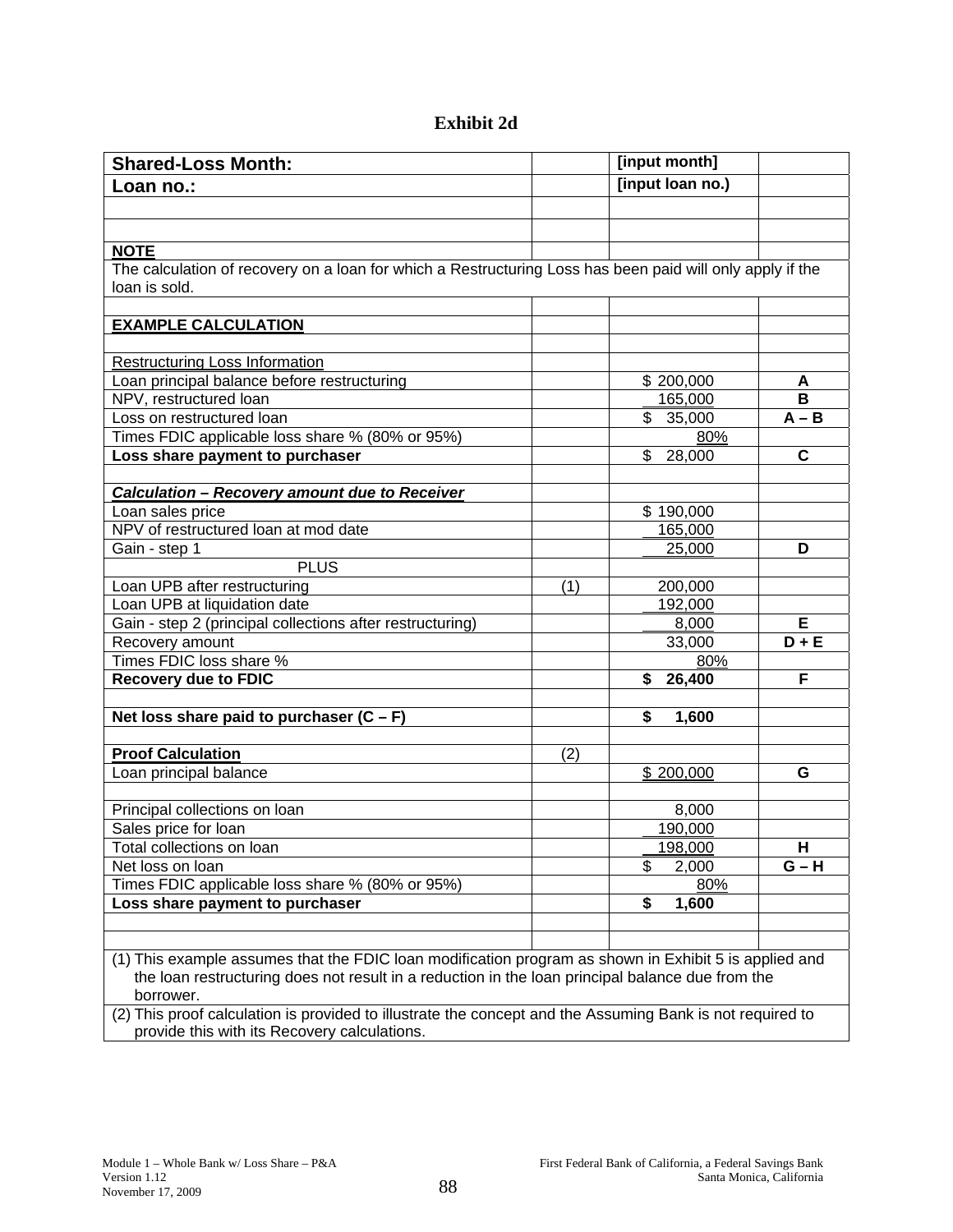| <b>SHARED-LOSS LOANS</b><br>PORTFOLIO PERFORMANCE AND SUMMARY SCHEDULE |                      |    |                  |
|------------------------------------------------------------------------|----------------------|----|------------------|
| <b>MONTH ENDED:</b>                                                    | [input report month] |    |                  |
|                                                                        |                      |    |                  |
|                                                                        |                      |    |                  |
| <b>POOL SUMMARY</b>                                                    |                      |    |                  |
|                                                                        | $\#$                 | \$ |                  |
| Loans at Sale Date                                                     | XX                   | XX |                  |
|                                                                        |                      |    |                  |
| Loans as of this month-end                                             | XX                   | XX |                  |
|                                                                        |                      |    |                  |
| <b>STATED THRESHOLD TRACKING</b>                                       | $\#$                 | \$ |                  |
| <b>Stated Threshold amount</b>                                         |                      |    | A                |
|                                                                        |                      |    |                  |
| Cumulative loss payments, prior month                                  |                      |    |                  |
| Loss payment for current month                                         |                      |    |                  |
| Cumulative loss payment, this month                                    |                      |    |                  |
| Cumulative Commercial & Other Loans Net Charge-Offs                    |                      |    |                  |
|                                                                        |                      |    | B                |
| Remaining to Stated Threshold                                          |                      |    | $A - B$          |
|                                                                        |                      |    |                  |
|                                                                        |                      |    | Percent of Total |
| <b>PORTFOLIO PERFORMANCE STATUS</b>                                    | $\#$                 | \$ | $\#$             |
| Current                                                                |                      |    |                  |
| $30 - 59$ days past due                                                |                      |    |                  |
| $60 - 89$ days past due                                                |                      |    |                  |
| $90 - 119$ days past due                                               |                      |    |                  |
| 120 and over days past due                                             |                      |    |                  |
| In foreclosure                                                         |                      |    |                  |
| <b>ORE</b>                                                             |                      |    |                  |
| Total                                                                  |                      |    |                  |
|                                                                        |                      |    |                  |
| Memo Item:                                                             |                      |    |                  |
| Loans in process of restructuring - total                              |                      |    |                  |
| Loans in bankruptcy                                                    |                      |    |                  |
|                                                                        |                      |    |                  |
| Loans in process of restructuring by delinguency status                |                      |    |                  |
| Current                                                                |                      |    |                  |
| 30 - 59 days past due                                                  |                      |    |                  |
| 60 - 89 days past due                                                  |                      |    |                  |
| 90 - 119 days past due                                                 |                      |    |                  |
|                                                                        |                      |    |                  |
| 120 and over days past due In foreclosure<br>Total                     |                      |    |                  |

**Exhibit 3 Portfolio Performance and Summary Schedule**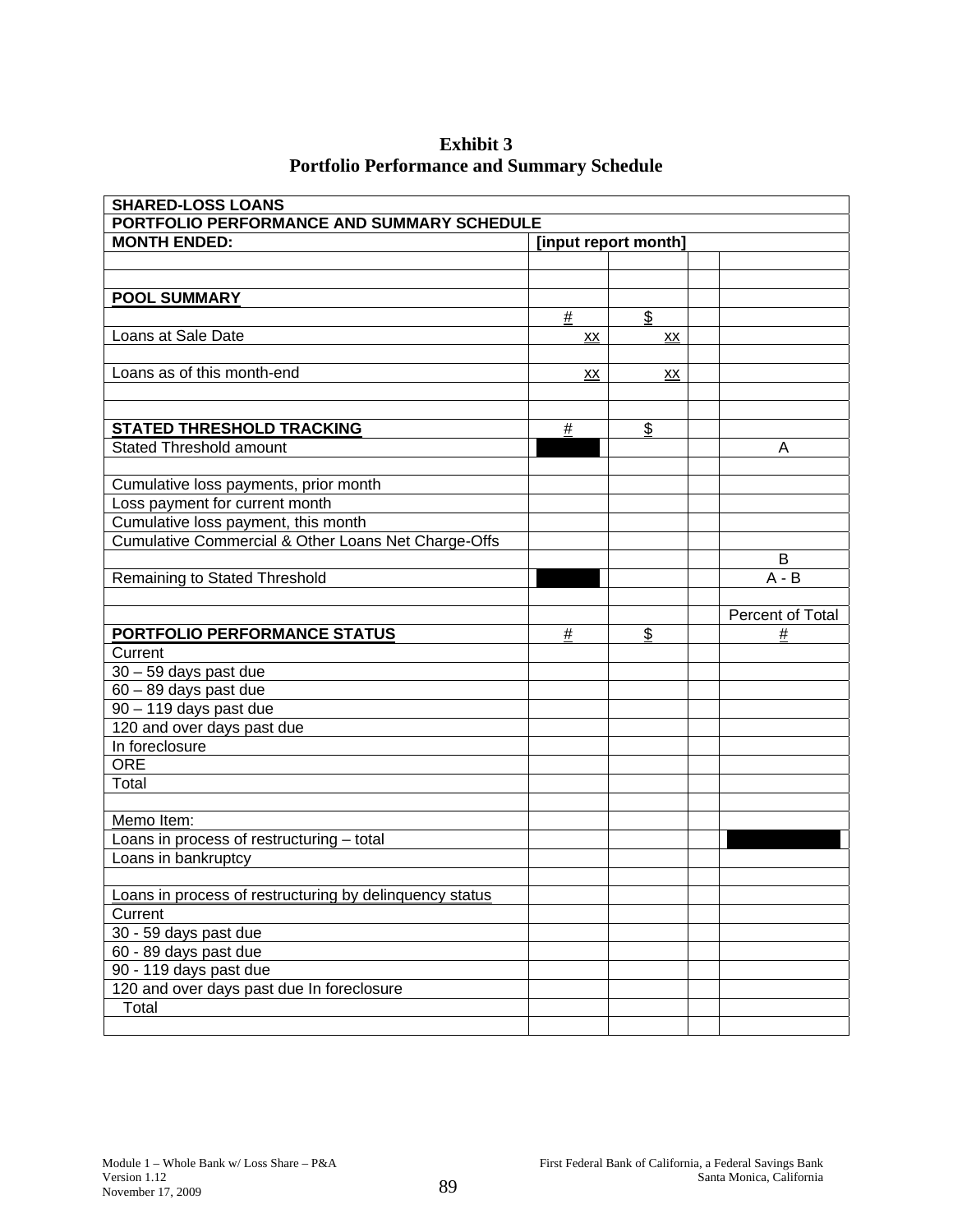| List of Loans Paid Off During Month    |                      |  |  |
|----------------------------------------|----------------------|--|--|
|                                        | Principal            |  |  |
| Loan #                                 | Balance              |  |  |
|                                        |                      |  |  |
| <b>List of Loans Sold During Month</b> |                      |  |  |
|                                        |                      |  |  |
|                                        | Principal<br>Balance |  |  |
| Loan #                                 |                      |  |  |
|                                        |                      |  |  |
|                                        |                      |  |  |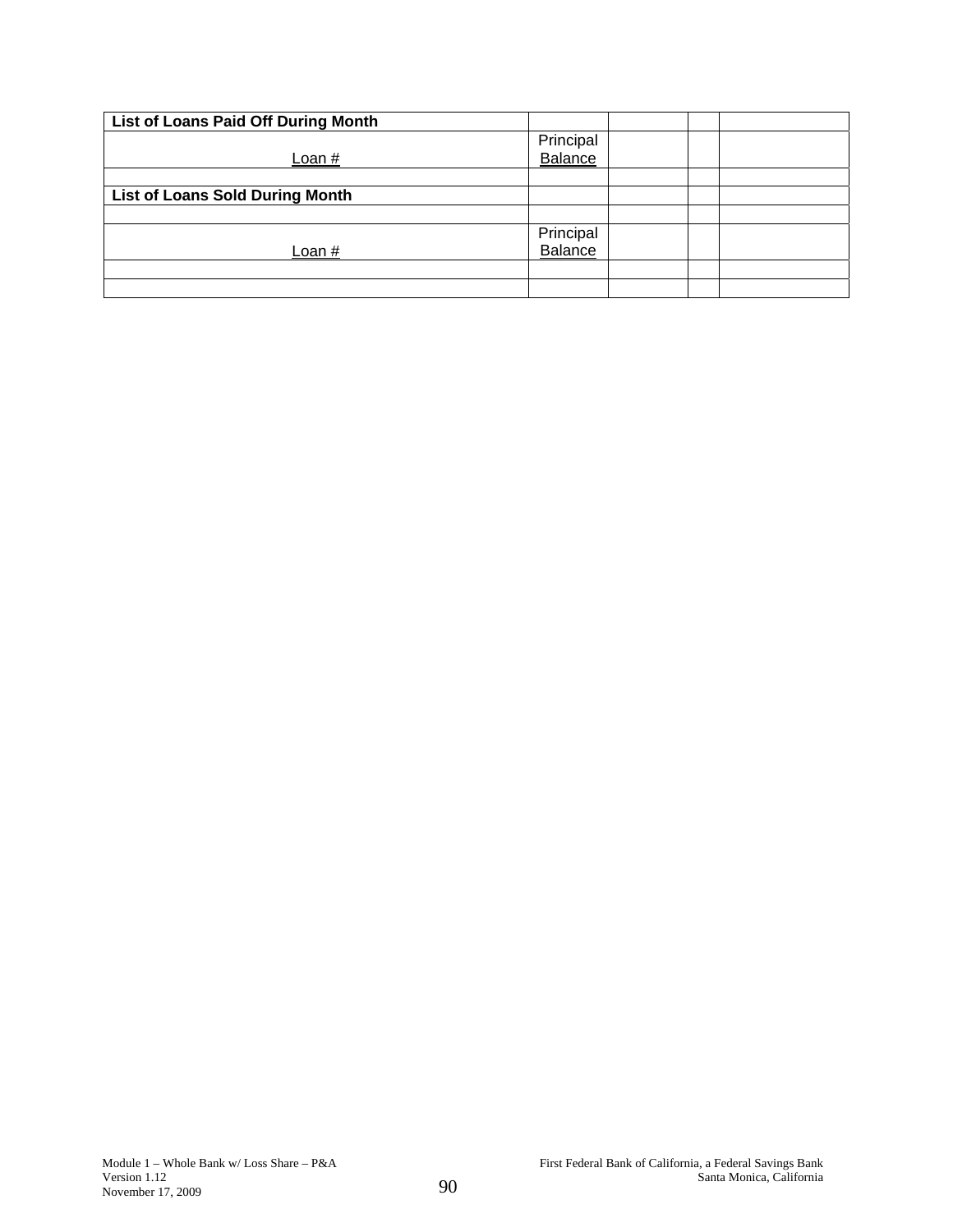## **Exhibit 4 Wire Transfer Instructions**

## **PURCHASER WIRING INSTRUCTIONS**

| <b>BANK RECEIVING WIRE</b>            |  |
|---------------------------------------|--|
|                                       |  |
| <b>9 DIGIT ABA ROUTING NUMBER</b>     |  |
|                                       |  |
| <b>ACCOUNT NUMBER</b>                 |  |
|                                       |  |
| <b>NAME OF ACCOUNT</b>                |  |
|                                       |  |
| <b>ATTENTION TO WHOM</b>              |  |
| <b>PURPOSE OF WIRE</b>                |  |
|                                       |  |
| FDIC RECEIVER WIRING INSTRUCTIONS     |  |
|                                       |  |
| <b>BANK RECEIVING WIRE</b>            |  |
|                                       |  |
| <b>SHORT NAME</b>                     |  |
|                                       |  |
| <b>ADDRESS OF BANK RECEIVING WIRE</b> |  |
|                                       |  |
| <b>9 DIGIT ABA ROUTING NUMBER</b>     |  |
|                                       |  |
| <b>ACCOUNT NUMBER</b>                 |  |
|                                       |  |
| <b>NAME OF ACCOUNT</b>                |  |
| <b>ATTENTION TO WHOM</b>              |  |
|                                       |  |
| <b>PURPOSE OF WIRE</b>                |  |
|                                       |  |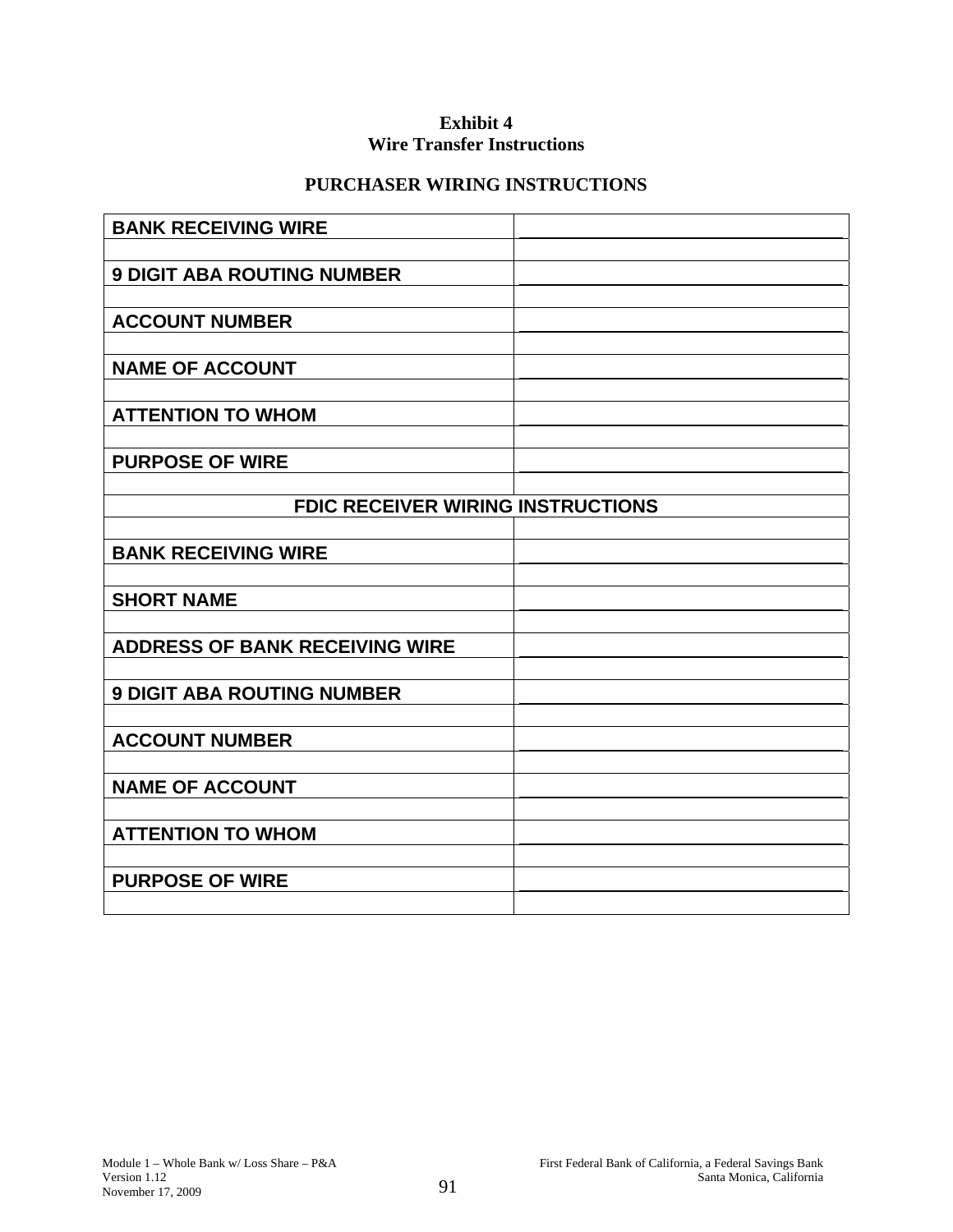# **EXHIBIT 5**

# **FDIC MORTGAGE LOAN MODIFICATION PROGRAM**

## **Objective**

The objective of this FDIC Mortgage Loan Modification Program ("Program") is to modify the terms of certain residential mortgage loans so as to improve affordability, increase the probability of performance, allow borrowers to remain in their homes and increase the value of the loans to the FDIC and assignees. The Program provides for the modification of Qualifying Loans (as defined below) by reducing the borrower's monthly housing debt to income ratio ("DTI Ratio") to no more than 31% at the time of the modification and eliminating adjustable interest rate and negative amortization features.

## Qualifying Mortgage Loans

In order for a mortgage loan to be a Qualifying Loan it must meet all of the following criteria, which must be confirmed by the lender:

- The collateral securing the mortgage loan is owner-occupied and the owner's primary residence; and
- The mortgagor has a first priority lien on the collateral; and
- Either the borrower is at least 60 days delinquent or a default is reasonably foreseeable.

## Modification Process

The lender shall undertake a review of its mortgage loan portfolio to identify Qualifying Loans. For each Qualifying Loan, the lender shall determine the net present value of the modified loan and, if it will exceed the net present value of the foreclosed collateral upon disposition, then the Qualifying Loan shall be modified so as to reduce the borrower's monthly DTI Ratio to no more than 31% at the time of the modification. To achieve this, the lender shall use a combination of interest rate reduction, term extension and principal forbearance, as necessary.

The borrower's monthly DTI Ratio shall be a percentage calculated by dividing the borrower's monthly income by the borrower's monthly housing payment (including principal, interest, taxes and insurance). For these purposes, (1) the borrower's monthly income shall be the amount of the borrower's (along with any co-borrowers') documented and verified gross monthly income, and (2) the borrower's monthly housing payment shall be the amount required to pay monthly principal and interest plus one-twelfth of the then current annual amount required to pay real property taxes and homeowner's insurance with respect to the collateral.

In order to calculate the monthly principal payment, the lender shall capitalize to the outstanding principal balance of the Qualifying Loan the amount of all delinquent interest, delinquent taxes, past due insurance premiums, third party fees and (without duplication) escrow advances (such amount, the "Capitalized Balance").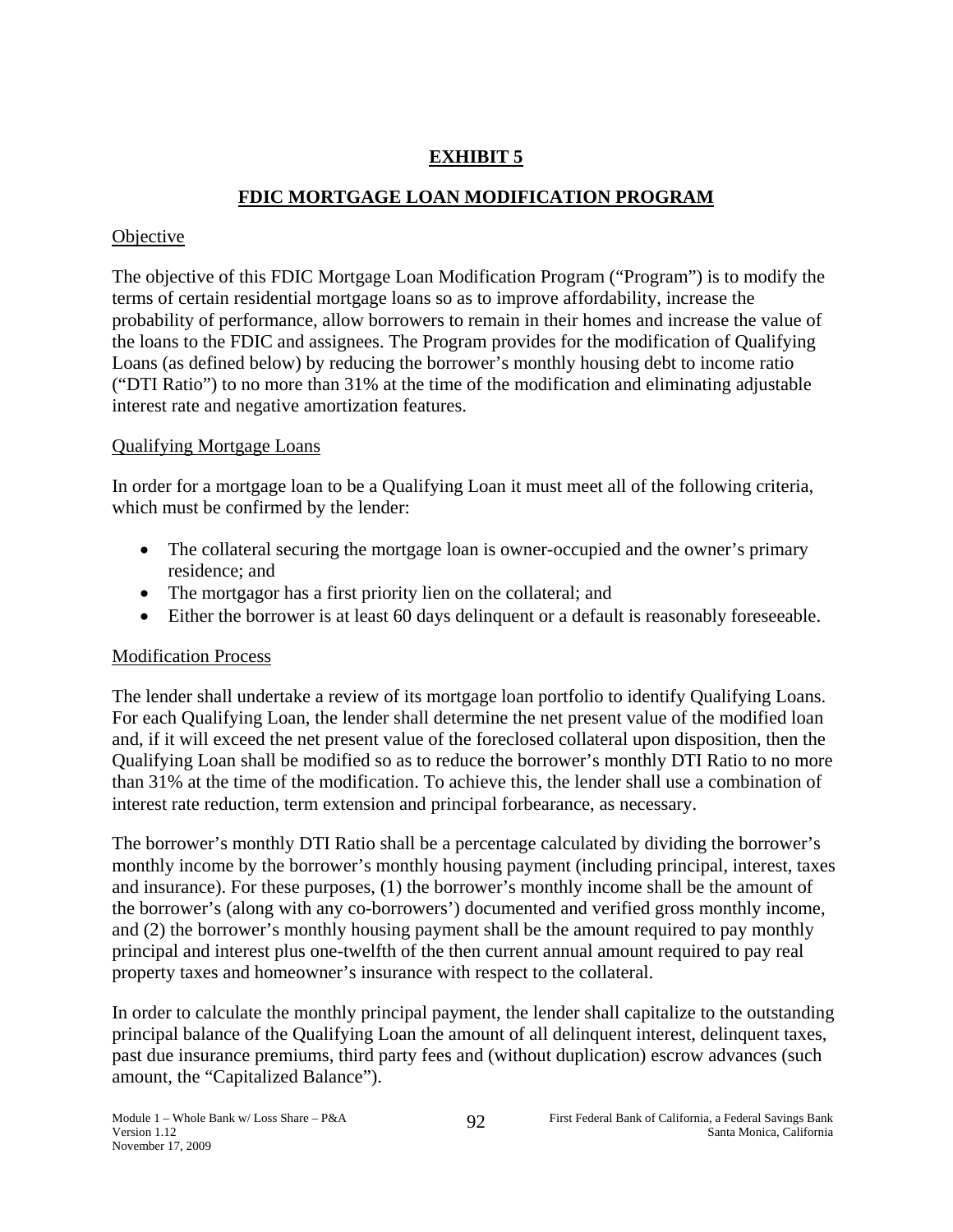In order to achieve the goal of reducing the DTI Ratio to 31%, the lender shall take the following steps in the following order of priority with respect to each Qualifying Loan:

- 1. Reduce the interest rate to the then current Freddie Mac Survey Rate for 30-year fixed rate mortgage loans, and adjust the term to 30 years.
- 2. If the DTI Ratio is still in excess of 31%, reduce the interest rate further, but no lower than 3%, until the DTI ratio of 31% is achieved.
- 3. If the DTI Ratio is still in excess of 31% after adjusting the interest rate to 3%, extend the remaining term of the loan by 10 years.
- 4. If the DTI Ratio is still in excess of 31%, calculate a new monthly payment (the "Adjusted Payment Amount") that will result in the borrower's monthly DTI Ratio not exceeding 31%. After calculating the Adjusted Payment Amount, the lender shall bifurcate the Capitalized Balance into two portions – the amortizing portion and the non-amortizing portion. The amortizing portion of the Capitalized Balance shall be the mortgage amount that will fully amortize over a 40-year term at an annual interest rate of 3% and monthly payments equal to the Adjusted Payment Amount. The nonamortizing portion of the Capitalized Balance shall be the difference between the Capitalized Balance and the amortizing portion of the Capitalized Balance. If the amortizing portion of the Capitalized Balance is less than 75% of the current estimated value of the collateral, then the lender may choose not to restructure the loan. If the lender chooses to restructure the loan, then the lender shall forbear on collecting the non-amortizing portion of the Capitalized Balance, and such amount shall be due and payable only upon the earlier of (i) maturity of the modified loan, (ii) a sale of the property or (iii) a pay-off or refinancing of the loan. No interest shall be charged on the non-amortizing portion of the Capitalized Balance, but repayment shall be secured by a first lien on the collateral.

## Special Note:

The net present value calculation used to determine whether a loan should be modified based on the modification process above is distinct and different from the net present value calculation used to determine the covered loss if the loan is modified. Please refer only to the net present value calculation described in this exhibit for the modification process, with its separate assumptions, when determining whether to provide a modification to a borrower. Separate assumptions may include, without limitation, Assuming Bank's determination of a probability of default without modification, a probability of default with modification, home price forecasts, prepayment speeds, and event timing. These assumptions are applied to different projected cash flows over the term of the loan, such as the projected cash flow of the loan performing or defaulting without modification and the projected cash flow of the loan performing or defaulting with modification.

change, the net present value calculation for determining the covered loss remains constant.<br>
Module 1 – Whole Bank w/Loss Share – P&A<br>
Version 1.12<br>
Santa Monica, California By contrast, the net present value for determining the covered loss is based on a 10 year period. While the assumptions in the net present value calculation used in the modification process may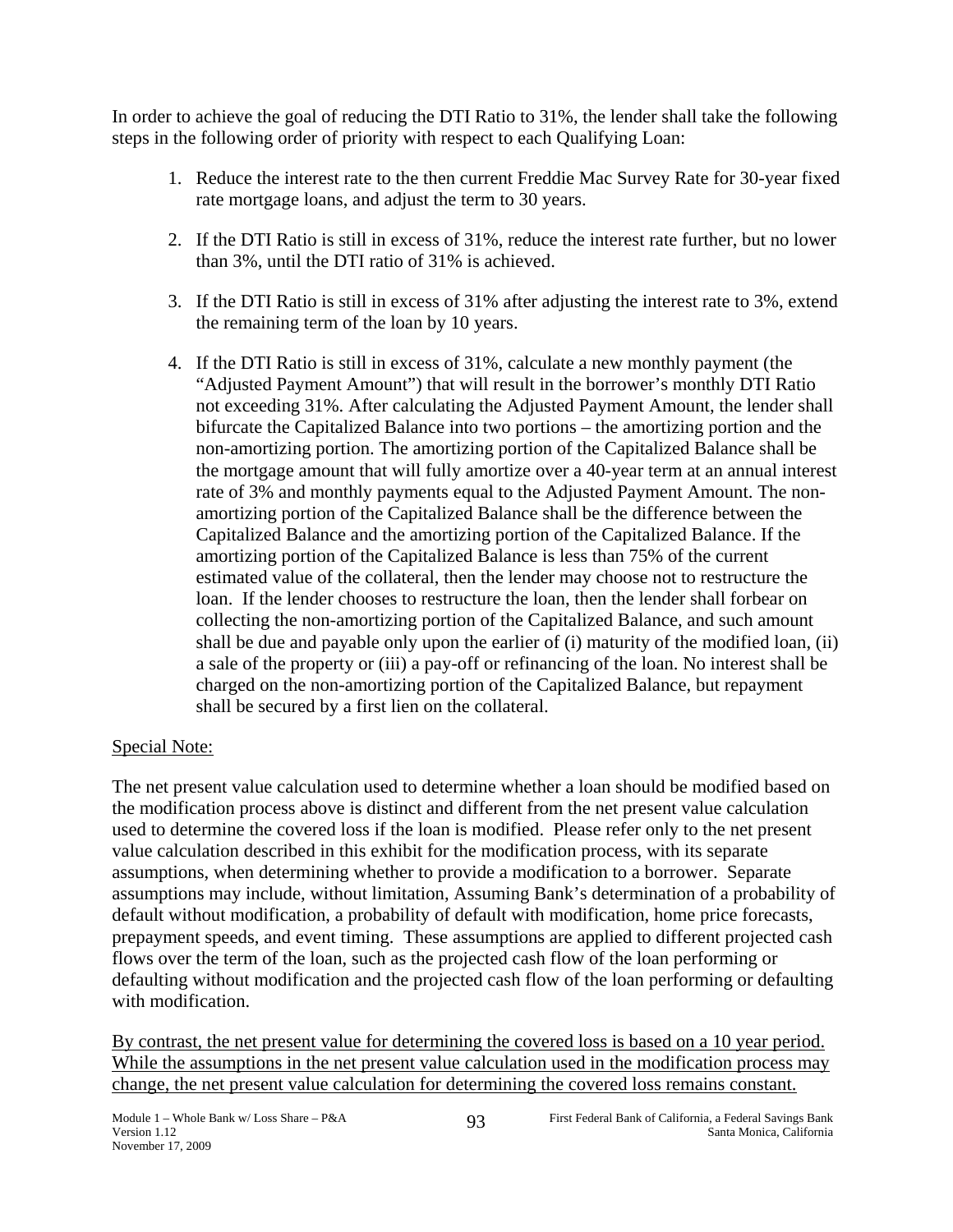### **EXHIBIT 4.15B**

### **COMMERCIAL AND OTHER ASSETS SHARED-LOSS AGREEMENT**

This agreement for reimbursement of loss sharing expenses on certain loans and other assets (the "Commercial Shared-Loss Agreement") shall apply when the Assuming Bank purchases Shared-Loss Assets as that term is defined herein. The terms hereof shall modify and supplement, as necessary, the terms of the Purchase and Assumption Agreement to which this Commercial Shared-Loss Agreement is attached as Exhibit 4.15B and incorporated therein. To the extent any inconsistencies may arise between the terms of the Purchase and Assumption Agreement and this Commercial Shared-Loss Agreement with respect to the subject matter of this Commercial Shared-Loss Agreement, the terms of this Commercial Shared-Loss Agreement shall control. References in this Commercial Shared-Loss Agreement to a particular Section shall be deemed to refer to a Section in this Commercial Shared-Loss Agreement unless the context indicates that a Section of the Purchase and Assumption Agreement is intended.

### **ARTICLE I -- DEFINITIONS**

Capitalized terms used in this Commercial Shared-Loss Agreement that are not defined in this Commercial Shared-Loss Agreement are defined in the Purchase and Assumption Agreement In addition to the terms defined above, defined below are certain additional terms relating to loss-sharing, as used in this Commercial Shared-Loss Agreement.

**"AAA"** means the American Arbitration Association as provided in Section 2.1(f)(iii) of this Commercial Shared-Loss Agreement.

**"Accrued Interest"** means, with respect to any Shared-Loss Loan, Permitted Advance or Shared-Loss Loan Commitment Advance at any time, the amount of earned and unpaid interest, taxes, credit life and/or disability insurance premiums (if any) payable by the Obligor accrued on or with respect to such Shared-Loss Loan, Permitted Advance or Shared-Loss Loan Commitment Advance, all as reflected on the Accounting Records of the Failed Bank or the Assuming Bank (as applicable); provided, that Accrued Interest shall not include any amount that accrues on or with respect to any Shared-Loss Loan, Permitted Advance or Shared-Loss Loan Commitment Advance after that Asset has been placed on non-accrual or nonperforming status by either the Failed Bank or the Assuming Bank (as applicable).

"**Additional ORE**" means Shared-Loss Loans that become Other Real Estate after Bank Closing Date.

"**Affiliate**" shall have the meaning set forth in the Purchase and Assumption Agreement; provided, that, for purposes of this Commercial Shared-Loss Agreement, no Third Party Servicer shall be deemed to be an Affiliate of the Assuming Bank.

**Examplicable Anniversary of the Commencement Date**" means the fifth (5th) anniversary of the Commencement Date.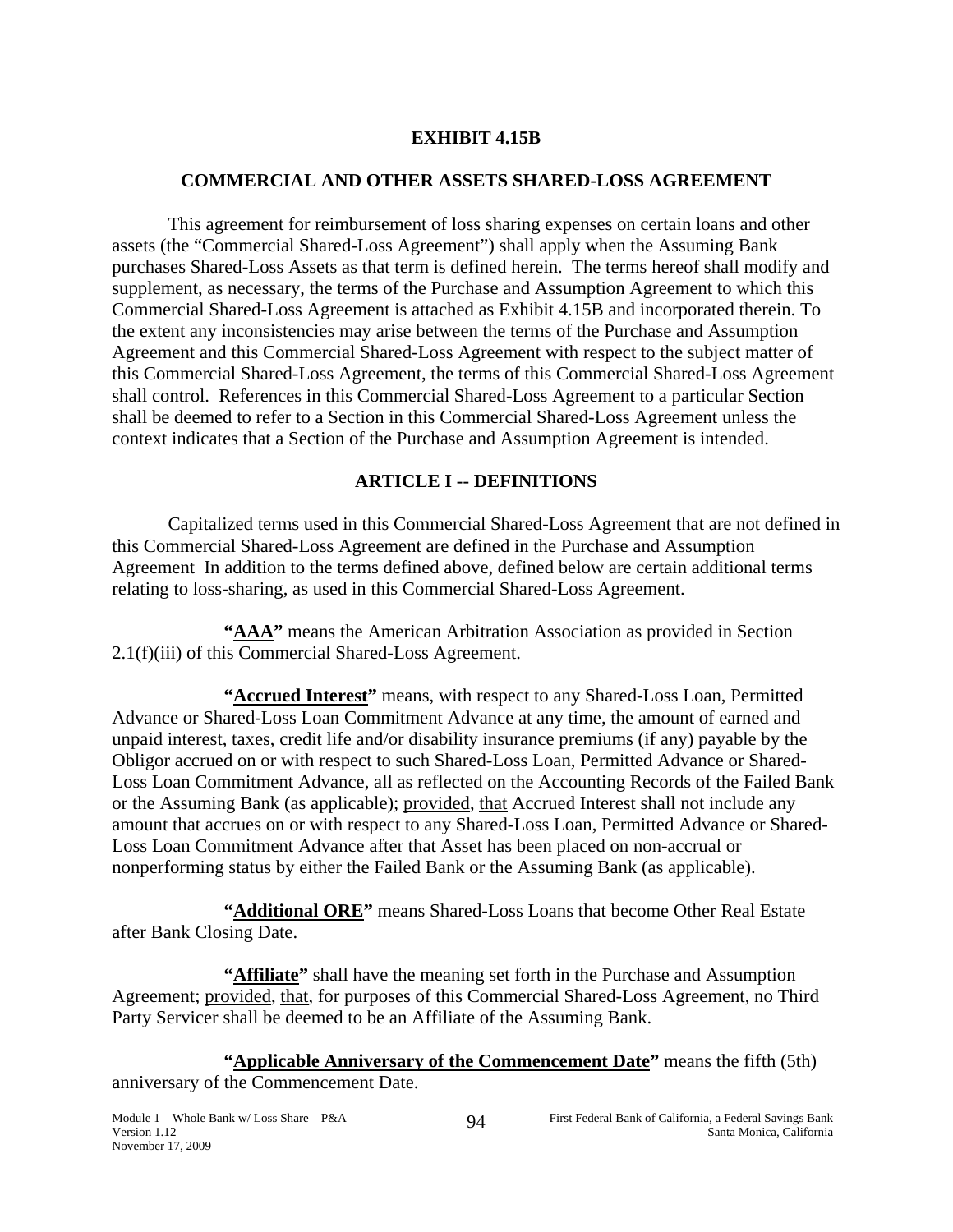**"Calendar Quarter"** means a quarterly period (a) for the first such period, beginning on the Commencement Date and ending on the last calendar day of either March, June, September or December, whichever is the first to occur after the Commencement Date, and (b) for quarterly periods thereafter, beginning on the first calendar day of the calendar month immediately after the month that ended the prior period and ending on the last calendar day of each successive three-calendar-month period thereafter (i.e., each March, June, September and December, starting in the applicable order depending on the ending date of first such period) of any year.

**"Capitalized Expenditures"** means those expenditures that (i) would be capitalized under generally accepted accounting principles, and (ii) are incurred with respect to Shared-Loss Loans, Other Real Estate, Additional ORE or Subsidiary ORE. Capitalized Expenditures shall not include expenses related to environmental conditions including, but not limited to, remediation, storage or disposal of any hazardous or toxic substances or any pollutant or contaminant.

**"Charge-Offs"** means, with respect to any Shared-Loss Assets for any period, an amount equal to the aggregate amount of loans or portions of loans classified as "Loss" under the Examination Criteria, including (a) charge-offs of (i) the principal amount of such assets net of unearned interest (including write-downs associated with Other Real Estate, Additional ORE, Subsidiary ORE or loan modification(s)) (ii) Accrued Interest, and (iii) Capitalized Expenditures plus (b) Pre-Charge-Off Expenses incurred on the respective Shared-Loss Loans, all as effected by the Assuming Bank during such period and reflected on the Accounting Records of the Assuming Bank; provided, that: (i) the aggregate amount of Accrued Interest (including any reversals thereof) for the period after Bank Closing that shall be included in determining the amount of Charge-Offs for any Shared-Loss Loan shall not exceed ninety (90) days' Accrued Interest; (ii) no Charge-Off shall be taken with respect to any anticipated expenditure by the Assuming Bank until such expenditure is actually incurred; (iii) any financial statement adjustments made in connection with the purchase of any Assets pursuant to this Purchase and Assumption Agreement or any future purchase, merger, consolidation or other acquisition of the Assuming Bank shall not constitute "Charge-Offs"; and (iv) except for Portfolio Sales or any other sales or dispositions consented to by the Receiver, losses incurred on the sale or other disposition of Shared-Loss Assets to any Person (other than the sale or other disposition of Other Real Estate, Additional ORE or Subsidiary ORE to a Person other than an Affiliate of the Assuming Bank which is conducted in a commercially reasonable and prudent manner) shall not constitute Charge-Offs.

**"Commencement Date"** means the first calendar day following Bank Closing.

**"Consumer Loans"** means Loans to individuals for household, family and other personal expenditures (including United States and/or State-guaranteed student loans and extensions of credit pursuant to a credit card plan or debit card plan).

**"Cumulative Servicing Amount"** means the sum of the Period Servicing Amounts for every consecutive twelve-month period prior to and ending on the True-Up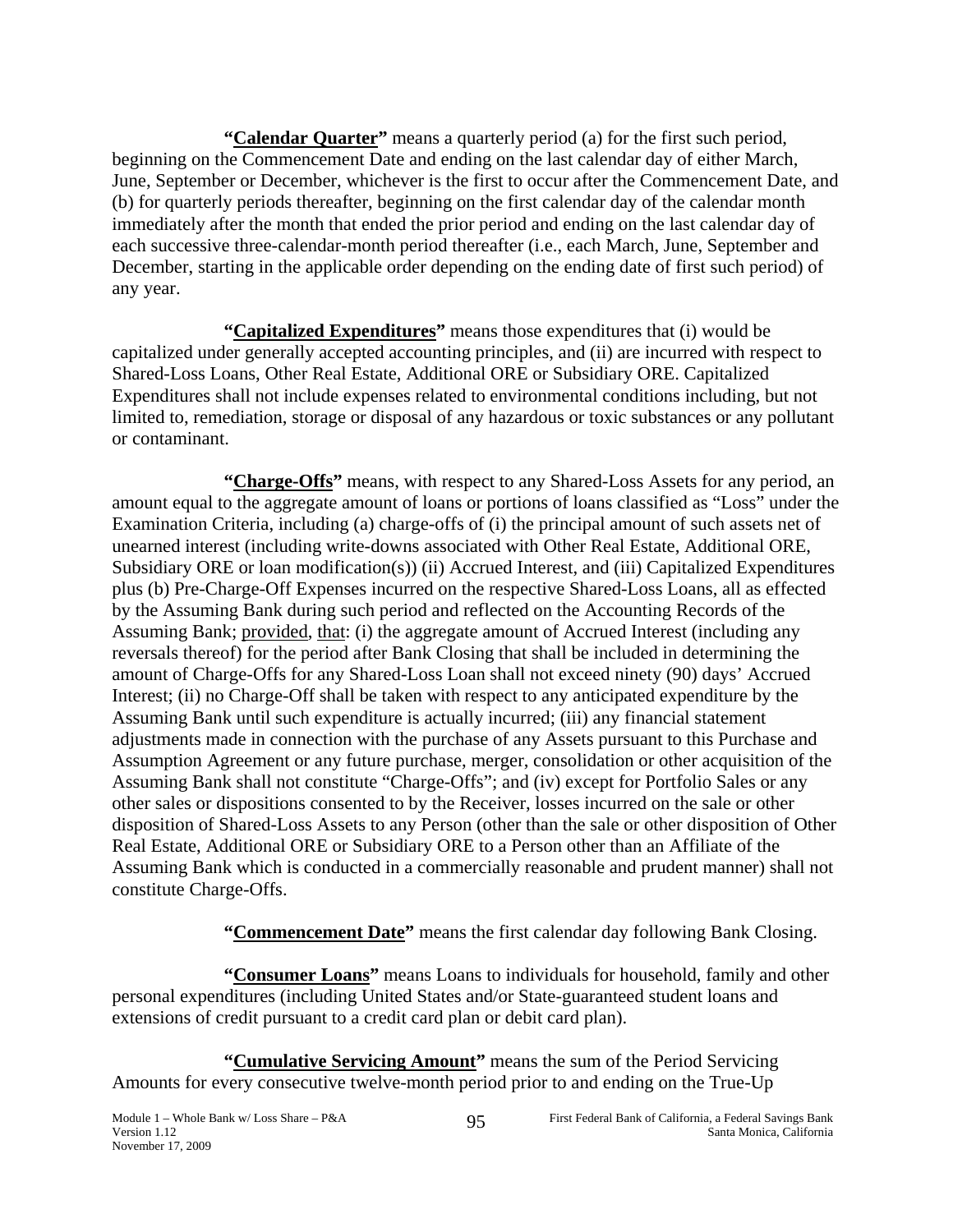Measurement Date in respect of each of the Shared-Loss Agreements during which the losssharing provisions of the applicable Shared-Loss Agreement is in effect.

**"Cumulative Shared-Loss Payments"** means (i) the aggregate of all of the payments made or payable to the Assuming Bank under the Shared-Loss Agreements minus (ii) the aggregate of all of the payments made or payable to the Receiver under the Shared-Loss Agreements.

**"Environmental Assessment"** means an assessment of the presence, storage or release of any hazardous or toxic substance, pollutant or contaminant with respect to the collateral securing a Shared-Loss Loan that has been fully or partially charged off.

**"Examination Criteria"** means the loan classification criteria employed by, or any applicable regulations of, the Assuming Bank's Chartering Authority at the time such action is taken, as such criteria may be amended from time to time.

**"Failed Bank Charge-Offs/Write-Downs"** means, with respect to any Shared-Loss Asset, an amount equal to the aggregate amount of reversals or charge-offs of Accrued Interest and charge-offs and write-downs of principal effected by the Failed Bank with respect to that Shared-Loss Asset as reflected on the Accounting Records of the Failed Bank.

**"Fair Value"** means the value of a Shared Loss MTM Asset as stated on the books and records of the Failed Bank as of Bank Closing, inclusive of all adjustments.

**"FDIC Party"** has the meaning provided in Section 2.1(f)(ii) of this Commercial Shared-Loss Agreement.

**"Net Charge-Offs"** means, with respect to any period, an amount equal to the aggregate amount of Charge-Offs for such period less the amount of Recoveries for such period.

 Commercial Shared-Loss Agreement. **"Neutral Member"** has the meaning provided in Section 2.1(f)(ii) of this

**"New Shared-Loss Loans"** means loans that would otherwise be subject to loss sharing under this Commercial Shared-Loss Agreement that were originated after September 25, 2009 and before Bank Closing.

**"Notice of Dispute"** has the meaning provided in Section 2.1(f)(iii) of this Commercial Shared-Loss Agreement.

**"ORE Subsidiary"** means any Subsidiary of the Assuming Bank that engages solely in holding, servicing, managing or liquidating interests of a type described in clause (A) of the definition of "Other Real Estate," which interests have arisen from the collection or settlement of a Shared-Loss Loan.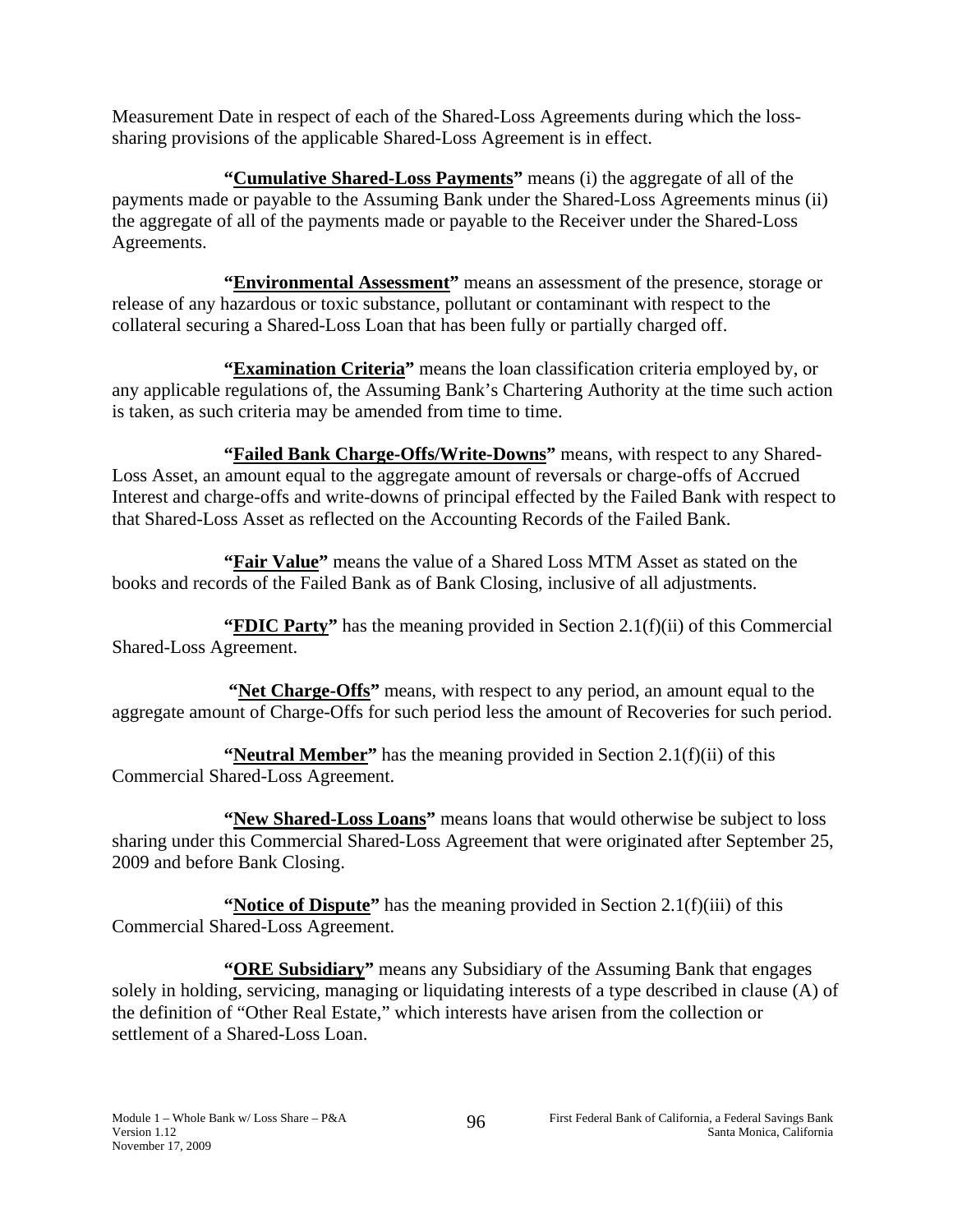**"Other Real Estate"** means all of the following (including any of the following fully or partially charged off the books and records of the Failed Bank or the Assuming Bank) that (i) are owned by the Failed Bank as of Bank Closing and are purchased pursuant to the Purchase and Assumption Agreement or (ii) have arisen subsequent to Bank Closing from the collection or settlement by the Assuming Bank of a Shared-Loss Loan:

(A) all interests in real estate (other than Bank Premises and Fixtures), including but not limited to mineral rights, leasehold rights, condominium and cooperative interests, air rights and development rights; and

(B) all other assets (whether real or personal property) acquired by foreclosure or in full or partial satisfaction of judgments or indebtedness.

**"Period Servicing Amount"** means, for any twelve month period with respect to each of the Shared-Loss Agreements during which the loss-sharing provisions of the applicable Shared-Loss Agreement are in effect, the product of (i) the simple average of the principal amount of Shared-Loss Loans and Shared-Loss Assets (other than the Shared-Loss Securities) (in each case as defined in the Shared-Loss Agreements), as the case may be, at the beginning of such period and at the end of such period times (ii) one percent (1%).

**"Permitted Advance"** means an advance of funds by the Assuming Bank with respect to a Shared-Loss Loan, or the making of a legally binding commitment by the Assuming Bank to advance funds with respect to a Shared-Loss Loan, that (i) in the case of such an advance, is actually made, and, in the case of such a commitment, is made and all of the proceeds thereof actually advanced, within one (1) year after the Commencement Date, (ii) does not cause the sum of (A) the book value of such Shared-Loss Loan as reflected on the Accounting Records of the Assuming Bank after any such advance has been made by the Assuming Bank plus (B) the unfunded amount of any such commitment made by the Assuming Bank related thereto, to exceed 110% of the Book Value of such Shared-Loss Loan, (iii) is not made with respect to a Shared-Loss Loan with respect to which (A) there exists a related Shared-Loss Loan Commitment or (B) the Assuming Bank has taken a Charge-Off and (iv) is made in good faith, is supported at the time it is made by documentation in the Credit Files and conforms to and is in accordance with the applicable requirements set forth in Article III of this Commercial Shared-Loss Agreement and with the then effective written internal credit policy guidelines of the Assuming Bank; provided, that the limitations in subparagraphs (i), (ii) and (iii) of this definition shall not apply to any such action (other than to an advance or commitment related to the remediation, storage or final disposal of any hazardous or toxic substance, pollutant or contaminant) that is taken by Assuming Bank in its reasonable discretion to preserve or secure the value of the collateral for such Shared-Loss Loan.

**"Permitted Amendment"** means, with respect to any Shared-Loss Loan Commitment or Shared-Loss Loan, any amendment, modification, renewal or extension thereof, or any waiver of any term, right, or remedy thereunder, made by the Assuming Bank in good faith and otherwise in accordance with the applicable requirements set forth in Article III of this Commercial Shared-Loss Agreement and the then effective written internal credit policy guidelines of the Assuming Bank; provided, that: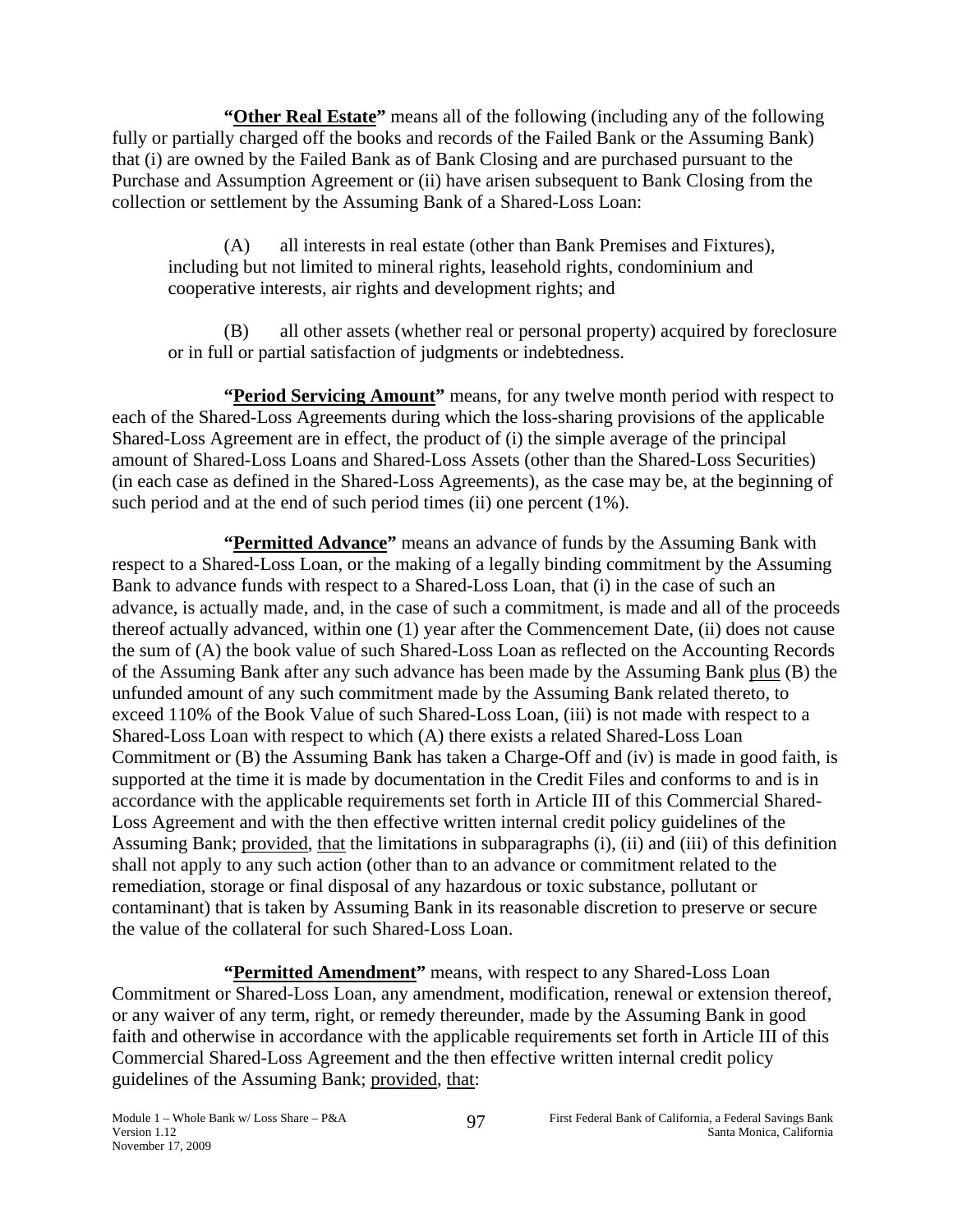(i) with respect to a Shared-Loss Loan Commitment or a Shared-Loss Loan that is not a revolving line of credit, no such amendment, modification, renewal, extension, or waiver, except as allowed under the definition of Permitted Advance, shall operate to increase the amount of principal (A) then remaining available to be advanced by the Assuming Bank under the Shared-Loss Loan Commitment or (B) then outstanding under the Shared-Loss Loan;

(ii) with respect to a Shared-Loss Loan Commitment or a Shared-Loss Loan that is a revolving line of credit, no such amendment, modification, renewal, extension, or waiver, except as allowed under the definition of Permitted Advance, shall operate to increase the maximum amount of principal authorized as of Bank Closing to be outstanding at any one time under the underlying revolving line of credit relationship with the debtor (regardless of the extent to which such revolving line of credit may have been funded as of Bank Closing or may subsequently have been funded and/or repaid); and

(iii) no such amendment, modification, renewal, extension or waiver shall extend the term of such Shared-Loss Loan Commitment or Shared-Loss Loan beyond the end of the final Shared-Loss Quarter unless the term of such Shared-Loss Loan Commitment or Shared-Loss Loan as existed on Bank Closing was beyond the end of the final Shared-Loss Quarter, in which event no such amendment, modification, renewal, extension or waiver shall extend such term beyond the term as existed as of Bank Closing.

"**Pre-Charge-Off Expenses"** means those expenses incurred in the usual and prudent management of a Shared-Loss Loan that would qualify as a Reimbursable Expense or Recovery Expense if incurred after a Charge-Off of the related Shared-Loss Asset had occurred.

**"Quarterly Certificate"** has the meaning provided in Section 2.1(a)(i) of this Commercial Shared-Loss Agreement.

**"Recoveries"** (I)(A) In addition to any sums to be applied as Recoveries pursuant to subparagraph (II) below, "Recoveries" means, with respect to any period, the sum of (without duplication):

**Shared-Loss Quarter; plus** (i) the amount of collections during such period by the Assuming Bank on Charge-Offs of Shared-Loss Assets effected by the Assuming Bank prior to the end of the final

(ii) the amount of collections during such period by the Assuming Bank on Failed Bank Charge-Offs/Write-Downs; plus

(iii) the amount of gain on any sale or other disposition during such period by the Assuming Bank of Shared Loss Loans, Other Real Estate, Additional ORE or Subsidiary ORE (provided, that the amount of any such gain included in Recoveries shall not exceed the aggregate amount of the related Failed Bank Charge-Offs/Write-Downs and Charge-Offs taken and any related Reimbursable Expenses and Recovery Expenses); plus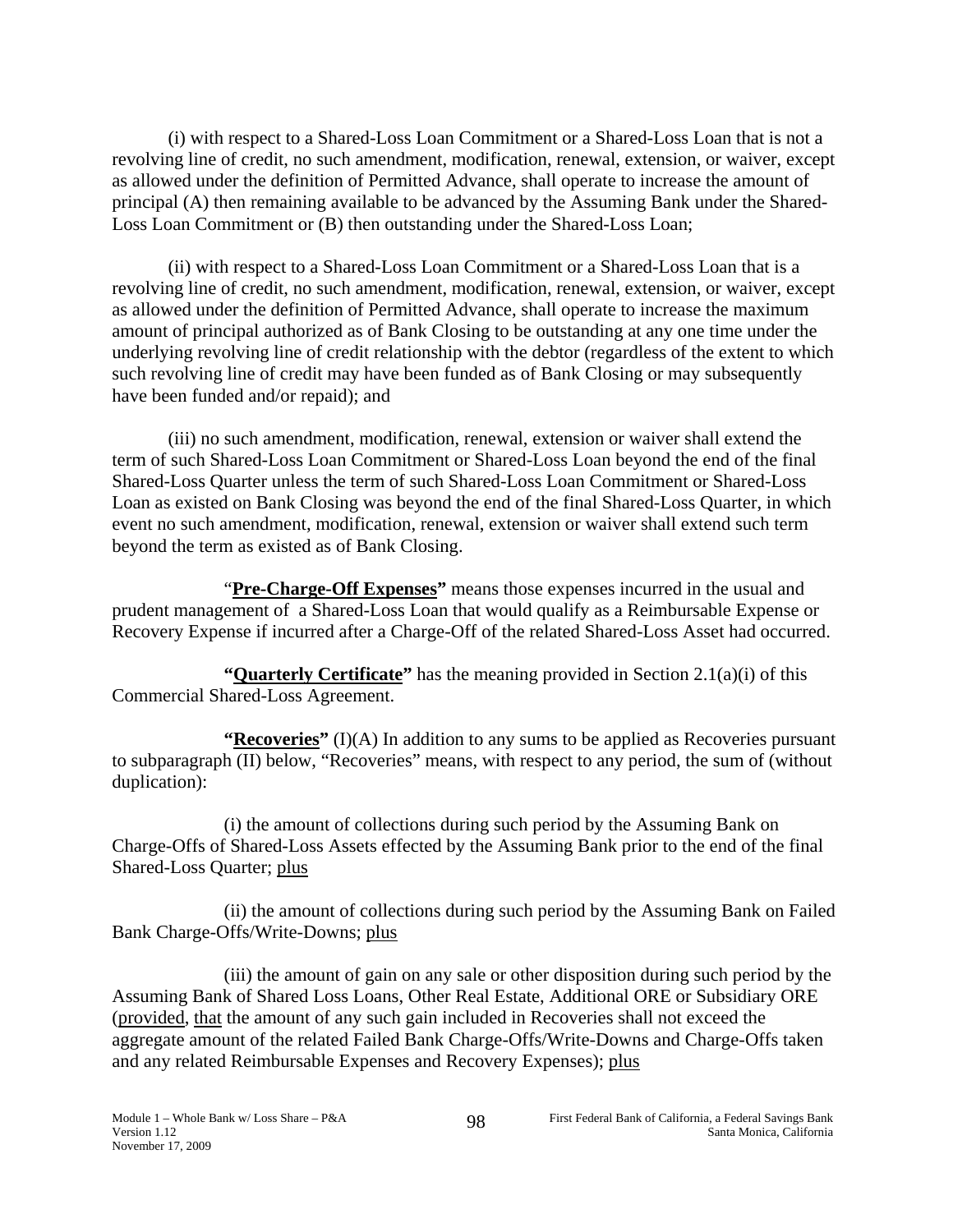(iv) the amount of collections during such period by the Assuming Bank of any Reimbursable Expenses or Recovery Expenses; plus

(v) the amount of any fee or other consideration received by the Assuming Bank during or prior to such period in connection with any amendment, modification, renewal, extension, refinance, restructure, commitment or other similar action taken by the Assuming Bank with respect to a Shared-Loss Asset with respect to which there exists a Failed Bank Charge-Off/Write-Down or a Shared-Loss Loan as to which a Charge-Off has been effected by the Assuming Bank during or prior to such period (provided, that the amount of any such fee or other consideration included in Recoveries shall not exceed the aggregate amount of the related Failed Bank Charge-Offs/Write-Downs and Charge-Offs taken and any related Reimbursable Expenses and Recovery Expenses).

(I)(B) For the purpose of determining the amounts to be applied as Recoveries pursuant to subparagraph (I)(A) above, the Assuming Bank shall apply amounts received on the Assets that are not otherwise applied to reduce the book value of principal of a Shared-Loss Loan (or, in the case of Other Real Estate, Additional ORE, Subsidiary ORE and Capitalized Expenditures, that are not otherwise applied to reduce the book value thereof) in the following order: first to Charge-Offs and Failed Bank Charge-Offs/Write Downs; then to Reimbursable Expenses and Recovery Expenses; then to interest income; and then to other expenses incurred by the Assuming Bank.

(II) If there occurs an amendment, modification, renewal, extension, refinance, restructure, commitment, sale or other similar action with respect to a Shared-Loss Loan as to which there exists a Failed Bank Charge-Off/Write Down or as to which a Charge-Off has been effected by the Assuming Bank during or prior to such period, and if, as a result of such occurrence, the Assuming Bank recognizes any interest income for financial accounting purposes on that Shared-Loss Loan, then "Recoveries" shall also include the portion of the total amount of any such interest income recognized by the Assuming Bank which is derived by multiplying:

(A) the total amount of any such interest income recognized by the Assuming Bank during such period with respect to that Shared-Loss Loan as described above, by

(B) a fraction, the numerator of which is the aggregate principal amount (excluding reversals or charge-offs of Accrued Interest) of all such Failed Bank Charge-Offs/Write-Downs and Charge-Offs effected by the Assuming Bank with respect to that Shared-Loss Loan plus the principal amount of that Shared-Loss Loan that has not yet been chargedoff but has been placed on nonaccrual status, all of which occurred at any time prior to or during the period in which the interest income referred to in subparagraph (II)(A) immediately above was recognized, and the denominator of which is the total amount of principal indebtedness (including all such prior Failed Bank Charge-Offs/Write-Downs and Charge-Offs as described above) due from the Obligor on that Shared-Loss Loan as of the end of such period;

provided, however, that the amount of any interest income included as Recoveries for a particular Shared-Loss Loan shall not exceed the aggregate amount of (a) Failed Bank Charge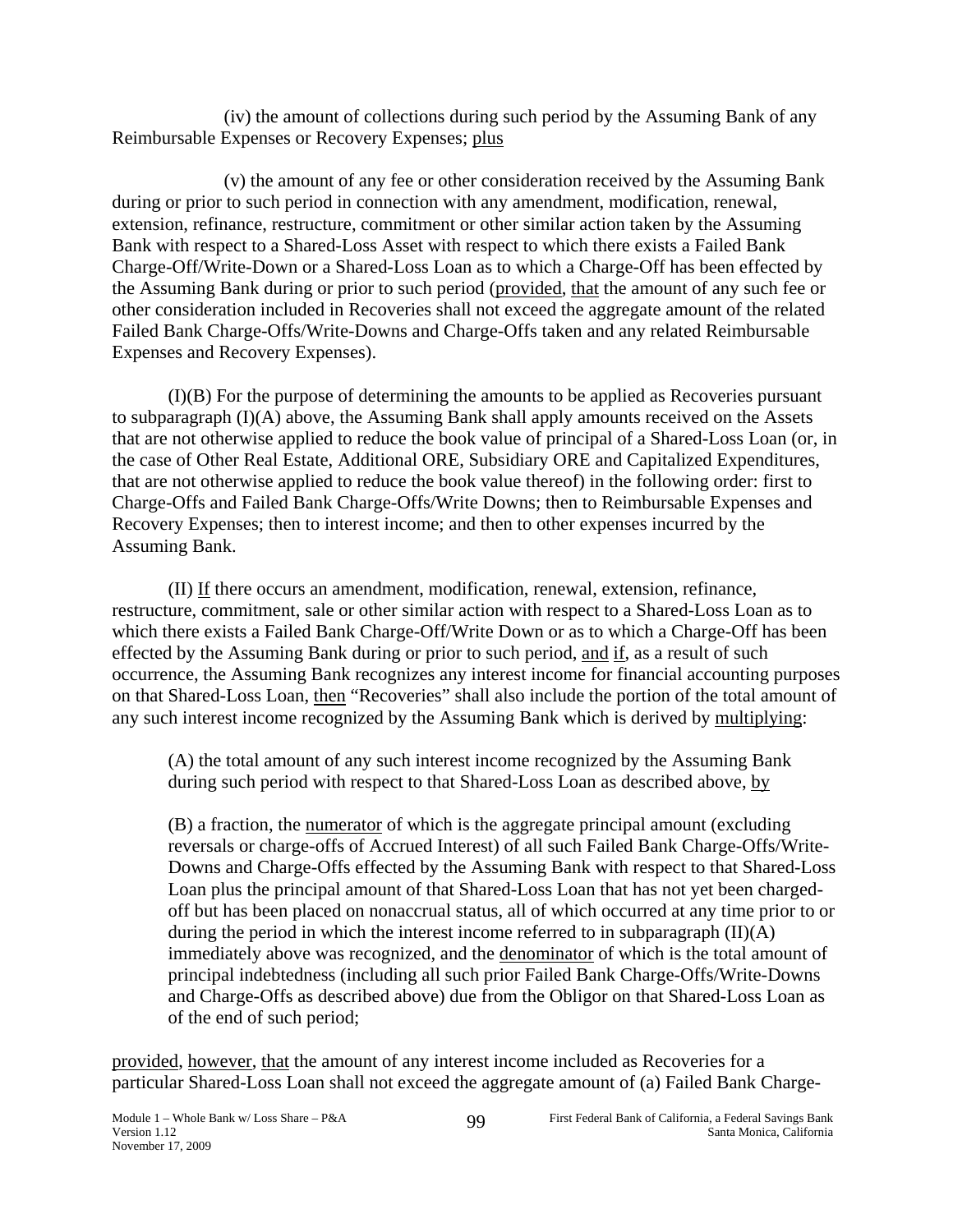Offs/Write-Downs, (b) Charge-Offs effected by the Assuming Bank during or prior to the period in which the amount of Recoveries is being determined, plus (c) any Reimbursable Expenses and Recovery Expenses paid to the Assuming Bank pursuant to this Commercial Shared-Loss Agreement during or prior to the period in which the amount of Recoveries is being determined, all with respect to that particular Shared-Loss Loan; and, provided, further, that any collections on any such Shared-Loss Loan that are not applied to reduce book value of principal or recognized as interest income shall be applied pursuant to subparagraph (I) above.

(III) Notwithstanding subparagraphs (I) and (II) above, the term "Recoveries" shall not include: (a) any amounts paid to the Assuming Bank by the Receiver pursuant to Section 2.1 of this Commercial Shared-Loss Agreement, (b) amounts received with respect to Charge-Offs effected by the Assuming Bank after the final Shared-Loss Quarter, (c) after the final Shared-Loss Quarter, income received by the Assuming Bank from the operation of, and any gains recognized by the Assuming Bank on the disposition of, Other Real Estate, Additional ORE or Subsidiary ORE (such income and gains being hereinafter together referred to as "ORE Income"), except to the extent that aggregate ORE Income exceeds the aggregate expenses paid to third parties by or on behalf of the Assuming Bank after the final Shared-Loss Quarter to manage, operate and maintain Other Real Estate, Additional ORE or Subsidiary ORE (such expenses being hereinafter referred to as "ORE Expenses"). In determining the extent aggregate ORE Income exceeds aggregate ORE Expenses for any Recovery Quarter as set forth immediately above in subparagraph (c), the Assuming Bank will subtract (i) ORE Expenses paid to third parties during such Recovery Quarter (provided, that, in the case of the final Recovery Quarter only, the Assuming Bank will subtract ORE Expenses paid to third parties from the beginning of the final Recovery Quarter up to the date the Assuming Bank is required to deliver the final Quarterly Certificate pursuant to this Commercial Shared-Loss Agreement) from (ii) ORE Income received during such Recovery Quarter, to calculate net ORE income ("Net ORE Income") for that Recovery Quarter. If the amount of Net ORE Income so calculated for a Recovery Quarter is positive, such amount shall be reported as Recoveries on the Quarterly Certificate for such Recovery Quarter. If the amount of Net ORE Income so calculated for a Recovery Quarter is negative ("Net ORE Loss Carryforward"), such amount shall be added to any ORE Expenses paid to third parties in the next succeeding Recovery Quarter, which sum shall then be subtracted from ORE Income for that next succeeding Recovery Quarter, for the purpose of determining the amount of Net ORE Income (or, if applicable, Net ORE Loss Carryforward) for that next succeeding Recovery Quarter. If, as of the end of the final Recovery Quarter, a Net ORE Loss Carryforward exists, then the amount of the Net ORE Loss Carryforward that does not exceed the aggregate amount of Net ORE Income reported as Recoveries on Quarterly Certificates for all Recovery Quarters may be included as a Recovery Expense on the Quarterly Certificate for the final Recovery Quarter.

**"Recovery Amount"** has the meaning provided in Section 2.1(b)(ii) of this Commercial Shared-Loss Agreement.

**"Recovery Expenses"** means, for any Recovery Quarter, the amount of actual, reasonable and necessary out-of-pocket expenses (other than Capitalized Expenditures) paid to third parties (other than Affiliates of the Assuming Bank) by or on behalf of the Assuming Bank, as limited by Sections 3.2(c) and (d) of Article III to this Commercial Shared-Loss Agreement,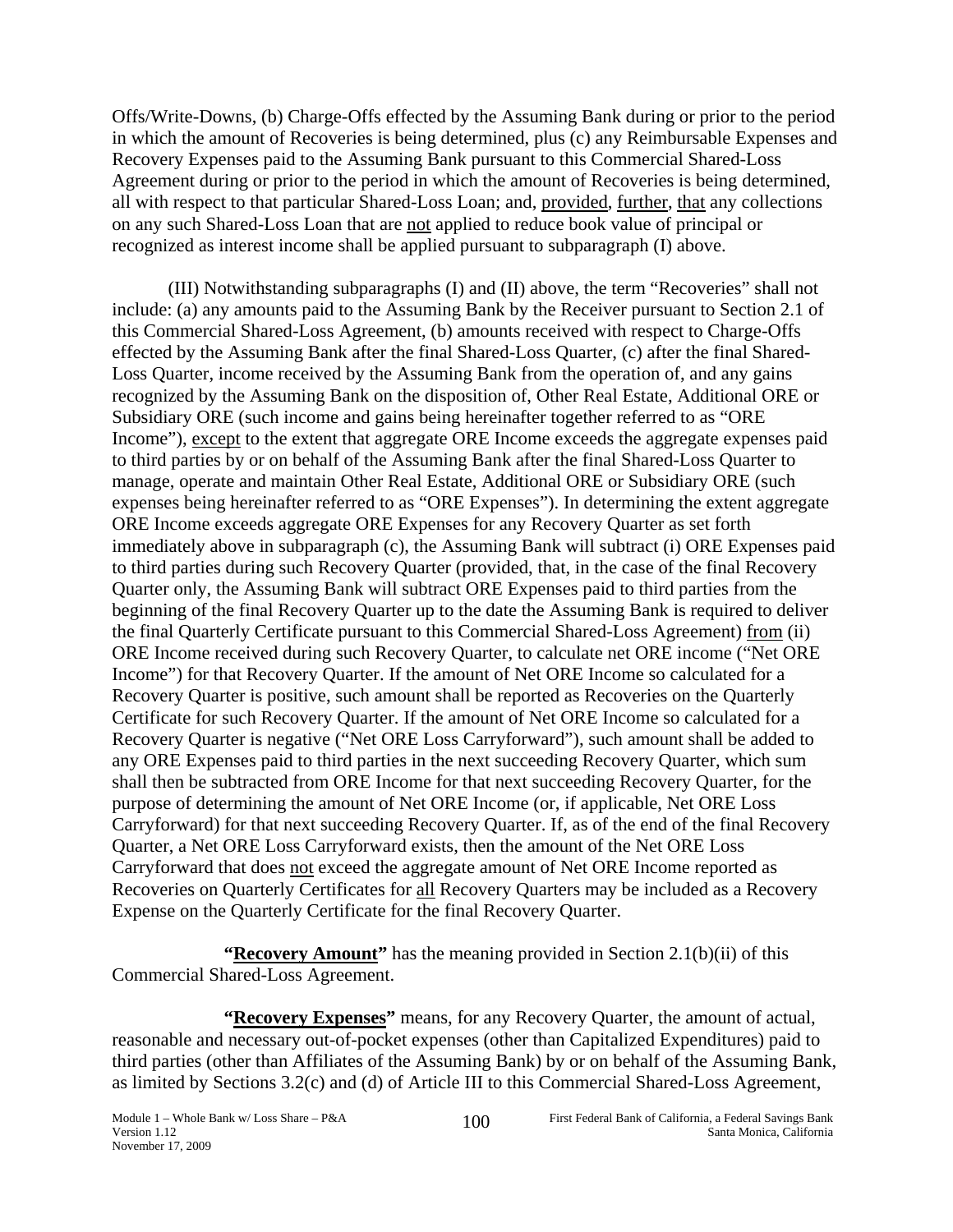to recover amounts owed with respect to (i) any Shared-Loss Asset as to which a Charge-Off was effected prior to the end of the final Shared-Loss Quarter (provided that such amounts were incurred no earlier than the date the first Charge-Off on such Shared-Loss Asset could have been reflected on the Accounting Records of the Assuming Bank), and (ii) Failed Bank Charge-Offs/Write-Downs (including, in each case, all costs and expenses related to an Environmental Assessment and any other costs or expenses related to any environmental conditions with respect to the Shared-Loss Assets (it being understood that any remediation expenses for any such pollutant or contaminant are not recoverable if in excess of \$200,000 per Shared-Loss Asset, without the Assuming Bank having obtained the prior consent of the Receiver for such expenses); provided, that, so long as income with respect to a Shared-Loss Loan is being prorated pursuant to the arithmetical formula in subsection (II) of the definition of "Recoveries", the term "Recovery Expenses" shall not include that portion of any such expenses paid during such Recovery Quarter to recover any amounts owed on that Shared-Loss Loan that is derived by:

subtracting (1) the product derived by multiplying:

(A) the total amount of any such expenses paid by or on behalf of the Assuming Bank during such Recovery Quarter with respect to that Shared-Loss Loan, by

(B) a fraction, the numerator of which is the aggregate principal amount (excluding reversals or charge-offs of Accrued Interest) of all such Failed Bank Charge-Offs/Write-Downs and Charge-Offs effected by the Assuming Bank with respect to that Shared-Loss Loan plus the principal amount of that Shared-Loss Loan that has not yet been charged-off but has been placed on nonaccrual status, all of which occurred at any time prior to or during the period in which the interest income referred to in subparagraph (II)(A) of the definition of "Recoveries" was recognized, and the denominator of which is the total amount of principal indebtedness (including all such prior Failed Bank Charge-Offs/Write-Downs and Charge-Offs as described above) due from the Obligor on that Shared-Loss Loan as of the end of such period;

from (2) the total amount of any such expenses paid during that Recovery Quarter with respect to that Shared-Loss Loan.

**"Recovery Quarter"** has the meaning provided in Section 2.1(a)(ii) of this Commercial Shared-Loss Agreement.

**"Reimbursable Expenses"** means, for any Shared-Loss Quarter, the amount of actual, reasonable and necessary out-of-pocket expenses (other than Capitalized Expenditures), paid to third parties (other than Affiliates of the Assuming Bank) by or on behalf of the Assuming Bank, as limited by Sections 3.2(c) and (d) of Article III of this Commercial Shared-Loss Agreement, to:

(i) recover amounts owed with respect to any Shared-Loss Asset as to which a Charge-Off has been effected prior to the end of the final Shared-Loss Quarter (provided that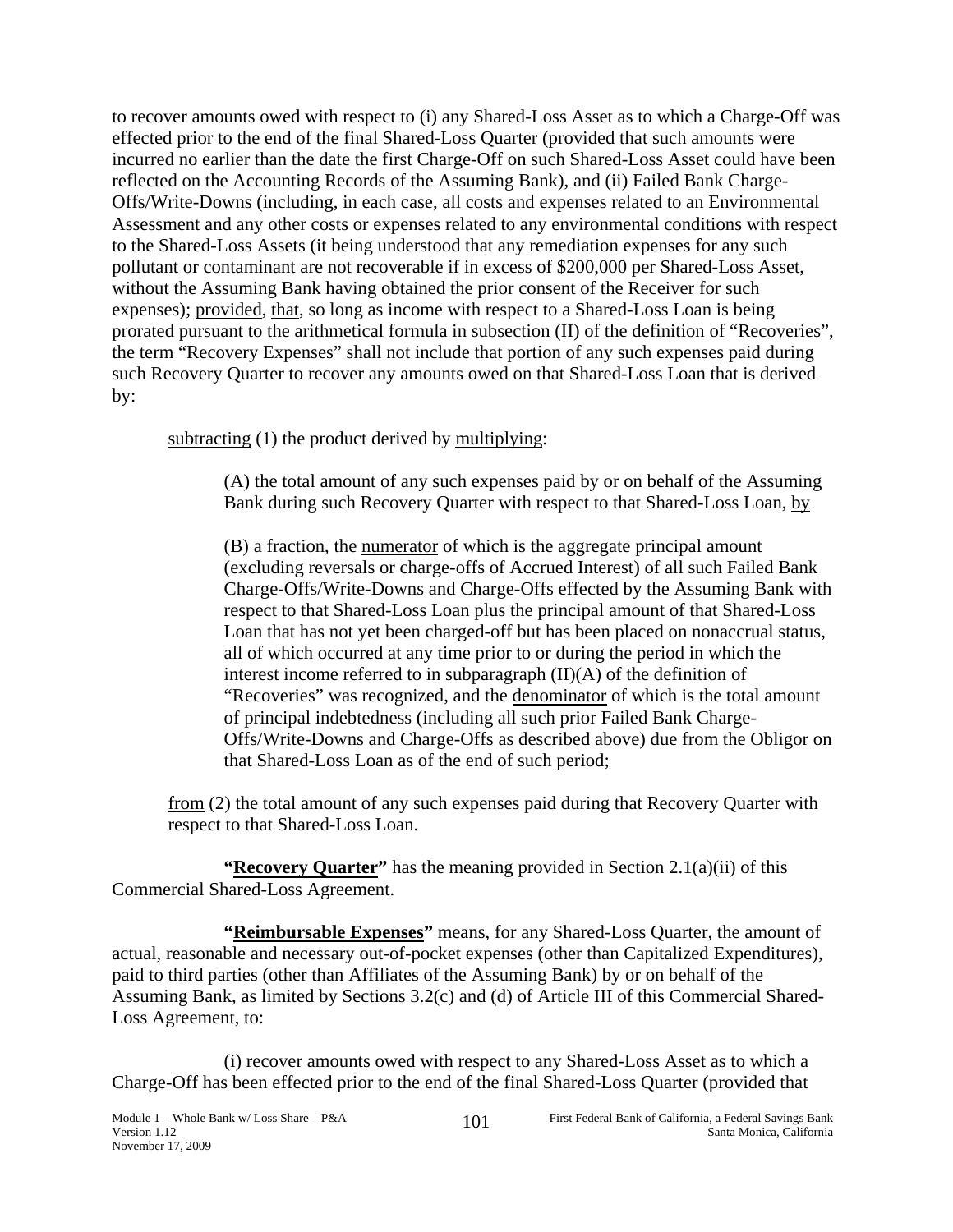such amounts were incurred no earlier than the date the first Charge-Off on such Shared-Loss Asset could have been reflected on the Accounting Records of the Assuming Bank) and recover amounts owed with respect to Failed Bank Charge-Offs/Write-Downs (including, in each case, all costs and expenses related to an Environmental Assessment and any other costs or expenses related to any environmental conditions with respect to the Shared-Loss Assets (it being understood that any such remediation expenses for any such pollutant or contaminant are not recoverable if in excess of \$200,000 per Shared-Loss Asset, without the Assuming Bank having obtained the prior consent of the Receiver for such expenses); provided, that, so long as income with respect to a Shared-Loss Loan is being pro-rated pursuant to the arithmetical formula in subsection (II) of the definition of "Recoveries", the term "Reimbursable Expenses" shall not include that portion of any such expenses paid during such Shared-Loss Quarter to recover any amounts owed on that Shared-Loss Loan that is derived by:

subtracting (1) the product derived by multiplying:

(A) the total amount of any such expenses paid by or on behalf of the Assuming Bank during such Shared-Loss Quarter with respect to that Shared-Loss Loan, by

(B) a fraction, the numerator of which is the aggregate principal amount (excluding reversals or charge-offs of Accrued Interest) of all such Failed Bank Charge-Offs/Write-Downs and Charge-Offs effected by the Assuming Bank with respect to that Shared-Loss Loan plus the principal amount of that Shared-Loss Loan that has not yet been charged-off but has been placed on nonaccrual status, all of which occurred at any time prior to or during the period in which the interest income referred to in subparagraph  $(II)(A)$  of the definition of "Recoveries" was recognized, and the denominator of which is the total amount of principal indebtedness (including all such prior Failed Bank Charge-Offs/Write-Downs and Charge-Offs as described above) due from the Obligor on that Shared-Loss Loan as of the end of such period;

from (2) the total amount of any such expenses paid during that Shared-Loss Quarter with respect to that Shared-Loss Loan; and

(ii) manage, operate or maintain Other Real Estate, Additional ORE or Subsidiary ORE less the amount of any income received by the Assuming Bank during such Shared-Loss Quarter with respect to such Other Real Estate, Additional ORE or Subsidiary ORE (which resulting amount under this clause (ii) may be negative).

**"Review Board"** has the meaning provided in Section 2.1(f)(i) of this Commercial Shared-Loss Agreement.

**"Shared-Loss Amount"** has the meaning provided in Section 2.1(b)(i) of this Commercial Shared-Loss Agreement.

**"Shared-Loss Asset Repurchase Price"** means, with respect to any Shared-Loss Asset, the principal amount thereof plus any other fees or penalties due from an Obligor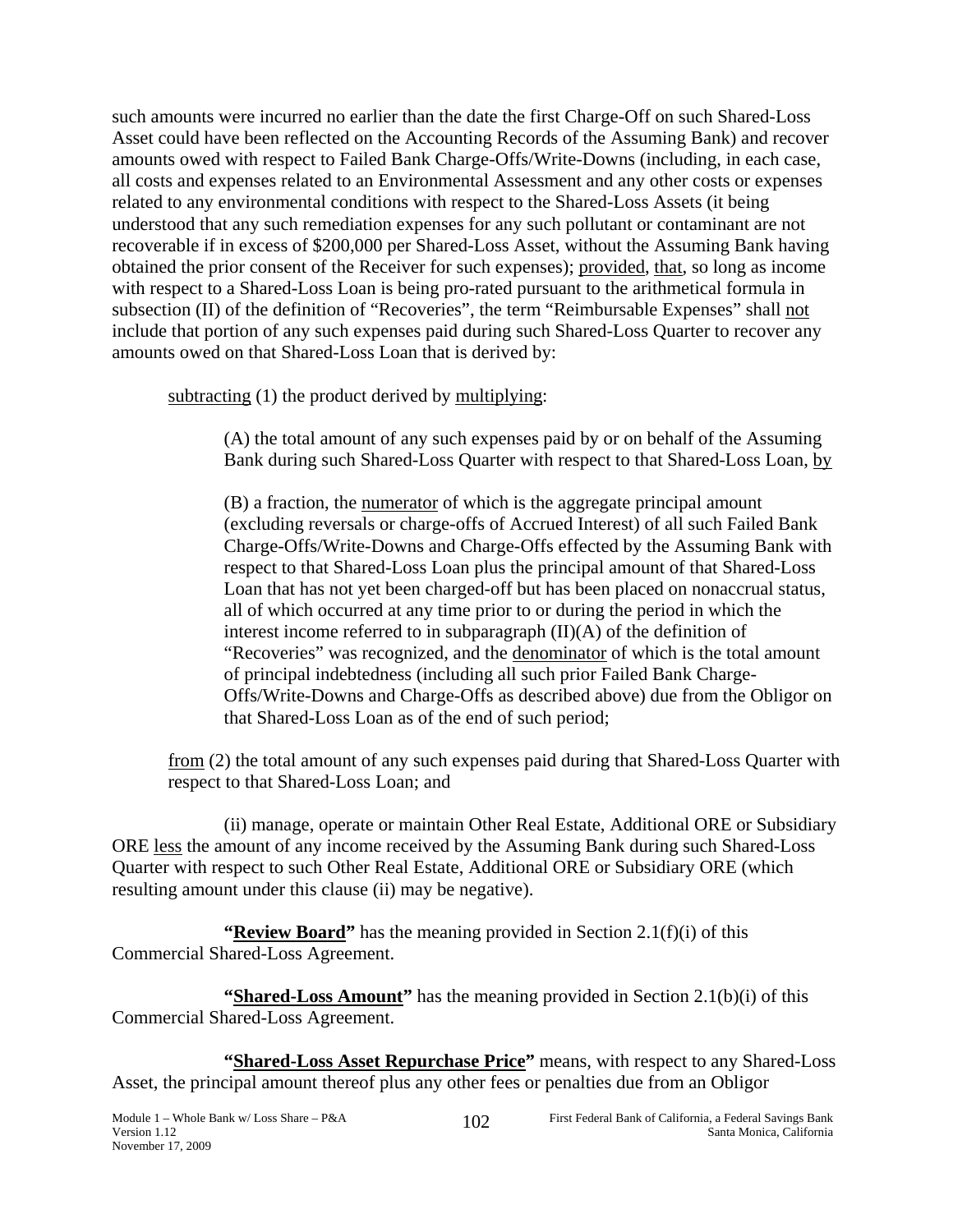(including, subject to the limitations discussed below, the amount of any Accrued Interest) stated on the Accounting Records of the Assuming Bank, as of the date as of which the Shared-Loss Asset Repurchase Price is being determined (regardless, in the case of a Shared-Loss Loan, of the Legal Balance thereof) plus all Reimbursable Expenses and Recovery Expenses incurred up to and through the date of consummation of purchase of such Shared-Loss Asset; provided, that (i) in the case of a Shared-Loss Loan there shall be excluded from such amount the amount of any Accrued Interest accrued on or with respect to such Shared-Loss Loan prior to the ninety (90)-day period ending on the day prior to the purchase date determined pursuant to Sections 2.1(e)(i) or 2.1(e)(iii) of this Commercial Shared-Loss Agreement, except to the extent such Accrued Interest was included in the Book Value of such Shared-Loss Loan, and (ii) any collections on a Shared-Loss Loan received by the Assuming Bank after the purchase date applicable to such Shared-Loss Loan shall be applied (without duplication) to reduce the Shared-Loss Asset Repurchase Price of such Shared-Loss Loan on a dollar-for-dollar basis. For purposes of determining the amount of unpaid interest which accrued during a given period with respect to a variable-rate Shared-Loss Loan, all collections of interest shall be deemed to be applied to unpaid interest in the chronological order in which such interest accrued.

**"Shared-Loss Assets"** means Shared-Loss Loans, Other Real Estate purchased by the Assuming Bank, Additional ORE, Subsidiary ORE and Capitalized Expenditures, but does not include Shared Loss MTM Assets.

### **"Shared-Loss Loan Commitment"** means:

(i) any Commitment to make a further extension of credit or to make a further advance with respect to an existing Shared-Loss Loan; and

(ii) any Shared-Loss Loan Commitment (described in subparagraph (i) immediately preceding) with respect to which the Assuming Bank has made a Permitted Amendment.

"Shared-Loss Loan **Commitment Advance**" means an advance pursuant to a Shared-Loss Loan Commitment with respect to which the Assuming Bank has not made a Permitted Advance.

## **"Shared-Loss Loans"** means:

(i)(A) Loans purchased by the Assuming Bank pursuant to the Purchase and Assumption Agreement set forth on Exhibit 4.15(b) to the Purchase and Assumption Agreement, (B) New Shared-Loss Loans purchased by the Assuming Bank pursuant to the Purchase and Assumption Agreement, (C) Permitted Advances and (D) Shared-Loss Loan Commitment Advances, if any; provided, that Shared-Loss Loans shall not include Loans, New Shared-Loss Loans, Permitted Advances and Shared-Loss Loan Commitment Advances with respect to which an Acquired Subsidiary, or a constituent Subsidiary thereof, is an Obligor; (E) Loans owned by any Subsidiary which are not Shared-Loss Loans under the Single Family Shared-Loss Agreement; and (F) Consumer Loans; and

(ii) any Shared-Loss Loans (described in subparagraph (i) immediately preceding)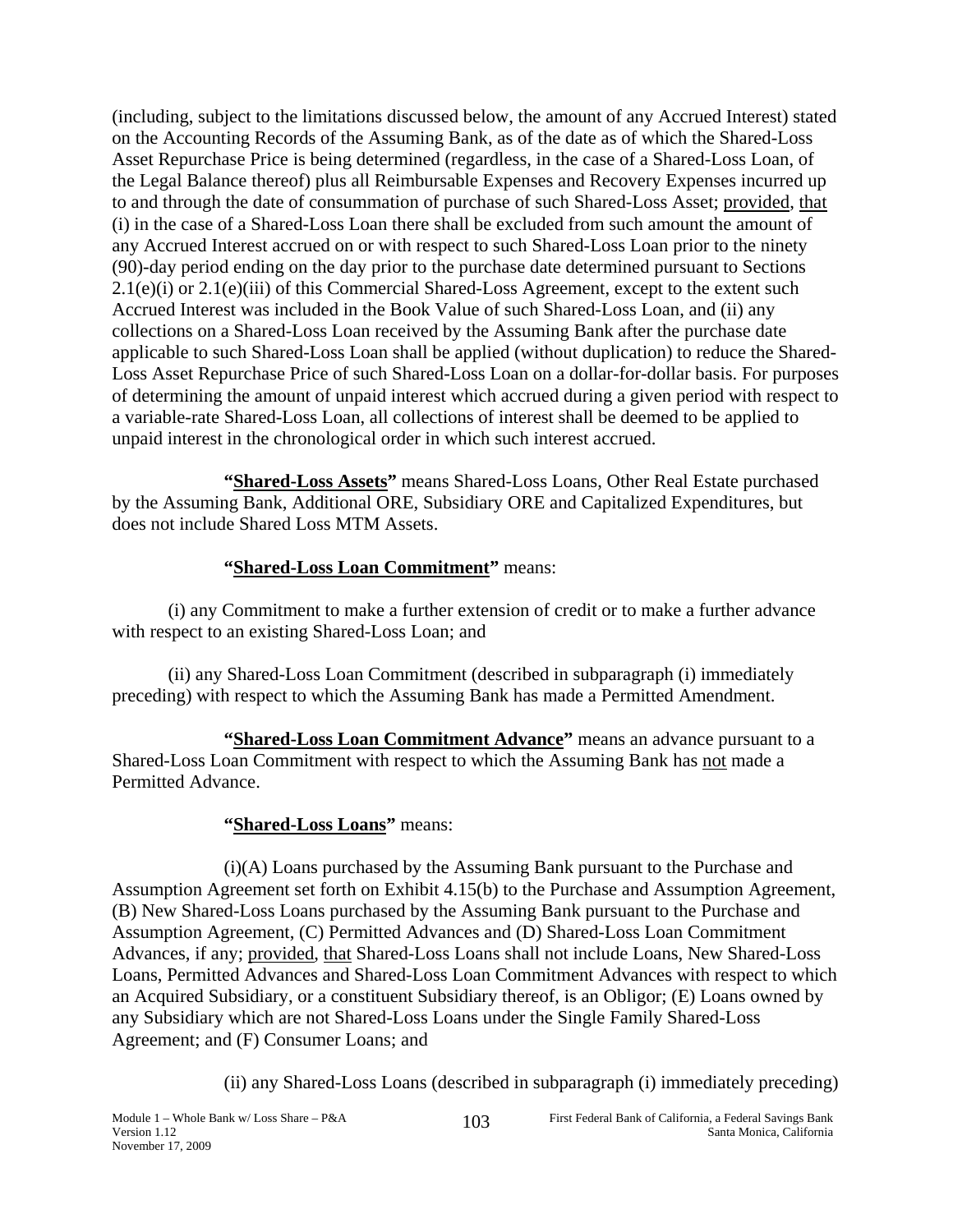with respect to which the Assuming Bank has made a Permitted Amendment.

"**Shared-Loss MTM Assets"** means those securities and other assets listed on Exhibit  $4.15(C)$ .

**"Shared-Loss Payment Trigger"** means when the sum of the Cumulative Loss Amount under the Single Family Shared-Loss Agreement and the cumulative Net Charge-Offs under this Commercial Shared-Loss Agreement, exceeds the First Loss Tranche. If the First Loss Tranche is zero or a negative number, the Shared-Loss Payment Trigger shall be deemed to have been reached upon Bank Closing.

**"Shared-Loss Quarter"** has the meaning provided in Section 2.1(a)(i) of this Commercial Shared-Loss Agreement.

**"Stated Threshold"** means total losses under the shared loss agreements in the amount of \$1,532,000,000.00.

**"Subsidiary ORE"** means all assets owned by ORE Subsidiaries that would constitute Additional ORE if such assets were on the books of the Assuming Bank.

**"Termination Date"** means the eighth (8th) anniversary of the Commencement Date.

**"Third Party Servicer"** means any servicer appointed from time to time by the Assuming Bank or any Affiliate of the Assuming Bank to service the Shared-Loss Assets on behalf of the Assuming bank, the identity of which shall be given to the Receiver prior to or concurrent with the appointment thereof.

## **ARTICLE II** -- **SHARED-LOSS ARRANGEMENT**

# **2.1 Shared-Loss Arrangement.**

**(a) Quarterly Certificates.** (i) Not later than thirty (30) days after the end of each Calendar Quarter from and including the initial Calendar Quarter to and including the Calendar Quarter in which the Applicable Anniversary of the Commencement Date falls (each of such Calendar Quarters being referred to herein as a "Shared-Loss Quarter"), the Assuming Bank shall deliver to the Receiver a certificate, signed by the Assuming Bank's chief executive officer and its chief financial officer, setting forth in such form and detail as the Receiver may specify (a "Quarterly Certificate"):

> (A) the amount of Charge-Offs, the amount of Recoveries and the amount of Net Charge-Offs (which amount may be negative) during such Shared-Loss Quarter with respect to the Shared-Loss Assets (and for Recoveries, with respect to the Assets for which a charge-off was effected by the Failed Bank prior to Bank Closing); and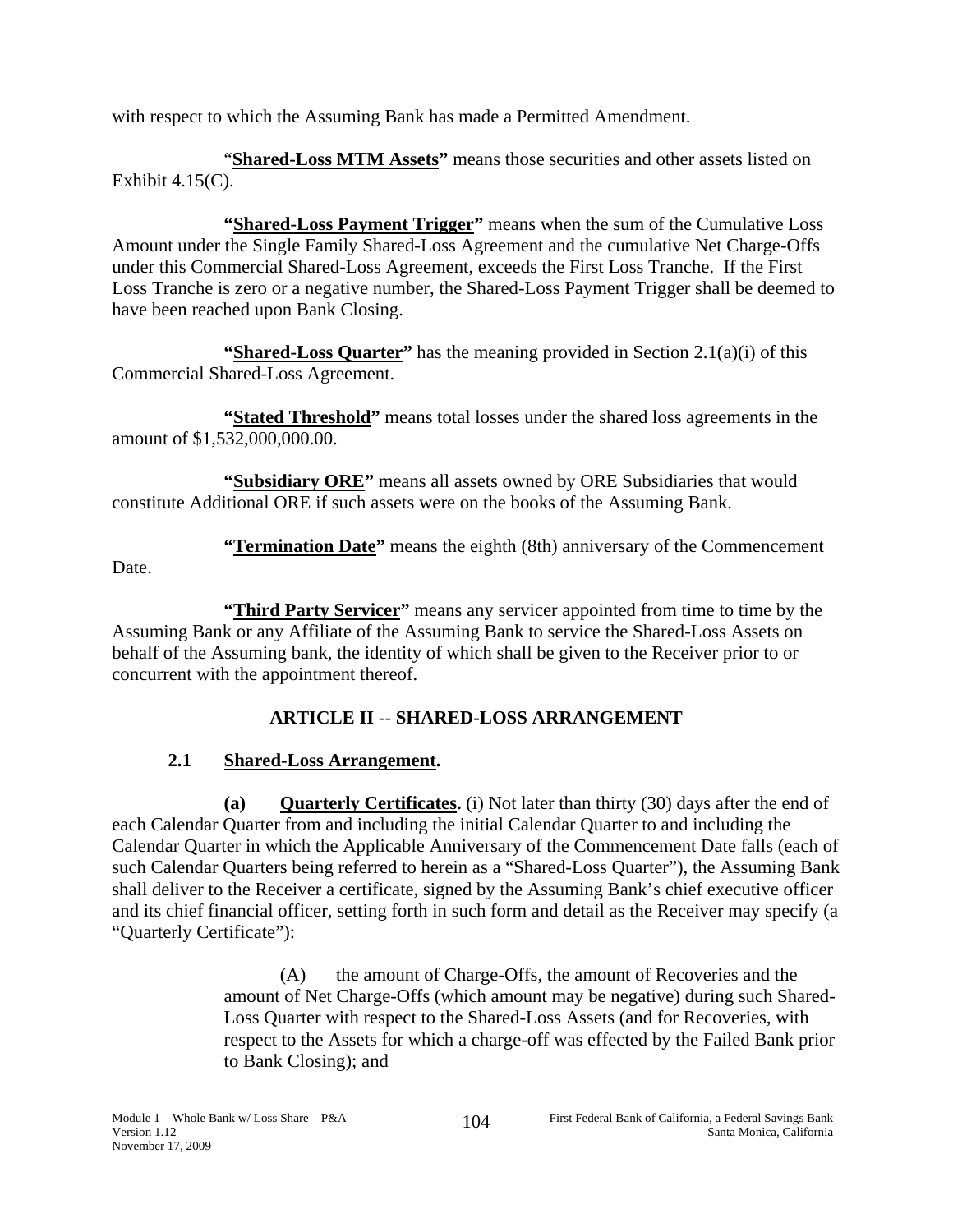(B) the aggregate amount of Reimbursable Expenses (which amount may be negative) during such Shared-Loss Quarter; and

(C) net realized loss on the Shared Loss MTM Assets determined pursuant to FAS 115, expressed as a positive number (MTM Net Realized Loss), or net realized gain on the Shared Loss MTM assets, expressed as a negative number (MTM Net Realized Gain); and

(D) any other than temporary impairment of the Shared Loss MTM Assets, determined pursuant to FAS 115, expressed as a positive number ("OTTI Loss") or reversals of OTTI Loss, expressed as a negative number (for the avoidance of doubt, normal and customary unrealized mark-to-market changes by reason of the application of fair value accounting do not qualify for loss sharing payments).

(ii) Not later than thirty (30) days after the end of each Calendar Quarter from and including the first Calendar Quarter following the final Shared-Loss Quarter to and including the Calendar Quarter in which the Termination Date falls (each of such Calendar Quarters being referred to herein as a "Recovery Quarter"), the Assuming Bank shall deliver to the Receiver a Quarterly Certificate setting forth, in such form and detail as the Receiver may specify

> (A) the amount of Recoveries and Recovery Expenses during such Recovery Quarter. On the Quarterly Certificate for the first Recovery Quarter only, the Assuming Bank may report as a separate item, in such form and detail as the Receiver may specify, the aggregate amount of any Reimbursable Expenses that: (a) were incurred prior to or during the final Shared-Loss Quarter, and (b) had not been included in any Quarterly Certificate for any Shared-Loss Quarter because they had not been actually paid by or on behalf of the Assuming Bank (in accordance with the terms of this Commercial Shared-Loss Agreement) during any Shared-Loss Quarter and (c) were actually paid by or on behalf of the Assuming Bank (in accordance with the terms of this Commercial Shared-Loss Agreement) during the first Recovery Quarter; and

(B) net realized gain on the Shared Loss MTM Assets.

## **(b) Payments With Respect to Shared-Loss Assets.**

(i) For purposes of this Section 2.1(b), the Assuming Bank shall initially record the Shared-Loss Assets on its Accounting Records at Book Value, and initially record the Shared Loss MTM Assets on its Accounting Records at Fair Value, and adjust such amounts as such values may change after the Bank Closing. If the amount of all Net Charge-Offs during any Shared-Loss Quarter plus Reimbursable Expenses, plus MTM Net Realized Gain or MTM Net Realized Loss, plus OTTI Loss during such Shared-Loss Quarter (the "Shared-Loss Amount") is positive, then, except as provided in Sections 2.1(c) and (e) below, and subject to the provisions of Section 2.1(b)(vi) below, not later than fifteen (15) days after the date on which the Receiver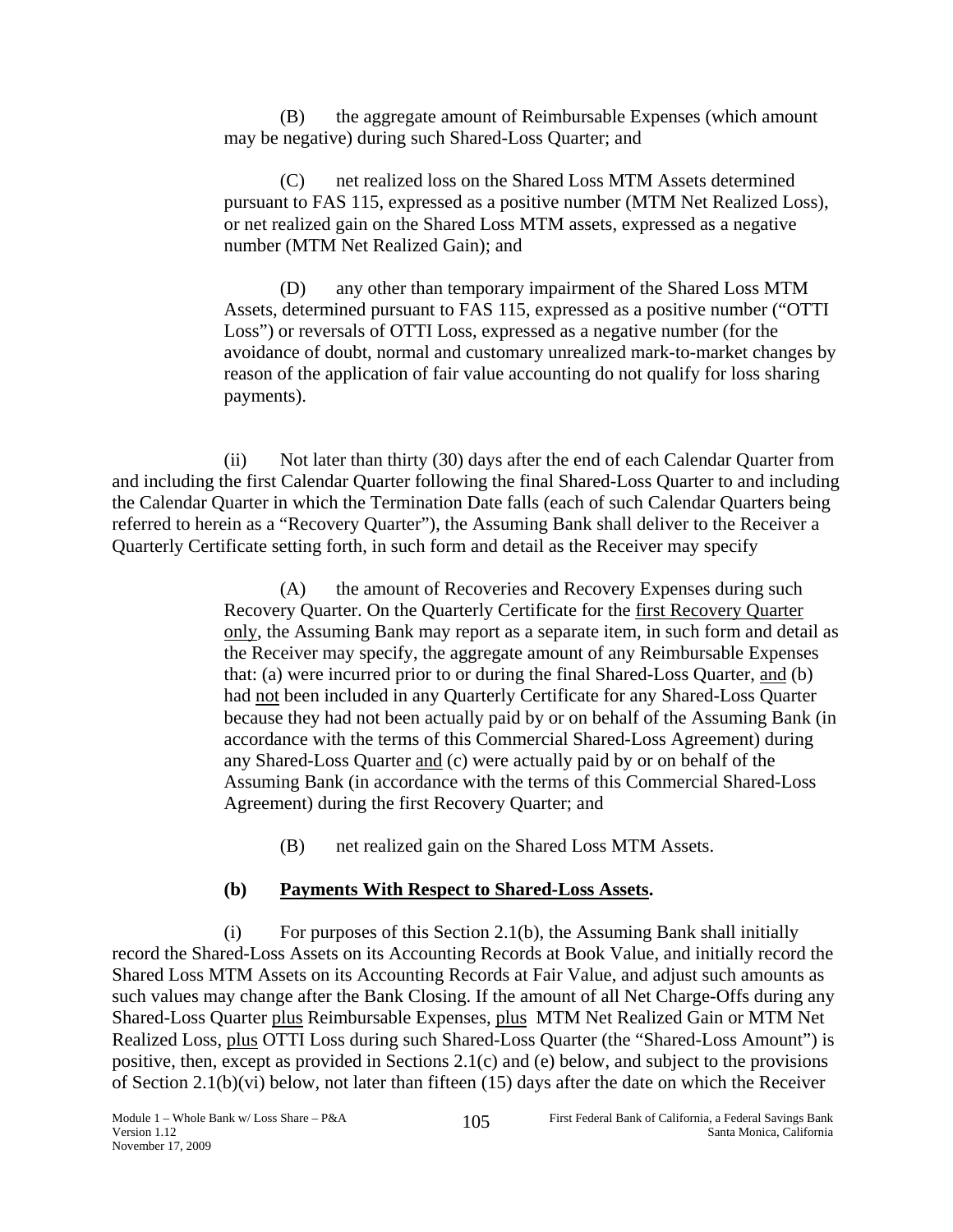receives the Quarterly Certificate with respect to such Shared-Loss Quarter, the Receiver shall pay to the Assuming Bank an amount equal to eighty percent (80%) of the Shared-Loss Amount for such Shared-Loss Quarter. If the Shared-Loss Amount during any Shared-Loss Quarter is negative, the Assuming Bank shall pay to the Receiver an amount equal to eighty percent (80%) of the Shared-Loss Amount for such Shared-Loss Quarter, which payment shall be delivered to the Receiver together with the Quarterly Certificate for such Shared-Loss Quarter. When the cumulative Shared-Loss Amounts for all Shared-Loss Quarters plus the Cumulative Loss Amount under the Single Family Shared-Loss Agreement equals or exceeds the Stated Threshold, the Receiver shall pay to the Assuming Bank an amount equal to ninety-five percent ((95%) of the Shared-Loss Amount for each Shared-Loss Quarter, until such time as the cumulative Shared-Loss Amount for all Shared-Loss Quarters is less than the Stated Threshold, when the percentage shall revert back to eighty percent (80%).

(ii) If the amount of gross Recoveries during any Recovery Quarter less Recovery Expenses during such Recovery Quarter plus net realized gains or reversals of OTTI Loss on Shared Loss MTM Assets (the "Recovery Amount") is positive, then, simultaneously with its delivery of the Quarterly Certificate with respect to such Recovery Quarter, the Assuming Bank shall pay to the Receiver an amount equal to eighty percent (80%) of the Recovery Amount for such Recovery Quarter. If the Recovery Amount is negative, then such negative amount shall be subtracted from the amount of gross Recoveries during the next succeeding Recovery Quarter in determining the Recovery Amount in such next succeeding Recovery Quarter; provided, that this Section 2.1(b)(ii) shall operate successively in the event that the Recovery Amount (after giving effect to this Section 2.1(b)(ii)) in such next succeeding Recovery Quarter is negative. The Assuming Bank shall specify, in the Quarterly Certificate for the final Recovery Quarter, the aggregate amount for all Recovery Quarters only, as of the end of, and including, the final Recovery Quarter of (A) Recoveries plus net realized gains or reversals of OTTI Loss on Shared Loss MTM Assets ("Aggregate Recovery Period Recoveries"), (B) Recovery Expenses ("Aggregate Recovery Expenses"), and (C) only those Recovery Expenses that have been actually "offset" against Aggregate Recovery Period Recoveries (including those so "offset" in that final Recovery Quarter) ("Aggregate Offset Recovery Expenses"); as used in this sentence, the term "offset" means the amount that has been applied to reduce gross Recoveries in any Recovery Quarter pursuant to the methodology set forth in this Section 2.1(b)(ii). If, at the end of the final Recovery Quarter the amount of Aggregate Recovery Expenses exceeds the amount of Aggregate Recovery Period Recoveries, the Receiver shall have no obligation to pay to the Assuming Bank all or any portion of such excess. Subsequent to the Assuming Bank's calculation of the Recovery Amount (if any) for the final Recovery Quarter, the Assuming Bank shall also show on the Quarterly Certificate for the final Recovery Quarter the results of the following three mathematical calculations: (i) Aggregate Recovery Period Recoveries minus Aggregate Offset Recovery Expenses; (ii) Aggregate Recovery Expenses minus Aggregate Offset Recovery Expenses; and (iii) the lesser of the two amounts calculated in (i) and (ii) immediately above ("Additional Recovery Expenses") multiplied by 80% (the amount so calculated in (iii) being defined as the "Additional Recovery Expense Amount"). If the Additional Recovery Expense Amount is greater than zero, then the Assuming Bank may request in the Quarterly Certificate for the final Recovery Quarter that the Receiver reimburse the Assuming Bank the amount of the Additional Recovery Expense Amount and the Receiver shall pay to the Assuming Bank the Additional Recovery Expense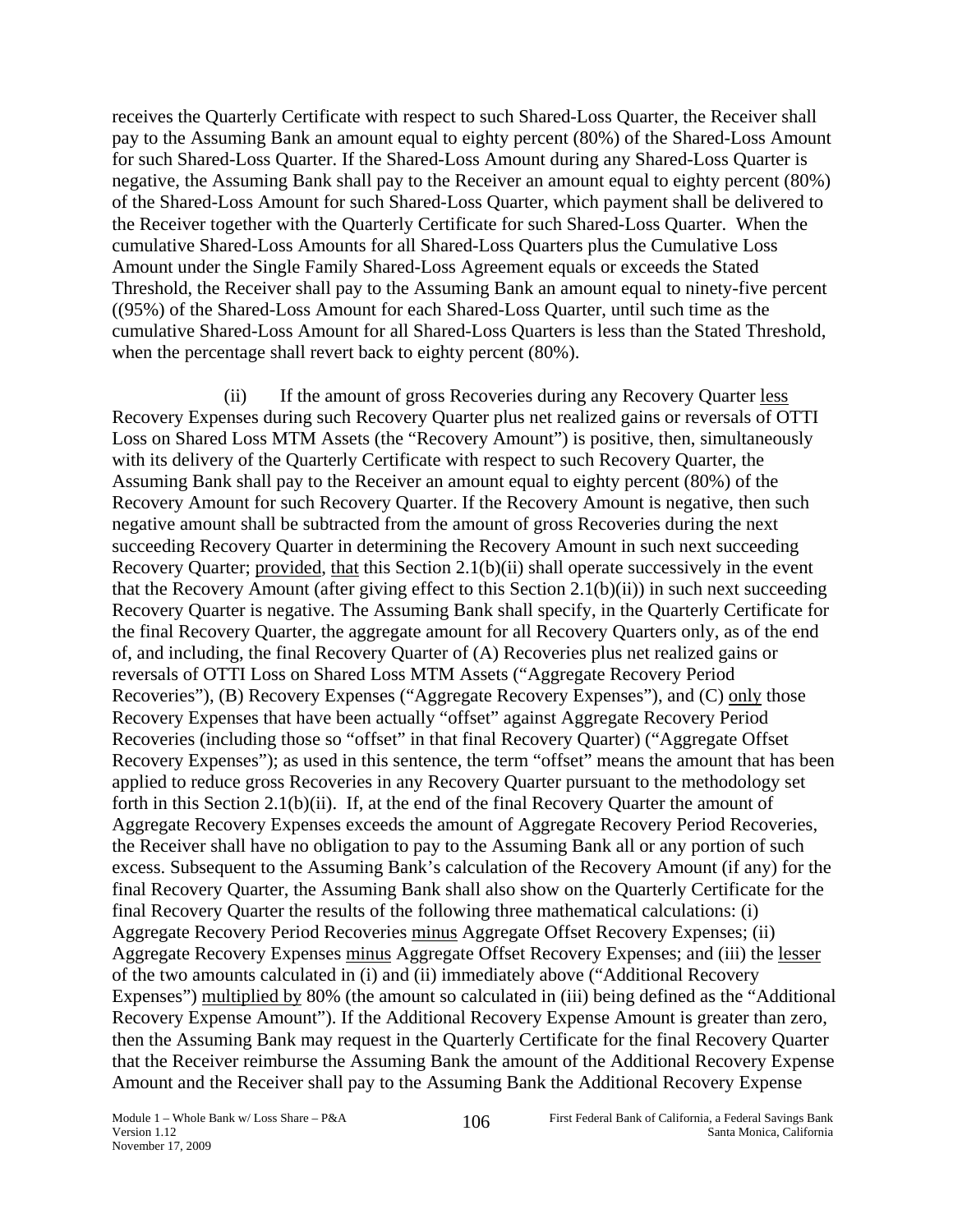Amount within fifteen (15) days after the date on which the Receiver receives that Quarterly Certificate. On the Quarterly Certificate for the final Recovery Quarter only, the Assuming Bank may include, in addition to any Recovery Expenses for that Recovery Quarter that were paid by or on behalf of the Assuming Bank in that Recovery Quarter, those Recovery Expenses that: (a) were incurred prior to or during the final Recovery Quarter, and (b) had not been included in any Quarterly Certificate for any Recovery Quarter because they had not been actually paid by or on behalf of the Assuming Bank (in accordance with the terms of this Commercial Shared-Loss Agreement) during any Recovery Quarter, and (c) were actually paid by or on behalf of the Assuming Bank (in accordance with the terms of this Commercial Shared-Loss Agreement) prior to the date the Assuming Bank is required to deliver that final Quarterly Certificate to the Receiver under the terms of Section 2.1(a)(ii).

(iii) With respect to each Shared-Loss Quarter and Recovery Quarter, collections by or on behalf of the Assuming Bank on any charge-off effected by the Failed Bank prior to Bank Closing on an Asset other than a Shared-Loss Asset or Shared-Loss MTM Assets shall be reported as Recoveries under this Section 2.1 only to the extent such collections exceed the Book Value of such Asset, if any. For any Shared-Loss Quarter or Recovery Quarter in which collections by or on behalf of the Assuming Bank on such Asset are applied to both Book Value and to a charge-off effected by the Failed Bank prior to Bank Closing, the amount of expenditures incurred by or on behalf of the Assuming Bank attributable to the collection of any such Asset, that shall be considered a Reimbursable Expense or a Recovery Expense under this Section 2.1 will be limited to a proportion of such expenditures which is equal to the proportion derived by dividing (A) the amount of collections on such Asset applied to a charge-off effected by the Failed Bank prior to Bank Closing, by (B) the total collections on such Assets.

(iv) If the Assuming Bank has duly specified an amount of Reimbursable Expenses on the Quarterly Certificate for the first Recovery Quarter as described above in the last sentence of Section 2.1(a)(ii), then, not later than fifteen (15) days after the date on which the Receiver receives that Quarterly Certificate, the Receiver shall pay to the Assuming Bank an amount equal to eighty percent (80%) (or, if the Cumulative Loss Amount under the Single Family Shared-Loss Agreement plus the cumulative Shared-Loss Amount for all Shared-Loss Quarters equals or exceeds the Stated Threshold, ninety-five percent (95%)) of the amount of such Reimbursable Expenses.

(v) If the First Loss Tranche as determined under the Purchase and Assumption Agreement is a positive number, Receiver has no obligation to make payment for any Shared Loss Quarters until the Shared-Loss Payment Trigger is satisfied.

(vi) Payments from the Receiver with respect to this Commercial Shared-Loss Agreement are administrative expenses of the Receiver. To the extent the Receiver needs funds for shared-loss payments respect to this Commercial Shared-Loss Agreement, the Receiver shall request funds under the Master Loan and Security Agreement, as amended ("MLSA"), from FDIC in its corporate capacity. The Receiver will not agree to any amendment of the MLSA that would prevent the Receiver from drawing on the MLSA to fund shared-loss payments.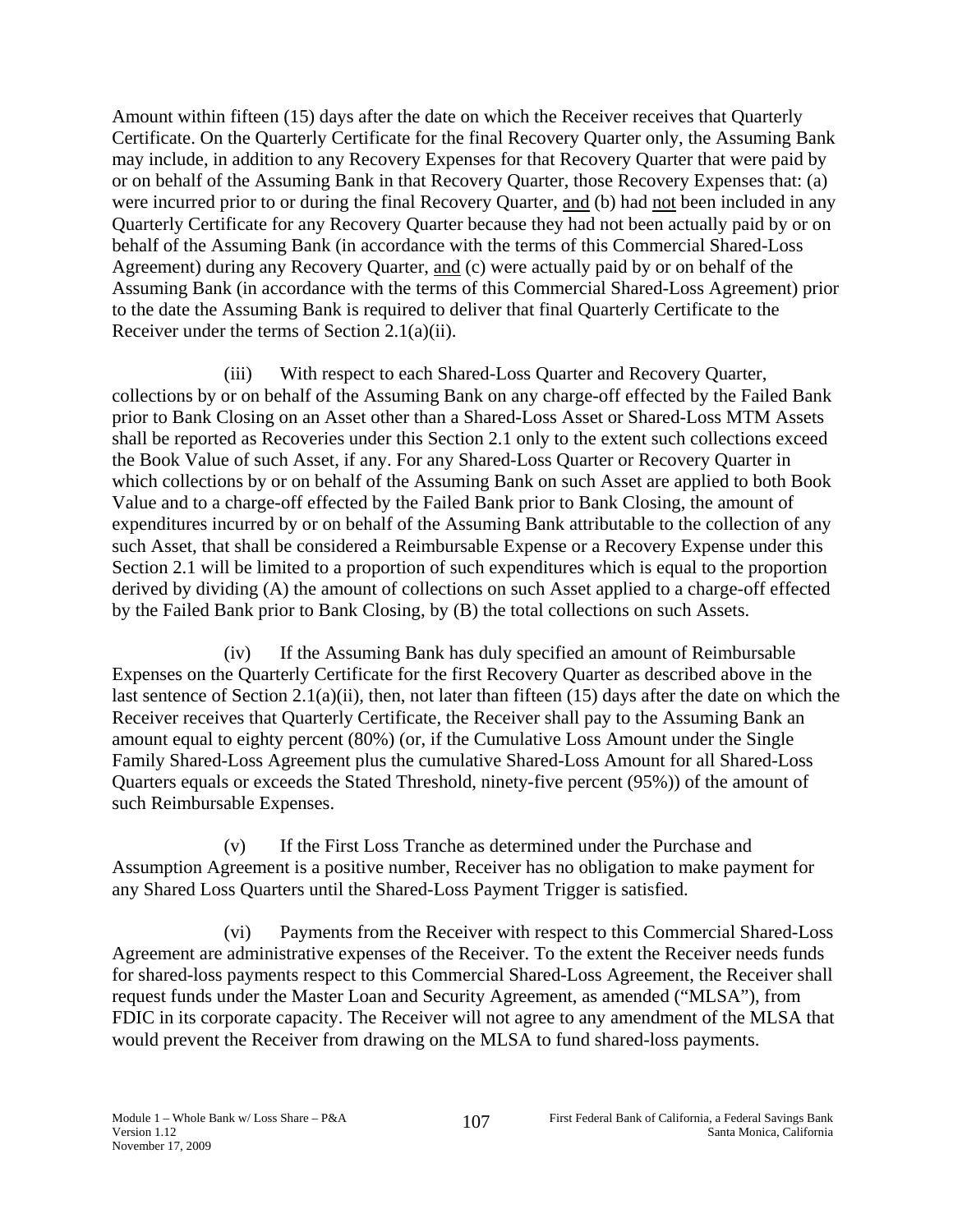**(c) Limitation on Shared-Loss Payment.** The Receiver shall not be required to make any payments pursuant to this Section 2.1 with respect to any Charge-Off of a Shared-Loss Asset that the Receiver or the Corporation determines, based upon the Examination Criteria, should not have been effected by the Assuming Bank; provided, (x) the Receiver must provide notice to the Assuming Bank detailing the grounds for not making such payment, (y) the Receiver must provide the Assuming Bank with a reasonable opportunity to cure any such deficiency and (z) (1) to the extent curable, if cured, the Receiver shall make payment with respect to any properly effected Charge-Off and (2) to the extent not curable, the Receiver shall make a payment as to all Charge-Offs (or portion of Charge-Offs) that were effected which would have been payable as a Charge-Off if the Assuming Bank had properly effected such Charge-Off. In the event that the Receiver does not make any payments with respect to any Charge-Off of a Shared-Loss Asset pursuant to this Section 2.1 or determines that a payment was improperly made, the Assuming Bank and the Receiver shall, upon final resolution, make such accounting adjustments and payments as may be necessary to give retroactive effect to such corrections.

Loan to the detriment of such Shared-Loss Asset to which such loan is related; provided, that **(d) Sale of, or Additional Advances or Amendments with Respect to, Shared-Loss Loans and Administration of Related Loans.** No Shared-Loss Loan shall be treated as a Shared-Loss Asset pursuant to this Section 2.1 (i) if the Assuming Bank sells or otherwise transfers such Shared-Loss Loan or any interest therein (whether with or without recourse) to any Person, (ii) after the Assuming Bank makes any additional advance, commitment or increase in the amount of a commitment with respect to such Shared-Loss Loan that does not constitute a Permitted Advance or a Shared-Loss Loan Commitment Advance, (iii) after the Assuming Bank makes any amendment, modification, renewal or extension to such Shared-Loss Loan that does not constitute a Permitted Amendment, or (iv) after the Assuming Bank has managed, administered or collected any "Related Loan" (as such term is defined in Section 3.4 of Article III of this Commercial Shared-Loss Agreement) in any manner which would have the effect of increasing the amount of any collections with respect to the Related any such Shared-Loss Loan that has been the subject of Charge-Offs prior to the taking of any action described in clause (i), (ii), (iii) or (iv) of this Section 2.1(d) by the Assuming Bank shall be treated as a Shared-Loss Asset pursuant to this Section 2.1 solely for the purpose of treatment of Recoveries on such Charge-Offs until such time as the amount of Recoveries with respect to such Shared-Loss Asset equals such Charge-Offs.

## **(e) Option to Purchase.**

(i) In the event that the Assuming Bank determines that there is a substantial likelihood that continued efforts to collect a Shared-Loss Asset or an Asset for which a chargeoff was effected by the Failed Bank with, in either case, a Legal Balance of \$500,000 or more on the Accounting Records of the Assuming Bank will result in an expenditure, after Bank Closing, of funds by on behalf of the Assuming Bank to a third party for a specified purpose (the expenditure of which, in its best judgment, will maximize collections), which do not constitute Reimbursable Expenses or Recovery Expenses, and such expenses will exceed ten percent (10%) of the then book value thereof as reflected on the Accounting Records of the Assuming Bank, the Assuming Bank shall (i) promptly so notify the Receiver and (ii) request that such expenditure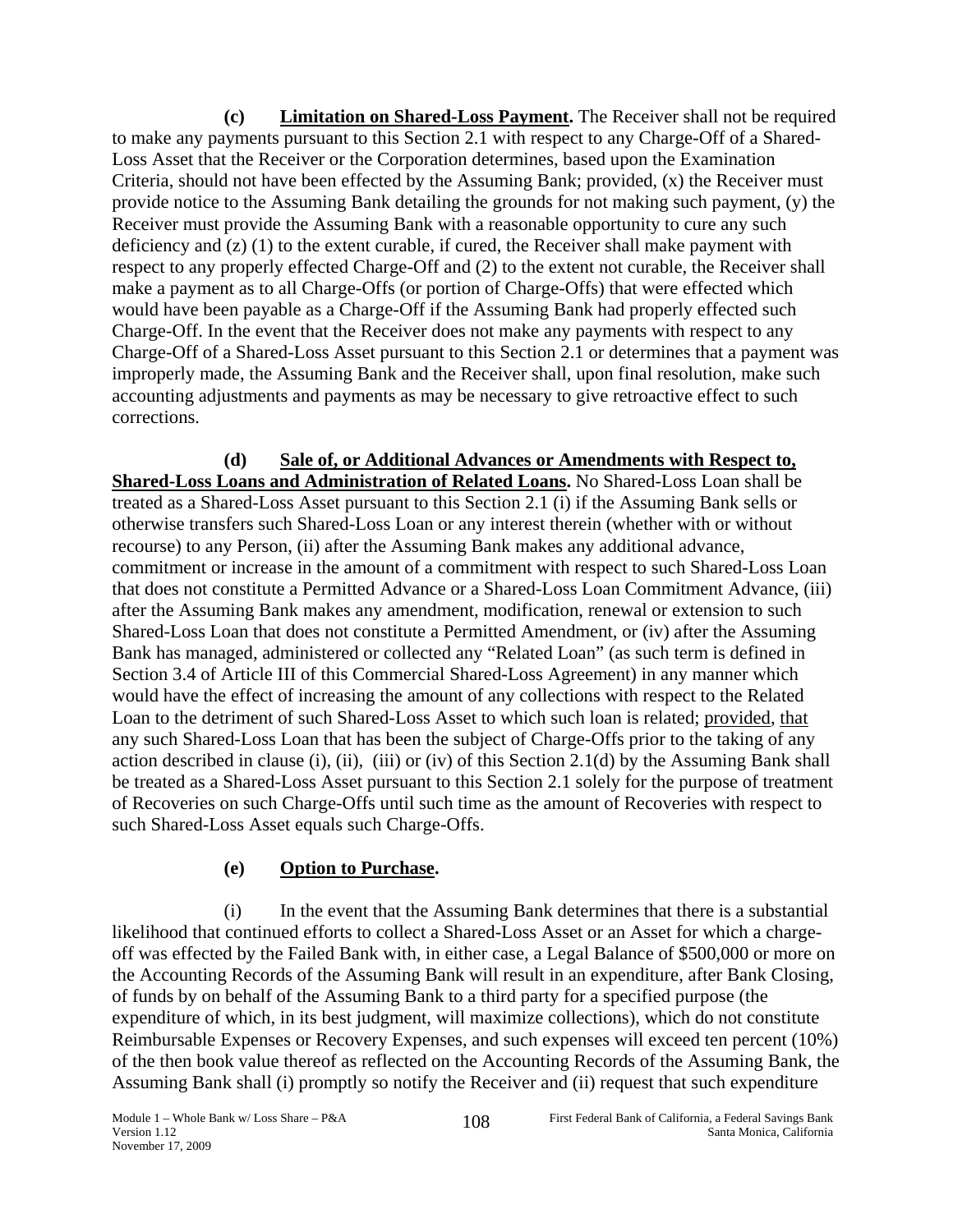be treated as a Reimbursable Expense or Recovery Expense for purposes of this Section 2.1. (Where the Assuming Bank determines that there is a substantial likelihood that the previously mentioned situation exists with respect to continued efforts to collect a Shared-Loss Asset or an Asset for which a charge-off was effected by the Failed Bank with, in either case, a Legal Balance of less than \$1,000,000 on the Accounting Records of the Assuming Bank, the Assuming Bank may so notify the Receiver and request that such expenditure be treated as a Reimbursable Expense or Recovery Expense.) Within thirty (30) days after its receipt of such a notice, the Receiver will advise the Assuming Bank of its consent or denial, that such expenditures shall be treated as a Reimbursable Expense or Recovery Expense, as the case may be. Notwithstanding the failure of the Receiver to give its consent with respect to such expenditures, the Assuming Bank shall continue to administer such Shared-Loss Asset in accordance with Section 2.2, except that the Assuming Bank shall not be required to make such expenditures. At any time after its receipt of such a notice and on or prior to the Termination Date the Receiver shall have the right to purchase such Shared-Loss Asset or Asset as provided in Section 2.1(e)(iii), notwithstanding any consent by the Receiver with respect to such expenditure.

(ii) During the period prior to the Termination Date, the Assuming Bank shall notify the Receiver within fifteen (15) days after any of the following becomes fully or partially charged-off:

> (A) a Shared-Loss Loan having a Legal Balance (or, in the case of more than one (1) Shared-Loss Loan made to the same Obligor, a combined Legal Balance) of \$500,000 or more in circumstances in which the legal claim against the relevant Obligor survives; or

(B) a Shared-Loss Loan to a director, an "executive officer" as defined in 12 C.F.R. 215.2(d), a "principal shareholder" as defined in 12 C.F.R. 215.2(l), or an Affiliate of the Assuming Bank.

(iii) If the Receiver determines in its discretion that the Assuming Bank is not diligently pursuing collection efforts with respect to any Shared-Loss Asset which has been fully or partially charged-off or written-down (including any Shared-Loss Asset which is identified or required to be identified in a notice pursuant to Section 2.1(e)(ii)) or any Asset for which there exists a Failed Bank Charge-Off/Write-Down, the Receiver may at its option, exercisable at any time on or prior to the Termination Date, require the Assuming Bank to assign, transfer and convey such Shared-Loss Asset or Asset to and for the sole benefit of the Receiver for a price equal to the Shared-Loss Asset Repurchase Price thereof less the Related Liability Amount with respect to any Related Liabilities related to such Shared-Loss Asset or Asset.

(iv) Not later than ten (10) days after the date upon which the Assuming Bank receives notice of the Receiver's intention to purchase or require the assignment of any Shared-Loss Asset or Asset pursuant to Section 2.1(e)(i) or (iii), the Assuming Bank shall transfer to the Receiver such Shared-Loss Asset or Asset and any Credit Files relating thereto and shall take all such other actions as may be necessary and appropriate to adequately effect the transfer of such Shared-Loss Asset or Asset from the Assuming Bank to the Receiver. Not later than fifteen (15)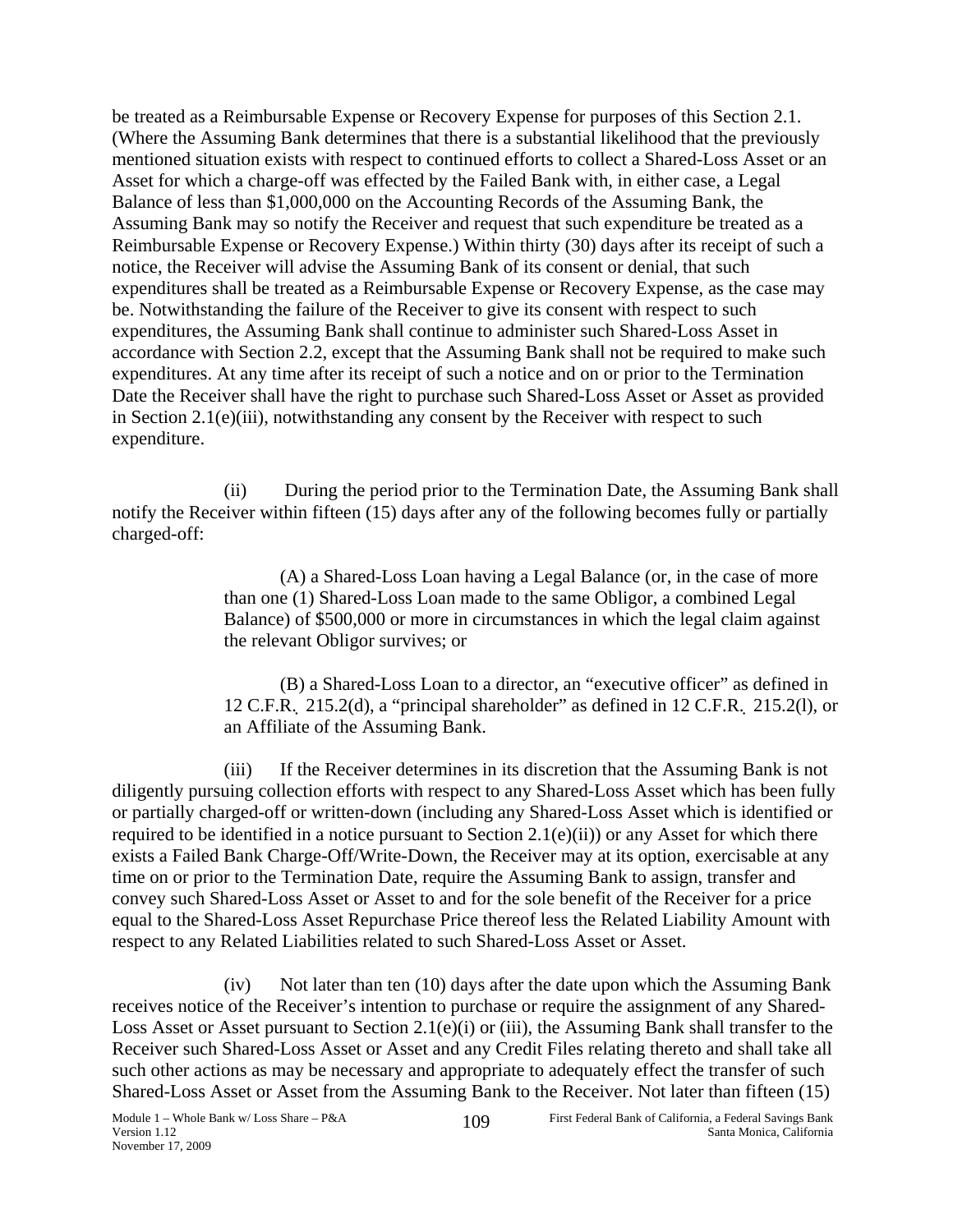days after the date upon which the Receiver receives such Shared-Loss Asset or Asset and any Credit Files relating thereto, the Receiver shall pay to the Assuming Bank an amount equal to the Shared-Loss Asset Repurchase Price of such Shared-Loss Asset or Asset less the Related Liability Amount.

(v) The Receiver shall assume all Related Liabilities with respect to any Shared-Loss Asset or Asset set forth in the notice described in Section 2.1(e)(iv).

#### **(f) Dispute Resolution.**

(i) (A) Any dispute as to whether a Charge-Off of a Shared-Loss Asset was made in accordance with Examination Criteria shall be resolved by the Assuming Bank's Chartering Authority. (B) With respect to any other dispute arising under the terms of this Commercial Shared-Loss Agreement which the parties hereto cannot resolve after having negotiated such matter, in good faith, for a thirty (30) day period, other than a dispute the Corporation is not permitted to submit to arbitration under the Administrative Dispute Resolution Act of 1996 ("ADRA"), as amended, such other dispute shall be resolved by determination of a review board (a "Review Board") established pursuant to Section 2.1(f). Any Review Board under this Section 2.1(f) shall follow the provisions of the Federal Arbitration Act and shall follow the provisions of the ADRA. (C) Any determination by the Assuming Bank's Chartering Authority or by a Review Board shall be conclusive and binding on the parties hereto and not subject to further dispute, and judgment may be entered on said determination in accordance with applicable arbitration law in any court having jurisdiction thereof.

(ii) A Review Board shall consist of three (3) members, each of whom shall have such expertise as the Corporation and the Assuming Bank agree is relevant. As appropriate, the Receiver or the Corporation (the "FDIC Party") will select one member, one member will be selected by the Assuming Bank and the third member (the "Neutral Member") will be selected by the other two members. The member of the Review Board selected by a party may be removed at any time by such party upon two (2) days' written notice to the other party of the selection of a replacement member. The Neutral Member may be removed by unanimous action of the members appointed by the FDIC Party and the Assuming Bank after two (2) days' prior written notice to the FDIC Party and the Assuming Bank of the selection of a replacement Neutral Member. In addition, if a Neutral Member fails for any reason to serve or continue to serve on the Review Board, the other remaining members shall so notify the parties to the dispute and the Neutral Member in writing that such Neutral Member will be replaced, and the Neutral Member shall thereafter be replaced by the unanimous action of the other remaining members within twenty (20) business days of that notification.

(iii) No dispute may be submitted to a Review Board by any of the parties to this Commercial Shared-Loss Agreement unless such party has provided to the other party a written notice of dispute ("Notice of Dispute"). During the forty-five (45)-day period following the providing of a Notice of Dispute, the parties to the dispute will make every effort in good faith to resolve the dispute by mutual agreement. As part of these good faith efforts, the parties should consider the use of less formal dispute resolution techniques, as judged appropriate by each party in its sole discretion. Such techniques may include, but are not limited to, mediation,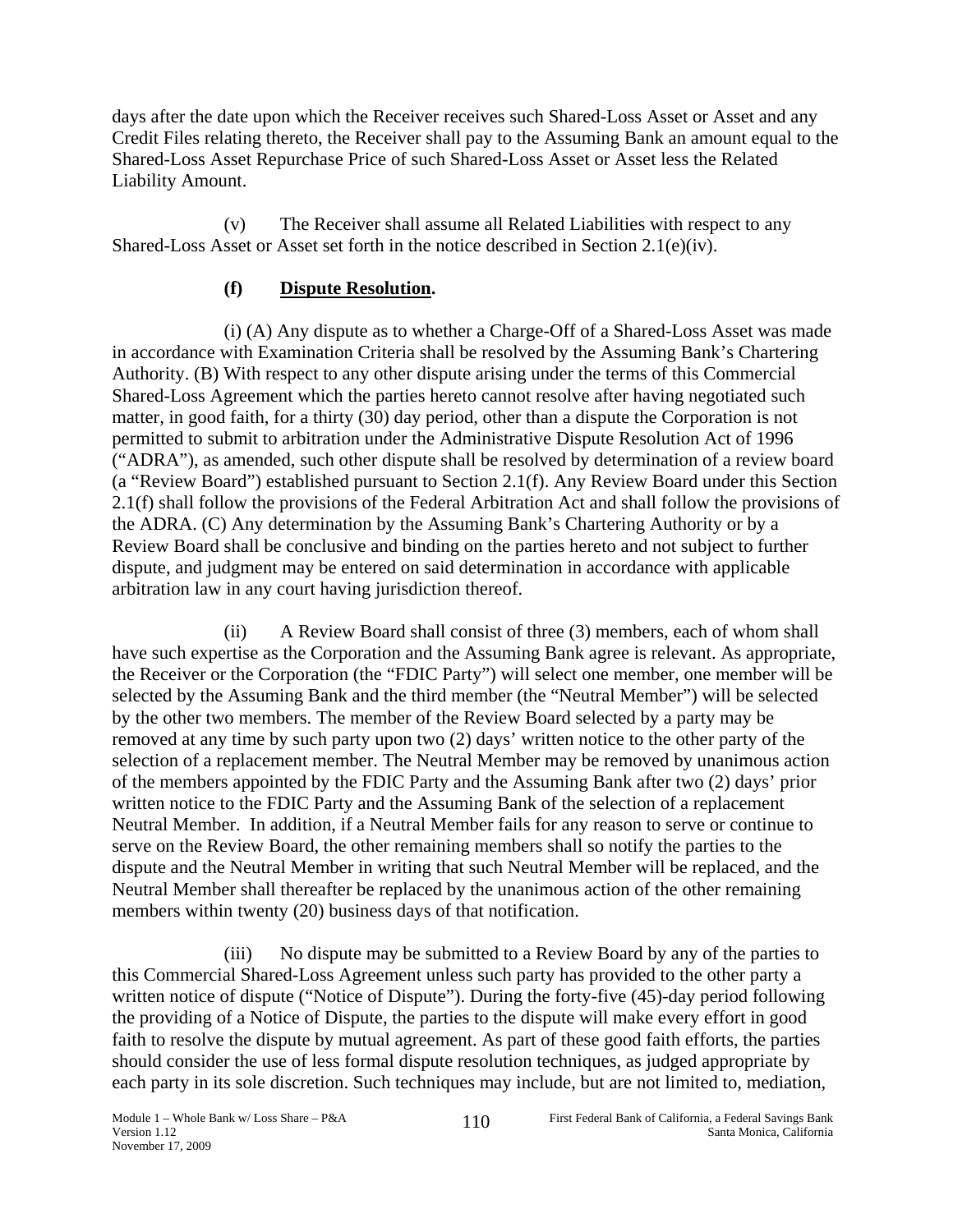settlement conference, and early neutral evaluation. If the parties have not agreed to a resolution of the dispute by the end of such forty-five (45)-day period, then, subject to the discretion of the Corporation and the written consent of the Assuming Bank as set forth in Section  $2.1(f)(i)(B)$ above, on the first day following the end of such period, the FDIC Party and the Assuming Bank shall notify each other of its selection of its member of the Review Board and such members shall be instructed to promptly select the Neutral Member of the Review Board. If the members appointed by the FDIC Party and the Assuming Bank are unable to promptly agree upon the initial selection of the Neutral Member, or a timely replacement Neutral Member as set forth in Section 2.1(f)(ii) above, the two appointed members shall apply to the American Arbitration Association ("AAA"), and such Neutral Member shall be appointed in accordance with the Commercial Arbitration Rules of the AAA.

(iv) The resolution of a dispute pursuant to this Section 2.1(f) shall be governed by the Commercial Arbitration Rules of the AAA to the extent that such rules are not inconsistent with this Section 2.1(f). The Review Board may modify the procedures set forth in such rules from time to time with the prior approval of the FDIC Party and the Assuming Bank.

(v) Within fifteen (15) days after the last to occur of the final written submissions of both parties, the presentation of witnesses, if any, and oral presentations, if any, the Review Board shall adopt the position of one of the parties and shall present to the parties a written award regarding the dispute. The determination of any two (2) members of a Review Board will constitute the determination of such Review Board.

(vi) The FDIC Party and the Assuming Bank will each pay the fees and expenses of the member of the Review Board selected by it. The FDIC Party and Assuming Bank will share equally the fees and expenses of the Neutral Member. No such fees or expenses incurred by or on behalf of the Assuming Bank shall be subject to reimbursement by the FDIC Party under this Commercial Shared-Loss Agreement or otherwise.

(vii) Each party will bear all costs and expenses incurred by it in connection with the submission of any dispute to a Review Board. No such costs or expenses incurred by or on behalf of the Assuming Bank shall be subject to reimbursement by the FDIC Party under this Commercial Shared-Loss Agreement or otherwise. The Review Board shall have no authority to award costs or expenses incurred by either party to these proceedings.

(viii) Any dispute resolution proceeding held pursuant to this Section 2.1(f) shall not be public. In addition, each party and each member of any Review Board shall strictly maintain the confidentiality of all issues, disputes, arguments, positions and interpretations of any such proceeding, as well as all information, attachments, enclosures, exhibits, summaries, compilations, studies, analyses, notes, documents, statements, schedules and other similar items associated therewith, except as the parties agree in writing or such disclosure is required pursuant to law, rule or regulation. Pursuant to ADRA, dispute resolution communications may not be disclosed either by the parties or by any member of the Review board unless:

> (1) all parties to the dispute resolution proceeding agree in writing; (2) the communication has already been made public;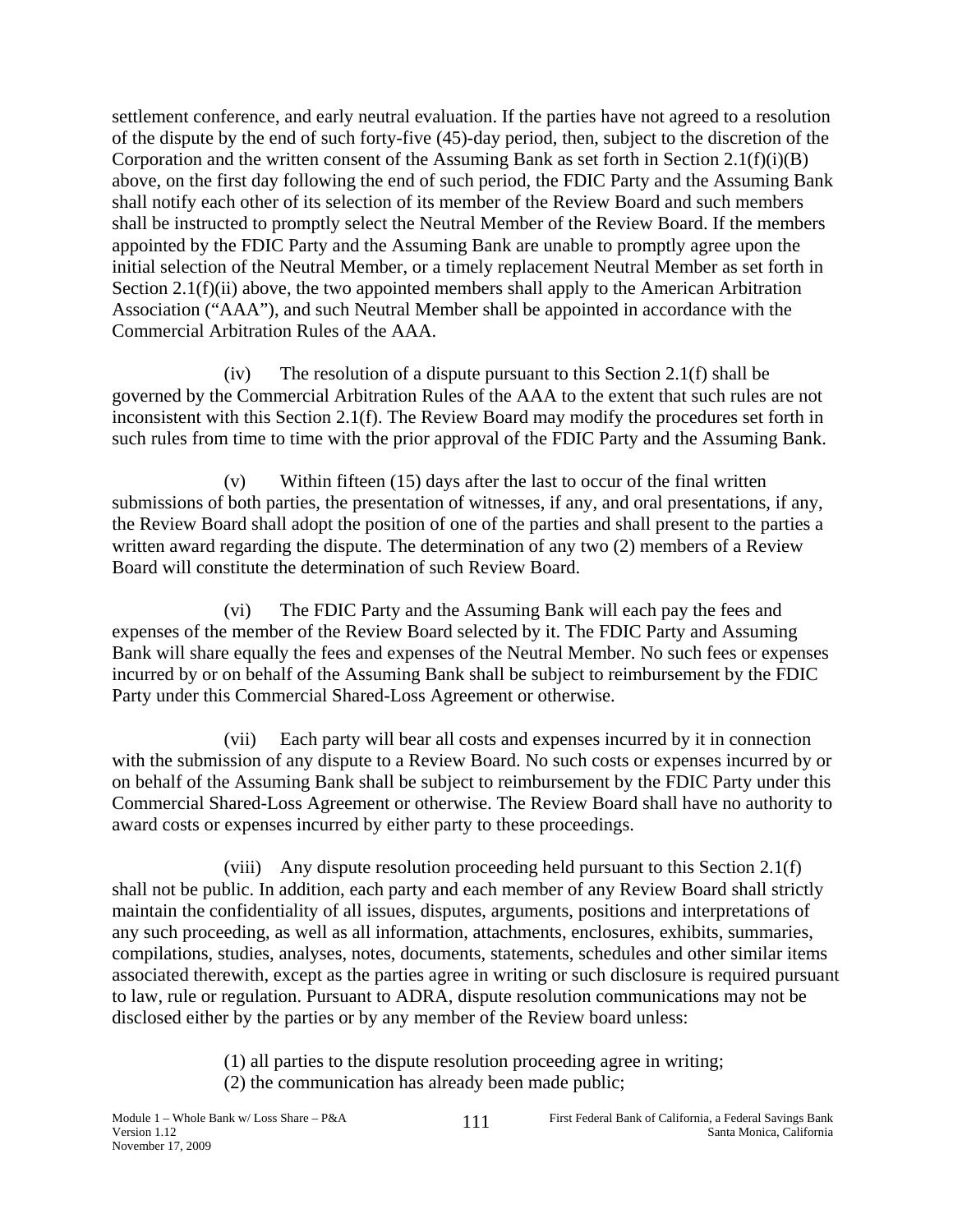(3) the communication is required by statute, rule or regulation to be made public;

(4) a court determines that such testimony or disclosure is necessary to prevent a manifest injustice, help establish a violation of the law or prevent harm to the public health or safety, or of sufficient magnitude in the particular case to outweigh the integrity of dispute resolution proceedings in general by reducing the confidence of parties in future cases that their communications will remain confidential.

 $(ix)$  Any dispute resolution proceeding pursuant to this Section 2.1(f) (whether as a matter of good faith negotiations, by resort to a Review Board, or otherwise) is a compromise negotiation for purposes of the Federal Rules of Evidence and state rules of evidence. The parties agree that all proceedings, including any statement made or document prepared by any party, attorney or other participants are privileged and shall not be disclosed in any subsequent proceeding or document or construed for any purpose as an admission against interest. Any document submitted and any statements made during any dispute resolution proceeding are for settlement purposes only. The parties further agree not to subpoena any of the members of the Review Board or any documents submitted to the Review Board. In no event will the Neutral Member voluntarily testify on behalf of any party.

(x) No decision, interpretation, determination, analysis, statement, award or other pronouncement of any Review Board shall constitute precedent as regards any subsequent proceeding (whether or not such proceeding involves dispute resolution under this Commercial Shared-Loss Agreement) nor shall any Review Board be bound to follow any decision, interpretation, determination, analysis, statement, award or other pronouncement rendered by any previous Review Board or any other previous dispute resolution panel which may have convened in connection with a transaction involving other failed financial institutions or Federal assistance transactions.

(xi) The parties may extend any period of time in this Section 2.1(f) by mutual agreement. Notwithstanding anything above to the contrary, no dispute shall be submitted to a Review Board until each member of the Review Board, and any substitute member, if applicable, agrees to be bound by the provisions of this Section 2.1(f) as applicable to members of a Review Board. Prior to the commencement of the Review Board proceedings, or, in the case of a substitute Neutral Member, prior to the re-commencement of such proceedings subsequent to that substitution, the Neutral Member shall provide a written oath of impartiality.

(xii) For the avoidance of doubt, and notwithstanding anything herein to the contrary, in the event any notice of dispute is provided to a party under this Section 2.1(g) prior to the Termination Date, the terms of this Commercial Shared-Loss Agreement shall remain in effect with respect to any such items set forth in such notice until such time as any such dispute with respect to such item is finally resolved.

 (g) **Payment in the Event Losses Fail to Reach Expected Level**. On the date that is 45 days following the last day (such day, the "True-Up Measurement Date") of the calendar month in which the tenth anniversary of the calendar day following the Bank Closing

or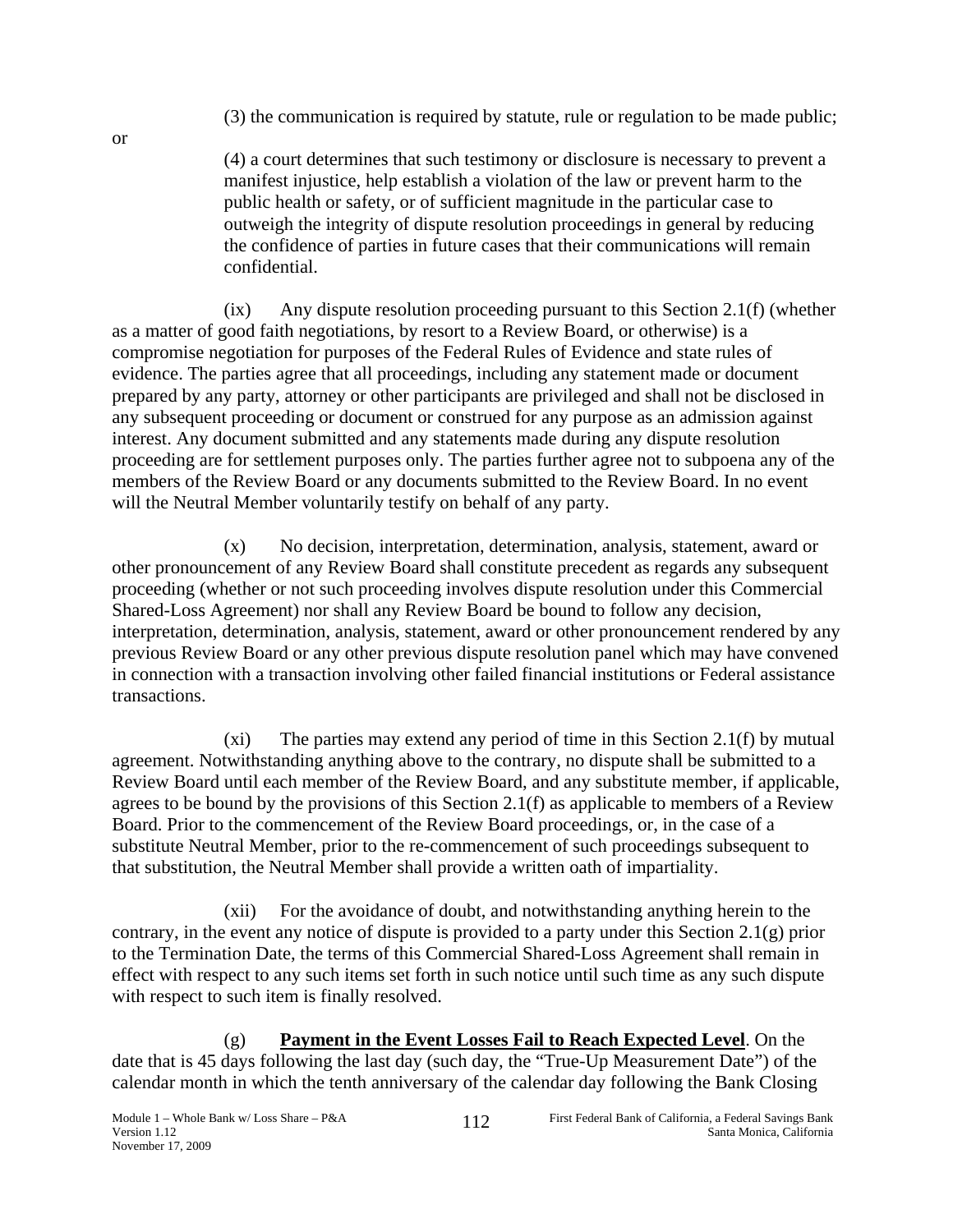occurs, the Assuming Bank shall pay to the Receiver fifty percent (50%) of the excess, if any, of (i) twenty percent  $(20\%)$  of the Stated Threshold less (ii) the sum of  $(A)$  twenty-five percent (25%) of the asset premium (discount) plus (B) twenty-five percent (25%) of the Cumulative Shared-Loss Payments plus (C) the Cumulative Servicing Amount. The Assuming Bank shall deliver to the Receiver not later than 30 days following the True-Up Measurement Date, a schedule, signed by an officer of the Assuming Bank, setting forth in reasonable detail the calculation of the Cumulative Shared-Loss Payments and the Cumulative Servicing Amount.

**2.2 Administration of Shared-Loss Assets.** The Assuming Bank shall at all times prior to the Termination Date comply with the Rules Regarding the Administration of Shared-Loss Assets as set forth in Article III of this Commercial Shared-Loss Agreement.

# **2.3 Auditor Report; Right to Audit.**

(a) Within ninety (90) days after the end of each fiscal year from and including the fiscal year during which Bank Closing falls to and including the calendar year during which the Termination Date falls, the Assuming Bank shall deliver to the Corporation and to the Receiver a report signed by its independent public accountants stating that they have reviewed the terms of this Commercial Shared-Loss Agreement and that, in the course of their annual audit of the Assuming Bank's books and records, nothing has come to their attention suggesting that any computations required to be made by the Assuming Bank during such year by this Article II were not made by the Assuming Bank in accordance herewith. In the event that the Assuming Bank cannot comply with the preceding sentence, it shall promptly submit to the Receiver corrected computations together with a report signed by its independent public accountants stating that, after giving effect to such corrected computations, nothing has come to their attention suggesting that any computations required to be made by the Assuming Bank during such year by this Article II were not made by the Assuming Bank in accordance herewith. In such event, the Assuming Bank and the Receiver shall make all such accounting adjustments and payments as may be necessary to give effect to each correction reflected in such corrected computations, retroactive to the date on which the corresponding incorrect computation was made. It is the intention of this provision to align the timing of the audit required under this Commercial Shared-Loss Agreement with the examination audit required pursuant to 12 CFR Section 363.

(b) The Assuming Bank shall perform on an annual basis an internal audit of its compliance with the provisions of this Article II and shall provide the Receiver and the Corporation with copies of the internal audit reports and access to internal audit workpapers related to such internal audit.

(c) The Receiver or the Corporation may perform an audit to determine the Assuming Bank's compliance with the provisions of this Commercial Shared-Loss Agreement, including this Article II, at any time by providing not less than ten (10) Business Days prior written notice. The scope and duration of any such audit shall be within the discretion of the Receiver or the Corporation, as the case may be, but shall in no event be administered in a manner that unreasonably interferes with the operation of the Assuming Bank's business. The Receiver or the Corporation, as the case may be, shall bear the expense of any such audit. In the event that any corrections are necessary as a result of such an audit, the Assuming Bank and the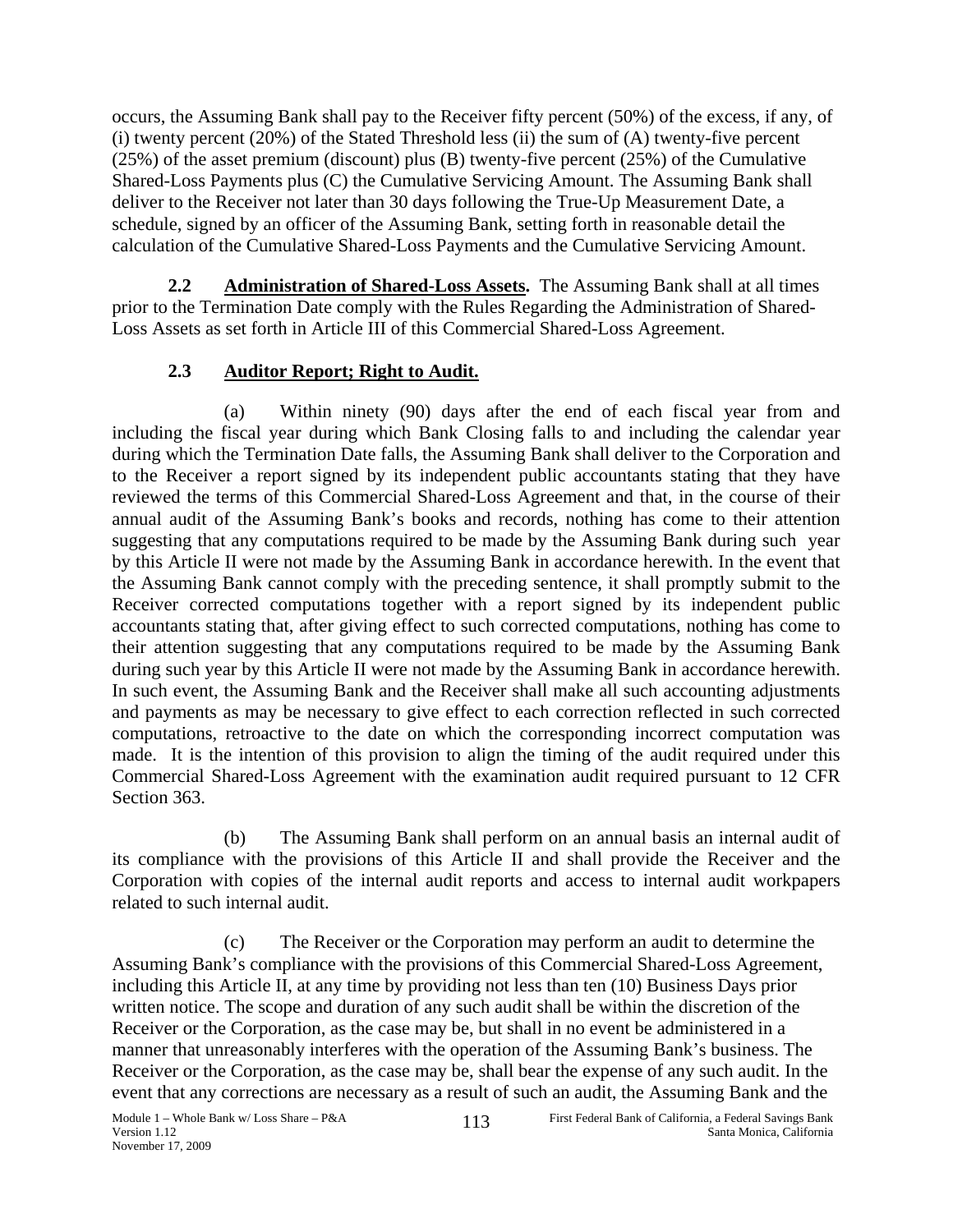Receiver shall make such accounting adjustments and payments as may be necessary to give retroactive effect to such corrections.

**2.4 Withholdings.** Notwithstanding any other provision in this Article II, the Receiver, upon the direction of the Director (or designee) of the Corporation's Division of Resolutions and Receiverships, may withhold payment for any amounts included in a Quarterly Certificate delivered pursuant to Section 2.1, if, in its judgment, there is a reasonable basis under the terms of this Commercial Shared-Loss Agreement for denying the eligibility of an item for which reimbursement or payment is sought under such Section. In such event, the Receiver shall provide a written notice to the Assuming Bank detailing the grounds for withholding such payment. At such time as the Assuming Bank demonstrates to the satisfaction of the Receiver that the grounds for such withholding of payment, or portion of payment, no longer exist or have been cured, then the Receiver shall pay the Assuming Bank the amount withheld which the Receiver determines is eligible for payment, within fifteen (15) Business Days. In the event the Receiver or the Assuming Bank elects to submit the issue of the eligibility of the item for reimbursement or payment for determination under the dispute resolution procedures of Section 2.1(f), then (i) if the dispute is settled by the mutual agreement of the parties in accordance with Section 2.1(f)(iii), the Receiver shall pay the amount withheld (to the extent so agreed) within fifteen (15) Business Days from the date upon which the dispute is determined by the parties to be resolved by mutual agreement, and (ii) if the dispute is resolved by the determination of a Review Board, the Receiver shall pay the amount withheld (to the extent so determined) within fifteen (15) Business Days from the date upon which the Receiver is notified of the determination by the Review Board of its obligation to make such payment. Any payment by the Receiver pursuant to this Section 2.4 shall be made together with interest on the amount thereof from the date the payment was agreed or determined otherwise to be due, at the interest rate per annum determined by the Receiver to be equal to the coupon equivalent of the three (3)-month U.S. Treasury Bill Rate in effect as of the first Business Day of each Calendar Quarter during which such interest accrues as reported in the Federal Reserve Board's Statistical Release for Selected Interest Rates H.15 opposite the caption "Auction Average - 3-Month" or, if not so reported for such day, for the next preceding Business Day for which such rate was so reported.

**2.5 Books and Records**. The Assuming Bank shall at all times during the term of this Commercial Shared-Loss Agreement keep books and records which fairly present all dealings and transactions carried out in connection with its business and affairs. Except as otherwise provided for in the Purchase and Assumption Agreement or this Commercial Shared-Loss Agreement, all financial books and records shall be kept in accordance with generally accepted accounting principles, consistently applied for the periods involved and in a manner such that information necessary to determine compliance with any requirement of the Purchase and Assumption Agreement or this Commercial Shared-Loss Agreement will be readily obtainable, and in a manner such that the purposes of the Purchase and Assumption Agreement or this Commercial Shared-Loss Agreement may be effectively accomplished. Without the prior written approval of the Corporation, the Assuming Bank shall not make any change in its accounting principles adversely affecting the value of the Shared-Loss Assets except as required by a change in generally accepted accounting principles. The Assuming Bank shall notify the Corporation of any change in its accounting principles affecting the Shared-Loss Assets which it believes are required by a change in generally accepted accounting principles.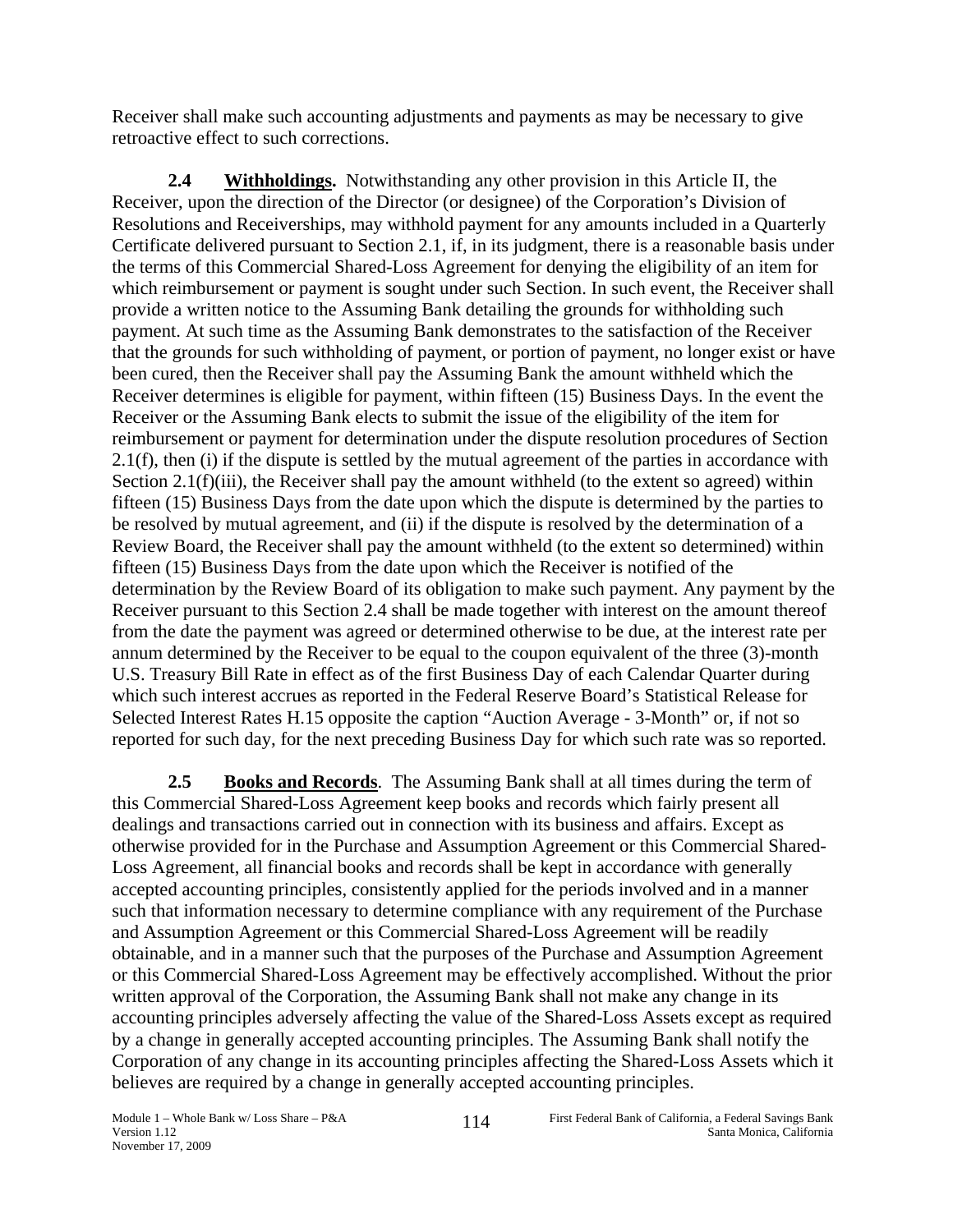**2.6 Information**. The Assuming Bank shall promptly provide to the Corporation such other information, including financial statements and computations, relating to the performance of the provisions of the Purchase and Assumption Agreement or otherwise relating to its business and affairs or this Commercial Shared-Loss Agreement, as the Corporation or the Receiver may request from time to time.

**2.7 Tax Ruling.** The Assuming Bank shall not at any time, without the Corporation's prior written consent, seek a private letter ruling or other determination from the Internal Revenue Service or otherwise seek to qualify for any special tax treatment or benefits associated with any payments made by the Corporation pursuant to the Purchase and Assumption Agreement or this Commercial Shared-Loss Agreement.

#### **ARTICLE III - RULES REGARDING THE ADMINISTRATION OF SHARED-LOSS ASSETS AND SHARED-LOSS MTM ASSETS**

**3.1 Agreement with Respect to Administration.** The Assuming Bank shall (and shall cause any of its Affiliates to which the Assuming Bank transfers any Shared-Loss Assets or Shared-Loss MTM Assets) to, or a Third Party Servicer to, manage, administer, and collect the Shared-Loss Assets and Shared-Loss MTM Assets while owned by the Assuming Bank or any Affiliate thereof during the term of this Commercial Shared-Loss Agreement in accordance with the rules set forth in this Article III ("Rules"). The Assuming Bank shall be responsible to the Receiver and the Corporation in the performance of its duties hereunder and shall provide to the Receiver and the Corporation such reports as the Receiver or the Corporation reasonably deems advisable, including but not limited to the reports required by Section 3.3 hereof, and shall permit the Receiver and the Corporation at all times to monitor the Assuming Bank's performance of its duties hereunder.

## **3.2 Duties of the Assuming Bank with Respect to Shared-Loss Assets.**

(a) In performance of its duties under these Rules, the Assuming Bank shall:

(i) manage, administer, collect and effect Charge-Offs and Recoveries with respect to each Shared-Loss Asset in a manner consistent with (A) usual and prudent business and banking practices; (B) the Assuming Bank's (or, in the case a Third Party Servicer is engaged, the Third Party Servicer's) practices and procedures including, without limitation, the then-effective written internal credit policy guidelines of the Assuming Bank, with respect to the management, administration and collection of and taking of charge-offs and write-downs with respect to loans, other real estate and repossessed collateral that do not constitute Shared Loss Assets;

(ii) exercise its best business judgment in managing, administering, collecting and effecting Charge-Offs with respect to Shared-Loss Assets;

(iii) use its best efforts to maximize collections with respect to Shared-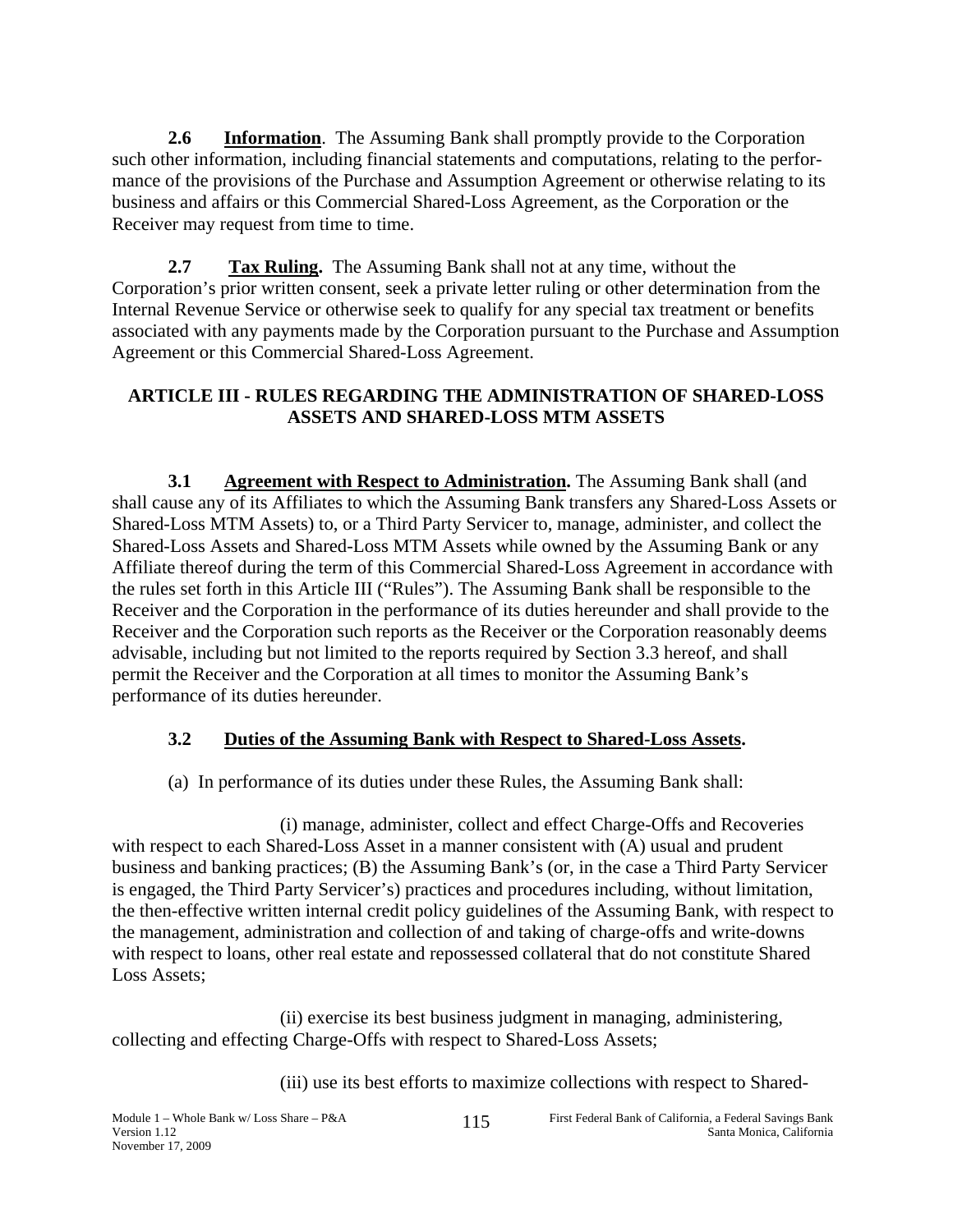Loss Assets and, if applicable for a particular Shared-Loss Asset, without regard to the effect of maximizing collections on assets held by the Assuming Bank or any of its Affiliates that are not Shared-Loss Assets;

(iv) adopt and implement accounting, reporting, record-keeping and similar systems with respect to the Shared-Loss Assets, as provided in Section 3.4 hereof;

(v) retain sufficient staff to perform its duties hereunder; and

(vi) provide written notification in accordance with Article IV of this Commercial Shared-Loss Agreement immediately after the execution of any contract pursuant to which any third party (other than an Affiliate of the Assuming Bank) will manage, administer or collect any of the Shared-Loss Assets, together with a copy of that contract.

(b) Any transaction with or between any Affiliate of the Assuming Bank with respect to any Shared-Loss Asset including, without limitation, the execution of any contract pursuant to which any Affiliate of the Assuming Bank will manage, administer or collect any of the Shared-Loss Assets, or any other action involving self-dealing, shall be subject to the prior written approval of the Receiver or the Corporation.

(c) The following categories of expenses shall not be deemed to be Reimbursable Expenses or Recovery Expenses:

(i) Federal, State, or local income taxes and expenses related thereto;

(ii) salaries or other compensation and related benefits of Assuming Bank employees and the employees of its Affiliates including, without limitation, any bonus, commission or severance arrangements, training, payroll taxes, dues, or travel- or relocationrelated expenses,;

(iii) the cost of space occupied by the Assuming Bank, any Affiliate thereof and their staff, the rental of and maintenance of furniture and equipment, and expenses for data processing including the purchase or enhancement of data processing systems;

(iv) except as otherwise provided herein, fees for accounting and other independent professional consultants (other than consultants retained to assess the presence, storage or release of any hazardous or toxic substance, or any pollutant or contaminant with respect to the collateral securing a Shared-Loss Loan that has been fully or partially charged-off); provided, that for purposes of this Section 3.2(c)(iv), fees of attorneys and appraisers engaged as necessary to assist in collections with respect to Shared-Loss Assets shall not be deemed to be fees of other independent consultants;

(v) allocated portions of any other overhead or general and administrative expense other than any fees relating to specific assets, such as appraisal fees or environmental audit fees, for services of a type the Assuming Bank does not normally perform internally;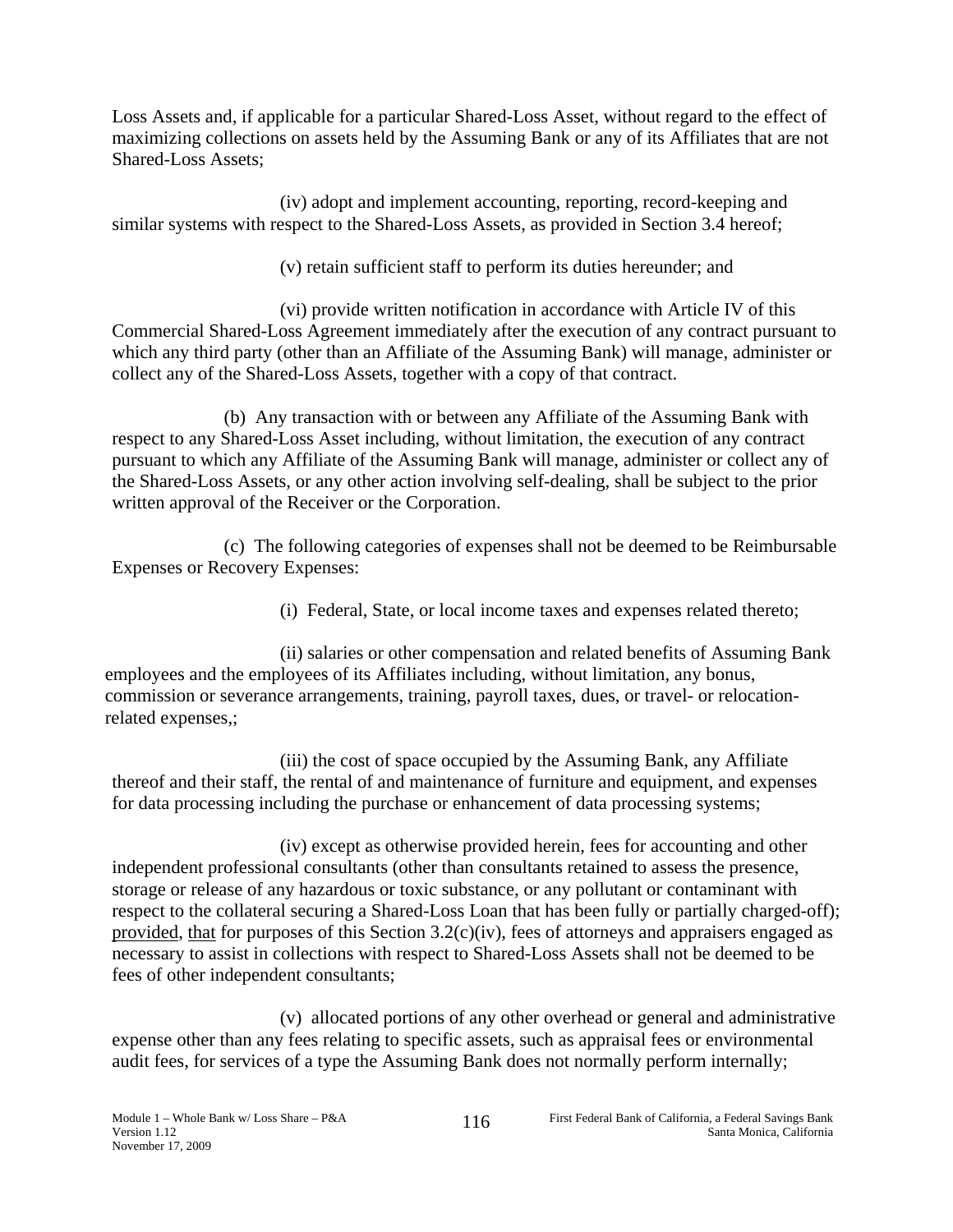(vi) any expense not incurred in good faith and with the same degree of care that the Assuming Bank normally would exercise in the collection of troubled assets in which it alone had an interest; and

(vii) any expense incurred for a product, service or activity that is of an extravagant nature or design.

(d) Subject to Section 3.7, the Assuming Bank shall not contract with third parties to provide services the cost of which would be a Reimbursable Expense or Recovery Expense if the Assuming Bank would have provided such services itself if the relevant Shared-Loss Assets were not subject to the loss-sharing provisions of Section 2.1 of this Commercial Shared-Loss Agreement.

## **3.3 Duties of the Assuming Bank with Respect to Shared-Loss MTM Assets.**

(a) In performance of its duties under these Rules, the Assuming Bank shall:

(i) manage, administer, collect and each Shared-Loss MTM Asset in a manner consistent with (A) usual and prudent business and banking practices; (B) the Assuming Bank's practices and procedures including, without limitation, the then-effective written internal credit policy guidelines of the Assuming Bank, with respect to the management, administration and collection of similar assets that are not Shared-Loss MTM Assets;

(ii) exercise its best business judgment in managing, administering, collecting and effecting Charge-Offs with respect to Shared-Loss MTM Assets;

(iii) use its best efforts to maximize collections with respect to Shared-Loss MTM Assets and, if applicable for a particular Shared-Loss MTM Asset, without regard to the effect of maximizing collections on assets held by the Assuming Bank or any of its Affiliates that are not Shared-Loss MTM Assets, provided that, any sale of a Shared-Loss MTM Asset shall only be made with the prior approval of the Receiver or the Corporation;

(iv) adopt and implement accounting, reporting, record-keeping and similar systems with respect to the Shared-Loss MTM Assets, as provided in Section 3.4 hereof;

(v) retain sufficient staff to perform its duties hereunder; and

(vi) provide written notification in accordance with Article IV of this Commercial Shared-Loss Agreement immediately after the execution of any contract pursuant to which any third party (other than an Affiliate of the Assuming Bank) will manage, administer or collect any of the Shared-Loss MTM Assets, together with a copy of that contract.

(b) Any transaction with or between any Affiliate of the Assuming Bank with respect to any Shared-Loss MTM Asset including, without limitation, the execution of any contract pursuant to which any Affiliate of the Assuming Bank will manage, administer or collect any of the Shared-Loss Assets, or any other action involving self-dealing, shall be subject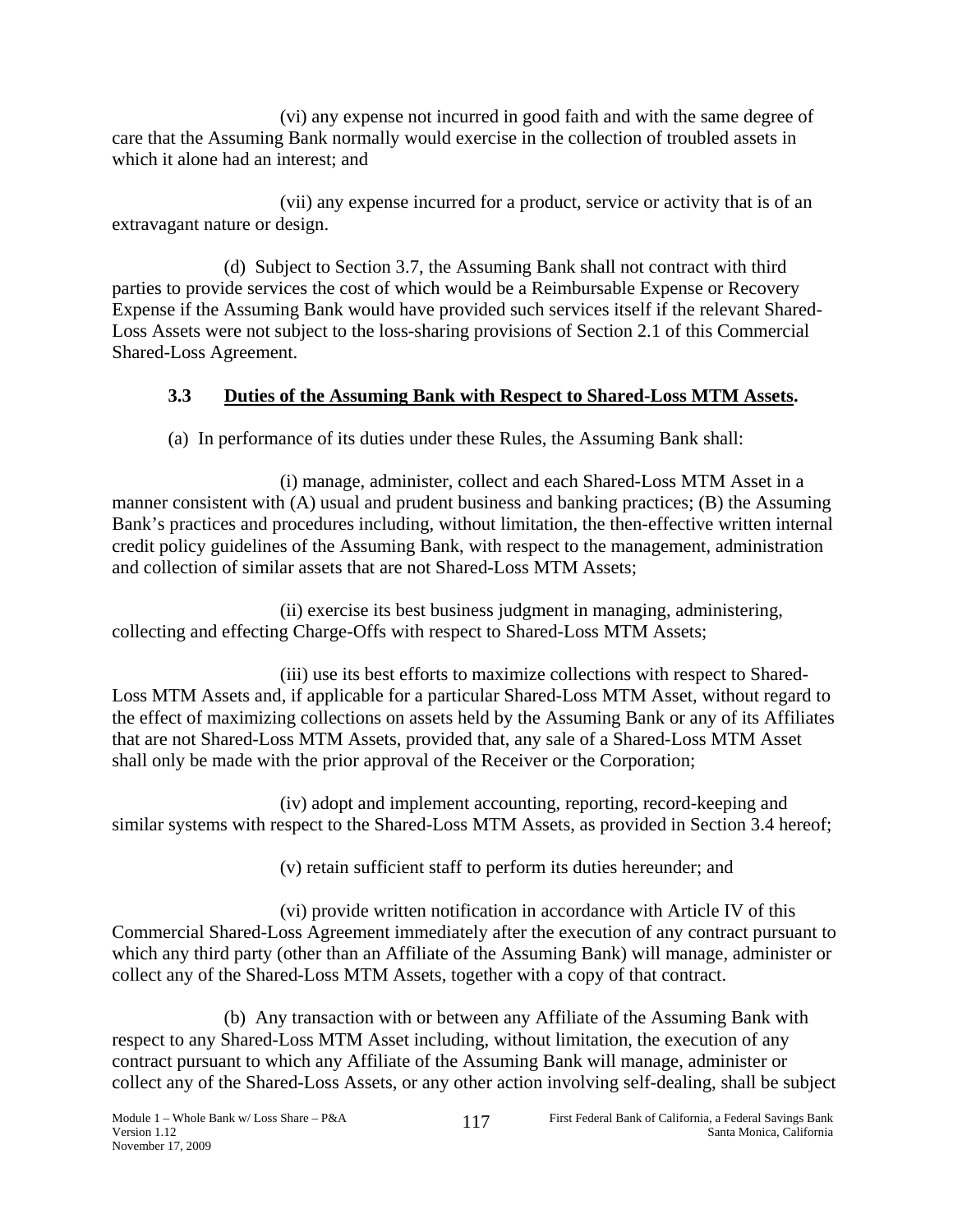to the prior written approval of the Receiver or the Corporation.

(c) The Assuming Bank shall not contract with third parties to provide services the cost of which would be a Reimbursable Expense or Recovery Expense if the Assuming Bank would have provided such services itself if the relevant Shared-Loss Assets were not subject to the loss-sharing provisions of Section 2.1 of this Commercial Shared-Loss Agreement.

**3.4 Records and Reports**. The Assuming Bank shall establish and maintain records on a separate general ledger, and on such subsidiary ledgers as may be appropriate to account for the Shared-Loss Assets and the Shared-Loss MTM Assets, in such form and detail as the Receiver or the Corporation may require, to enable the Assuming Bank to prepare and deliver to the Receiver or the Corporation such reports as the Receiver or the Corporation may from time to time request regarding the Shared-Loss Assets, the Shared-Loss MTM Assets and the Quarterly Certificates required by Section 2.1 of this Commercial Shared-Loss Agreement.

# **3.5 Related Loans**.

(a) The Assuming Bank shall not manage, administer or collect any "Related Loan" in any manner which would have the effect of increasing the amount of any collections with respect to the Related Loan to the detriment of the Shared-Loss Asset to which such loan is related. A "Related Loan" means any loan or extension of credit held by the Assuming Bank at any time on or prior to the end of the final Recovery Quarter that is: (i) made to the same Obligor with respect to a Loan that is a Shared-Loss Asset or with respect to a Loan from which Other Real Estate, Additional ORE or Subsidiary ORE derived, or (ii) attributable to the same primary Obligor with respect to any Loan described in clause (i) under the rules of the Assuming Bank's Chartering Authority concerning the legal lending limits of financial institutions organized under its jurisdiction as in effect on the Commencement Date, as applied to the Assuming Bank.

(b) The Assuming Bank shall prepare and deliver to the Receiver with the Quarterly Certificates for the Calendar Quarters ending June 30 and December 31 for all Shared-Loss Quarters and Recovery Quarters, a schedule of all Related Loans which are commercial loans or commercial real estate loans with Legal Balances of \$500,000 or more on the Accounting Records of the Assuming Bank as of the end of each such semi-annual period, and all other commercial loans or commercial real estate loans attributable to the same Obligor on such loans of \$500,000 or more.

**3.6 Legal Action; Utilization of Special Receivership Powers**. The Assuming Bank shall notify the Receiver in writing (such notice to be given in accordance with Article IV below and to include all relevant details) prior to utilizing in any legal action any special legal power or right which the Assuming Bank derives as a result of having acquired a Shared-Loss Asset from the Receiver, and the Assuming Bank shall not utilize any such power unless the Receiver shall have consented in writing to the proposed usage. The Receiver shall have the right to direct such proposed usage by the Assuming Bank and the Assuming Bank shall comply in all respects with such direction. Upon request of the Receiver, the Assuming Bank will advise the Receiver as to the status of any such legal action. The Assuming Bank shall immediately notify the Receiver of any judgment in litigation involving any of the aforesaid special powers or rights.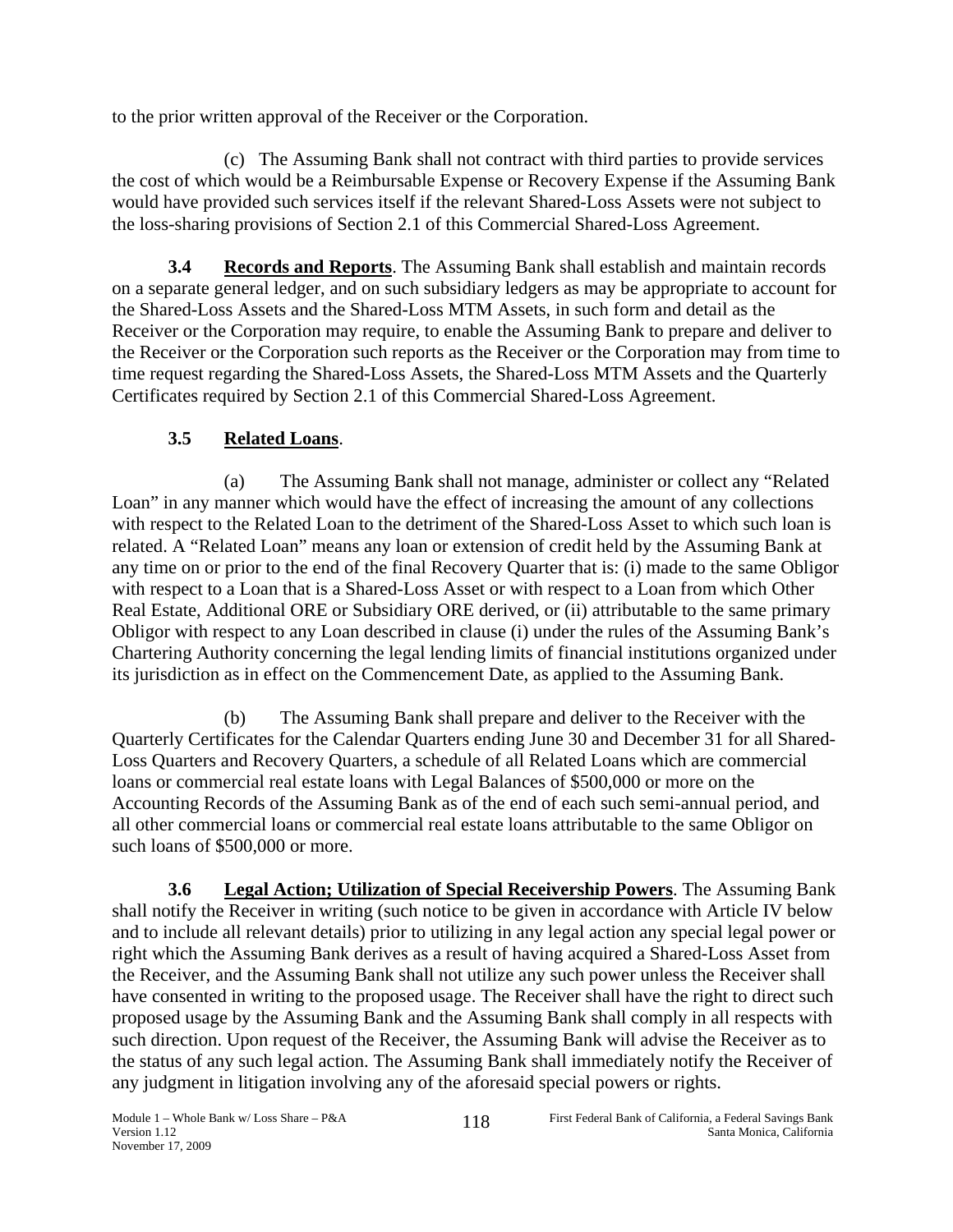**3.7 Third Party Servicer**. The Assuming Bank may perform any of its obligations and/or exercise any of its rights under this Commercial Shared-Loss Agreement through or by one or more Third Party Servicers, who may take actions and make expenditures as if any such Third Party Servicer was the Assuming Bank hereunder (and, for the avoidance of doubt, such expenses incurred by any such Third Party Servicer on behalf of the Assuming Bank shall be Reimbursable Expenses or Recovery Expenses, as the case may be, to the same extent such expenses would so qualify if incurred by the Assuming Bank); provided, however, that the use thereof by the Assuming Bank shall not release the Assuming Bank of any obligation or liability hereunder.

#### **ARTICLE IV -- PORTFOLIO SALE**

**4.1 Assuming Bank Portfolio Sales of Remaining Shared-Loss Assets**. The Assuming Bank shall have the right with the concurrence of the Receiver, commencing as of the first day of the third to last Shared-Loss Quarter, to liquidate for cash consideration, in one or more transactions, all or a portion of Shared-Loss Assets held by the Assuming Bank ("Portfolio Sales"). If the Assuming Bank exercises its option under this Section 4.1, it must give thirty (30) days notice in writing to the Receiver setting forth the details and schedule for the Portfolio Sale which shall be conducted by means of sealed bid sales to third parties, not including any of the Assuming Bank's affiliates, contractors, or any affiliates of the Assuming Bank's contractors.

**4.2 Calculation of Sale Gain or Loss**. For Shared-Loss Assets gain or loss on the sales under Section 4.1 will be calculated as the sale price received by the Assuming Bank less the book value of the remaining Shared-Loss Assets.

#### **ARTICLE V -- LOSS-SHARING NOTICES GIVEN TO CORPORATION AND/OR RECEIVER**

As a supplement to the notice provisions contained in Section 13.7 of the Purchase and Assumption Agreement, any notice, request, demand, consent, approval, or other communication (a "Notice") given to the Corporation and/or the Receiver in the loss-sharing context shall be given as follows:

**5.1** With respect to a Notice under Section 2 and Sections 3.1-3.5 of this Commercial Shared-Loss Agreement:

> Federal Deposit Insurance Corporation Division of Resolutions and Receiverships 550 17th Street, N.W. Washington, D.C. 20429

Attention: Assistant Director, Franchise and Asset Marketing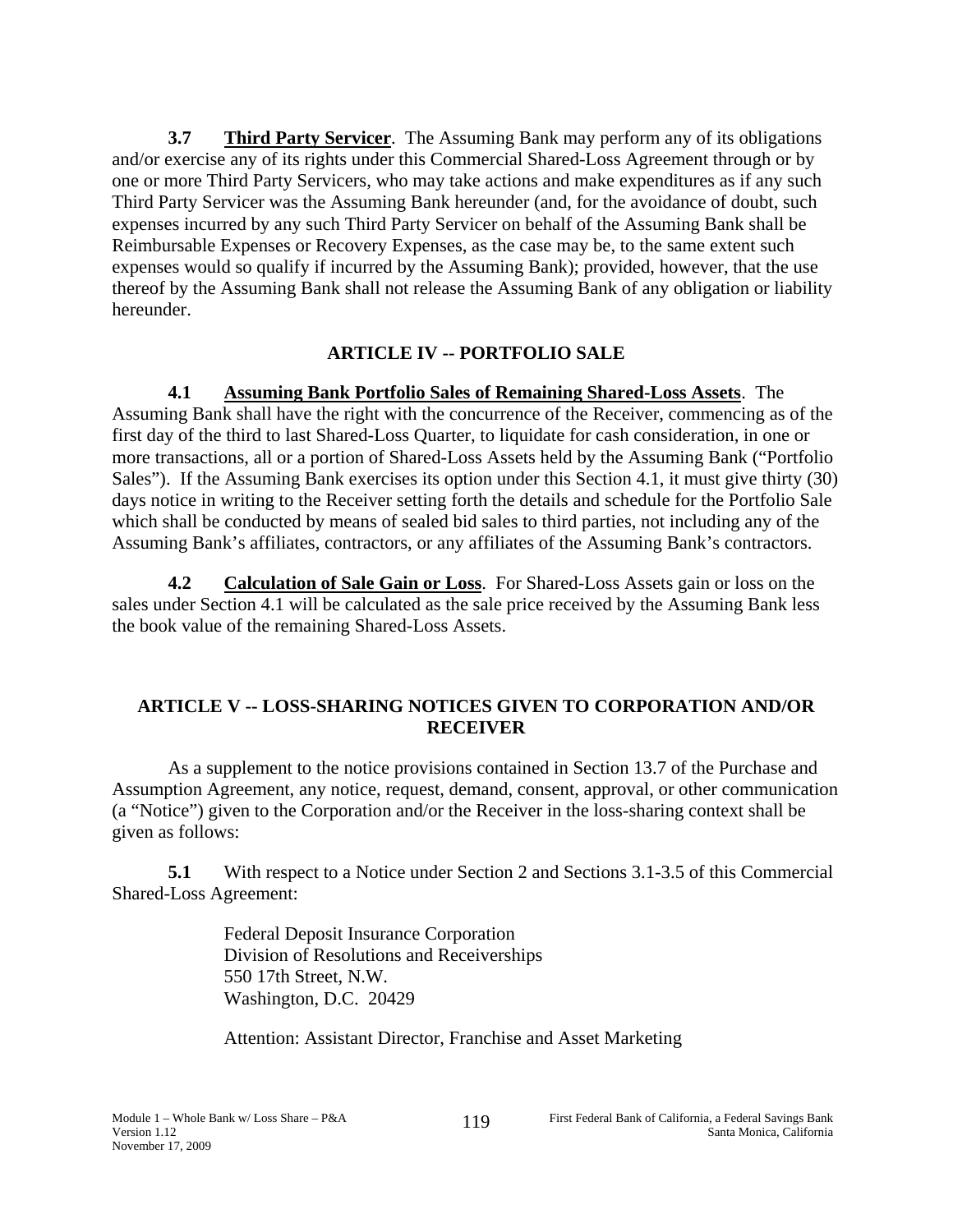**5.2** With respect to a Notice under Section 3.6 of this Commercial Shared-Loss Agreement:

> Federal Deposit Insurance Corporation Legal Division 40 Pacifica Irvine, California 92618

Attention: Managing Counsel

with a copy to:

Federal Deposit Insurance Corporation Legal Division 550 17th Street, N.W. Washington, D.C. 20429

Attention: Senior Counsel (Special Issues Group)

#### **ARTICLE VI – MISCELLANEOUS**

**6.1 Expenses**. Except as otherwise expressly provided herein, all costs and expenses incurred by a party hereto in connection with this Commercial Shared-Loss Agreement shall be borne by such party whether or not the transactions contemplated herein shall be consummated.

**6.2 Successors and Assigns; Specific Performance.** All terms and provisions of this Commercial Shared-Loss Agreement shall be binding upon and shall inure to the benefit of the parties hereto only; provided, however, that, Receiver may assign or otherwise transfer this Commercial Shared-Loss Agreement (in whole or in part) to the Federal Deposit Insurance Corporation in its corporate capacity without the consent of Assuming Bank. Notwithstanding anything to the contrary contained in this Commercial Shared-Loss Agreement, except as is expressly permitted in this Section 6.2, Assuming Bank may not assign or otherwise transfer this Commercial Shared-Loss Agreement (in whole or in part) without the prior written consent of the Receiver, which consent may be granted or withheld by the Receiver in its sole discretion, and any attempted assignment or transfer in violation of this provision shall be void *ab initio.*  For the avoidance of doubt, a merger or consolidation of the Assuming Bank with and into another financial institution, the sale of all or substantially all of the assets of the Assuming Bank to another financial institution constitutes the transfer of this Commercial Shared-Loss Agreement which requires the consent of the Receive; and for a period of thirty-six (36) months after Bank Closing, a merger or consolidation shall also include the sale by any individual shareholder, or shareholders acting in concert, of more than 9% of the outstanding shares of the Assuming Bank, or of its holding company, or of any subsidiary holding Shared-Loss Assets, or the sale of shares by the Assuming Bank or its holding company or any subsidiary holding Shared-Loss Assets, in a public or private offering, that increases the number of shares outstanding by more than 9%, constitutes the transfer of this Commercial Shared-Loss Agreement which requires the consent of the Receiver. However, no Loss shall be recognized as a result of any accounting adjustments that are made due to any such merger, consolidation or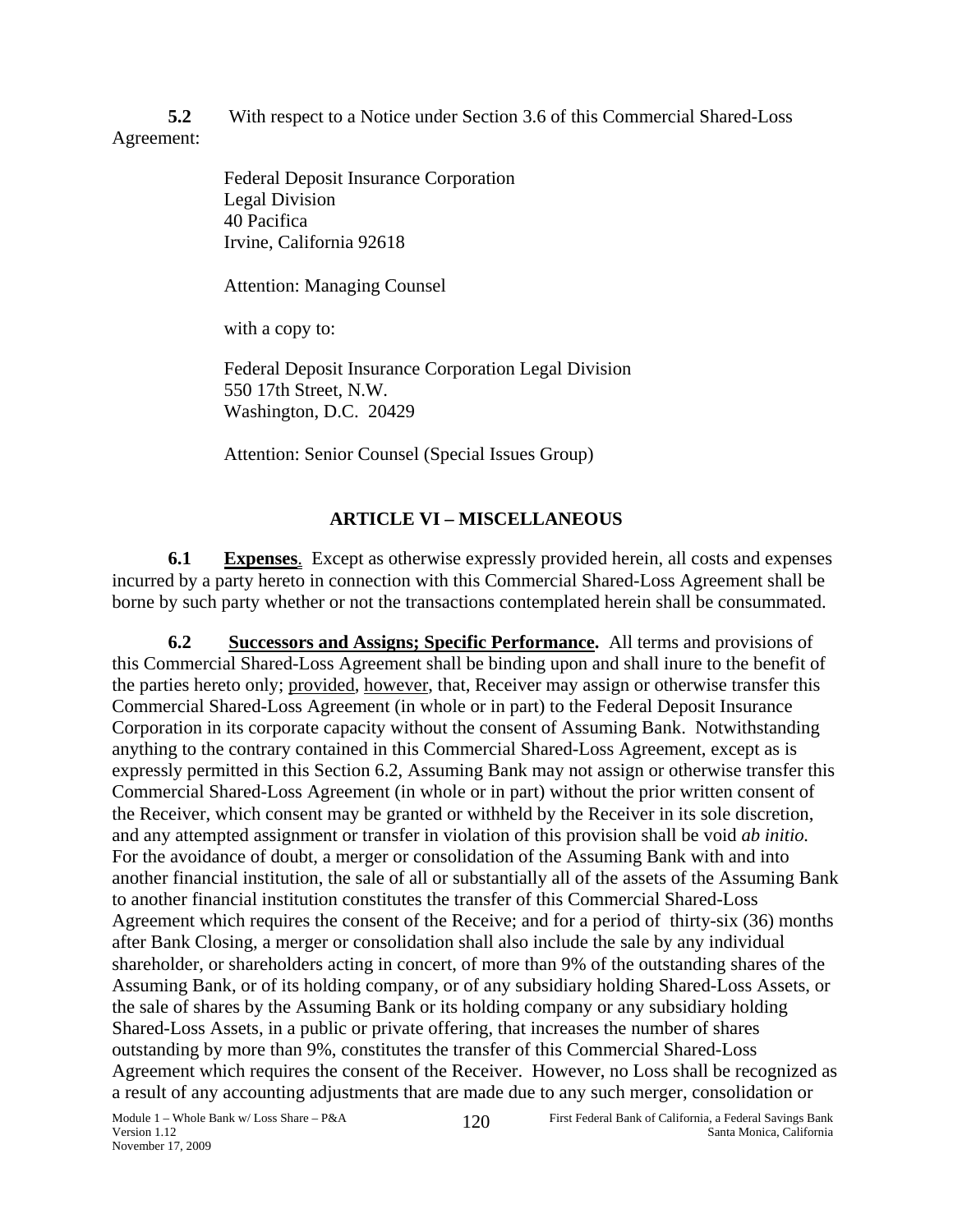sale consented to by the FDIC. The FDIC's consent shall not be required if the aggregate outstanding principal balance of Shared-Loss Assets is less than twenty percent (20%) of the initial aggregate balance of Shared-Loss Assets.

**6.3 Governing Law**. This Commercial Shared-Loss Agreement shall be construed in accordance with federal law, or, if there is no applicable federal law, the laws of the State of New York, without regard to any rule of conflict of law that would result in the application of the substantive law of any jurisdiction other than the State of New York.

**6.4 WAIVER OF JURY TRIAL**. EACH PARTY HERETO HEREBY IRREVOCABLY AND UNCONDITIONALLY WAIVES ALL RIGHT TO TRIAL BY JURY IN OR TO HAVE A JURY PARTICIPATE IN RESOLVING ANY DISPUTE, ACTION, PROCEEDING OR COUNTERCLAIM, WHETHER SOUNDING IN CONTRACT, TORT OR OTHERWISE, ARISING OUT OF OR RELATING TO OR IN CONNECTION WITH THIS COMMERCIAL SHARED-LOSS AGREEMENT OR ANY OF THE TRANSACTIONS CONTEMPLATED HEREBY.

**6.5 Captions**. All captions and headings contained in this Commercial Shared-Loss Agreement are for convenience of reference only and do not form a part of, and shall not affect the meaning or interpretation of, this Commercial Shared-Loss Agreement.

**6.6 Entire Agreement; Amendments**. This Commercial Shared-Loss Agreement, along with the Single Family Shared-Loss Agreement and the Purchase and Assumption Agreement, including the Exhibits and any other documents delivered pursuant hereto, embody the entire agreement of the parties with respect to the subject matter hereof, and supersede all prior representations, warranties, offers, acceptances, agreements and understandings, written or oral, relating to the subject matter herein. This Commercial Shared-Loss Agreement may be amended or modified or any provision thereof waived only by a written instrument signed by both parties or their respective duly authorized agents.

**6.7 Severability**. Whenever possible, each provision of this Commercial Shared-Loss Agreement shall be interpreted in such manner as to be effective and valid under applicable law, but if any provision of this Commercial Shared-Loss Agreement is held to be prohibited by or invalid, illegal or unenforceable under applicable law, such provision shall be construed and enforced as if it had been more narrowly drawn so as not to be prohibited, invalid, illegal or unenforceable, and the validity, legality and enforceability of the remainder of such provision and the remaining provisions of this Commercial Shared-Loss Agreement shall not in any way be affected or impaired thereby.

**6.8 No Third Party Beneficiary.** This Commercial Shared-Loss Agreement and the Exhibits hereto are for the sole and exclusive benefit of the parties hereto and their respective permitted successors and permitted assigns and there shall be no other third party beneficiaries, and nothing in Commercial Shared-Loss Agreement or the Exhibits shall be construed to grant to any other Person any right, remedy or claim under or in respect of this Commercial Shared-Loss Agreement or any provision hereof.

**6.9** Consent. Except as otherwise provided herein, when the consent of a party is